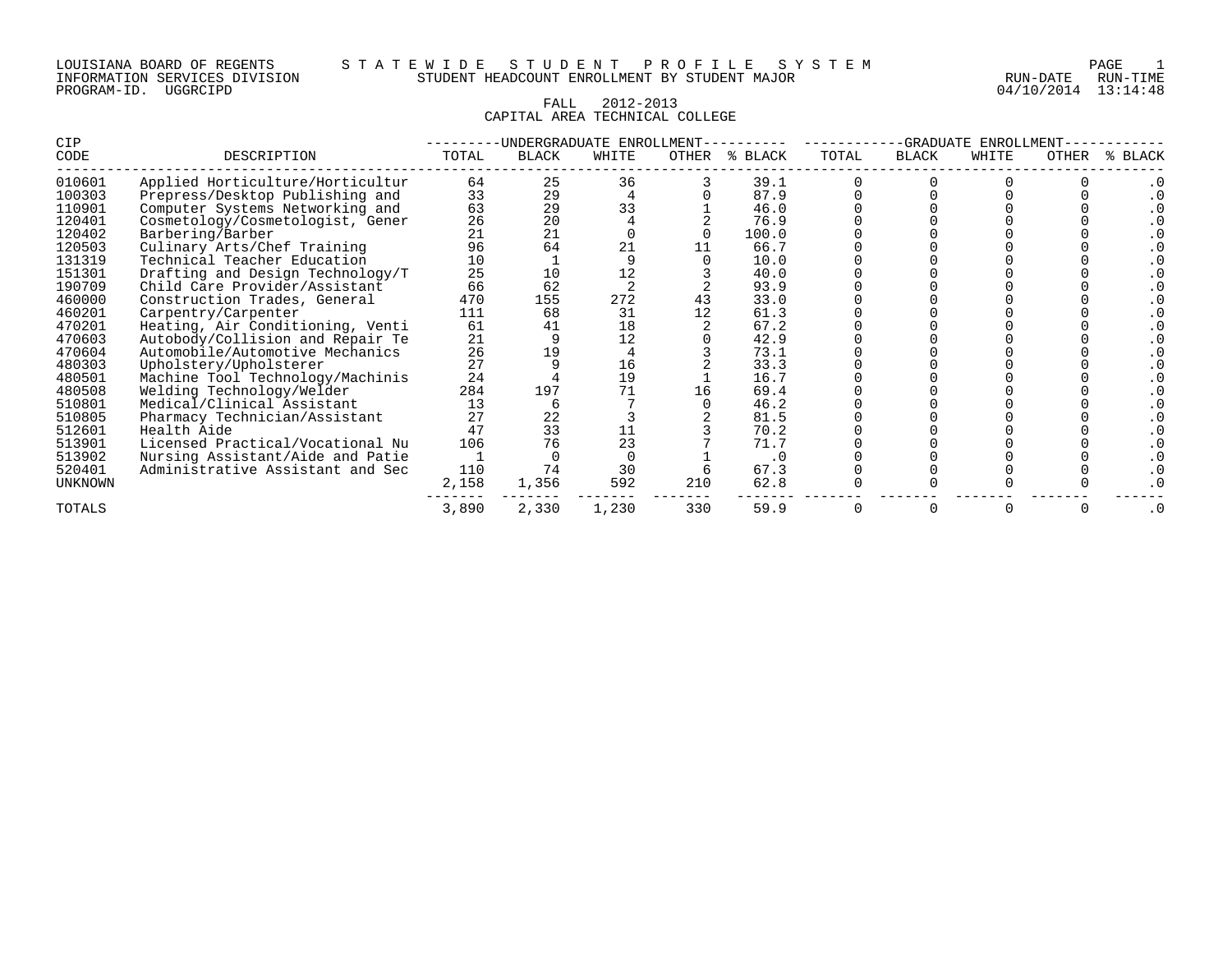#### LOUISIANA BOARD OF REGENTS S T A T E W I D E S T U D E N T P R O F I L E S Y S T E M PAGE 2 INFORMATION SERVICES DIVISION STUDENT HEADCOUNT ENROLLMENT BY STUDENT MAJOR RUN-DATE RUN-TIME

# FALL 2012-2013 S. CENTRAL LA. TECH. COLLEGE

| CIP     |                                  |       |       | -UNDERGRADUATE ENROLLMENT |       |         | -GRADUATE<br>ENROLLMENT |              |       |       |             |
|---------|----------------------------------|-------|-------|---------------------------|-------|---------|-------------------------|--------------|-------|-------|-------------|
| CODE    | DESCRIPTION                      | TOTAL | BLACK | WHITE                     | OTHER | % BLACK | TOTAL                   | <b>BLACK</b> | WHITE | OTHER | BLACK<br>°≈ |
| 110901  | Computer Systems Networking and  | 21    |       | 16                        |       | 19.0    |                         |              |       |       |             |
| 150404  | Instrumentation Technology/Techn | 106   | 26    | 76                        |       | 24.5    |                         |              |       |       |             |
| 150699  | Industrial Production Technologi | 344   | 111   | 213                       |       | 32.3    |                         |              |       |       |             |
| 150903  | Petroleum Technology/Technician  | 22    |       | 17                        |       | 18.2    |                         |              |       |       |             |
| 151301  | Drafting and Design Technology/T | 28    |       | 20                        |       | 25.0    |                         |              |       |       |             |
| 460000  | Construction Trades, General     | 16    |       | 11                        |       | 31.3    |                         |              |       |       |             |
| 460302  | Electrician                      | 25    |       | 13                        |       | 44.0    |                         |              |       |       |             |
| 470201  | Heating, Air Conditioning, Venti | 37    |       | 27                        |       | 24.3    |                         |              |       |       |             |
| 470303  | Industrial Mechanics and Mainten | 28    |       | 17                        |       | 39.3    |                         |              |       |       |             |
| 470604  | Automobile/Automotive Mechanics  | 12    |       |                           |       | 33.3    |                         |              |       |       |             |
| 470605  | Diesel Mechanics Technology/Tech |       |       |                           |       | . 0     |                         |              |       |       |             |
| 470616  | Marine Maintenance/Fitter and Sh | 17    |       | 11                        |       | 11.8    |                         |              |       |       |             |
| 480508  | Welding Technology/Welder        | 57    |       | 19                        |       | 59.6    |                         |              |       |       |             |
| 490205  | Truck and Bus Driver/Commercial  |       |       |                           |       | 100.0   |                         |              |       |       |             |
| 490304  | Diver, Professional and Instruct | 23    |       | 18                        |       | 13.0    |                         |              |       |       |             |
| 490309  | Marine Science/Merchant Marine O | 539   | 105   | 382                       |       | 19.5    |                         |              |       |       |             |
| 510801  | Medical/Clinical Assistant       | 22    | 15    |                           |       | 68.2    |                         |              |       |       |             |
| 510909  | Surgical Technology/Technologist | 17    |       | 14                        |       | 17.6    |                         |              |       |       |             |
| 512601  | Health Aide                      | 51    | 31    | 17                        |       | 60.8    |                         |              |       |       |             |
| 513901  | Licensed Practical/Vocational Nu | 108   | 55    | 44                        |       | 50.9    |                         |              |       |       |             |
| 520401  | Administrative Assistant and Sec | 210   | 87    | 103                       | 20    | 41.4    |                         |              |       |       |             |
| UNKNOWN |                                  | 1,192 | 477   | 571                       | 144   | 40.0    |                         |              |       |       |             |
| TOTALS  |                                  | 2,885 | 1,011 | 1,605                     | 35.0  |         |                         |              |       | . 0   |             |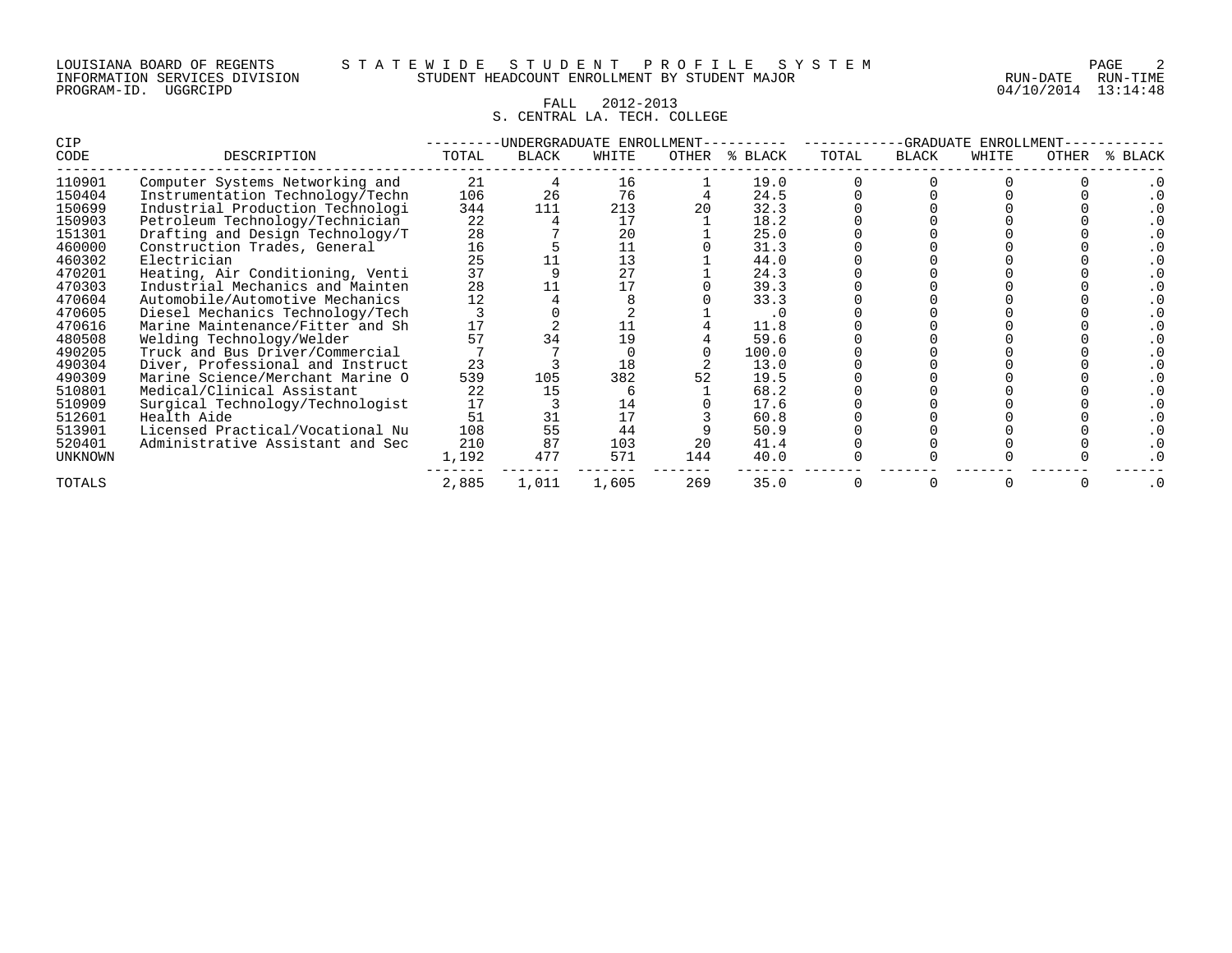#### LOUISIANA BOARD OF REGENTS S T A T E W I D E S T U D E N T P R O F I L E S Y S T E M PAGE 3 INFORMATION SERVICES DIVISION STUDENT HEADCOUNT ENROLLMENT BY STUDENT MAJOR RUN-DATE RUN-TIME

#### FALL 2012-2013 CENTRAL LA. TECH COMM COLLEGE

| CIP            |                                  | -UNDERGRADUATE ENROLLMENT |              |       |       |           |       | -GRADUATE<br>ENROLLMENT |       |              |         |  |  |
|----------------|----------------------------------|---------------------------|--------------|-------|-------|-----------|-------|-------------------------|-------|--------------|---------|--|--|
| CODE           | DESCRIPTION                      | TOTAL                     | <b>BLACK</b> | WHITE | OTHER | % BLACK   | TOTAL | <b>BLACK</b>            | WHITE | <b>OTHER</b> | % BLACK |  |  |
| 010601         | Applied Horticulture/Horticultur | 27                        |              |       | 19    | 18.5      |       |                         |       |              |         |  |  |
| 030511         | Forest Technology/Technician     |                           |              |       |       | $\cdot$ 0 |       |                         |       |              |         |  |  |
| 100303         | Prepress/Desktop Publishing and  |                           |              |       |       | 14.3      |       |                         |       |              |         |  |  |
| 120402         | Barbering/Barber                 | 23                        | 16           |       |       | 69.6      |       |                         |       |              |         |  |  |
| 120503         | Culinary Arts/Chef Training      | 30                        | 19           |       |       | 63.3      |       |                         |       |              |         |  |  |
| 150499         | Electromechanical and Instrument | 16                        |              | 13    |       | 12.5      |       |                         |       |              |         |  |  |
| 151301         | Drafting and Design Technology/T | 17                        |              | 12    |       | 17.6      |       |                         |       |              |         |  |  |
| 190709         | Child Care Provider/Assistant    | 17                        |              |       |       | 41.2      |       |                         |       |              |         |  |  |
| 430104         | Criminal Justice/Safety Studies  | 20                        |              | 15    |       | 20.0      |       |                         |       |              |         |  |  |
| 460101         | Mason/Masonry                    | 24                        |              |       |       | 87.5      |       |                         |       |              |         |  |  |
| 460201         | Carpentry/Carpenter              | 15                        |              |       |       | 26.7      |       |                         |       |              |         |  |  |
| 460302         | Electrician                      | 34                        | 16           | 17    |       | 47.1      |       |                         |       |              |         |  |  |
| 460401         | Building/Property Maintenance    | 83                        | 40           | 16    |       | 48.2      |       |                         |       |              |         |  |  |
| 470105         | Industrial Electronics Technolog | 14                        |              | 13    |       | 7.1       |       |                         |       |              |         |  |  |
| 470201         | Heating, Air Conditioning, Venti | 37                        | 12           | 22    |       | 32.4      |       |                         |       |              |         |  |  |
| 470303         | Industrial Mechanics and Mainten | 13                        |              |       |       | 38.5      |       |                         |       |              |         |  |  |
| 470603         | Autobody/Collision and Repair Te |                           |              |       |       | $\cdot$ 0 |       |                         |       |              |         |  |  |
| 470604         | Automobile/Automotive Mechanics  | 43                        | 20           | 16    |       | 46.5      |       |                         |       |              |         |  |  |
| 470606         | Small Engine Mechanics and Repai | 15                        |              | 11    |       | 6.7       |       |                         |       |              |         |  |  |
| 480303         | Upholstery/Upholsterer           | 29                        | 24           |       |       | 82.8      |       |                         |       |              |         |  |  |
| 480508         | Welding Technology/Welder        | 192                       | 80           | 91    |       | 41.7      |       |                         |       |              |         |  |  |
| 480703         | Cabinetmaking and Millwork       | 25                        | 10           |       |       | 40.0      |       |                         |       |              |         |  |  |
| 510805         | Pharmacy Technician/Assistant    | 24                        |              | 12    |       | 33.3      |       |                         |       |              |         |  |  |
| 510904         | Emergency Medical Technology/Tec | 12                        |              |       |       | . 0       |       |                         |       |              |         |  |  |
| 512601         | Health Aide                      | 88                        | 44           | 39    |       | 50.0      |       |                         |       |              |         |  |  |
| 513901         | Licensed Practical/Vocational Nu | 322                       | 96           | 212   | 14    | 29.8      |       |                         |       |              |         |  |  |
| 513902         | Nursing Assistant/Aide and Patie | 23                        |              | 14    |       | 26.1      |       |                         |       |              |         |  |  |
| 520401         | Administrative Assistant and Sec | 281                       | 119          | 132   | 30    | 42.3      |       |                         |       |              |         |  |  |
| <b>UNKNOWN</b> |                                  | 843                       | 195          | 246   | 402   | 23.1      |       |                         |       |              |         |  |  |
| <b>TOTALS</b>  |                                  | 2,283                     | 759          | 941   | 583   | 33.2      |       |                         | 0     | 0            |         |  |  |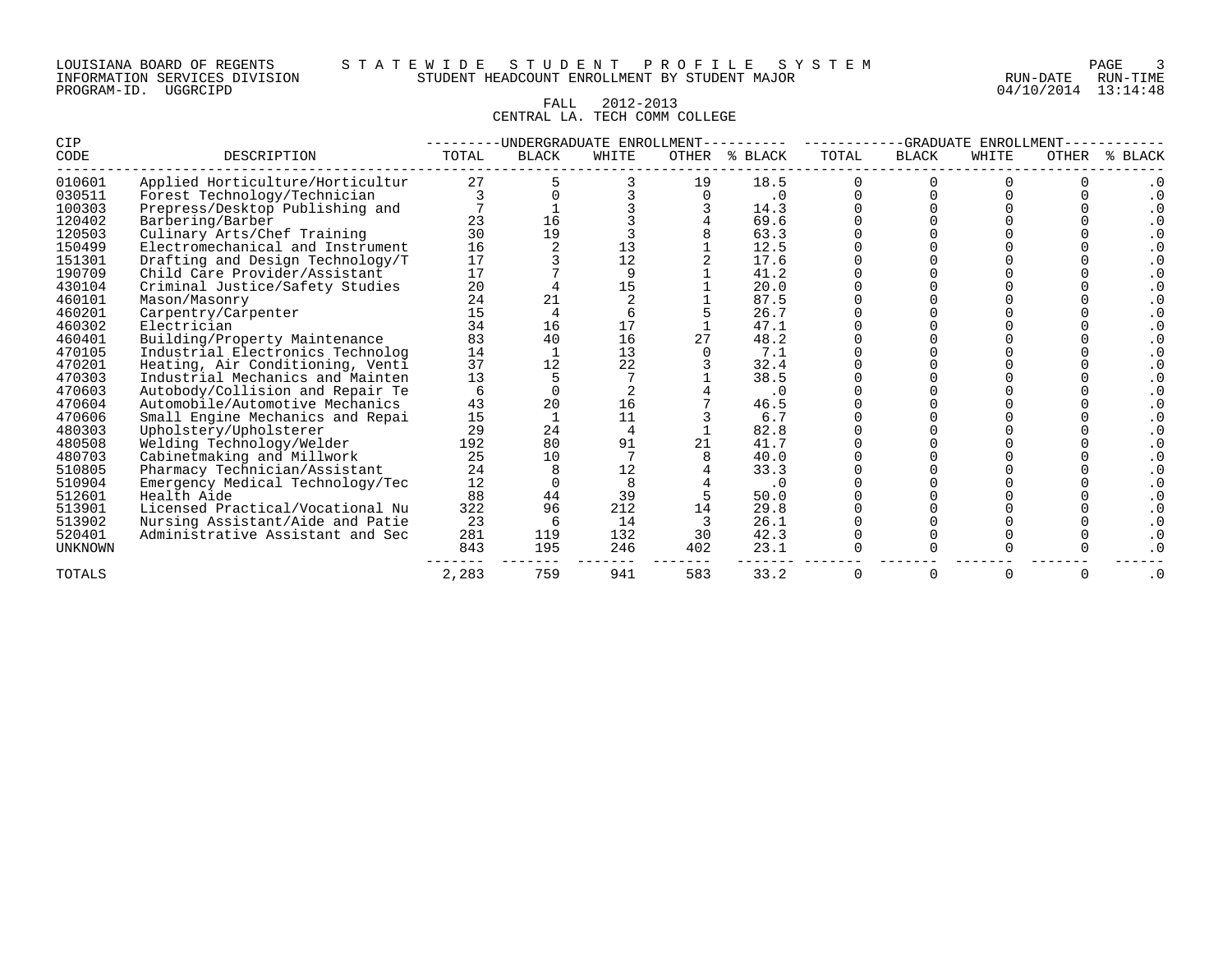#### LOUISIANA BOARD OF REGENTS S T A T E W I D E S T U D E N T P R O F I L E S Y S T E M PAGE 4 INFORMATION SERVICES DIVISION STUDENT HEADCOUNT ENROLLMENT BY STUDENT MAJOR RUN-DATE RUN-TIME

# FALL 2012-2013 NORTHWEST LA. TECH. COLLEGE

| CIP            |                                  |       |              | -UNDERGRADUATE ENROLLMENT- |     |               | -GRADUATE<br>ENROLLMENT |              |       |       |                        |
|----------------|----------------------------------|-------|--------------|----------------------------|-----|---------------|-------------------------|--------------|-------|-------|------------------------|
| CODE           | DESCRIPTION                      | TOTAL | <b>BLACK</b> | WHITE                      |     | OTHER % BLACK | TOTAL                   | <b>BLACK</b> | WHITE | OTHER | % BLACK                |
| 010601         | Applied Horticulture/Horticultur | 12    |              |                            |     | 50.0          |                         |              |       |       |                        |
| 100303         | Prepress/Desktop Publishing and  | 9     |              |                            |     | 66.7          |                         |              |       |       | $\cdot$ 0              |
| 110901         | Computer Systems Networking and  | 39    | 14           | 24                         |     | 35.9          |                         |              |       |       |                        |
| 120401         | Cosmetology/Cosmetologist, Gener | 16    |              |                            |     | 50.0          |                         |              |       |       |                        |
| 120402         | Barbering/Barber                 | 34    | 19           | 14                         |     | 55.9          |                         |              |       |       |                        |
| 120503         | Culinary Arts/Chef Training      | 26    | 19           | 6                          |     | 73.1          |                         |              |       |       |                        |
| 150404         | Instrumentation Technology/Techn | 81    |              | 73                         |     | 8.6           |                         |              |       |       |                        |
| 151301         | Drafting and Design Technology/T |       |              |                            |     | 22.2          |                         |              |       |       |                        |
| 190709         | Child Care Provider/Assistant    | 15    |              |                            |     | 46.7          |                         |              |       |       |                        |
| 460201         | Carpentry/Carpenter              | 19    | 14           |                            |     | 73.7          |                         |              |       |       |                        |
| 460302         | Electrician                      | 36    | 21           | 12                         |     | 58.3          |                         |              |       |       |                        |
| 460401         | Building/Property Maintenance    |       |              |                            |     | 33.3          |                         |              |       |       |                        |
| 460504         | Well Drilling/Driller            |       |              |                            |     | 12.5          |                         |              |       |       |                        |
| 470105         | Industrial Electronics Technolog |       |              |                            |     | 100.0         |                         |              |       |       |                        |
| 470201         | Heating, Air Conditioning, Venti | 85    | 38           | 44                         |     | 44.7          |                         |              |       |       |                        |
| 470303         | Industrial Mechanics and Mainten | 47    | 26           | 21                         |     | 55.3          |                         |              |       |       |                        |
| 470603         | Autobody/Collision and Repair Te | 27    | 22           |                            |     | 81.5          |                         |              |       |       |                        |
| 470604         | Automobile/Automotive Mechanics  | 40    | 23           | 15                         |     | 57.5          |                         |              |       |       |                        |
| 470605         | Diesel Mechanics Technology/Tech | 22    | 15           | 6                          |     | 68.2          |                         |              |       |       |                        |
| 470606         | Small Engine Mechanics and Repai | 15    |              | 11                         |     | 20.0          |                         |              |       |       |                        |
| 480501         | Machine Tool Technology/Machinis | 10    |              |                            |     | 60.0          |                         |              |       |       |                        |
| 480508         | Welding Technology/Welder        | 157   | 72           | 74                         | 11  | 45.9          |                         |              |       |       |                        |
| 490202         | Construction/Heavy Equipment/Ear | 32    | 25           |                            |     | 78.1          |                         |              |       |       |                        |
| 510801         | Medical/Clinical Assistant       | 21    | 13           |                            |     | 61.9          |                         |              |       |       |                        |
| 511009         | Phlebotomy Technician/Phlebotomi |       |              |                            |     | $\cdot$ 0     |                         |              |       |       |                        |
| 512601         | Health Aide                      | 69    | 37           | 21                         |     | 53.6          |                         |              |       |       |                        |
| 513901         | Licensed Practical/Vocational Nu | 310   | 148          | 151                        | 11  | 47.7          |                         |              |       |       |                        |
| 513902         | Nursing Assistant/Aide and Patie | 29    | 18           | 8                          |     | 62.1          |                         |              |       |       |                        |
| 520401         | Administrative Assistant and Sec | 266   | 148          | 101                        | 17  | 55.6          |                         |              |       |       |                        |
| <b>UNKNOWN</b> |                                  | 1,185 | 483          | 559                        | 143 | 40.8          |                         |              |       |       |                        |
| TOTALS         |                                  | 2,626 | 1,205        | 1,201                      | 220 | 45.9          | 0                       | 0            | 0     | 0     | $\boldsymbol{\cdot}$ 0 |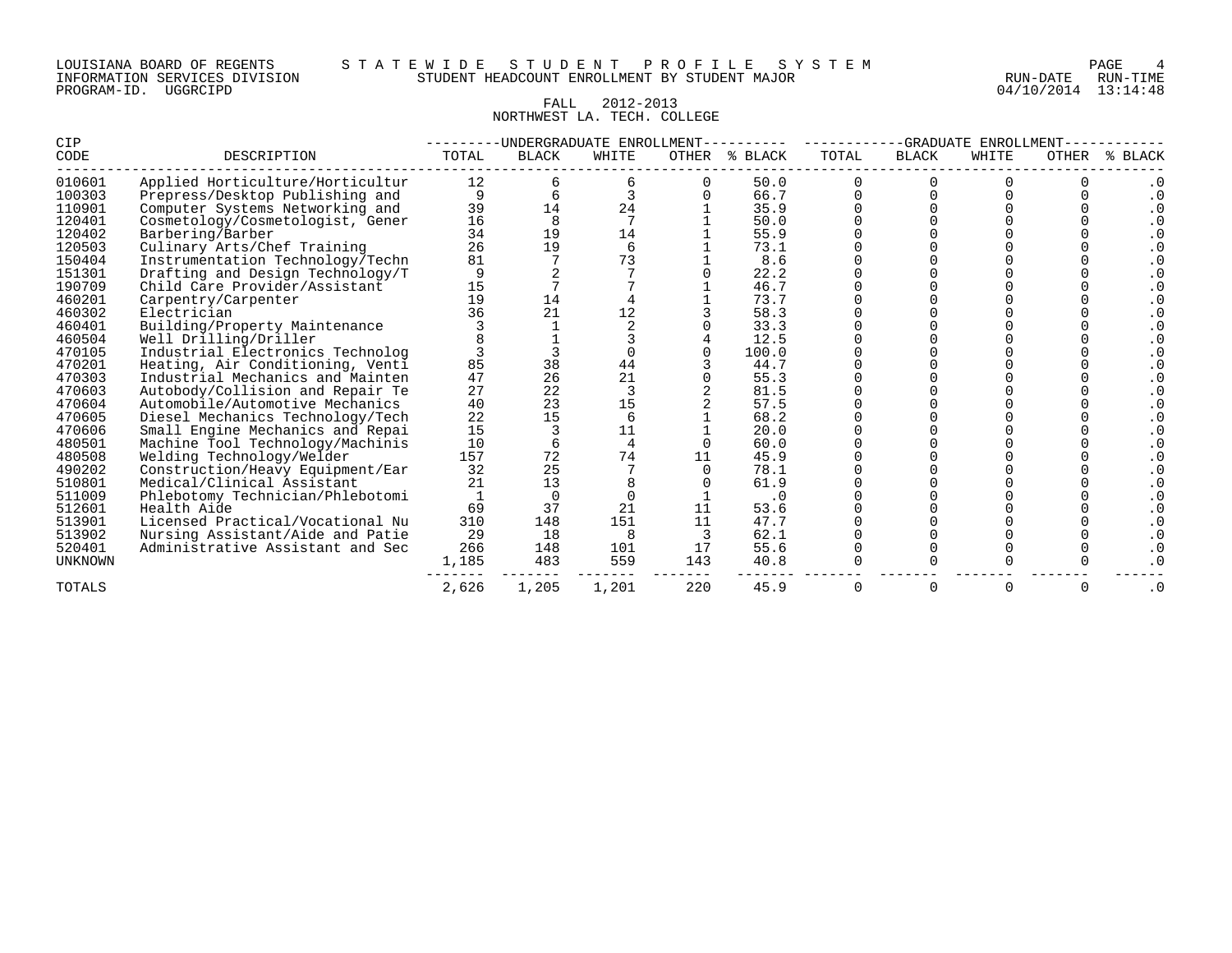#### FALL 2012-2013 NORTHSHORE TECH COMM. COLLEGE

| <b>CIP</b>     |                                  | -UNDERGRADUATE ENROLLMENT |              |       |       |         | -GRADUATE<br><b>ENROLLMENT</b> |              |       |       |              |  |
|----------------|----------------------------------|---------------------------|--------------|-------|-------|---------|--------------------------------|--------------|-------|-------|--------------|--|
| CODE           | DESCRIPTION                      | TOTAL                     | <b>BLACK</b> | WHITE | OTHER | % BLACK | TOTAL                          | <b>BLACK</b> | WHITE | OTHER | <b>BLACK</b> |  |
| 110901         | Computer Systems Networking and  | 268                       | 103          | 125   | 40    | 38.4    |                                |              |       |       |              |  |
| 111001         | Network and System Administratio | 19                        | 12           |       |       | 63.2    |                                |              |       |       |              |  |
| 120503         | Culinary Arts/Chef Training      | 12                        |              | 10    |       | 16.7    |                                |              |       |       |              |  |
| 151301         | Drafting and Design Technology/T | 13                        |              | 12    |       | 7.7     |                                |              |       |       |              |  |
| 190709         | Child Care Provider/Assistant    | 162                       | 83           | 69    | 10    | 51.2    |                                |              |       |       |              |  |
| 430104         | Criminal Justice/Safety Studies  | 86                        | 41           | 43    |       | 47.7    |                                |              |       |       |              |  |
| 460000         | Construction Trades, General     | 216                       | 58           | 144   | 14    | 26.9    |                                |              |       |       |              |  |
| 460201         | Carpentry/Carpenter              |                           |              |       |       | . 0     |                                |              |       |       |              |  |
| 460301         | Electrical and Power Transmissio |                           |              |       |       | 42.9    |                                |              |       |       |              |  |
| 460302         | Electrician                      | 30                        | 10           | 17    |       | 33.3    |                                |              |       |       |              |  |
| 460401         | Building/Property Maintenance    | 79                        | 46           | 29    |       | 58.2    |                                |              |       |       |              |  |
| 470201         | Heating, Air Conditioning, Venti | 32                        | 13           | 17    |       | 40.6    |                                |              |       |       |              |  |
| 470604         | Automobile/Automotive Mechanics  | 89                        | 33           | 49    |       | 37.1    |                                |              |       |       |              |  |
| 470605         | Diesel Mechanics Technology/Tech | 21                        |              | 19    |       | 9.5     |                                |              |       |       |              |  |
| 480501         | Machine Tool Technology/Machinis | 15                        |              | 13    |       | 13.3    |                                |              |       |       |              |  |
| 480508         | Welding Technology/Welder        | 163                       | 77           | 81    |       | 47.2    |                                |              |       |       |              |  |
| 510801         | Medical/Clinical Assistant       | 95                        | 53           | 35    |       | 55.8    |                                |              |       |       |              |  |
| 510805         | Pharmacy Technician/Assistant    | 23                        | 13           | 10    |       | 56.5    |                                |              |       |       |              |  |
| 510808         | Veterinary/Animal Health Technol | 26                        |              | 24    |       | 7.7     |                                |              |       |       |              |  |
| 510904         | Emergency Medical Technology/Tec | 16                        |              | 14    |       | 12.5    |                                |              |       |       |              |  |
| 512601         | Health Aide                      | 44                        | 31           | 13    |       | 70.5    |                                |              |       |       |              |  |
| 513901         | Licensed Practical/Vocational Nu | 211                       | 68           | 139   |       | 32.2    |                                |              |       |       |              |  |
| 513902         | Nursing Assistant/Aide and Patie | 19                        |              |       |       | 36.8    |                                |              |       |       |              |  |
| 520401         | Administrative Assistant and Sec | 215                       | 123          | 81    |       | 57.2    |                                |              |       |       |              |  |
| <b>UNKNOWN</b> |                                  | 1,249                     | 171          | 638   | 440   | 13.7    |                                |              |       |       |              |  |
| TOTALS         |                                  | 3,111                     | 956          | 1,602 | 553   | 30.7    |                                |              |       |       |              |  |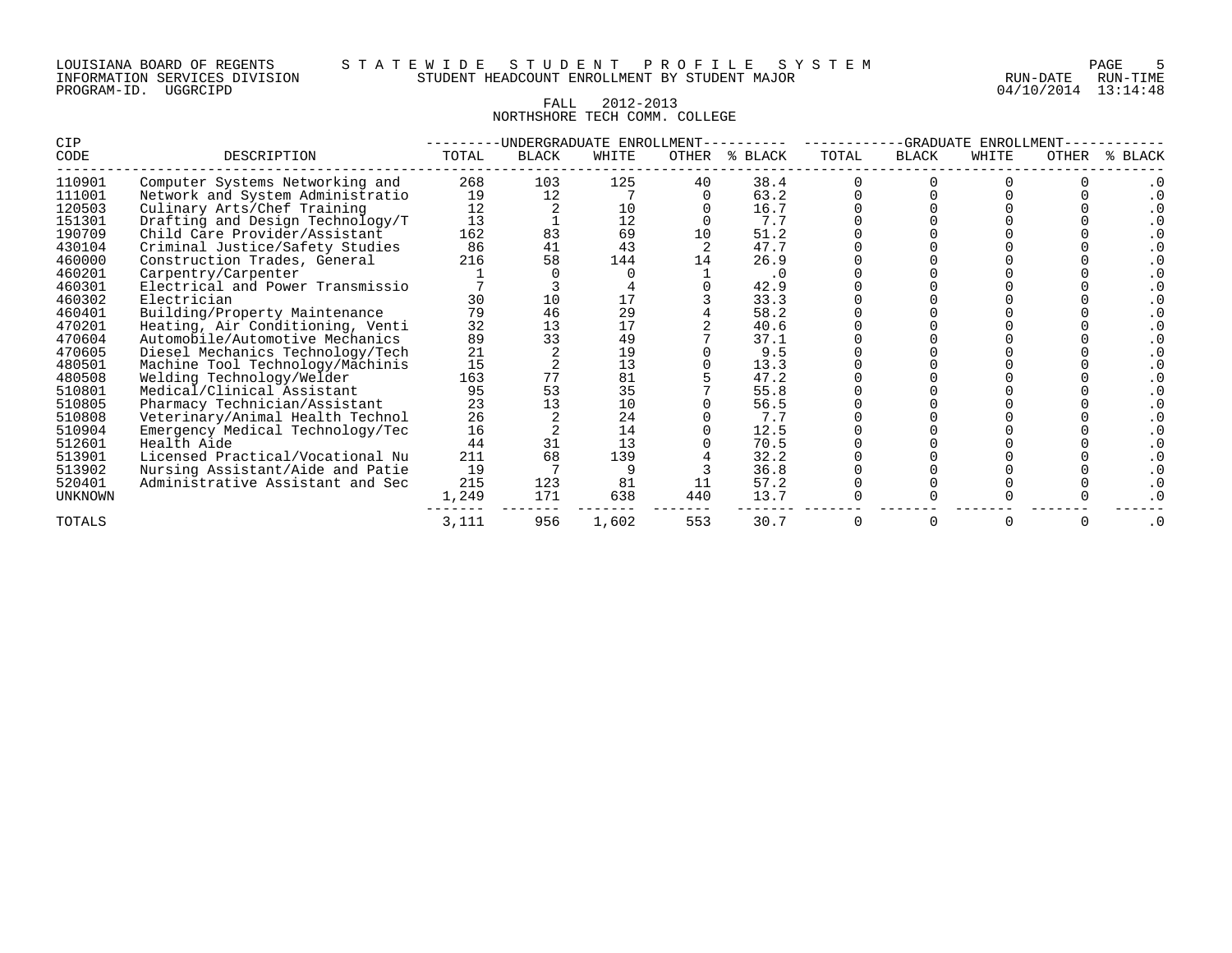#### FALL 2012-2013 GRAMBLING STATE UNIVERSITY

| CIP    |                                  | ---------UNDERGRADUATE ENROLLMENT---------- ----------GRADUATE ENROLLMENT---------- |                |                |                |                                       |                               |                     |                |                |               |  |
|--------|----------------------------------|-------------------------------------------------------------------------------------|----------------|----------------|----------------|---------------------------------------|-------------------------------|---------------------|----------------|----------------|---------------|--|
| CODE   | DESCRIPTION                      | TOTAL                                                                               | BLACK          | WHITE          |                | OTHER % BLACK                         | TOTAL                         | BLACK               | WHITE          |                | OTHER % BLACK |  |
| 090102 | Mass Communication/Media Studies | 227                                                                                 | 212            | $\mathbf{1}$   | 14             | 93.4                                  | 21                            | 15                  | $\Omega$       | 6              | 71.4          |  |
| 110401 | Information Science/Studies      | 108                                                                                 | 89             | $\overline{0}$ | 19             | 82.4                                  | $\overline{a}$ $\overline{a}$ | $\overline{0}$      | $\overline{0}$ | 0              | $\cdot$ 0     |  |
| 110701 | Computer Science                 | 60                                                                                  | 41             | $\overline{0}$ | 19             | 68.3                                  | $\Omega$                      | $\overline{0}$      | $\Omega$       | $\Omega$       | $\cdot$ 0     |  |
| 130301 | Curriculum and Instruction       | $\overline{0}$                                                                      | $\Omega$       | $\Omega$       | $\overline{0}$ | $\begin{array}{c} 0 \\ 0 \end{array}$ | 15                            | 12                  | $\Omega$       | 3              | 80.0          |  |
| 130401 | Educational Leadership and Admin | $\Omega$                                                                            | $\Omega$       | $\Omega$       | $\Omega$       |                                       | 13                            | 8                   | 2              | 3              | 61.5          |  |
| 131001 | Special Education and Teaching,  | 6                                                                                   | 6              | $\overline{0}$ | $\Omega$       | 100.0                                 | 3                             | $\overline{a}$      | $\Omega$       | $\mathbf{1}$   | 66.7          |  |
| 131202 | Elementary Education and Teachin | 90                                                                                  | 80             | $\overline{2}$ | 8              | 88.9                                  | 5                             | 5                   | $\Omega$       | $\Omega$       | 100.0         |  |
| 131205 | Secondary Education and Teaching | $\overline{0}$                                                                      | $\Omega$       | $\Omega$       | $\Omega$       | $\overline{\phantom{0}}$ .0           | $\overline{2}$                | $\overline{1}$      | 1              |                | 50.0          |  |
| 131210 | Early Childhood Education and Te | 100                                                                                 | 93             | 3              | $\overline{4}$ | 93.0                                  | $\Omega$                      | $\mathsf{O}$        | $\Omega$       | $\Omega$       | $\cdot$ 0     |  |
| 131302 | Art Teacher Education            | $\overline{1}$                                                                      | $\mathbf{1}$   | $\Omega$       | $\Omega$       | 100.0                                 | $\Omega$                      | $\mathsf{O}\xspace$ | $\Omega$       | $\Omega$       | $\cdot$ 0     |  |
| 131305 | English/Language Arts Teacher Ed | 16                                                                                  | 16             | $\overline{0}$ | $\Omega$       | 100.0                                 | $\mathbf 0$                   | $\mathsf{O}$        | $\Omega$       | $\mathbf 0$    | $\cdot$ 0     |  |
| 131311 | Mathematics Teacher Education    | 11                                                                                  | 11             | $\Omega$       | $\Omega$       | 100.0                                 | $\Omega$                      | $\Omega$            | $\Omega$       | $\Omega$       | $\cdot$ 0     |  |
| 131312 | Music Teacher Education          | 59                                                                                  | 54             | $\mathbf{1}$   | $\overline{4}$ | 91.5                                  | $\Omega$                      | $\Omega$            | $\Omega$       | $\Omega$       | $\cdot$ 0     |  |
| 131314 | Physical Education Teaching and  | 374                                                                                 | 348            | $\overline{4}$ | 22             | 93.0                                  | $\mathbf 0$                   | $\mathbf 0$         | $\Omega$       | $\mathbf 0$    | $\cdot$ 0     |  |
| 131317 | Social Science Teacher Education | $\overline{0}$                                                                      | $\overline{0}$ | $\Omega$       | $\bigcirc$     | $\overline{\phantom{0}}$ .0           | 77                            | 62                  | $\Omega$       | 15             | 80.5          |  |
| 131318 | Social Studies Teacher Education | 10                                                                                  | 10             | $\mathbf 0$    | $\Omega$       | 100.0                                 | $\Omega$                      | $\mathbf 0$         | 0              | $\overline{0}$ | $\cdot$ 0     |  |
| 131322 | Biology Teacher Education        | 4                                                                                   | $\overline{4}$ | $\Omega$       | $\Omega$       | 100.0                                 | $\Omega$                      | $\Omega$            | $\Omega$       | $\Omega$       | $\cdot$ 0     |  |
| 131329 | Physics Teacher Education        | 5                                                                                   | 5              | $\Omega$       | $\Omega$       | 100.0                                 | $\Omega$                      | $\Omega$            | $\Omega$       | $\mathbf 0$    | $\cdot$ 0     |  |
| 139999 | Education, Other                 | $\Omega$                                                                            | $\Omega$       | $\Omega$       | $\Omega$       | $\cdot$ 0                             | 133                           | 69                  | 16             | 48             | 51.9          |  |
| 150000 | Engineering Technology, General  | 179                                                                                 | 141            | $\mathbf{0}$   | 38             | 78.8                                  | $\Omega$                      | $\mathbf 0$         | $\Omega$       | $\Omega$       | $\cdot$ 0     |  |
| 150303 | Electrical, Electronic and Commu | 9                                                                                   | 8              | $\Omega$       | -1             | 88.9                                  | $\Omega$                      | $\overline{0}$      | $\Omega$       | $\mathbf{0}$   | $\cdot$ 0     |  |
| 151301 | Drafting and Design Technology/T | 7                                                                                   | 6              | $\Omega$       | $\mathbf{1}$   | 85.7                                  | $\Omega$                      | $\Omega$            | $\cap$         | $\Omega$       | $\cdot$ 0     |  |
| 190706 | Child Development                | 27                                                                                  | 26             | $\mathbf{0}$   | $\mathbf{1}$   | 96.3                                  | $\Omega$                      | $\mathsf{O}$        | $\Omega$       | $\mathbf 0$    | $\cdot$ 0     |  |
| 220001 | Pre-Law Studies                  | 17                                                                                  | 16             | $\Omega$       | $\mathbf{1}$   | 94.1                                  | $\Omega$                      | $\Omega$            | $\Omega$       | $\Omega$       | $\cdot$ 0     |  |
| 220302 | Legal Assistant/Paralegal        | 6                                                                                   | 6              | $\Omega$       | $\Omega$       | 100.0                                 | $\Omega$                      | $\mathbf{0}$        | $\Omega$       | $\Omega$       | $\cdot$ 0     |  |
| 230101 | English Language and Literature, | 31                                                                                  | 26             | $\mathbf 0$    | 5              | 83.9                                  | $\Omega$                      | $\mathbf 0$         | $\Omega$       | $\mathbf 0$    | $\cdot$ 0     |  |
| 260101 | Biology/Biological Sciences, Gen | 258                                                                                 | 229            | $\mathbf{1}$   | 28             | 88.8                                  | $\Omega$                      | $\mathbf 0$         | $\Omega$       | $\Omega$       | $\cdot$ 0     |  |
| 270101 | Mathematics, General             | 10                                                                                  | 8              | $\mathbf{1}$   | $\overline{1}$ | 80.0                                  | $\Omega$                      | $\mathbf{0}$        | $\Omega$       | $\mathbf 0$    | $\cdot$ 0     |  |
| 270199 | Mathematics, Other               | 13                                                                                  | 11             | $\Omega$       | 2              | 84.6                                  | $\Omega$                      | $\Omega$            | $\Omega$       |                | $\cdot$ 0     |  |
| 310101 | Parks, Recreation and Leisure St | 114                                                                                 | 108            | $\Omega$       | 6              | 94.7                                  | $\Omega$                      | $\mathbf 0$         | $\Omega$       | $\mathbf 0$    | $\cdot$ 0     |  |
| 310504 | Sport and Fitness Administration | $\bigcirc$                                                                          | $\overline{0}$ | $\Omega$       | $\Omega$       | $\cdot$ 0                             | 96                            | 84                  |                | 9              | 87.5          |  |
| 400501 | Chemistry, General               | 34                                                                                  | 31             | $\Omega$       | $\overline{3}$ | 91.2                                  | $\Omega$                      | $\mathbf 0$         | $\Omega$       |                | $\cdot$ 0     |  |
| 400801 | Physics, General                 | $\overline{\phantom{a}}$                                                            | 2              | $\Omega$       | $\mathbf{1}$   | 66.7                                  | $\Omega$                      | $\Omega$            | $\Omega$       | $\Omega$       | $\cdot$ 0     |  |
| 420101 | Psychology, General              | 215                                                                                 | 206            | $\mathbf{1}$   | 8              | 95.8                                  | $\Omega$                      | $\overline{0}$      | $\Omega$       | $\Omega$       | $\cdot$ 0     |  |
| 430104 | Criminal Justice/Safety Studies  | 579                                                                                 | 547            | $7\phantom{.}$ | 25             | 94.5                                  | 269                           | 249                 | $\Omega$       | 20             | 92.6          |  |
| 440401 | Public Administration            | $\bigcap$                                                                           | $\overline{0}$ | $\Omega$       | $\bigcap$      | $\cdot$ 0                             | 56                            | 37                  | $\mathbf{1}$   | 18             | 66.1          |  |
| 440701 | Social Work                      | 209                                                                                 | 196            | $\overline{a}$ | 11             | 93.8                                  | 59                            | 40                  |                | 14             | 67.8          |  |
| 450101 | Social Sciences, General         | $\overline{0}$                                                                      | $\overline{0}$ | $\Omega$       | $\Omega$       | $\cdot$ 0                             | 14                            | 11                  | $\Omega$       | 3              | 78.6          |  |
| 451001 | Political Science and Government | 28                                                                                  | 26             | $\Omega$       | 2              | 92.9                                  | $\Omega$                      | $\overline{0}$      | $\Omega$       | $\Omega$       | $\cdot$ 0     |  |
| 451101 | Sociology                        | 39                                                                                  | 37             | $\mathbf{0}$   | 2              | 94.9                                  | $\mathbf 0$                   | $\mathbf 0$         | 0              | $\mathbf 0$    | $\cdot$ 0     |  |
| 500501 | Drama and Dramatics/Theatre Arts | 25                                                                                  | 22             | $\Omega$       | 3              | 88.0                                  | $\Omega$                      | $\Omega$            | $\cap$         | $\Omega$       | $\cdot$ 0     |  |
| 500701 | Art/Art Studies, General         | 23                                                                                  | 22             | $\mathbf{1}$   | $\Omega$       | 95.7                                  | $\Omega$                      | $\mathbf{0}$        | $\Omega$       | $\Omega$       | $\cdot$ 0     |  |
| 500901 | Music, General                   | 15                                                                                  | 13             | $\overline{0}$ | 2              | 86.7                                  | $\Omega$                      | $\mathbf 0$         | $\Omega$       | $\Omega$       | $\cdot$ 0     |  |
| 500903 | Music Performance, General       | 31                                                                                  | 30             | $\Omega$       | 1              | 96.8                                  | $\mathbf 0$                   | $\mathsf{O}$        | $\Omega$       | $\Omega$       | $\cdot$ 0     |  |
| 509999 | Visual and Performing Arts, Othe | 29                                                                                  | 27             | $\overline{0}$ | 2              | 93.1                                  | $\mathbf 0$                   | $\overline{0}$      | 0              | $\mathbf{0}$   | $\cdot$ 0     |  |
| 513801 | Registered Nursing/Registered Nu | 642                                                                                 | 538            | 22             | 82             | 83.8                                  | 30                            | 16                  | 10             | 4              | 53.3          |  |
| 513805 | Family Practice Nurse/Nursing    | $\Omega$                                                                            | $\Omega$       | $\Omega$       | $\Omega$       | $\cdot$ 0                             | 30                            | 6                   | 10             | 14             | 20.0          |  |
| 513809 | Pediatric Nurse/Nursing          | $\Omega$                                                                            | $\Omega$       | $\Omega$       | $\Omega$       | $\cdot$ 0                             | 3                             | 2                   | 1              | $\Omega$       | 66.7          |  |
| 513817 | Nursing Education                | $\Omega$                                                                            | $\Omega$       | $\Omega$       | $\Omega$       | $\cdot$ 0                             | 3                             | $\mathbf 0$         | $\Omega$       | 3              | $\cdot$ 0     |  |
| 520201 |                                  | 304                                                                                 | 272            | 1              | 31             | 89.5                                  | $\Omega$                      | $\Omega$            | $\Omega$       | $\Omega$       |               |  |
|        | Business Administration and Mana |                                                                                     |                |                |                |                                       |                               |                     |                |                | $\cdot$ 0     |  |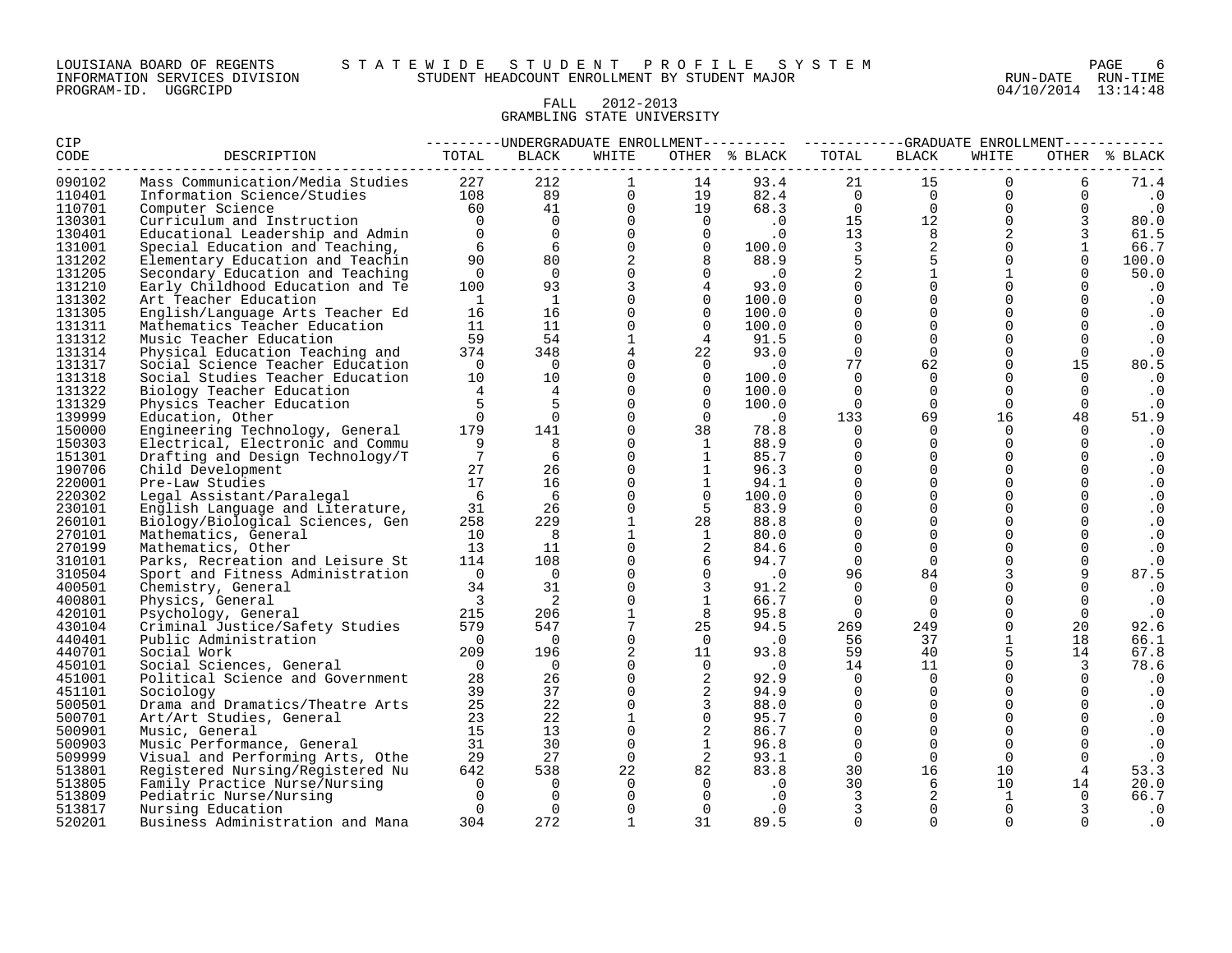# FALL 2012-2013 GRAMBLING STATE UNIVERSITY

| CIP     |                                  |       | -UNDERGRADUATE ENROLLMENT---------- |       |       |         | -GRADUATE ENROLLMENT----- |       |       |       |           |  |
|---------|----------------------------------|-------|-------------------------------------|-------|-------|---------|---------------------------|-------|-------|-------|-----------|--|
| CODE    | DESCRIPTION                      | TOTAL | <b>BLACK</b>                        | WHITE | OTHER | % BLACK | TOTAL                     | BLACK | WHITE | OTHER | % BLACK   |  |
| 520301  | Accounting                       | 166   | 117                                 |       | 47    | 70.5    |                           |       |       |       |           |  |
| 520601  | Business/Managerial Economics    | 18    |                                     |       |       | 55.6    |                           |       |       |       | $\cdot$ 0 |  |
| 520904  | Hotel/Motel Administration/Manag |       |                                     |       |       | 100.0   |                           |       |       |       | . 0       |  |
| 521401  | Marketing/Marketing Management,  | 97    |                                     |       |       | 85.6    |                           |       |       |       |           |  |
| 540101  | History, General                 | 34    | 33                                  |       |       | 97.1    |                           |       |       |       |           |  |
| UNKNOWN |                                  | 199   | 152                                 | 36    |       | 76.4    |                           |       |       |       | 92.3      |  |
| TOTALS  |                                  | 4,435 | 3,922                               | 87    | 426   | 88.4    | 842                       | 63.   | 50    | 16.7  | 74.9      |  |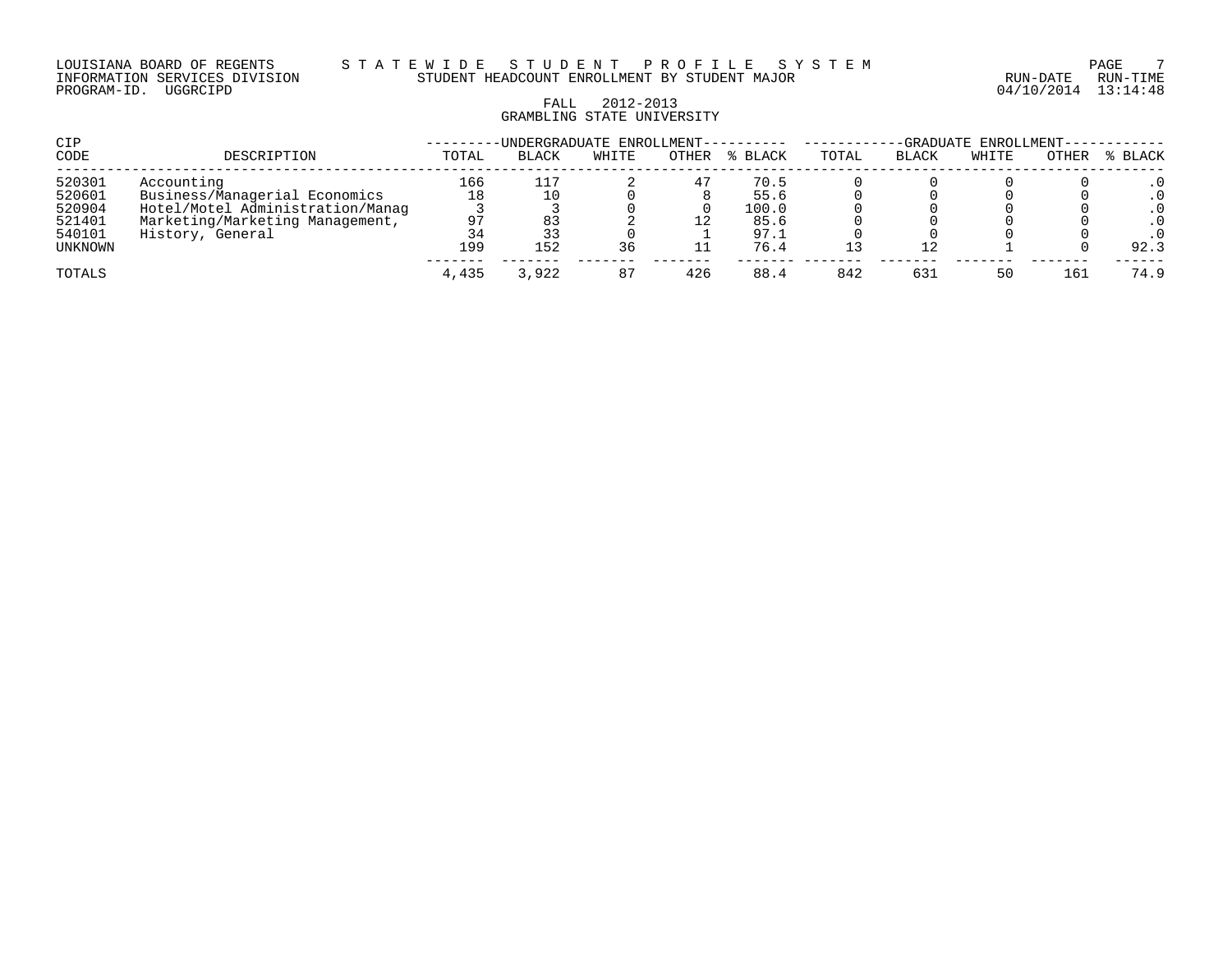#### LOUISIANA BOARD OF REGENTS S T A T E W I D E S T U D E N T P R O F I L E S Y S T E M PAGE 8 INFORMATION SERVICES DIVISION STUDENT HEADCOUNT ENROLLMENT BY STUDENT MAJOR RUN-DATE RUN-TIME

#### FALL 2012-2013 LOUISIANA TECH UNIVERSITY

| CIP              |                                                                   | ---------UNDERGRADUATE ENROLLMENT--------- ----------GRADUATE ENROLLMENT----------- |                     |                                  |                                                                                 |                                                                                                                                                     |                                                              |                                  |                                                         |                      |                        |  |  |
|------------------|-------------------------------------------------------------------|-------------------------------------------------------------------------------------|---------------------|----------------------------------|---------------------------------------------------------------------------------|-----------------------------------------------------------------------------------------------------------------------------------------------------|--------------------------------------------------------------|----------------------------------|---------------------------------------------------------|----------------------|------------------------|--|--|
| <b>CODE</b>      | DESCRIPTION                                                       | TOTAL                                                                               | BLACK               | WHITE                            |                                                                                 | OTHER % BLACK                                                                                                                                       | TOTAL                                                        | <b>BLACK</b>                     | WHITE                                                   |                      | OTHER % BLACK          |  |  |
| 010101           |                                                                   |                                                                                     |                     | 45                               |                                                                                 | $\cdot$ 0                                                                                                                                           | $\Omega$                                                     | $\mathbf{0}$                     | $\Omega$                                                | $\overline{0}$       |                        |  |  |
| 010901           |                                                                   |                                                                                     |                     |                                  |                                                                                 | $\begin{array}{cccc} 139 & & 15 & & 4.3 \\ 12 & & 2 & & 0 \\ 36 & & 7 & & 4.4 \\ 60 & & 8 & & .0 \\ 0 & & 0 & & .0 \\ 28 & & 5 & & 5.7 \end{array}$ | 4.3<br>0<br>$\begin{matrix} 1.3 \\ .0 \\ 4.4 \end{matrix}$ 0 |                                  | $\overline{0}$<br>$0 \qquad \qquad$                     | $\overline{0}$       | $\boldsymbol{\cdot}$ 0 |  |  |
| 030101           |                                                                   |                                                                                     |                     |                                  |                                                                                 |                                                                                                                                                     |                                                              |                                  | $\Omega$<br>$\begin{bmatrix} 0 \\ 0 \\ 0 \end{bmatrix}$ | $\Omega$             | $\cdot$ 0              |  |  |
| 030104           |                                                                   |                                                                                     |                     |                                  |                                                                                 |                                                                                                                                                     |                                                              |                                  | $\overline{0}$                                          | $\overline{0}$       | $\cdot$ 0              |  |  |
| 030501           | Forestry, General                                                 | $\begin{array}{c} 68 \\ 0 \end{array}$                                              | $\mathsf{O}\xspace$ |                                  |                                                                                 |                                                                                                                                                     |                                                              |                                  | $\Omega$                                                | $\overline{0}$       | $\cdot$ 0              |  |  |
| 040201           | Architecture                                                      |                                                                                     | $\overline{0}$      |                                  |                                                                                 |                                                                                                                                                     |                                                              |                                  | 13                                                      | $\overline{3}$       | 23.8                   |  |  |
| 040501           | Interior Architecture                                             | 35                                                                                  | $\overline{2}$      |                                  |                                                                                 |                                                                                                                                                     |                                                              | $\overline{0}$                   | $\Omega$                                                | $\Omega$             | $\cdot$ 0              |  |  |
| 049999           | Architecture and Related Service                                  | 131                                                                                 | 15                  | 96 —                             | 20                                                                              | 11.5                                                                                                                                                |                                                              | $\overline{0}$                   | $\Omega$                                                | $\Omega$             | $\cdot$ 0              |  |  |
| 090101           | Speech Communication and Rhetori                                  | 39                                                                                  | 6                   | 27                               | 6                                                                               | 15.4                                                                                                                                                | $\overline{\phantom{0}}$                                     | 1                                | 6                                                       | $\mathbf{1}$         | 12.5                   |  |  |
| 090401           | Journalism                                                        | 42                                                                                  | $\overline{5}$      | 27                               | 10                                                                              | 11.9                                                                                                                                                | $\Omega$                                                     | $\overline{0}$                   | $\mathbf 0$                                             | $\Omega$             | $\cdot$ 0              |  |  |
| 110701           | Computer Science                                                  | 170                                                                                 | 24                  | 100                              | 46                                                                              | 14.1                                                                                                                                                | 34                                                           | $\overline{2}$                   | $4\overline{ }$                                         | 28                   | 5.9                    |  |  |
| 119999           | Computer and Information Science                                  | $\Omega$                                                                            | $\overline{0}$      | $\bigcirc$                       | $\overline{0}$                                                                  | $\overline{\phantom{a}}$ .0                                                                                                                         | 38                                                           | $\overline{a}$                   | 14                                                      | 22                   | 5.3                    |  |  |
| 130301           | Curriculum and Instruction                                        | $\Omega$                                                                            | $\overline{0}$      | $\overline{0}$                   | $\overline{0}$                                                                  | .0                                                                                                                                                  | 38                                                           | $7\overline{ }$                  | 29                                                      | 2                    | 18.4                   |  |  |
| 130401           | Educational Leadership and Admin                                  | $\Omega$                                                                            | $\Omega$            | $\Omega$                         | $\overline{0}$                                                                  | $\cdot$ 0                                                                                                                                           | 90                                                           | 32                               | 54                                                      | $\overline{4}$       | 35.6                   |  |  |
| 131001           | Special Education and Teaching,                                   | $\Omega$                                                                            | $\Omega$            | $\overline{0}$                   |                                                                                 | $\cdot$ 0                                                                                                                                           | 6                                                            | $\overline{0}$                   | 5                                                       | $\mathbf{1}$         | $\cdot$ 0              |  |  |
| 131009           | Education/Teaching of Individual                                  | $\Omega$                                                                            | $\mathsf{O}$        | $\overline{0}$                   | $\begin{bmatrix} 0 \\ 0 \\ 0 \end{bmatrix}$                                     | $\cdot$ 0                                                                                                                                           | 2                                                            | $\overline{0}$                   | $\mathbf{1}$                                            | $\mathbf{1}$         | $\cdot$ 0              |  |  |
| 131015           | Education/Teaching of Individual                                  | $\Omega$                                                                            | $\mathbf 0$         | $\overline{0}$                   |                                                                                 | .0                                                                                                                                                  | $_{\rm 8}$                                                   | $\overline{0}$                   | 6                                                       | 2                    | $\cdot$ 0              |  |  |
| 131101           | Counselor Education/School Couns                                  | $\mathbf{0}$                                                                        | $\mathbf 0$         | $0 \qquad \qquad$                | $\overline{0}$                                                                  | $\cdot$ 0                                                                                                                                           | 160                                                          | 32                               | 100                                                     | 28                   | 20.0                   |  |  |
| 131201           | Adult and Continuing Education a                                  | $\Omega$                                                                            | $\overline{0}$      | $\Omega$                         | $\overline{0}$                                                                  | $\cdot$ 0                                                                                                                                           | $\overline{2}$                                               | 2                                | $\overline{0}$                                          | $\Omega$             | 100.0                  |  |  |
| 131202           | Elementary Education and Teachin                                  | 147                                                                                 | 13                  | 117                              | 17                                                                              | 8.8                                                                                                                                                 | 46                                                           | 10                               | 29                                                      | $7\overline{ }$      | 21.7                   |  |  |
| 131203           | Junior High/Intermediate/Middle                                   | 6                                                                                   | $\mathbf{1}$        |                                  | $\frac{1}{7}$                                                                   | 16.7                                                                                                                                                | 19                                                           | $\overline{\mathbf{3}}$          | 14                                                      | $\overline{2}$       | 15.8                   |  |  |
| 131205           | Secondary Education and Teaching                                  | 132                                                                                 | 19                  | 106                              |                                                                                 | 14.4                                                                                                                                                | 48                                                           | $\overline{4}$                   | 37                                                      | $7\phantom{.0}$      | 8.3                    |  |  |
| 131206           | Teacher Education, Multiple Leve                                  | 45                                                                                  | 8                   |                                  | $\begin{array}{ccc} 31 & \phantom{00} & 6 \\ 60 & \phantom{00} & 8 \end{array}$ | 17.8<br>17.1                                                                                                                                        | 17                                                           | $4\overline{4}$                  | 12                                                      | $\mathbf{1}$         | 23.5                   |  |  |
| 131210           | Early Childhood Education and Te                                  | 82                                                                                  | 14<br>$\Omega$      |                                  |                                                                                 |                                                                                                                                                     | 17                                                           | $\overline{3}$<br>$\overline{0}$ | 12                                                      | 2                    | 17.6                   |  |  |
| 131301           | Agricultural Teacher Education                                    | 6<br>2                                                                              | $\overline{0}$      | $6\overline{}$                   | $\begin{matrix} 0 \\ 0 \\ 0 \end{matrix}$                                       | $\cdot$ 0                                                                                                                                           | $\Omega$<br>$\Omega$                                         | $\overline{0}$                   | $\Omega$<br>$\Omega$                                    | $\Omega$<br>$\Omega$ | $\cdot$ 0              |  |  |
| 131302           | Art Teacher Education                                             | $\mathbf{1}$                                                                        | $\mathbf 0$         | $\overline{2}$<br>$\overline{1}$ |                                                                                 | $\overline{\phantom{a}}$ .0                                                                                                                         | $\overline{0}$                                               | $\overline{0}$                   | $\Omega$                                                | $\overline{0}$       | $\cdot$ 0              |  |  |
| 131303           | Business Teacher Education                                        |                                                                                     | $\mathsf{O}$        | $4\overline{ }$                  |                                                                                 | $\cdot$ 0<br>$\overline{\phantom{a}}$ .0                                                                                                            | $\Omega$                                                     | $\overline{0}$                   | $\Omega$                                                | $\overline{0}$       | $\cdot$ 0              |  |  |
| 131305<br>131311 | English/Language Arts Teacher Ed<br>Mathematics Teacher Education | 6                                                                                   | $\mathbf{1}$        | 5                                | $\frac{1}{0}$                                                                   | $\overline{0}$<br>16.7                                                                                                                              | $\overline{0}$                                               | $\overline{0}$                   | $\Omega$                                                | $\Omega$             | $\cdot$ 0              |  |  |
| 131314           |                                                                   | 9                                                                                   |                     | $6\overline{6}$                  | $\mathbf{1}$                                                                    | 22.2                                                                                                                                                | 20                                                           | $\overline{a}$                   | 16                                                      | 2                    | $\cdot$ 0              |  |  |
| 131315           | Physical Education Teaching and<br>Reading Teacher Education      | $\Omega$                                                                            | $_{\rm 0}^2$        | $\Omega$                         | $\overline{0}$                                                                  | $\overline{\phantom{0}}$ .0                                                                                                                         | $\mathbf{1}$                                                 | $\Omega$                         | 1                                                       | $\Omega$             | 10.0<br>$\cdot$ 0      |  |  |
| 131318           | Social Studies Teacher Education                                  | 8                                                                                   | $\mathbf{1}$        | $7\overline{ }$                  | $\overline{0}$                                                                  | 12.5                                                                                                                                                | $\overline{0}$                                               | $\overline{0}$                   | $\mathbf{0}$                                            | $\Omega$             | $\cdot$ 0              |  |  |
| 131329           | Physics Teacher Education                                         | $1 \quad$                                                                           | $\overline{0}$      | $\Omega$                         | 1                                                                               | $\cdot$ 0                                                                                                                                           | $\overline{0}$                                               | $\mathbb O$                      | $\Omega$                                                | $\Omega$             | $\cdot$ 0              |  |  |
| 131334           | School Librarian/School Library                                   | $\overline{0}$                                                                      | $\overline{0}$      | $\Omega$                         | $\overline{0}$                                                                  | $\cdot$ 0                                                                                                                                           | $\mathbf{1}$                                                 | $\overline{0}$                   | $\mathbf{1}$                                            | $\overline{0}$       | $\cdot$ 0              |  |  |
| 140101           | Engineering, General                                              | $\overline{0}$                                                                      | $\overline{0}$      | $\Omega$                         | $\overline{0}$                                                                  | $\cdot$ 0                                                                                                                                           | 164                                                          | 6                                | 29                                                      | 129                  | 3.7                    |  |  |
| 140501           | Bioengineering and Biomedical En                                  | 146                                                                                 | 13                  | 83                               |                                                                                 | 50<br>8.9                                                                                                                                           | 31                                                           | $\overline{a}$                   | 8                                                       | 21                   | 6.5                    |  |  |
| 140701           | Chemical Engineering                                              | 184                                                                                 | 16                  | 120                              | 48                                                                              | 8.7                                                                                                                                                 | $\overline{0}$                                               | $\Omega$                         | $\Omega$                                                | $\overline{0}$       | $\cdot$ 0              |  |  |
| 140801           | Civil Engineering, General                                        | 172                                                                                 | 15                  | 111                              | 46                                                                              | 8.7                                                                                                                                                 | $\overline{0}$                                               | $\mathsf{O}$                     | $\Omega$                                                | $\mathbf 0$          | $\cdot$ 0              |  |  |
| 141001           | Electrical and Electronics Engin                                  | 174                                                                                 | 11                  | 116                              | 47                                                                              | 6.3                                                                                                                                                 | $\overline{0}$                                               | $\mathsf{O}$                     | $\Omega$                                                | $\overline{0}$       | $\cdot$ 0              |  |  |
| 141004           | Telecommunications Engineering                                    | $\overline{0}$                                                                      | $\overline{0}$      | $\overline{0}$                   | $\overline{0}$                                                                  | $\cdot$ 0                                                                                                                                           | 38                                                           | 6                                | 23                                                      | 9                    | 15.8                   |  |  |
| 141901           | Mechanical Engineering                                            | 437                                                                                 | 47                  | 309                              | 81                                                                              | 10.8                                                                                                                                                | $\Omega$                                                     | $\Omega$                         | $\Omega$                                                | $\Omega$             | $\cdot$ 0              |  |  |
| 142701           | Systems Engineering                                               | $\overline{0}$                                                                      | $\Omega$            | $\overline{0}$                   | $\overline{0}$                                                                  | $\cdot$ 0                                                                                                                                           | $\mathbf{1}$                                                 | $\Omega$                         | $\Omega$                                                | $\mathbf{1}$         | $\cdot$ 0              |  |  |
| 143501           | Industrial Engineering                                            | 64                                                                                  | 11                  | 31                               | 22                                                                              | 17.2                                                                                                                                                | $\Omega$                                                     | $\overline{0}$                   | $\Omega$                                                | $\Omega$             | $\cdot$ 0              |  |  |
| 149999           | Engineering, Other                                                | 80                                                                                  | $5^{\circ}$         | 57                               |                                                                                 | 18 6.3                                                                                                                                              | $\overline{0}$                                               | $\overline{0}$                   | $\overline{0}$                                          | $\overline{0}$       | $\cdot$ 0              |  |  |
| 150303           | Electrical, Electronic and Commu                                  | 95                                                                                  | 23                  |                                  | 21                                                                              | 24.2                                                                                                                                                | $\Omega$                                                     | $\overline{0}$                   | $\Omega$                                                | $\Omega$             | $\cdot$ 0              |  |  |
| 151001           | Construction Engineering Technol                                  | 107                                                                                 | 10                  | 51<br>86                         | 11                                                                              | 9.3                                                                                                                                                 | $\Omega$                                                     | $\overline{0}$                   | $\Omega$                                                | $\Omega$             | $\cdot$ 0              |  |  |
| 151501           | Engineering/Industrial Managemen                                  | $\bigcap$                                                                           | $\overline{0}$      | $\overline{0}$                   | $\overline{0}$                                                                  | $\overline{0}$                                                                                                                                      | 61                                                           | $\overline{3}$                   | 28                                                      | 30                   | 4.9                    |  |  |
| 160101           | Foreign Languages and Literature                                  | 14                                                                                  | $\overline{a}$      | 10                               | $\overline{\phantom{a}}$                                                        | 14.3                                                                                                                                                | $\Omega$                                                     | $\Omega$                         | $\Omega$                                                | $\Omega$             | $\cdot$ 0              |  |  |
| 160901           | French Language and Literature                                    | 2                                                                                   | $\overline{0}$      | 2                                | $\overline{0}$                                                                  | $\cdot$ 0                                                                                                                                           | $\Omega$                                                     | $\mathbf 0$                      | $\Omega$                                                | $\Omega$             | $\cdot$ 0              |  |  |
| 190101           | Family and Consumer Sciences/Hum                                  | $\Omega$                                                                            | $\Omega$            | $\Omega$                         | $\Omega$                                                                        | $\cdot$ 0                                                                                                                                           | 5                                                            | $\mathbf{1}$                     | 4                                                       | $\Omega$             | 20.0                   |  |  |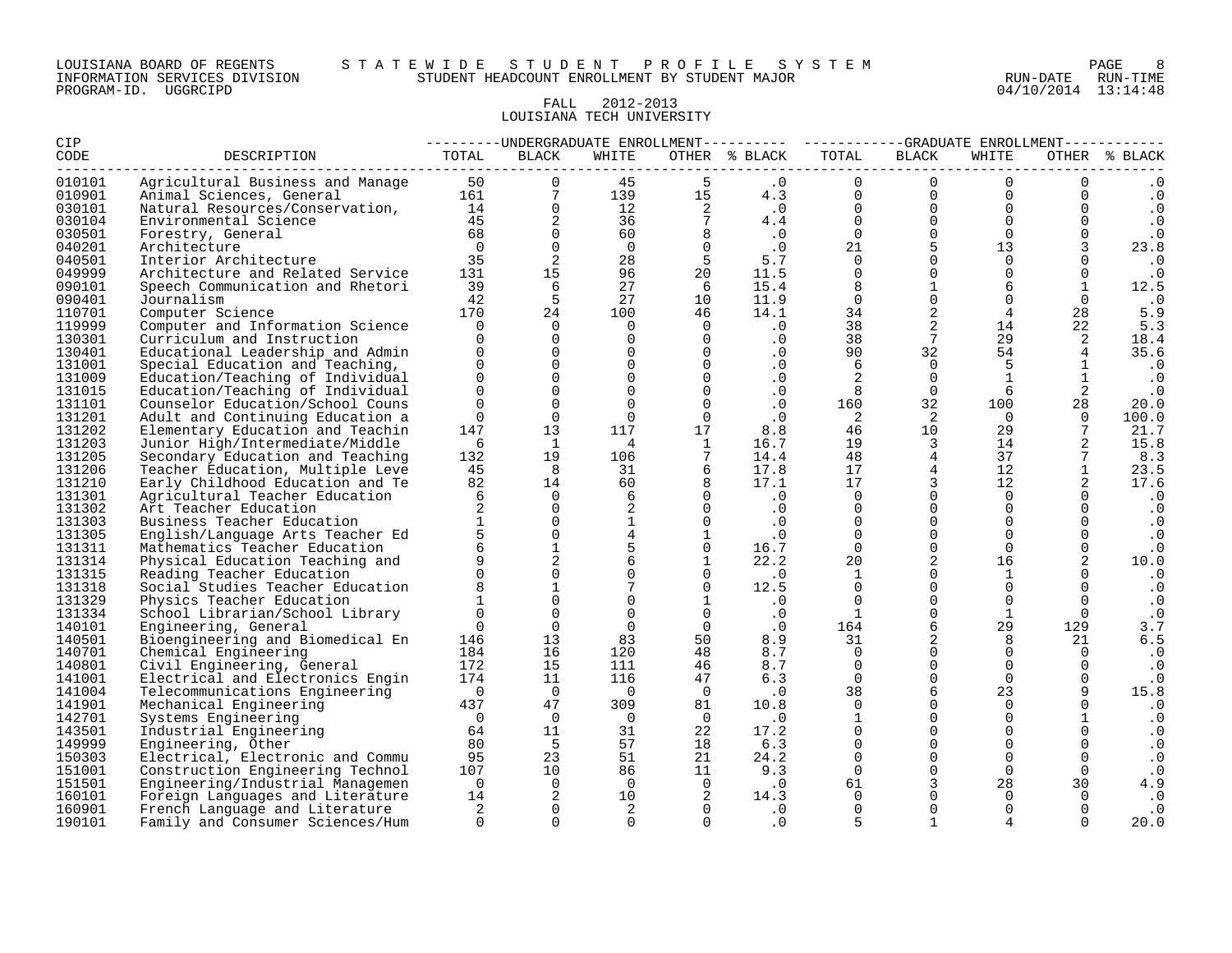#### LOUISIANA BOARD OF REGENTS S T A T E W I D E S T U D E N T P R O F I L E S Y S T E M PAGE 9 INFORMATION SERVICES DIVISION STUDENT HEADCOUNT ENROLLMENT BY STUDENT MAJOR RUN-DATE RUN-TIME

#### FALL 2012-2013 LOUISIANA TECH UNIVERSITY

| CIP              |                                                    | --------DNDERGRADUATE ENROLLMENT---------- ----------GRADUATE ENROLLMENT---------- |                         |                |                         |               |                      |                         |                   |                      |                        |  |
|------------------|----------------------------------------------------|------------------------------------------------------------------------------------|-------------------------|----------------|-------------------------|---------------|----------------------|-------------------------|-------------------|----------------------|------------------------|--|
| CODE             | DESCRIPTION                                        | TOTAL                                                                              | <b>BLACK</b>            | WHITE          |                         | OTHER % BLACK | TOTAL                | <b>BLACK</b>            | WHITE             |                      | OTHER % BLACK          |  |
| 190402           | Consumer Economics                                 | 32                                                                                 | 2                       | 27             | 3                       | 6.3           | $\mathbf 0$          | $\overline{0}$          | $\mathbf 0$       | 0                    | . 0                    |  |
| 190701           | Human Development and Family Stu                   | 110                                                                                | 10                      | 87             | 13                      | 9.1           | $\Omega$             | $\mathbf{0}$            | $\Omega$          | $\Omega$             | $\cdot$ 0              |  |
| 230101           | English Language and Literature,                   | 60                                                                                 | 10                      | 46             | $\overline{4}$          | 16.7          | 16                   | $\Omega$                | 13                | 3                    | $\cdot$ 0              |  |
| 231303           | Professional, Technical, Busiine                   | $\overline{0}$                                                                     | $\overline{0}$          | $\overline{0}$ | $\overline{0}$          | $\cdot$ 0     | 2                    | $\Omega$                | <sup>1</sup>      |                      | $\cdot$ 0              |  |
| 240102           | General Studies                                    | 374                                                                                | 82                      | 200            | 92                      | 21.9          | $\Omega$             | $\Omega$                | $\Omega$          | $\Omega$             | $\cdot$ 0              |  |
| 260101           | Biology/Biological Sciences, Gen                   | 378                                                                                | 50                      | 273            | 55                      | 13.2          | 42                   | 8                       | 21                | 13                   | 19.0                   |  |
| 270101           | Mathematics, General                               | 41                                                                                 | 5                       | 31             | -5                      | 12.2          | 11                   | $\Omega$                | 4                 | 7                    | $\cdot$ 0              |  |
| 300101           | Biological and Physical Sciences                   | $\overline{0}$                                                                     | $\mathbf 0$             | $\overline{0}$ | $\overline{0}$          | .0            | 38                   | $\overline{a}$          | 9                 | 27                   | 5.3                    |  |
| 310505           | Kinesiology and Exercise Science                   | 339                                                                                | 86                      | 209            | 44                      | 25.4          | $\mathbf 0$          | $\mathbf 0$             | $\Omega$          | $\Omega$             | $\cdot$ 0              |  |
| 400501           | Chemistry, General                                 | 45                                                                                 | 3                       | 36             | 6                       | 6.7           | $\mathbf 0$          | $\mathbf 0$             | $\Omega$          | $\mathbf 0$          | $\cdot$ 0              |  |
| 400801           | Physics, General                                   | 26                                                                                 | 2                       | 17             | 7                       | 7.7           | 2                    | $\mathbf{1}$            | $\Omega$          |                      | 50.0                   |  |
| 420101           | Psychology, General                                | 246                                                                                | 61                      | 154            | 31                      | 24.8          | $\Omega$             | $\mathbf 0$             | $\Omega$          |                      | $\cdot$ 0              |  |
| 422802           | Community Psychology                               | $\Omega$                                                                           | $\Omega$                | $\Omega$       | $\Omega$                | $\cdot$ 0     | 4                    | 2                       | 2                 |                      | 50.0                   |  |
| 422803           | Counseling Psychology                              | $\Omega$                                                                           | $\Omega$                | $\overline{0}$ | $\Omega$                | $\cdot$ 0     | 33                   | $\mathbf{1}$            | 29                | 3                    | 3.0                    |  |
| 422804           | Industrial and Organizational Ps                   | $\Omega$                                                                           | $\Omega$                | $\Omega$       | $\Omega$                | .0            | 60                   | 10 <sup>°</sup>         | 37                | 13                   | 16.7                   |  |
| 450701           | Geography                                          | $\mathbf{1}$                                                                       | $\Omega$                | 1              | $\Omega$                | $\cdot$ 0     | $\Omega$             | $\Omega$                | $\Omega$          | $\Omega$             | $\cdot$ 0              |  |
| 450799           | Geography, Other                                   | 32                                                                                 | 2                       | 28             |                         | 6.3           | $\Omega$<br>$\Omega$ | $\mathbf 0$             | $\Omega$          | $\Omega$             | $\cdot$ 0              |  |
| 451001           | Political Science and Government                   | 62                                                                                 | 16<br>50                | 38<br>42       | 8<br>30                 | 25.8          | $\Omega$             | $\Omega$<br>$\mathbf 0$ | <sup>n</sup><br>0 | $\Omega$<br>$\Omega$ | $\cdot$ 0              |  |
| 451101           | Sociology                                          | 122<br>117                                                                         |                         | 84             |                         | 41.0<br>8.5   | $\Omega$             | $\Omega$                | 0                 | $\Omega$             | $\cdot$ 0              |  |
| 490102<br>490104 | Airline/Commercial/Professional                    | 41                                                                                 | 10<br>7                 | 25             | 23<br>9                 | 17.1          | $\Omega$             | $\Omega$                | 0                 |                      | $\cdot$ 0<br>$\cdot$ 0 |  |
| 500409           | Aviation/Airway Management and O<br>Graphic Design | 104                                                                                | 13                      | 81             | 10                      | 12.5          | $\Omega$             | $\Omega$                | $\Omega$          | $\Omega$             | $\cdot$ 0              |  |
| 500605           | Photography                                        | 39                                                                                 | 3                       | 24             | 12                      | 7.7           | $\Omega$             | $\mathsf{O}$            | $\Omega$          | 0                    | $\cdot$ 0              |  |
| 500702           | Fine/Studio Arts, General                          | 36                                                                                 | 2                       | 25             | 9                       | 5.6           | 19                   | $\Omega$                | 16                | 3                    | $\cdot$ 0              |  |
| 500901           | Music, General                                     | 53                                                                                 | 11                      | 38             | $\overline{4}$          | 20.8          | $\Omega$             | $\mathbf 0$             | $\Omega$          | 0                    | $\cdot$ 0              |  |
| 510202           | Audiology/Audiologist                              | $\Omega$                                                                           | $\Omega$                | $\Omega$       |                         | $\cdot$ 0     | 21                   | 2                       | 15                | 4                    | 9.5                    |  |
| 510203           | Speech-Language Pathology/Pathol                   | $\overline{0}$                                                                     | $\overline{0}$          | $\overline{0}$ | $\Omega$                | $\cdot$ 0     | 41                   | 5                       | 34                | 2                    | 12.2                   |  |
| 510204           | Audiology/Audiologist and Speech                   | 94                                                                                 | 13                      | 73             | 8                       | 13.8          | $\Omega$             | $\mathbf 0$             | $\Omega$          |                      | $\cdot$ 0              |  |
| 510706           | Health Information/Medical Recor                   | 120                                                                                | 32                      | 66             | 22                      | 26.7          | 30                   | 11                      | 13                | 6                    | 36.7                   |  |
| 510707           | Health Information/Medical Recor                   | 6                                                                                  | $\Omega$                | $\overline{3}$ | $\overline{\mathbf{3}}$ | $\cdot$ 0     | $\Omega$             | $\mathbf 0$             | $\Omega$          |                      | $\cdot$ 0              |  |
| 511005           | Clinical Laboratory Science/Medi                   | 64                                                                                 | 17                      | 16             | 31                      | 26.6          | $\Omega$             | $\Omega$                | $\Omega$          | $\Omega$             | $\cdot$ 0              |  |
| 513101           | Dietetics/Dietitian                                | 70                                                                                 | 6                       | 52             | 12                      | 8.6           | 47                   | $\overline{4}$          | 38                |                      | 8.5                    |  |
| 513801           | Registered Nursing/Registered Nu                   | 251                                                                                | 33                      | 187            | 31                      | 13.1          | $\Omega$             | $\Omega$                | $\Omega$          | $\Omega$             | $\cdot$ 0              |  |
| 520201           | Business Administration and Mana                   | 266                                                                                | 41                      | 194            | 31                      | 15.4          | 115                  | 9                       | 66                | 40                   | 7.8                    |  |
| 520203           | Logistics, Materials, and Supply                   | 37                                                                                 | 5                       | 28             | $\overline{4}$          | 13.5          | $\Omega$             | $\Omega$                | $\Omega$          | $\Omega$             | $\cdot$ 0              |  |
| 520301           | Accounting                                         | 195                                                                                | 33                      | 137            | 25                      | 16.9          | 28                   | 2                       | 12                | 14                   | 7.1                    |  |
| 520601           | Business/Managerial Economics                      | 46                                                                                 | -6                      | 24             | 16                      | 13.0          | $\Omega$             | $\Omega$                | $\Omega$          | $\Omega$             | $\cdot$ 0              |  |
| 520801           | Finance, General                                   | 94                                                                                 | 10                      | 59             | 25                      | 10.6          | $\Omega$             | $\mathbf 0$             | $\Omega$          | $\Omega$             | $\cdot$ 0              |  |
| 521001           | Human Resources Management/Perso                   | 10                                                                                 | $\overline{\mathbf{3}}$ | 7              | $\overline{0}$          | 30.0          | $\Omega$             | $\Omega$                | $\Omega$          | $\Omega$             | $\cdot$ 0              |  |
| 521201           | Management Information Systems,                    | 123                                                                                | 31                      | 64             | 28                      | 25.2          | $\overline{4}$       | $\mathbf{1}$            | 2                 |                      | 25.0                   |  |
| 521401           | Marketing/Marketing Management,                    | 115                                                                                | 7                       | 99             | 9                       | 6.1           | $\Omega$             | $\Omega$                | $\Omega$          |                      | $\cdot$ 0              |  |
| 540101           | History, General                                   | 65                                                                                 | 5                       | 53             | $\overline{7}$          | 7.7           | 21                   | $\Omega$                | 19                |                      | $\cdot$ 0              |  |
| TRANSFER         |                                                    | 39                                                                                 | 7                       | $\Omega$       | 32                      | 17.9          | $\overline{0}$       | $\Omega$                | $\Omega$          | $\Omega$             | $\cdot$ 0              |  |
| <b>UNKNOWN</b>   |                                                    | 2,425                                                                              | 208                     | 1,716          | 501                     | 8.6           | 936                  | 211                     | 667               | 58                   | 22.5                   |  |
| <b>TOTALS</b>    |                                                    | 8,958                                                                              | 1,155                   | 6,139          | 1,664                   | 12.9          | 2,346                | 396                     | 1,444             | 506                  | 16.9                   |  |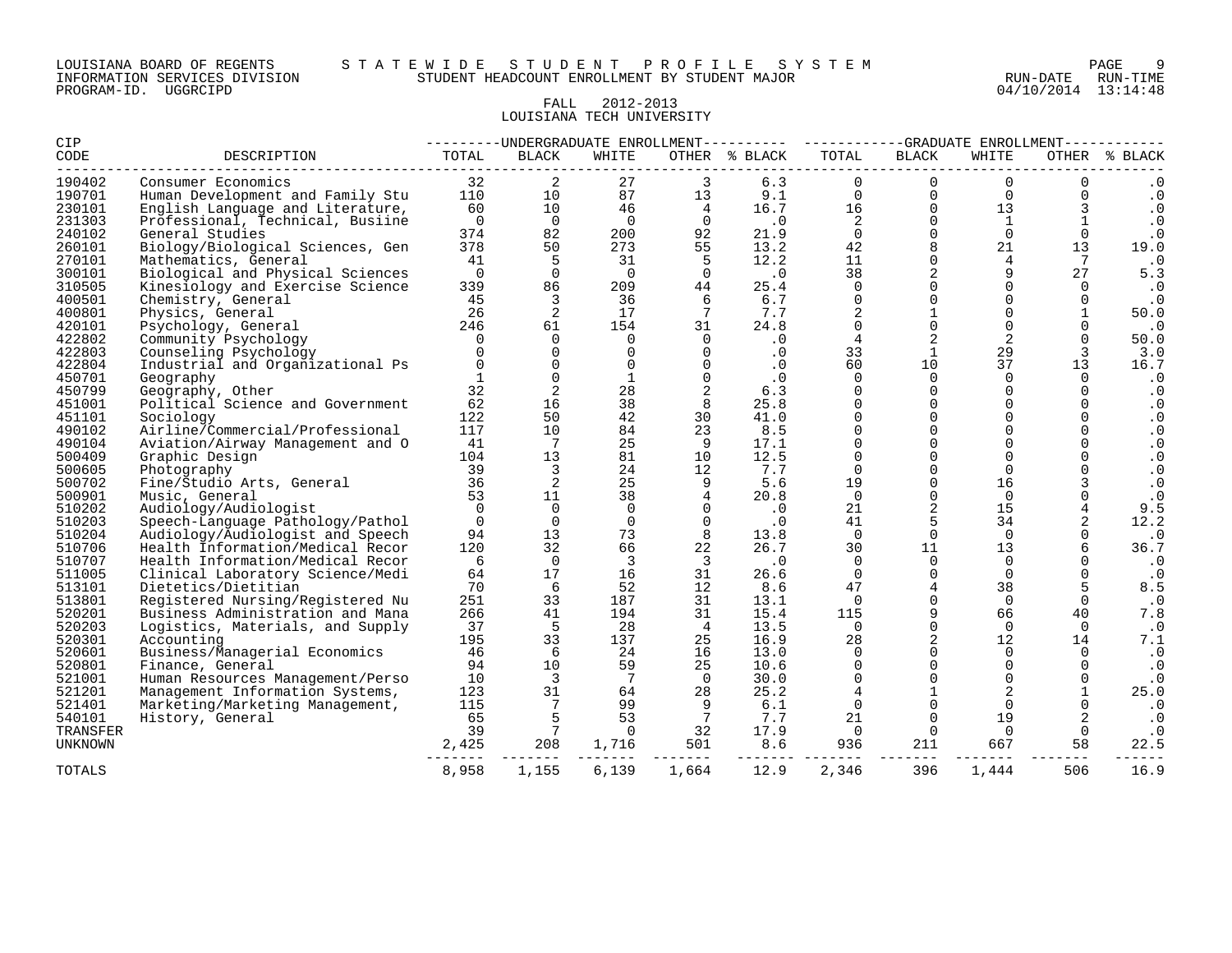#### FALL 2012-2013 MCNEESE STATE UNIVERSITY

| <b>CIP</b>       |                                                              |                         |                         |                         |                                                                                | ---------UNDERGRADUATE ENROLLMENT---------- ----------GRADUATE ENROLLMENT----------- |                      |                          |                                                  |                                  |                        |
|------------------|--------------------------------------------------------------|-------------------------|-------------------------|-------------------------|--------------------------------------------------------------------------------|--------------------------------------------------------------------------------------|----------------------|--------------------------|--------------------------------------------------|----------------------------------|------------------------|
| CODE             | DESCRIPTION                                                  | TOTAL                   | BLACK                   | WHITE                   |                                                                                | OTHER % BLACK                                                                        | TOTAL                | BLACK                    | WHITE                                            |                                  | OTHER % BLACK          |
| 010000           |                                                              |                         |                         |                         |                                                                                |                                                                                      |                      | $\overline{0}$           | $\Omega$                                         | $\Omega$                         | $\cdot$ 0              |
| 030104           |                                                              |                         |                         |                         |                                                                                |                                                                                      |                      | $\overline{0}$           | $\begin{bmatrix} 0 \\ 0 \\ 0 \\ 0 \end{bmatrix}$ | $\overline{0}$<br>$\overline{0}$ | $\cdot$ 0              |
| 030601           |                                                              |                         |                         |                         |                                                                                |                                                                                      |                      |                          | $\overline{0}$                                   | $\overline{0}$                   | $\cdot$ 0              |
| 090101           |                                                              |                         |                         |                         |                                                                                |                                                                                      | $\overline{0}$       |                          | $\Omega$                                         | $\Omega$                         | $\cdot$ 0              |
| 090102           | Mass Communication/Media Studies                             | 168                     | 43                      |                         |                                                                                | 25.6                                                                                 |                      |                          | $\Omega$                                         | $\Omega$                         | $\cdot$ 0              |
| 110103           | Information Technology                                       | 15                      | $\overline{4}$          |                         | $\begin{array}{cccc}\n & 2 & & & 0 \\ 110 & & & 15 \\  & & & & 1\n\end{array}$ | 26.7                                                                                 | $\Omega$             | $\overline{0}$           | $\Omega$                                         | $\mathbf 0$                      | $\cdot$ 0              |
| 110701           | Computer Science                                             | 90                      | 16                      | 54                      | 20                                                                             | 17.8                                                                                 | $\overline{0}$       | $\overline{0}$           | $\Omega$                                         | $\Omega$                         | $\cdot$ 0              |
| 130301           | Curriculum and Instruction                                   | $\Omega$                | $\Omega$                | $\overline{0}$          | $\Omega$                                                                       | $\overline{\phantom{0}}$ .                                                           | 15                   | 6                        | 8                                                | $\mathbf{1}$                     | 40.0                   |
| 130401           | Educational Leadership and Admin                             | $\Omega$                | $\Omega$                | $\overline{0}$          | $\overline{0}$                                                                 | $\cdot$ 0                                                                            | 60                   | 15                       | 45                                               | $\mathbf 0$                      | 25.0                   |
| 130501           | Educational/Instructional Techno                             | $\Omega$                | $\Omega$                | $\overline{0}$          | $\overline{0}$                                                                 | $\cdot$ 0                                                                            | 26                   | $7\overline{ }$          | 16                                               | 3                                | 26.9                   |
| 131001           | Special Education and Teaching,                              | $\Omega$                | $\Omega$                | $\Omega$                | $\Omega$                                                                       | $\cdot$ 0                                                                            | -6                   | $\mathbf{1}$             | -5                                               | $\Omega$                         | 16.7                   |
| 131009           | Education/Teaching of Individual                             | $\Omega$                | $\Omega$                | $\Omega$                | $\Omega$                                                                       | $\cdot$ 0                                                                            | $\mathbf{1}$         | $\overline{0}$           | 1                                                | $\Omega$                         | $\cdot$ 0              |
| 131015           | Education/Teaching of Individual                             | $\Omega$                | $\Omega$                | $\Omega$                | $\Omega$                                                                       | $\cdot$ 0                                                                            | $\overline{4}$       | $\overline{0}$           | $4\overline{ }$                                  | $\mathbf 0$                      | $\cdot$ 0              |
| 131101           | Counselor Education/School Couns                             | $\Omega$                | $\Omega$                | $\Omega$                | $\Omega$                                                                       | $\cdot$ 0                                                                            | 36                   | 11                       | 25                                               | $\Omega$                         | 30.6                   |
| 131202           | Elementary Education and Teachin                             | 206                     | 27                      | 169                     | 10                                                                             | 13.1                                                                                 | 44                   | 8                        | 36                                               | $\Omega$                         | 18.2                   |
| 131203           | Junior High/Intermediate/Middle                              | $\overline{0}$          | $\overline{0}$          | $\overline{0}$          | $\Omega$                                                                       | $\cdot$ 0                                                                            | $\mathbf{1}$         | $\overline{0}$           | $\Omega$                                         |                                  | $\cdot$ 0              |
| 131205           | Secondary Education and Teaching                             | 13                      | $\mathbf{1}$            | 11                      | $\overline{1}$                                                                 | 7.7                                                                                  | 48                   | $\overline{4}$           | 39                                               |                                  | 8.3                    |
| 131206           | Teacher Education, Multiple Leve                             | $\overline{0}$          | $\Omega$                | $\Omega$                | $\overline{0}$                                                                 | $\cdot$ 0                                                                            | $\mathbf{1}$         | $\mathbf 0$              | $\mathbf{1}$                                     | $\mathbf 0$                      | $\cdot$ 0              |
| 131210           | Early Childhood Education and Te                             | 185                     | 20                      | 160                     |                                                                                | 10.8                                                                                 | $\Omega$             | $\Omega$                 | $\Omega$                                         | $\Omega$                         | $\cdot$ 0              |
| 131301           | Agricultural Teacher Education                               | $\overline{7}$          | $\Omega$                | $7\overline{ }$         | $\Omega$                                                                       | $\cdot$ 0                                                                            | $\Omega$             | $\Omega$                 | $\Omega$                                         | $\Omega$                         | $\cdot$ 0              |
| 131302           | Art Teacher Education                                        | 16                      | 5                       | 11                      | $\overline{0}$                                                                 | 31.3                                                                                 | $\Omega$             | $\mathbf 0$              | $\Omega$                                         | $\mathbf 0$                      | $\cdot$ 0              |
| 131303           | Business Teacher Education                                   | 11                      |                         | 8 <sup>8</sup>          | $\Omega$                                                                       | 27.3                                                                                 | $\Omega$             | $\mathbf{0}$             | $\Omega$                                         | $\mathbf 0$                      | $\cdot$ 0              |
| 131305           | English/Language Arts Teacher Ed                             | 25                      | $\mathbf{1}$            | 23                      | $\mathbf{1}$                                                                   | 4.0                                                                                  | $\Omega$             | $\mathbf 0$              | $\Omega$                                         | $\mathbf 0$                      | $\cdot$ 0              |
| 131311           | Mathematics Teacher Education                                | $\overline{\mathbf{3}}$ | $\Omega$                | $\overline{\mathbf{3}}$ | $\Omega$                                                                       | $\overline{\phantom{0}}$ .0                                                          | $\Omega$<br>$\Omega$ | $\Omega$                 | $\cap$                                           | $\Omega$                         | $\cdot$ 0              |
| 131312           | Music Teacher Education                                      | 40                      | $\overline{3}$<br>23    | 33                      | $\overline{4}$                                                                 | 7.5                                                                                  | $\Omega$             | $\mathbf{0}$<br>$\Omega$ | $\Omega$                                         | $\mathbf 0$<br>$\Omega$          | $\cdot$ 0              |
| 131314           | Physical Education Teaching and                              | 145<br>$\overline{0}$   | $\Omega$                | 114<br>$\overline{0}$   | 8<br>$\Omega$                                                                  | 15.9                                                                                 | 2                    | $\mathbf 0$              | $\Omega$                                         | $\mathbf 0$                      | $\cdot$ 0              |
| 131315<br>131318 | Reading Teacher Education                                    | 8                       | $\mathbf{1}$            | $\overline{7}$          | $\Omega$                                                                       | $\cdot$ 0<br>12.5                                                                    | $\Omega$             | $\mathsf{O}$             | $\Omega$                                         | $\mathbf 0$                      | $\cdot$ 0              |
| 131322           | Social Studies Teacher Education                             |                         | $\Omega$                | 5                       | $\Omega$                                                                       | $\overline{\phantom{0}}$ .0                                                          | $\Omega$             | $\mathbf 0$              | $\Omega$                                         | $\mathbf 0$                      | $\cdot$ 0              |
| 131334           | Biology Teacher Education<br>School Librarian/School Library | $\Omega$                | $\Omega$                | $\mathbf 0$             | $\Omega$                                                                       | $\cdot$ 0                                                                            | 9                    | $\mathsf{O}$             | 9                                                | $\mathbf 0$                      | $\cdot$ 0              |
| 131399           | Teacher Education and Profession                             | 2                       | $\Omega$                | $\mathbf{1}$            | $\sim$ 1                                                                       |                                                                                      | $\Omega$             | $\Omega$                 | $\Omega$                                         | $\Omega$                         | $\cdot$ 0<br>$\cdot$ 0 |
| 139999           | Education, Other                                             | $\overline{0}$          | $\Omega$                | $\Omega$                | $\overline{0}$                                                                 | $\ddotsc 0$<br>$\ddotsc 0$                                                           | 13                   | $\overline{4}$           | 9                                                | $\Omega$                         | 30.8                   |
| 140101           | Engineering, General                                         | 531                     | 44                      | 386                     | 101                                                                            | 8.3                                                                                  | 24                   | $\mathbf{1}$             | 8                                                | 15                               | 4.2                    |
| 150000           | Engineering Technology, General                              | 118                     | 25                      | 90                      | $\overline{\mathbf{3}}$                                                        | 21.2                                                                                 | $\Omega$             | $\Omega$                 | $\Omega$                                         | $\Omega$                         | $\cdot$ 0              |
| 160101           | Foreign Languages and Literature                             | 15                      | $\overline{\mathbf{3}}$ | 9                       | $\mathbf{3}$                                                                   | 20.0                                                                                 | $\mathbf 0$          | $\mathsf{O}$             | $\Omega$                                         | $\mathbf 0$                      | $\cdot$ 0              |
| 160901           | French Language and Literature                               | $\mathbf{1}$            | $\overline{0}$          | $\overline{1}$          | $\bigcap$                                                                      | $\overline{0}$ .                                                                     | $\Omega$             | $\mathbf 0$              | $\Omega$                                         | $\Omega$                         | $\cdot$ 0              |
| 160905           | Spanish Language and Literature                              | 1                       | $\Omega$                | $\Omega$                | $\overline{1}$                                                                 | $\cdot$ 0                                                                            | $\Omega$             | $\Omega$                 | $\Omega$                                         | $\Omega$                         | $\cdot$ 0              |
| 190101           | Family and Consumer Sciences/Hum                             | 36                      | 13                      | 21                      | 2                                                                              | 36.1                                                                                 | $\Omega$             | $\overline{0}$           | $\Omega$                                         | $\mathbf 0$                      | $\cdot$ 0              |
| 220302           | Legal Assistant/Paralegal                                    | 26                      | $\overline{4}$          | 21                      |                                                                                | 15.4                                                                                 | $\Omega$             | $\overline{0}$           | $\Omega$                                         | $\mathbf 0$                      | $\cdot$ 0              |
| 230101           | English Language and Literature,                             | 83                      | $\overline{4}$          | 73                      | 6                                                                              | 4.8                                                                                  | 17                   | 2                        | 14                                               | $\mathbf{1}$                     | 11.8                   |
| 231302           | Creative Writing                                             | $\Omega$                | $\Omega$                | $\overline{0}$          | $\Omega$                                                                       | $\cdot$ 0                                                                            | 21                   | $\Omega$                 | 16                                               |                                  | $\cdot$ 0              |
| 240101           | Liberal Arts and Sciences/Libera                             | - 48                    | 11                      | 35                      | $\overline{\phantom{0}}^2$                                                     | 22.9                                                                                 | $\overline{0}$       | $\mathbf 0$              | $\Omega$                                         |                                  | $\cdot$ 0              |
| 240102           | General Studies                                              | 459                     | 110                     | 319                     | 30                                                                             | 24.0                                                                                 | $\overline{0}$       | $\overline{0}$           | $\overline{0}$                                   | $\Omega$                         | $\cdot$ 0              |
| 260101           | Biology/Biological Sciences, Gen                             | 287                     | 49                      | 201                     | 37                                                                             | 17.1                                                                                 | $\Omega$             | $\overline{0}$           | $\Omega$                                         | $\Omega$                         | $\cdot$ 0              |
| 270101           | Mathematics, General                                         | 62                      | $\overline{7}$          | 47                      | 8                                                                              | 11.3                                                                                 | 20                   | $\mathbf 1$              | 16                                               | 3                                | 5.0                    |
| 301901           | Nutrition Sciences                                           | 30                      | $\overline{7}$          | 21                      | $\overline{2}$                                                                 | 23.3                                                                                 | $\bigcap$            | $\Omega$                 | $\Omega$                                         | $\Omega$                         | $\cdot$ 0              |
| 310505           | Kinesiology and Exercise Science                             | 259                     | 57                      | 185                     | 17                                                                             | 22.0                                                                                 | 48                   | 11                       | 32                                               | 5                                | 22.9                   |
| 400501           | Chemistry, General                                           | 91                      | 17                      | 56                      | 18                                                                             | 18.7                                                                                 | $\overline{0}$       | $\Omega$                 | $\Omega$                                         | $\Omega$                         | .0                     |
| 400599           | Chemistry, Other                                             | $\overline{0}$          | $\Omega$                | $\overline{0}$          | $\overline{0}$                                                                 | $\cdot$ 0                                                                            | 42                   | $\overline{4}$           | 25                                               | 13                               | 9.5                    |
| 400801           | Physics, General                                             | $\mathbf{1}$            | $\Omega$                | 1                       | $\Omega$                                                                       | $\cdot$ 0                                                                            | $\Omega$             | $\Omega$                 | $\Omega$                                         | $\Omega$                         | . 0                    |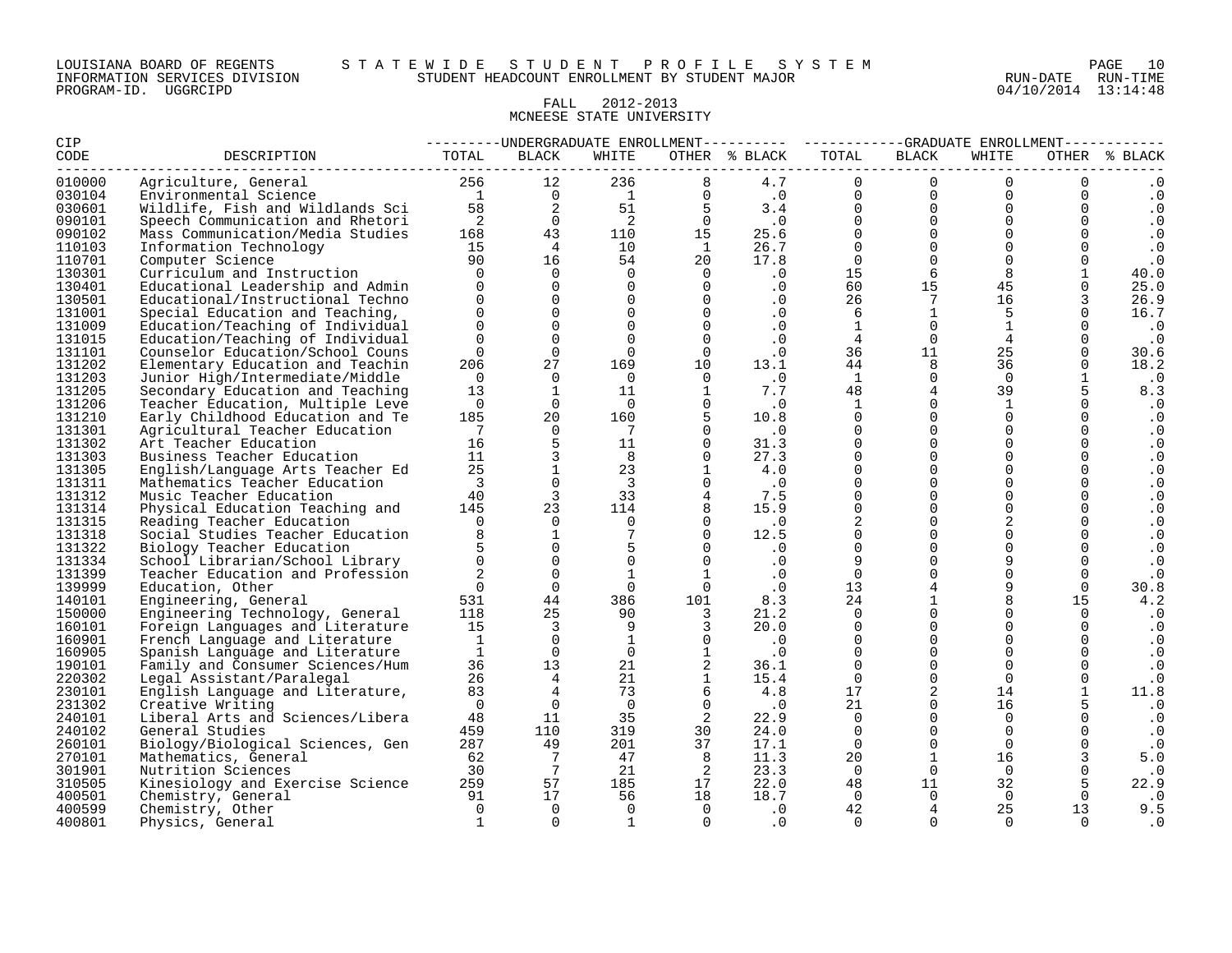#### FALL 2012-2013 MCNEESE STATE UNIVERSITY

| <b>CIP</b> |                                  |       | UNDERGRADUATE ENROLLMENT- |       |       |         |                          | -GRADUATE    | ENROLLMENT |       |         |
|------------|----------------------------------|-------|---------------------------|-------|-------|---------|--------------------------|--------------|------------|-------|---------|
| CODE       | DESCRIPTION                      | TOTAL | <b>BLACK</b>              | WHITE | OTHER | % BLACK | TOTAL                    | <b>BLACK</b> | WHITE      | OTHER | % BLACK |
| 420101     | Psychology, General              | 288   | 65                        | 202   | 21    | 22.6    | 76                       |              | 64         |       | 7.9     |
| 430104     | Criminal Justice/Safety Studies  | 266   | 104                       | 147   |       | 39.1    |                          |              |            |       |         |
| 451001     | Political Science and Government | 34    |                           | 25    |       | 23.5    |                          |              |            |       |         |
| 451101     | Sociology                        | 187   | 90                        | 95    |       | 48.1    |                          |              |            |       |         |
| 500501     | Drama and Dramatics/Theatre Arts |       |                           |       |       | . 0     |                          |              |            |       |         |
| 500701     | Art/Art Studies, General         | 147   |                           | 116   | 20    | 7.5     |                          |              |            |       |         |
| 500903     | Music Performance, General       | 70    |                           | 55    |       | 10.0    |                          |              |            |       |         |
| 510911     | Radiologic Technology/Science -  | 215   | 37                        | 169   |       | 17.2    |                          |              |            |       |         |
| 510913     | Athletic Training/Trainer        | 73    |                           | 52    |       | 23.3    |                          |              |            |       |         |
| 511005     | Clinical Laboratory Science/Medi | 63    |                           | 37    |       | 17.5    |                          |              |            |       |         |
| 513801     | Registered Nursing/Registered Nu | 1,253 | 270                       | 918   | 65    | 21.5    | 123                      | 14           | 104        |       | 11.4    |
| 520201     | Business Administration and Mana | 383   | 76                        | 262   | 45    | 19.8    | 81                       |              | 38         |       | 9.9     |
| 520301     | Accounting                       | 258   | 48                        | 171   | 39    | 18.6    |                          |              |            |       |         |
| 520801     | Finance, General                 | 84    |                           | 50    |       | 7.1     |                          |              |            |       |         |
| 521401     | Marketing/Marketing Management,  | 91    | 18                        | 67    |       | 19.8    |                          |              |            |       |         |
| 540101     | History, General                 | 89    |                           | 82    |       | 2.2     |                          |              |            |       |         |
| UNKNOWN    |                                  | 890   | 90                        | 750   | 50    | 10.1    | 159                      | 26           | 126        |       | 16.4    |
| TOTALS     |                                  | 7,702 | 1,372                     | 5,687 | 643   | 17.8    | 877<br>643<br>129<br>105 |              |            |       | 14.7    |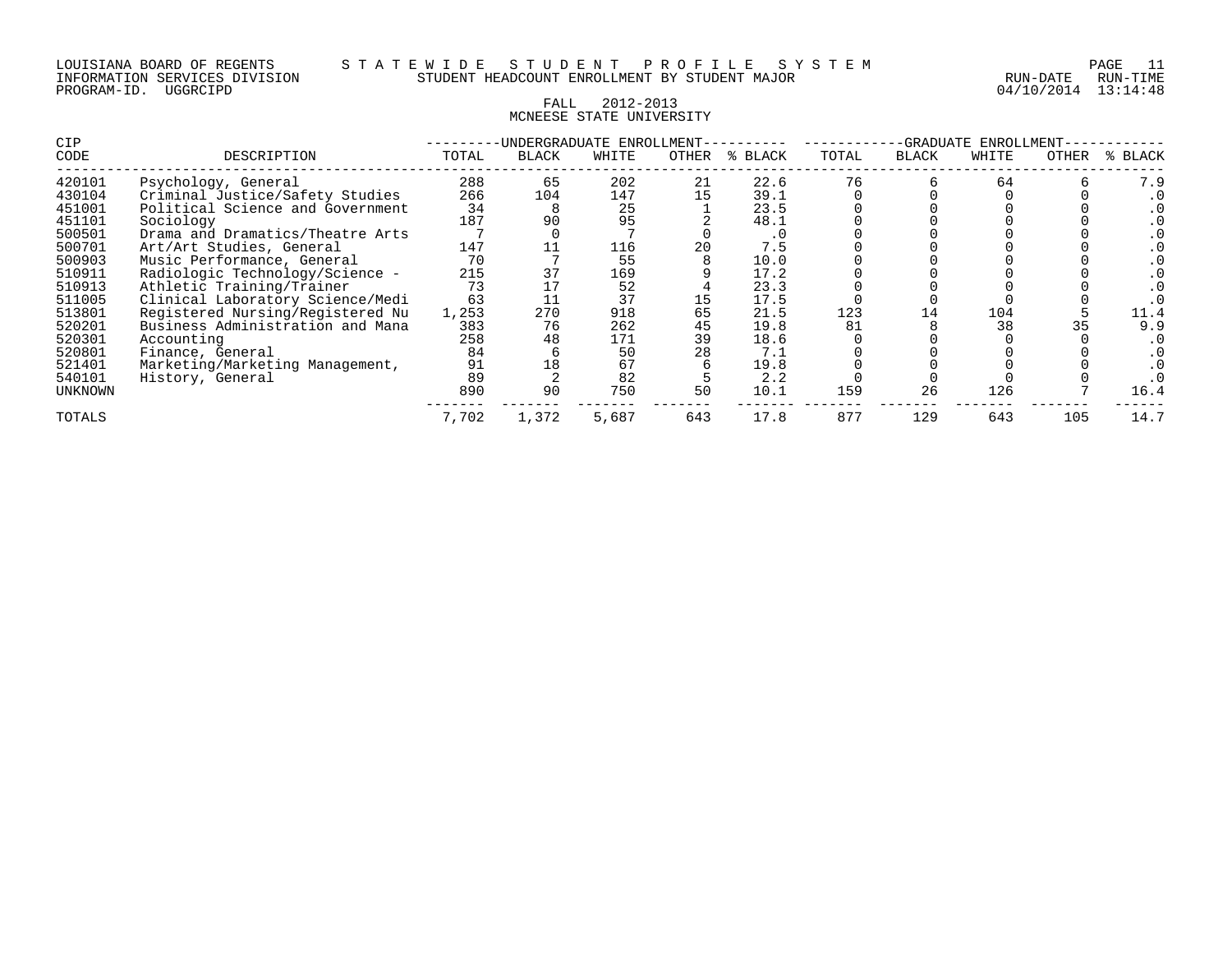#### FALL 2012-2013 NICHOLLS STATE UNIVERSITY

| CIP    |                                  |                                        |                                                           |                         |                            | ---------UNDERGRADUATE ENROLLMENT---------- ----------GRADUATE ENROLLMENT----------- |                |                         |                |                |               |
|--------|----------------------------------|----------------------------------------|-----------------------------------------------------------|-------------------------|----------------------------|--------------------------------------------------------------------------------------|----------------|-------------------------|----------------|----------------|---------------|
| CODE   | DESCRIPTION                      | TOTAL                                  | <b>BLACK</b>                                              | WHITE                   |                            | OTHER % BLACK                                                                        | TOTAL          | <b>BLACK</b>            | WHITE          |                | OTHER % BLACK |
| 010101 | Agricultural Business and Manage | $\sim$ 1                               | $\Omega$                                                  | 1                       | $\Omega$                   | $\cdot$ 0                                                                            | $\Omega$       | $\Omega$                | $\Omega$       | $\Omega$       | $\cdot$ 0     |
| 090102 | Mass Communication/Media Studies | 154                                    | 40                                                        | 99                      | 15                         | 26.0                                                                                 | $\mathbf{0}$   | $\mathbf 0$             | $\overline{0}$ | 0              | $\cdot$ 0     |
| 110701 | Computer Science                 |                                        | $\overline{0}$<br>$\begin{array}{c} 1 \\ 289 \end{array}$ | 1                       | $\sim$ 0                   | $\overline{\phantom{0}}$ .0                                                          | $\overline{0}$ | $\mathbf 0$             | $\overline{0}$ | $\mathbf 0$    | $\cdot$ 0     |
| 120503 | Culinary Arts/Chef Training      |                                        | 66                                                        | 195                     | $2\overline{8}$            | 22.8                                                                                 | $\overline{0}$ | $\overline{0}$          | $\Omega$       | $\overline{0}$ | $\cdot$ 0     |
| 130301 | Curriculum and Instruction       | $\overline{0}$                         | $\Omega$                                                  | $\overline{0}$          | $\overline{0}$             | $\overline{\phantom{0}}$ .0                                                          | 63             | 9 <sup>°</sup>          | 45             | 9              | 14.3          |
| 130401 | Educational Leadership and Admin | $\overline{0}$                         | $\mathbf 0$                                               | $\overline{0}$          | $\Omega$                   | $\cdot$ 0                                                                            | 68             | 15                      | 48             |                | 22.1          |
| 131015 | Education/Teaching of Individual | 108                                    | 5                                                         | 96                      | $7\overline{ }$            | 4.6                                                                                  | $\overline{0}$ | $\Omega$                | $\overline{0}$ | $\Omega$       | $\cdot$ 0     |
| 131101 | Counselor Education/School Couns | $\overline{0}$                         | $\mathbf 0$                                               | $\overline{0}$          | $\Omega$                   | $\cdot$ 0                                                                            | 46             | 19                      | 24             |                | 41.3          |
| 131202 | Elementary Education and Teachin | 109                                    | $7\phantom{.0}$                                           | 95                      | $\overline{7}$             | 6.4                                                                                  | 24             | $\overline{\mathbf{3}}$ | 20             | $\mathbf{1}$   | 12.5          |
| 131203 | Junior High/Intermediate/Middle  | 59                                     | 9                                                         | 45                      |                            | 15.3                                                                                 | 13             | $\mathbf{2}$            | 8              |                | 15.4          |
| 131205 | Secondary Education and Teaching | 68                                     | 8                                                         | 51                      | 9                          | 11.8                                                                                 | 27             | $4\overline{ }$         | 22             | $\mathbf{1}$   | 14.8          |
| 131206 | Teacher Education, Multiple Leve | $\Omega$                               | $\Omega$                                                  | $\Omega$                | $\Omega$                   | $\overline{\phantom{0}}$ .0                                                          | 3              | $\mathbf{1}$            | $\Omega$       | $\overline{2}$ | 33.3          |
| 131210 | Early Childhood Education and Te | 142                                    | 14                                                        | 116                     | 12                         | 9.9                                                                                  | $\Omega$       | $\Omega$                | $\Omega$       |                | $\cdot$ 0     |
| 131302 | Art Teacher Education            |                                        | 1                                                         | $\overline{3}$          | $\mathbf{1}$               | 20.0                                                                                 | $\Omega$       | $\Omega$                | $\Omega$       | $\mathbf 0$    | $\cdot$ 0     |
| 131303 | Business Teacher Education       | $\overline{4}$                         | $\mathbf{1}$                                              | $\mathbf{3}$            | $\overline{0}$             | 25.0                                                                                 | $\Omega$       | $\mathbf 0$             | $\Omega$       | $\Omega$       | $\cdot$ 0     |
| 131305 | English/Language Arts Teacher Ed | 15                                     | $\mathbf{1}$                                              | 12                      | 2                          | 6.7                                                                                  | $\mathbf 0$    | $\mathbf 0$             | $\Omega$       | $\mathbf 0$    | $\cdot$ 0     |
| 131308 | Family and Consumer Sciences/Hom | 7                                      | $\overline{4}$                                            | $\overline{\mathbf{3}}$ | $\Omega$                   | 57.1                                                                                 | $\Omega$       | $\mathbf 0$             | $\Omega$       | $\mathbf 0$    | $\cdot$ 0     |
| 131311 | Mathematics Teacher Education    | $\overline{4}$                         | $\Omega$                                                  | $\overline{4}$          | $\Omega$                   | $\cdot$ 0                                                                            | $\Omega$       | $\Omega$                | $\Omega$       | $\Omega$       | $\cdot$ 0     |
| 131312 | Music Teacher Education          | 13                                     | $\mathbf{1}$                                              | 12 <sup>°</sup>         | $\Omega$                   | 7.7                                                                                  | $\Omega$       | $\Omega$                | $\Omega$       | $\Omega$       | $\cdot$ 0     |
| 131314 | Physical Education Teaching and  | 52                                     | 10                                                        | 36                      | 6                          | 19.2                                                                                 | $\mathbf 0$    | $\Omega$                | $\Omega$       |                | $\cdot$ 0     |
| 131316 | Science Teacher Education/Genera | 6                                      | $\overline{0}$                                            | - 6                     | $\Omega$                   | $\cdot$ 0                                                                            | $\Omega$       | $\Omega$                | $\Omega$       | $\mathbf 0$    | $\cdot$ 0     |
| 131318 | Social Studies Teacher Education | 34                                     | 5                                                         | 27                      | $\overline{\phantom{a}}^2$ | 14.7                                                                                 | $\Omega$       | $\mathbf 0$             | $\Omega$       | $\mathbf 0$    | $\cdot$ 0     |
| 150903 | Petroleum Technology/Technician  | 264                                    | 34                                                        | 204                     | 26                         | 12.9                                                                                 | $\Omega$       | $\mathbf 0$             | $\Omega$       | $\mathbf 0$    | $\cdot$ 0     |
| 151102 | Surveying Technology/Surveying   | 64                                     | $\overline{2}$                                            | 58                      | $\frac{4}{3}$              | 3.1                                                                                  | $\Omega$       | $\Omega$                | $\Omega$       | $\Omega$       | $\cdot$ 0     |
| 190101 | Family and Consumer Sciences/Hum | 152                                    | 60                                                        | 78                      | 14                         | 39.5                                                                                 | $\Omega$       | $\Omega$                | $\Omega$       | $\Omega$       | $\cdot$ 0     |
| 190709 | Child Care Provider/Assistant    | 18                                     | $\overline{1}$                                            | 12                      | $-5$                       | 5.6                                                                                  | $\Omega$       | $\Omega$                | $\Omega$       | $\mathbf 0$    | $\cdot$ 0     |
| 230101 | English Language and Literature, | 72                                     | 13                                                        | 46                      | 13                         | 18.1                                                                                 | $\Omega$       | $\Omega$                | $\Omega$       | $\Omega$       | $\cdot$ 0     |
| 240102 | General Studies                  | 450                                    | 117                                                       | 280                     | 53                         | 26.0                                                                                 | $\overline{0}$ | $\mathsf{O}$            | $\Omega$       | $\mathbf 0$    | $\cdot$ 0     |
| 260101 | Biology/Biological Sciences, Gen | 444                                    | 85                                                        | 293                     | 66                         | 19.1                                                                                 | $\Omega$       | $\Omega$                | $\Omega$       | $\mathbf 0$    | $\cdot$ 0     |
| 261302 | Marine Biology and Biological Oc | $\overline{0}$                         | $\overline{0}$                                            | $\overline{0}$          | $\overline{0}$             | $\cdot$ 0                                                                            | 19             | $\mathbf 0$             | 17             |                | $\cdot$ 0     |
| 270101 | Mathematics, General             | $\begin{array}{c} 58 \\ 0 \end{array}$ | 12 <sup>°</sup>                                           | 35                      | 11                         | 20.7                                                                                 | $\Omega$       | $\Omega$                | $\Omega$       | $\Omega$       | $\cdot$ 0     |
| 270199 | Mathematics, Other               |                                        | $\overline{0}$                                            | $\Omega$                | $\bigcap$                  | $\cdot$ 0                                                                            | 24             | $\Omega$                | 23             |                | $\cdot$ 0     |
| 400501 | Chemistry, General               | 41                                     | 10                                                        | 26                      | $-5$                       | 24.4                                                                                 | $\overline{0}$ | $\Omega$                | $\overline{0}$ | $\Omega$       | $\cdot$ 0     |
| 420101 | Psychology, General              | 222                                    | 62                                                        | 130                     | 30                         | 27.9                                                                                 | $\Omega$       | $\Omega$                | $\Omega$       | $\Omega$       | $\cdot$ 0     |
| 422803 | Counseling Psychology            | $\overline{0}$                         | $\overline{0}$                                            | $\Omega$                | $\Omega$                   | $\cdot$ 0                                                                            | 86             | 31                      | 45             | 10             | 36.0          |
| 422806 | Educational Psychology           | $\overline{0}$                         | $\overline{0}$                                            | $\overline{0}$          | $\Omega$                   | $\cdot$ 0                                                                            | 25             | 5                       | 19             | 1              | 20.0          |
| 451001 | Political Science and Government | 34                                     | 12                                                        | 19                      | $\overline{3}$             | 35.3                                                                                 | $\mathbf 0$    | $\Omega$                | $\Omega$       | $\Omega$       | $\cdot$ 0     |
| 451101 | Sociology                        | 75                                     | 41                                                        | 26                      | 8                          | 54.7                                                                                 | $\Omega$       | $\Omega$                | $\Omega$       | $\Omega$       | $\cdot$ 0     |
| 500702 | Fine/Studio Arts, General        | 178                                    | 15                                                        | 144                     | 19                         | 8.4                                                                                  | $\Omega$       | $\Omega$                | $\Omega$       | $\Omega$       | $\cdot$ 0     |
| 500901 | Music, General                   | 56                                     | 9                                                         | 36                      | 11                         | 16.1                                                                                 | $\Omega$       | $\Omega$                | $\Omega$       | $\Omega$       | $\cdot$ 0     |
| 510000 | Health Services/Allied Health/He | 76                                     | 15                                                        | 57                      | $\overline{4}$             | 19.7                                                                                 | $\Omega$       | $\Omega$                | $\Omega$       | $\Omega$       | $\cdot$ 0     |
| 510204 | Audiology/Audiologist and Speech | 83                                     | 11                                                        | 60                      | 12                         | 13.3                                                                                 | $\mathbf 0$    | $\mathbf 0$             | $\mathbf 0$    |                | $\cdot$ 0     |
| 510913 | Athletic Training/Trainer        | 115                                    | 41                                                        | 63                      | 11                         | 35.7                                                                                 | $\Omega$       | $\mathbf 0$             | $\Omega$       | $\mathbf 0$    | $\cdot$ 0     |
| 513199 | Dietetics and Clinical Nutrition | 88                                     | 21                                                        | 55                      | 12 <sup>°</sup>            | 23.9                                                                                 | $\Omega$       | $\Omega$                | $\Omega$       | $\Omega$       | $\cdot$ 0     |
| 513801 | Registered Nursing/Registered Nu | 888                                    | 198                                                       | 608                     | 82                         | 22.3                                                                                 | $\Omega$       | $\mathbf 0$             | $\Omega$       | $\mathbf 0$    | $\cdot$ 0     |
| 520201 | Business Administration and Mana | 614                                    | 119                                                       | 421                     | 74                         | 19.4                                                                                 | 107            | $7\phantom{.0}$         | 75             | 25             | 6.5           |
| 520301 | Accounting                       | 286                                    | 51                                                        | 207                     | 28                         | 17.8                                                                                 | $\Omega$       | $\Omega$                | $\Omega$       | $\Omega$       | $\cdot$ 0     |
| 520801 | Finance, General                 | 44                                     | $\overline{7}$                                            | 32                      | $-5$                       | 15.9                                                                                 | $\Omega$       | $\Omega$                | $\Omega$       | $\Omega$       | $\cdot$ 0     |
| 521201 | Management Information Systems,  | 113                                    | 23                                                        | 69                      | 21                         | 20.4                                                                                 | $\Omega$       | $\Omega$                |                | $\Omega$       | $\cdot$ 0     |
| 521401 | Marketing/Marketing Management,  | 91                                     | 11                                                        | 69                      | 11                         | 12.1                                                                                 | $\Omega$       | $\Omega$                | $\Omega$       | $\Omega$       | . 0           |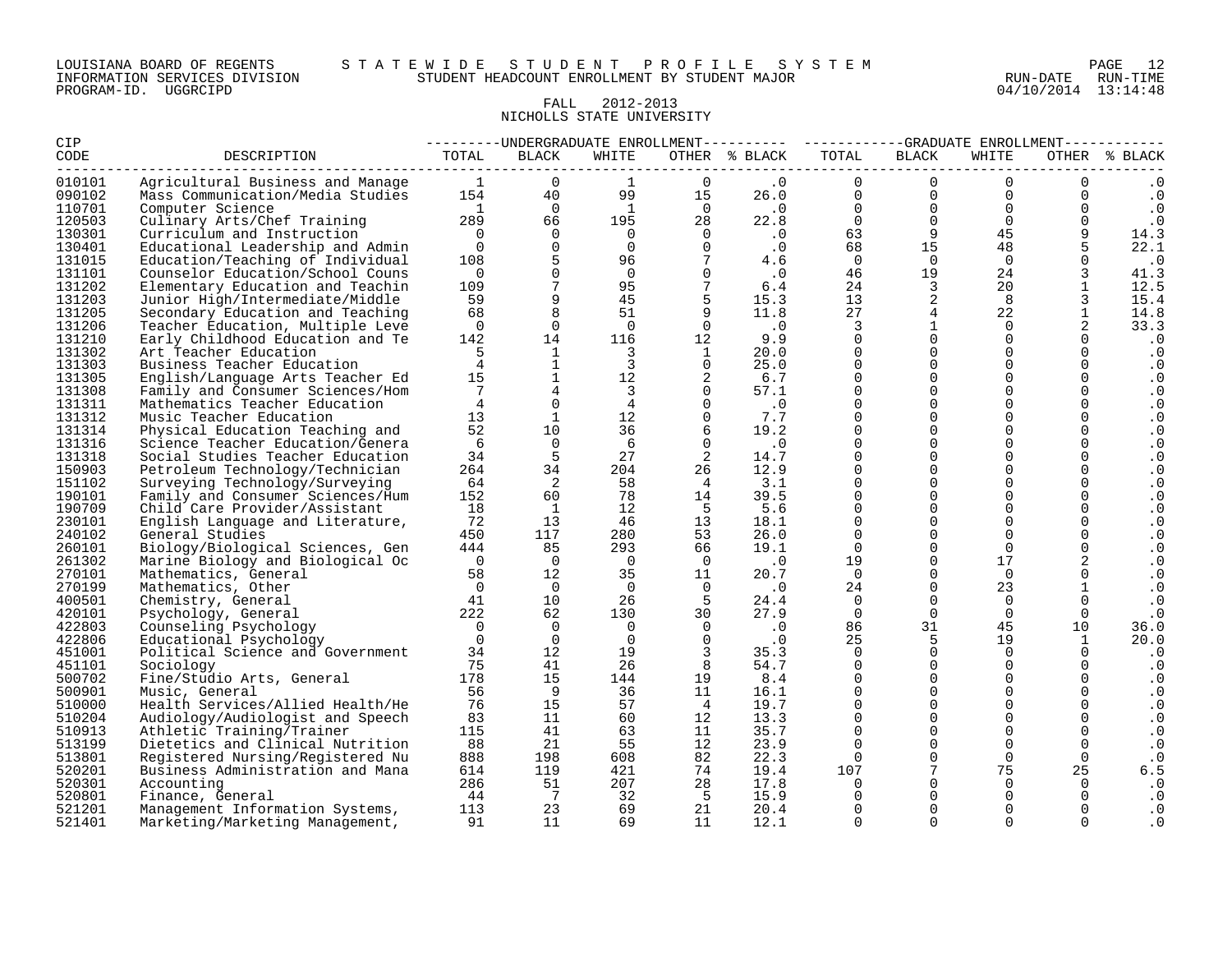# FALL 2012-2013 NICHOLLS STATE UNIVERSITY

| CIP                           |                  |            | --------UNDERGRADUATE ENROLLMENT---------- |                 |              |                    |       |       | -GRADUATE ENROLLMENT------ |       |         |  |  |
|-------------------------------|------------------|------------|--------------------------------------------|-----------------|--------------|--------------------|-------|-------|----------------------------|-------|---------|--|--|
| CODE                          | DESCRIPTION      | TOTAL      | <b>BLACK</b>                               | WHITE           | <b>OTHER</b> | % BLACK            | TOTAL | BLACK | WHITE                      | OTHER | % BLACK |  |  |
| 540101<br>TRANSFER<br>UNKNOWN | History, General | 118<br>224 |                                            | 60<br>81<br>148 | 18<br>55     | 9.6<br>16.1<br>9.4 | 104   | 29    | 69                         |       | 27.9    |  |  |
| TOTALS                        |                  | 6,012      | ,189                                       | 4,122           | 701          | 19.8               | 609   | 125   | 415                        | 69    | 20.5    |  |  |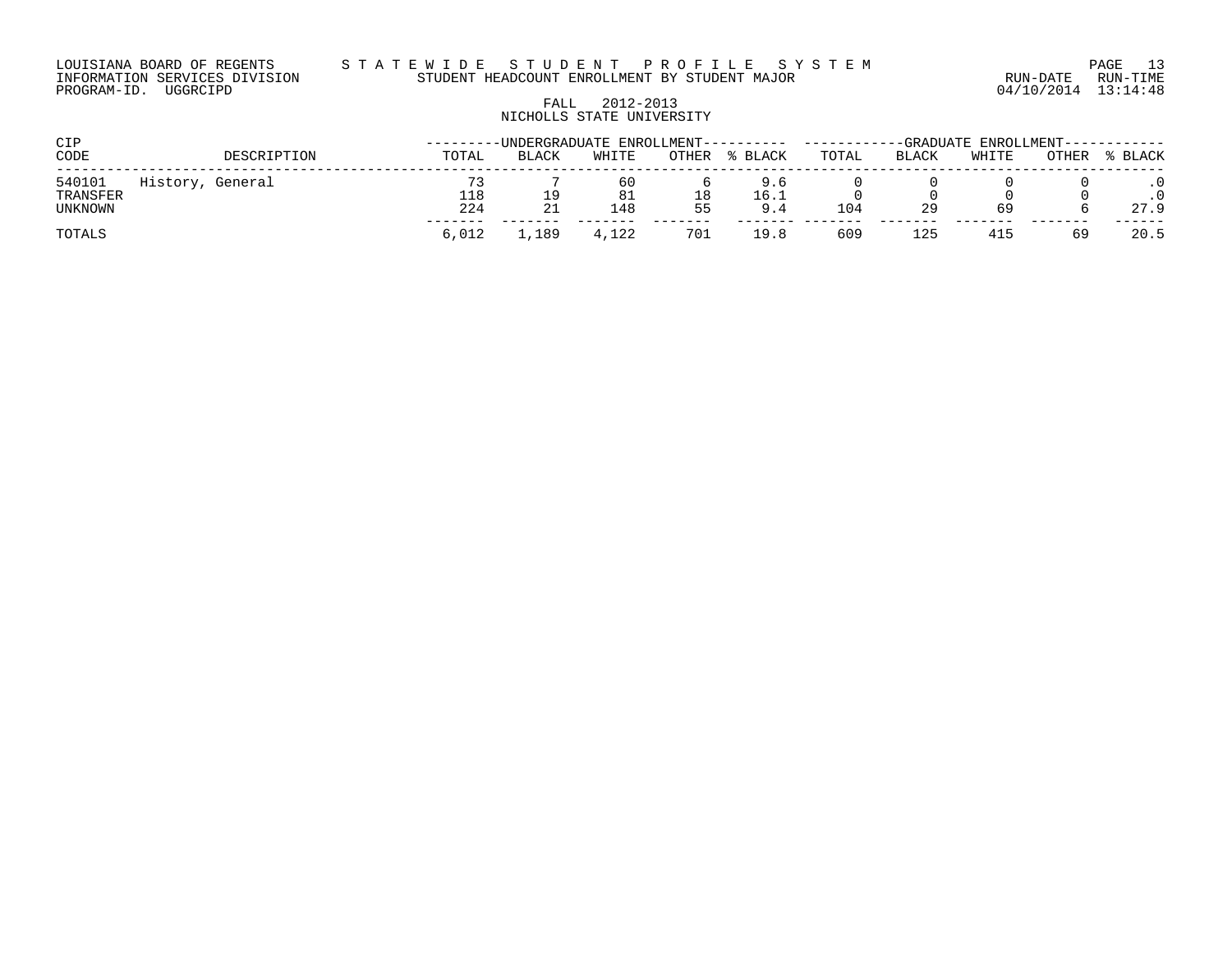#### LOUISIANA BOARD OF REGENTS S T A T E W I D E S T U D E N T P R O F I L E S Y S T E M PAGE 14 INFORMATION SERVICES DIVISION STUDENT HEADCOUNT ENROLLMENT BY STUDENT MAJOR RUN-DATE RUN-TIME

# FALL 2012-2013 UNIVERSITY OF LA. AT MONROE

| CIP    |                                  |                |                                |                 |                                              |                      | ---------UNDERGRADUATE ENROLLMENT---------- ----------GRADUATE ENROLLMENT----------- |                 |                   |                         |               |
|--------|----------------------------------|----------------|--------------------------------|-----------------|----------------------------------------------|----------------------|--------------------------------------------------------------------------------------|-----------------|-------------------|-------------------------|---------------|
| CODE   | DESCRIPTION                      | TOTAL          | BLACK                          | WHITE           |                                              | OTHER % BLACK        | TOTAL                                                                                | BLACK           | WHITE             |                         | OTHER % BLACK |
| 010101 | Agricultural Business and Manage |                | 36 36<br>$\Omega$              | 33              | $\mathbf{3}$                                 | .0                   | $\Omega$                                                                             | $\mathbf 0$     | $\Omega$          | $\mathbf 0$             | $\cdot$ 0     |
| 090101 | Speech Communication and Rhetori | $\overline{0}$ | $\overline{0}$                 | $\overline{0}$  | $\overline{0}$                               | $\cdot$ 0            | 20                                                                                   | -5              | 13                | 2                       | 25.0          |
| 090102 | Mass Communication/Media Studies |                | 60 0<br>152 and $\overline{a}$ | 76              | $\begin{array}{c} 0 \\ 16 \\ 16 \end{array}$ | 39.5                 | $\overline{0}$                                                                       | $\Omega$        | $\overline{0}$    | $\Omega$                | $\cdot$ 0     |
| 110701 | Computer Science                 | 99             | 22                             | 61 61           |                                              | 22.2                 | $\Omega$                                                                             | $\overline{0}$  | $\Omega$          | $\mathbf 0$             | $\cdot$ 0     |
| 130301 | Curriculum and Instruction       | $\overline{0}$ | $\Omega$                       | $\overline{0}$  |                                              | $0 \qquad \qquad .0$ | 112                                                                                  | 11              | 76                | 25                      | 9.8           |
| 130401 | Educational Leadership and Admin | $\Omega$       | $\Omega$                       | $\Omega$        | $\overline{0}$                               | $\cdot$ 0            | 74                                                                                   | 31              | 37                | 6                       | 41.9          |
| 131001 | Special Education and Teaching,  | $\Omega$       | $\Omega$                       | $\Omega$        | $\bigcap$                                    | $\cdot$ 0            | 1                                                                                    | $\Omega$        | 1                 | $\Omega$                | $\cdot$ 0     |
| 131101 | Counselor Education/School Couns | $\Omega$       | $\Omega$                       | $\Omega$        | $\overline{0}$                               | .0                   | $\overline{1}$                                                                       | $\mathbf{1}$    | $\Omega$          | $\Omega$                | 100.0         |
| 131202 | Elementary Education and Teachin | 336            | 65                             | 257             | 14                                           | 19.3                 | 53                                                                                   | 11              | 39                | 3                       | 20.8          |
| 131205 | Secondary Education and Teaching | 67             | 11                             | 52              | $4\phantom{.00000000000000000000}$           | 16.4                 | 30                                                                                   | 2               | 26                | 2                       | 6.7           |
| 131206 | Teacher Education, Multiple Leve | $\Omega$       | $\Omega$                       | $\Omega$        | $\Omega$                                     | $\cdot$ 0            | $7\overline{ }$                                                                      | $\Omega$        |                   | $\Omega$                | . 0           |
| 131302 | Art Teacher Education            |                | $\Omega$                       | $\mathbf{1}$    | $\Omega$                                     | $\cdot$ 0            | $\Omega$                                                                             | $\Omega$        | $\Omega$          | $\Omega$                | $\cdot$ 0     |
| 131305 | English/Language Arts Teacher Ed | 10             | 2                              | $7\phantom{.0}$ | $\mathbf{1}$                                 | 20.0                 | $\Omega$                                                                             | $\Omega$        | $\Omega$          | $\mathbf 0$             | . 0           |
| 131311 | Mathematics Teacher Education    | 2              | $\Omega$                       | $\mathbf{1}$    | $\mathbf{1}$                                 | $\cdot$ 0            | $\Omega$                                                                             | $\Omega$        | $\Omega$          | $\mathbf 0$             | . 0           |
| 131312 | Music Teacher Education          | 2              |                                | $\Omega$        | $\Omega$                                     | 100.0                | $\Omega$                                                                             | $\Omega$        | $\Omega$          | $\Omega$                | $\cdot$ 0     |
| 131318 | Social Studies Teacher Education | $6^{\circ}$    | $\mathbf{1}$                   | 5               | $\Omega$                                     | 16.7                 | $\Omega$                                                                             | $\Omega$        | $\Omega$          | $\mathbf 0$             | . 0           |
| 131322 | Biology Teacher Education        |                | $\Omega$                       | $\mathbf{1}$    | $\Omega$                                     | $\cdot$ 0            | $\Omega$                                                                             | $\Omega$        | $\Omega$          | $\Omega$                | $\cdot$ 0     |
| 131330 | Spanish Language Teacher Educati | $\overline{2}$ | $\Omega$                       | $\overline{a}$  | $\Omega$                                     | $\cdot$ 0            | $\mathbf 0$                                                                          | $\overline{0}$  | $\mathbf 0$       | $\mathbf 0$             | $\cdot$ 0     |
| 131399 | Teacher Education and Profession | 2              | $\Omega$                       | 2               | $\Omega$                                     | $\cdot$ 0            | $\Omega$                                                                             | $\Omega$        | $\Omega$          | $\Omega$                | $\cdot$ 0     |
| 139999 | Education, Other                 | $\Omega$       | $\Omega$                       | $\Omega$        | $\overline{0}$                               | .0                   | 28                                                                                   | 11              | 14                | 3                       | 39.3          |
| 160101 | Foreign Languages and Literature | 21             |                                | 15              | $\overline{3}$                               | 14.3                 | $\Omega$                                                                             | $\Omega$        | $\Omega$          | $\Omega$                | $\cdot$ 0     |
| 160901 | French Language and Literature   | 1              | $\Omega$                       | $\mathbf{1}$    | $\Omega$                                     | $\cdot$ 0            | $\mathbf 0$                                                                          | $\Omega$        | $\Omega$          | $\Omega$                | $\cdot$ 0     |
| 160905 | Spanish Language and Literature  | 2              | 1                              | $\mathbf{1}$    | $\overline{0}$                               | 50.0                 | $\Omega$                                                                             | $\overline{0}$  | $\mathbf 0$       | $\mathbf 0$             | . 0           |
| 230101 | English Language and Literature, | 80             | 14                             | 60              | - 6                                          | 17.5                 | 24                                                                                   | $4\overline{ }$ | 20                | $\Omega$                | 16.7          |
| 240102 | General Studies                  | 372            | 102                            | 230             | 40                                           | 27.4                 | $\Omega$                                                                             | $\mathbf 0$     | $\Omega$          | $\Omega$                | $\cdot$ 0     |
| 260101 | Biology/Biological Sciences, Gen | 280            | 69                             | 151             | 60                                           | 24.6                 | 25                                                                                   | $\mathbf{1}$    | 21                | 3                       | 4.0           |
| 261004 | Toxicology                       | 113            | 39                             | 53              | 21                                           | 34.5                 | 0                                                                                    | $\Omega$        | $\Omega$          | $\Omega$                | $\cdot$ 0     |
| 270101 | Mathematics, General             | 32             | $\overline{\mathbf{3}}$        | 26              | $\overline{\mathbf{3}}$                      | 9.4                  | $\Omega$                                                                             | $\overline{0}$  | $\Omega$          | 0                       | $\cdot$ 0     |
| 301101 | Gerontology                      | $\overline{0}$ | $\overline{0}$                 | $\Omega$        | $\overline{0}$                               | $\cdot$ 0            | 33                                                                                   | 15              | 14                | 4                       | 45.5          |
| 310505 | Kinesiology and Exercise Science | 387            | 129                            | 223             | 35                                           | 33.3                 | 37                                                                                   | $7\overline{ }$ | 27                | 3                       | 18.9          |
| 400401 | Atmospheric Sciences and Meteoro | 37             | $\overline{4}$                 | 29              | $\overline{4}$                               | 10.8                 | $\Omega$                                                                             | $\Omega$        | $\Omega$          | $\Omega$                | $\cdot$ 0     |
| 400501 | Chemistry, General               | $\overline{2}$ | $\overline{0}$                 | $\overline{2}$  | $\overline{0}$                               | $\cdot$ 0            | $\mathbf 0$                                                                          | $\overline{0}$  | $\mathbf{0}$      | $\mathbf 0$             | $\cdot$ 0     |
| 420101 | Psychology, General              | 326            | 112                            | 179             | 35                                           | 34.4                 | 24                                                                                   | 5               | $12 \overline{ }$ | 7                       | 20.8          |
| 422806 | Educational Psychology           | $\overline{0}$ | $\bigcirc$                     | $\Omega$        | $\overline{0}$                               | $\cdot$ 0            | 2                                                                                    | $\Omega$        | 2                 | $\Omega$                | $\cdot$ 0     |
| 430104 | Criminal Justice/Safety Studies  | 245            | 95                             | 132             | 18                                           | 38.8                 | 40                                                                                   | 18              | 22                | $\mathbf 0$             | 45.0          |
| 440701 | Social Work                      | 87             | 50                             | 35              | $\overline{\phantom{a}}$                     | 57.5                 | $\Omega$                                                                             | $\Omega$        | $\Omega$          | $\Omega$                | $\cdot$ 0     |
| 451001 | Political Science and Government | 71             | 20                             | 37              | 14                                           | 28.2                 | $\Omega$                                                                             | $\Omega$        | $\Omega$          | $\Omega$                | . 0           |
| 451101 | Sociology                        | 43             | 22                             | 18              | $\overline{\mathbf{3}}$                      | 51.2                 | $\Omega$                                                                             | $\Omega$        | $\Omega$          | $\Omega$                | $\cdot$ 0     |
| 490102 | Airline/Commercial/Professional  | 27             | $\overline{2}$                 | 23              | $\overline{\phantom{0}}^2$                   | 7.4                  | $\Omega$                                                                             | $\Omega$        | $\Omega$          | $\Omega$                | $\cdot$ 0     |
| 500702 | Fine/Studio Arts, General        | 85             | 15                             | 65              | $5^{\circ}$                                  | 17.6                 | $\Omega$                                                                             | $\Omega$        | $\Omega$          | $\mathbf 0$             | . 0           |
| 500903 | Music Performance, General       | 86             | 11                             | 69              | 6                                            | 12.8                 | $\Omega$                                                                             | $\Omega$        | $\Omega$          | $\mathbf 0$             | . 0           |
| 510204 | Audiology/Audiologist and Speech | 119            | 18                             | 97              | $\overline{4}$                               | 15.1                 | 49                                                                                   | 4               | 40                | 5                       | 8.2           |
| 510602 | Dental Hygiene/Hygienist         | 152            | 24                             | 101             | 27                                           | 15.8                 | $\Omega$                                                                             | $\Omega$        | $\Omega$          | $\Omega$                | $\cdot$ 0     |
| 510803 | Occupational Therapist Assistant | 100            | 13                             | 83              | $\overline{4}$                               | 13.0                 | $\Omega$                                                                             | $\Omega$        | $\Omega$          | $\mathbf 0$             | $\cdot$ 0     |
| 510911 | Radiologic Technology/Science -  | 175            | 35                             | 117             | 23                                           | 20.0                 | $\Omega$                                                                             | $\overline{0}$  | $\Omega$          | $\mathbf 0$             | $\cdot$ 0     |
| 511005 | Clinical Laboratory Science/Medi | 57             | 15                             | 30              | 12                                           | 26.3                 | $\overline{0}$                                                                       | $\Omega$        | $\Omega$          | $\Omega$                | $\cdot$ 0     |
| 511505 | Marriage and Family Therapy/Coun | $\Omega$       | $\Omega$                       | $\Omega$        | $\overline{0}$                               | $\cdot$ 0            | 110                                                                                  | 29              | 69                | 12                      | 26.4          |
| 511508 | Mental Health Counseling/Counsel | $\Omega$       | $\Omega$                       | $\Omega$        | $\overline{0}$                               | $\cdot$ 0            | 33                                                                                   | 14              | 16                | $\overline{\mathbf{3}}$ | 42.4          |
| 512001 | Pharmacy                         | 350            | 99                             | 202             | 49                                           | 28.3                 | 318                                                                                  | 28              | 213               | 77                      | 8.8           |
| 512003 | Pharmaceutics and Drug Design    | $\Omega$       | $\cap$                         | $\Omega$        | $\Omega$                                     | $\cdot$ 0            | 36                                                                                   | $\Omega$        | 4                 | 32                      | $\cdot$ 0     |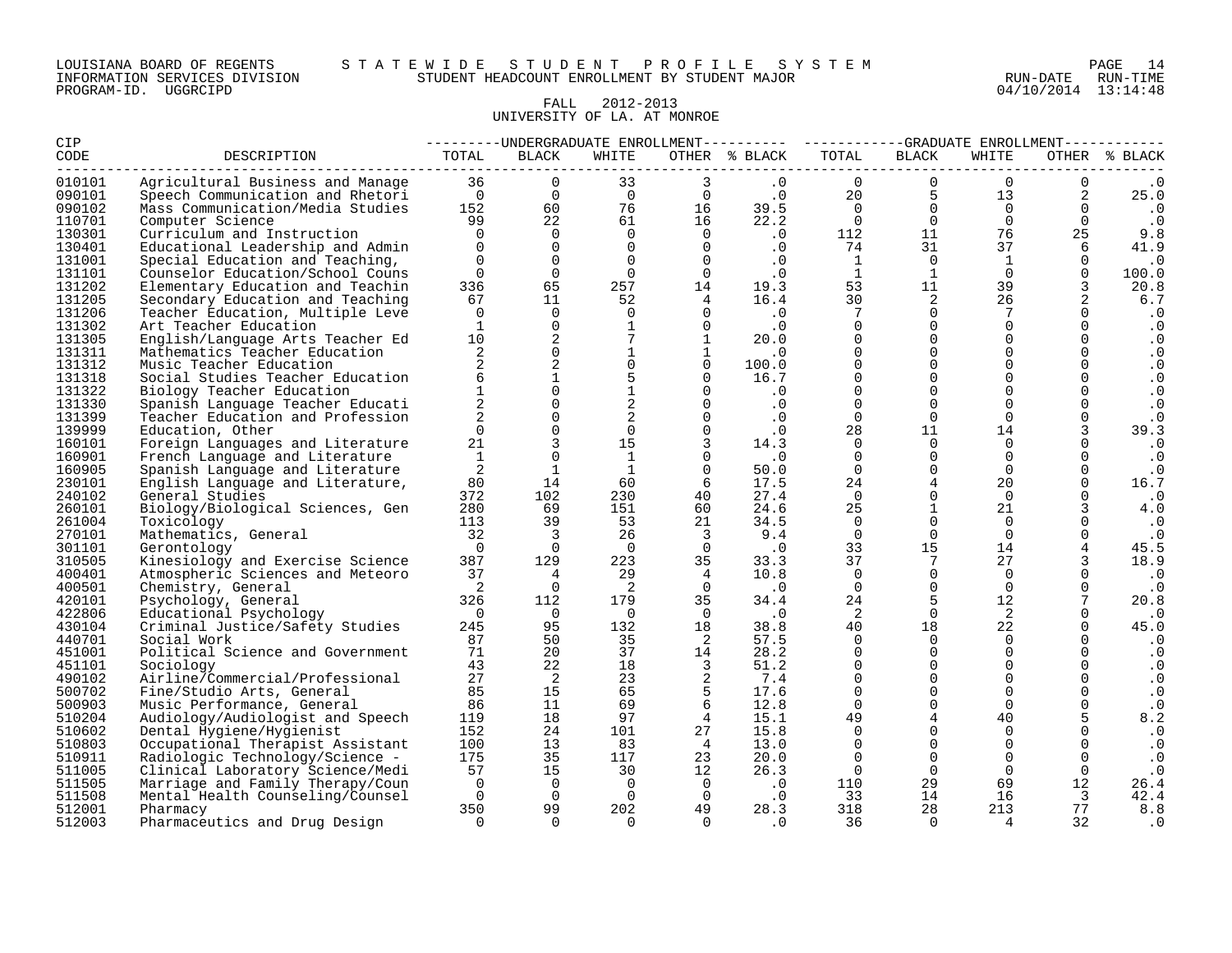| LOUISIANA BOARD OF REGENTS    |          |  |
|-------------------------------|----------|--|
| INFORMATION SERVICES DIVISION |          |  |
| PROGRAM-ID.                   | UGGRCIPD |  |

04/10/2014 13:14:48

# FALL 2012-2013 UNIVERSITY OF LA. AT MONROE

| <b>CIP</b> |                                  |       | -UNDERGRADUATE ENROLLMENT- |       | -GRADUATE<br>ENROLLMENT |         |       |              |       |       |         |
|------------|----------------------------------|-------|----------------------------|-------|-------------------------|---------|-------|--------------|-------|-------|---------|
| CODE       | DESCRIPTION                      | TOTAL | <b>BLACK</b>               | WHITE | OTHER                   | % BLACK | TOTAL | <b>BLACK</b> | WHITE | OTHER | % BLACK |
| 513801     | Registered Nursing/Registered Nu | 714   | 204                        | 465   | 45                      | 28.6    |       |              |       |       |         |
| 519999     | Health Professions and Related C | 188   | 93                         | 81    | 14                      | 49.5    |       |              |       |       |         |
| 520201     | Business Administration and Mana | 291   | 76                         | 188   | 27                      | 26.1    |       |              | 54    |       | 7.8     |
| 520301     | Accounting                       | 191   | 59                         | 106   | 26                      | 30.9    |       |              |       |       |         |
| 520701     | Entrepreneurship/Entrepreneurial |       |                            |       |                         | 66.7    |       |              |       |       |         |
| 520801     | Finance, General                 | 52    | 15                         | 29    |                         | 28.8    |       |              |       |       |         |
| 521201     | Management Information Systems,  | 70    | 39                         | 25    |                         | 55.7    |       |              |       |       |         |
| 521401     | Marketing/Marketing Management,  | 91    | 26                         | 49    | 16                      | 28.6    |       |              |       |       |         |
| 521701     | Insurance                        | 39    |                            | 27    |                         | 25.6    |       |              |       |       |         |
| 522001     | Construction Management          | 107   |                            | 86    |                         | 8.4     |       |              |       |       |         |
| 540101     | History, General                 | 78    |                            | 58    |                         | 16.7    | 21    |              |       |       | 4.8     |
| UNKNOWN    |                                  | 1,534 | 227                        | 1,205 | 102                     | 14.8    | 69    |              | 61    |       | 5.8     |
| TOTALS     |                                  | 7.324 | 1,831                      | 4,797 | 696                     | 25.0    | 1,224 | 208          | 805   | 211   | 17.0    |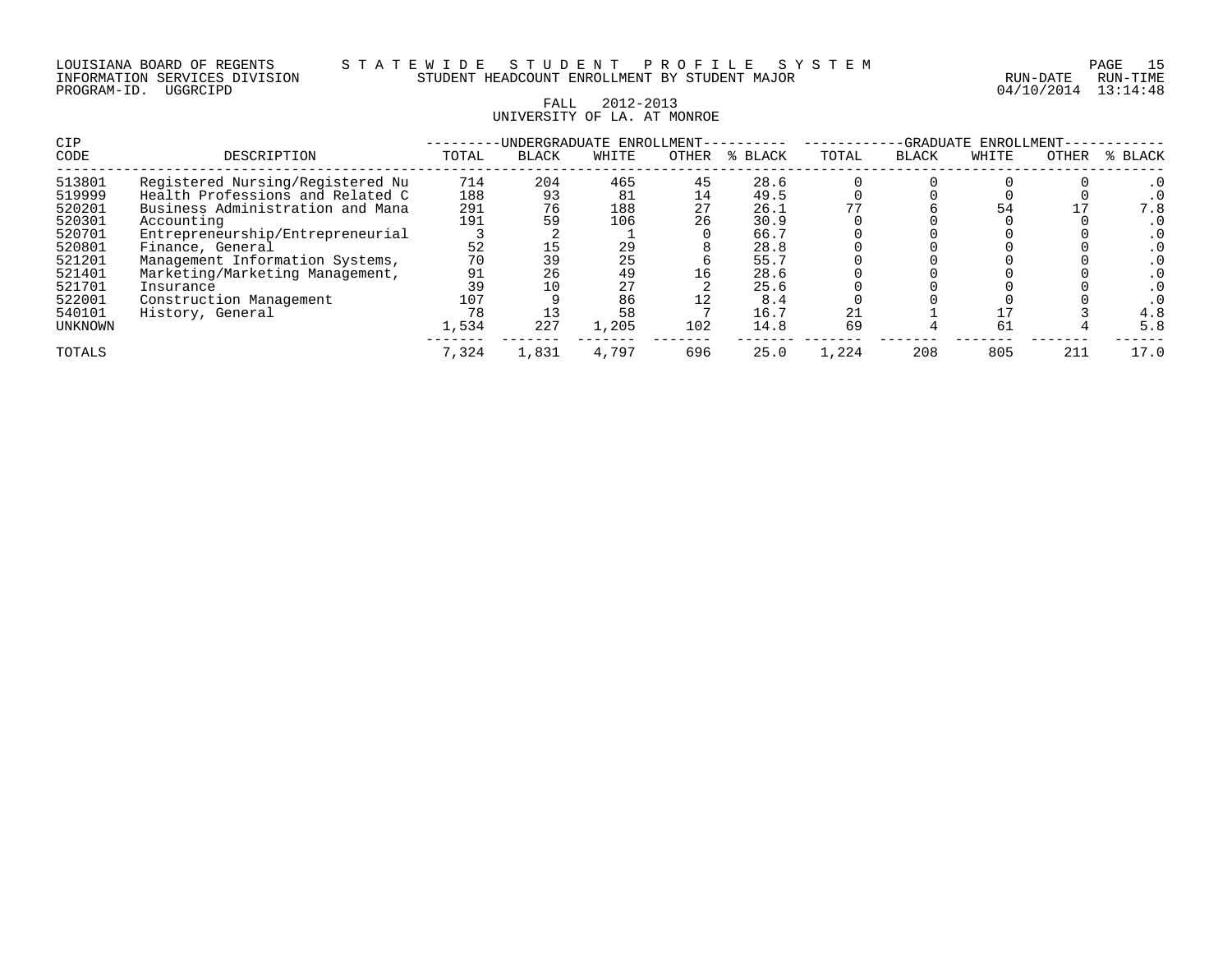#### FALL 2012-2013 NORTHWESTERN STATE UNIVERSITY

| OTHER % BLACK<br>OTHER % BLACK<br>WHITE<br>WHITE<br>$\Omega$<br>Speech Communication and Rhetori<br>97<br>37<br>40<br>20<br>38.1<br>$\mathbf{0}$<br>$\Omega$<br>0<br>$\cdot$ 0<br>77<br>$\overline{0}$<br>$\mathbf{0}$<br>140<br>22<br>29.3<br>$\overline{0}$<br>$\cdot$ 0<br>Information Science/Studies<br>41<br>0<br>$\Omega$<br>$\cdot$ 0<br>33<br>$\overline{\mathbf{3}}$<br>9.1<br>$\overline{0}$<br>$\Omega$<br>26<br>$4^{\circ}$<br>Curriculum and Instruction<br>$\Omega$<br>$\overline{0}$<br>$\overline{0}$<br>25<br>130401<br>$\Omega$<br>$\Omega$<br>.0<br>101<br>70<br>6<br>24.8<br>Educational Leadership and Admin<br>$\mathbf 0$<br>5<br>$\Omega$<br>$\overline{0}$<br>47<br>$\Omega$<br>.0<br>56<br>8.9<br>Special Education and Teaching,<br>$\overline{2}$<br>$\mathbf 0$<br>$\overline{0}$<br>$\overline{3}$<br>33.3<br>Education/Teaching of the Gifted<br>$\Omega$<br>$\Omega$<br>$\cdot$ 0<br>6<br>$\mathbf{1}$<br>$\mathbf{0}$<br>$\mathbf{3}$<br>$\Omega$<br>25.0<br>131015<br>$\Omega$<br>$\Omega$<br>$\Omega$<br>.0<br>$\overline{4}$<br>$\mathbf{1}$<br>Education/Teaching of Individual<br>$\mathsf{O}$<br>$\Omega$<br>12<br>2<br>131101<br>0<br>$\overline{0}$<br>$\cdot$ 0<br>41<br>27<br>29.3<br>Counselor Education/School Couns<br>$\Omega$<br>48.5<br>131102<br>$\Omega$<br>$\Omega$<br>33<br>16<br>16<br>$\mathbf{1}$<br>College Student Counseling and P<br>$\Omega$<br>$\cdot$ 0<br>$\Omega$<br>72<br>30<br>131201<br>$\Omega$<br>$\overline{0}$<br>$\cdot$ 0<br>38<br>41.7<br>Adult and Continuing Education a<br>$\Omega$<br>155<br>27<br>68<br>$7\overline{ }$<br>54<br>131202<br>Elementary Education and Teachin<br>104<br>24<br>17.4<br>7<br>10.3<br>8<br>42<br>19.0<br>131203<br>$\Omega$<br>$\overline{0}$<br>$\overline{0}$<br>$\overline{0}$<br>$\cdot$ 0<br>28<br>Junior High/Intermediate/Middle<br>$\,8\,$<br>28<br>26.4<br>75<br>131205<br>106<br>63<br>15<br>61<br>6<br>10.7<br>Secondary Education and Teaching<br>$\overline{4}$<br>35<br>131210<br>130<br>13<br>26.9<br>34<br>29<br>$\mathbf{1}$<br>11.8<br>Early Childhood Education and Te<br>82<br>2<br>$\Omega$<br>131299<br>Teacher Education and Profession<br>$\Omega$<br>$\Omega$<br>$\Omega$<br>$\cdot$ 0<br>10<br>7<br>$\mathbf{1}$<br>20.0<br>$\overline{3}$<br>$\Omega$<br>75.0<br>$\Omega$<br>131303<br>Business Teacher Education<br>1<br>$\cap$<br>$\Omega$<br>$\Omega$<br>$\cdot$ 0<br>$\mathbf 0$<br>$7\overline{ }$<br>$\Omega$<br>$\mathbf{0}$<br>$\Omega$<br>131305<br>9<br>2<br>$\cdot$ 0<br>$\cdot$ 0<br>English/Language Arts Teacher Ed<br>$\Omega$<br>2<br>$\Omega$<br>$\mathbf{0}$<br>131311<br>Mathematics Teacher Education<br>8<br>6<br>$\overline{0}$<br>25.0<br>$\Omega$<br>$\mathbf{0}$<br>$\cdot$ 0<br>$\Omega$<br>$\mathbf 0$<br>131312<br>Music Teacher Education<br>146<br>18<br>106<br>22<br>$\Omega$<br>$\Omega$<br>$\cdot$ 0<br>12.3<br>63<br>22<br>35<br>34.9<br>$\Omega$<br>$\mathbf 0$<br>131314<br>6<br>$\mathbf 0$<br>0<br>$\cdot$ 0<br>Physical Education Teaching and<br>$\Omega$<br>131318<br>15<br>$\overline{4}$<br>26.7<br>$\Omega$<br>$\Omega$<br>Social Studies Teacher Education<br>- 9<br>$\Omega$<br>$\cdot$ 0<br>$\mathbf{1}$<br>2<br>$\overline{0}$<br>$\overline{1}$<br>16<br>131334<br>20<br>19<br>$\cdot$ 0<br>13<br>6.3<br>School Librarian/School Library<br>139999<br>$\Omega$<br>$\overline{0}$<br>$\overline{0}$<br>$\Omega$<br>47<br>3<br>42<br>2<br>$\cdot$ 0<br>6.4<br>Education, Other<br>75<br>32<br>$\Omega$<br>150303<br>Electrical, Electronic and Commu<br>36<br>7<br>42.7<br>$\Omega$<br>$\cdot$ 0<br>$\Omega$<br>25<br>$\mathbf 0$<br>27.5<br>$\Omega$<br>$\mathbf 0$<br>150612<br>Industrial Technology/Technician<br>91<br>55<br>11<br>$\Omega$<br>$\cdot$ 0<br>57<br>$\mathbf 0$<br>190101<br>Family and Consumer Sciences/Hum<br>129<br>24<br>44.2<br>$\Omega$<br>$\Omega$<br>48<br>0<br>$\cdot$ 0<br>9<br>39<br>10<br>$\overline{\phantom{a}}$<br>25.6<br>66<br>230101<br>26<br>49<br>13.6<br>English Language and Literature,<br>23<br>$\Omega$<br>219<br>10.5<br>$\Omega$<br>240101<br>Liberal Arts and Sciences/Libera<br>158<br>38<br>$\Omega$<br>$\Omega$<br>$\cdot$ 0<br>240102<br>631<br>200<br>351<br>80<br>31.7<br>$\Omega$<br>$\Omega$<br>General Studies<br>$\Omega$<br>$\Omega$<br>$\cdot$ 0<br>513<br>152<br>266<br>95<br>29.6<br>$\Omega$<br>$\mathbf 0$<br>260101<br>Biology/Biological Sciences, Gen<br>$\overline{0}$<br>$\Omega$<br>$\cdot$ 0<br>270101<br>$\Omega$<br>23<br>$\overline{4}$<br>15<br>17.4<br>$\Omega$<br>$\Omega$<br>$\Omega$<br>Mathematics, General<br>$\overline{4}$<br>$\cdot$ 0<br>$\overline{4}$<br>309999<br>31<br>22<br>5<br>12.9<br>$\overline{0}$<br>$\mathbf 0$<br>$\mathbf 0$<br>Multi-/Interdisciplinary Studies<br>$\Omega$<br>$\cdot$ 0<br>32.6<br>181<br>59<br>90<br>84<br>23<br>47<br>14<br>27.4<br>310501<br>Health and Physical Education/Fi<br>32<br>400101<br>$\overline{0}$<br>$\Omega$<br>$\cdot$ 0<br>$\overline{\phantom{a}}$<br>$\overline{\mathbf{3}}$<br>$\overline{0}$<br>$\cdot$ 0<br>$\Omega$<br>$\Omega$<br>$\Omega$<br>Physical Sciences<br>$\mathbf 0$<br>420101<br>518<br>182<br>265<br>71<br>$\Omega$<br>Psychology, General<br>35.1<br>$\Omega$<br>$\mathbf 0$<br>$\cdot$ 0<br>9<br>25.7<br>422801<br>$\cdot$ 0<br>35<br>18<br>8<br>Clinical Psychology<br>$\overline{0}$<br>$\overline{0}$<br>$\bigcirc$<br>$\overline{0}$<br>$\Omega$<br>430104<br>Criminal Justice/Safety Studies<br>356<br>154<br>167<br>35<br>43.3<br>$\Omega$<br>$\Omega$<br>$\cdot$ 0<br>41.2<br>$\Omega$<br>430107<br>Criminal Justice/Police Science<br>68<br>28<br>36<br>$\Omega$<br>$\Omega$<br>$\Omega$<br>$\overline{4}$<br>$\cdot$ 0<br>$\overline{4}$<br>430301<br>$\overline{0}$<br>$\cdot$ 0<br>17<br>12<br>$\mathbf{1}$<br>23.5<br>$\overline{0}$<br>$\Omega$<br>$\overline{0}$<br>Homeland Security<br>440701<br>197<br>123<br>62<br>12<br>$\Omega$<br>$\Omega$<br>Social Work<br>62.4<br>$\Omega$<br>$\cdot$ 0<br>25<br>$\Omega$<br>$\Omega$<br>$\Omega$<br>500501<br>Drama and Dramatics/Theatre Arts<br>119<br>77<br>17<br>21.0<br>$\Omega$<br>$\cdot$ 0<br>$\overline{0}$<br>$\overline{0}$<br>$\mathbf{1}$<br>2<br>500701<br>$\Omega$<br>$\overline{0}$<br>$\cdot$ 0<br>11<br>8<br>9.1<br>Art/Art Studies, General<br>18<br>$\Omega$<br>500702<br>89<br>55<br>16<br>20.2<br>$\overline{0}$<br>$\Omega$<br>$\cdot$ 0<br>Fine/Studio Arts, General<br>5<br>$\mathbf 0$<br>32<br>11<br>13<br>500903<br>Music Performance, General<br>16<br>15.6<br>10<br>$\cdot$ 0<br>$\overline{7}$<br>22<br>13<br>31.8<br>$\Omega$<br>510000<br>Health Services/Allied Health/He<br>$\overline{2}$<br>$\Omega$<br>$\Omega$<br>$\Omega$<br>$\cdot$ 0<br>$\Omega$<br>510808<br>52<br>10<br>37<br>$-5$<br>Veterinary/Animal Health Technol<br>19.2<br>$\Omega$<br>$\Omega$<br>$\cdot$ 0<br>61<br>21.7<br>20<br>3<br>17<br>510911<br>281<br>172<br>48<br>15.0<br>Radiologic Technology/Science -<br>511501<br>21<br>32<br>32.8<br>$\Omega$<br>64<br>11<br>Substance Abuse/Addiction Counse<br>$\bigcirc$<br>$\Omega$<br>. 0<br>513801<br>1,975<br>522<br>1,180<br>273<br>26.4<br>22<br>154<br>12.0<br>Registered Nursing/Registered Nu<br>184<br>520101<br>23<br>- 5<br>Business/Commerce, General<br>68<br>40<br>33.8<br>$\Omega$<br>$\cap$<br>$\Omega$<br>. 0 | CIP    |             |       |              |  | ---------UNDERGRADUATE ENROLLMENT--------- ----------GRADUATE ENROLLMENT---------- |              |  |  |  |
|-----------------------------------------------------------------------------------------------------------------------------------------------------------------------------------------------------------------------------------------------------------------------------------------------------------------------------------------------------------------------------------------------------------------------------------------------------------------------------------------------------------------------------------------------------------------------------------------------------------------------------------------------------------------------------------------------------------------------------------------------------------------------------------------------------------------------------------------------------------------------------------------------------------------------------------------------------------------------------------------------------------------------------------------------------------------------------------------------------------------------------------------------------------------------------------------------------------------------------------------------------------------------------------------------------------------------------------------------------------------------------------------------------------------------------------------------------------------------------------------------------------------------------------------------------------------------------------------------------------------------------------------------------------------------------------------------------------------------------------------------------------------------------------------------------------------------------------------------------------------------------------------------------------------------------------------------------------------------------------------------------------------------------------------------------------------------------------------------------------------------------------------------------------------------------------------------------------------------------------------------------------------------------------------------------------------------------------------------------------------------------------------------------------------------------------------------------------------------------------------------------------------------------------------------------------------------------------------------------------------------------------------------------------------------------------------------------------------------------------------------------------------------------------------------------------------------------------------------------------------------------------------------------------------------------------------------------------------------------------------------------------------------------------------------------------------------------------------------------------------------------------------------------------------------------------------------------------------------------------------------------------------------------------------------------------------------------------------------------------------------------------------------------------------------------------------------------------------------------------------------------------------------------------------------------------------------------------------------------------------------------------------------------------------------------------------------------------------------------------------------------------------------------------------------------------------------------------------------------------------------------------------------------------------------------------------------------------------------------------------------------------------------------------------------------------------------------------------------------------------------------------------------------------------------------------------------------------------------------------------------------------------------------------------------------------------------------------------------------------------------------------------------------------------------------------------------------------------------------------------------------------------------------------------------------------------------------------------------------------------------------------------------------------------------------------------------------------------------------------------------------------------------------------------------------------------------------------------------------------------------------------------------------------------------------------------------------------------------------------------------------------------------------------------------------------------------------------------------------------------------------------------------------------------------------------------------------------------------------------------------------------------------------------------------------------------------------------------------------------------------------------------------------------------------------------------------------------------------------------------------------------------------------------------------------------------------------------------------------------------------------------------------------------------------------------------------------------------------------------------------------------------------------------------------------------------------------------------------------------------------------------------------------------------------------------------------------------------------------------------------------------------------------------------------------------------------------------------------------------------------------------------------------------------------------------------------------------------------------------------------------------------------------------------------------------------------------------------------------------------------------------------------------------------------------------------------------------------------------------------------------------------------------------------------------------------------------------------------------------------------------------------------------------------------------------------------------------------------------------------------------------------------------------------------------------------------------------------------------------------------------------------------------------------------------------------------------------------------------------------------------------------------------------------------------------------------------------------------------------------------------------------------------------------------------------------------------------------------------------------------------------------------------------------------------|--------|-------------|-------|--------------|--|------------------------------------------------------------------------------------|--------------|--|--|--|
|                                                                                                                                                                                                                                                                                                                                                                                                                                                                                                                                                                                                                                                                                                                                                                                                                                                                                                                                                                                                                                                                                                                                                                                                                                                                                                                                                                                                                                                                                                                                                                                                                                                                                                                                                                                                                                                                                                                                                                                                                                                                                                                                                                                                                                                                                                                                                                                                                                                                                                                                                                                                                                                                                                                                                                                                                                                                                                                                                                                                                                                                                                                                                                                                                                                                                                                                                                                                                                                                                                                                                                                                                                                                                                                                                                                                                                                                                                                                                                                                                                                                                                                                                                                                                                                                                                                                                                                                                                                                                                                                                                                                                                                                                                                                                                                                                                                                                                                                                                                                                                                                                                                                                                                                                                                                                                                                                                                                                                                                                                                                                                                                                                                                                                                                                                                                                                                                                                                                                                                                                                                                                                                                                                                                                                                                                                                                                                                                                                                                                                                                                                                                                                                                                                                                                                                                                                                                                                                                                                                                                                                                                                                                                                                                                                                                                                     | CODE   | DESCRIPTION | TOTAL | <b>BLACK</b> |  | TOTAL                                                                              | <b>BLACK</b> |  |  |  |
|                                                                                                                                                                                                                                                                                                                                                                                                                                                                                                                                                                                                                                                                                                                                                                                                                                                                                                                                                                                                                                                                                                                                                                                                                                                                                                                                                                                                                                                                                                                                                                                                                                                                                                                                                                                                                                                                                                                                                                                                                                                                                                                                                                                                                                                                                                                                                                                                                                                                                                                                                                                                                                                                                                                                                                                                                                                                                                                                                                                                                                                                                                                                                                                                                                                                                                                                                                                                                                                                                                                                                                                                                                                                                                                                                                                                                                                                                                                                                                                                                                                                                                                                                                                                                                                                                                                                                                                                                                                                                                                                                                                                                                                                                                                                                                                                                                                                                                                                                                                                                                                                                                                                                                                                                                                                                                                                                                                                                                                                                                                                                                                                                                                                                                                                                                                                                                                                                                                                                                                                                                                                                                                                                                                                                                                                                                                                                                                                                                                                                                                                                                                                                                                                                                                                                                                                                                                                                                                                                                                                                                                                                                                                                                                                                                                                                                     | 090101 |             |       |              |  |                                                                                    |              |  |  |  |
|                                                                                                                                                                                                                                                                                                                                                                                                                                                                                                                                                                                                                                                                                                                                                                                                                                                                                                                                                                                                                                                                                                                                                                                                                                                                                                                                                                                                                                                                                                                                                                                                                                                                                                                                                                                                                                                                                                                                                                                                                                                                                                                                                                                                                                                                                                                                                                                                                                                                                                                                                                                                                                                                                                                                                                                                                                                                                                                                                                                                                                                                                                                                                                                                                                                                                                                                                                                                                                                                                                                                                                                                                                                                                                                                                                                                                                                                                                                                                                                                                                                                                                                                                                                                                                                                                                                                                                                                                                                                                                                                                                                                                                                                                                                                                                                                                                                                                                                                                                                                                                                                                                                                                                                                                                                                                                                                                                                                                                                                                                                                                                                                                                                                                                                                                                                                                                                                                                                                                                                                                                                                                                                                                                                                                                                                                                                                                                                                                                                                                                                                                                                                                                                                                                                                                                                                                                                                                                                                                                                                                                                                                                                                                                                                                                                                                                     | 110401 |             |       |              |  |                                                                                    |              |  |  |  |
|                                                                                                                                                                                                                                                                                                                                                                                                                                                                                                                                                                                                                                                                                                                                                                                                                                                                                                                                                                                                                                                                                                                                                                                                                                                                                                                                                                                                                                                                                                                                                                                                                                                                                                                                                                                                                                                                                                                                                                                                                                                                                                                                                                                                                                                                                                                                                                                                                                                                                                                                                                                                                                                                                                                                                                                                                                                                                                                                                                                                                                                                                                                                                                                                                                                                                                                                                                                                                                                                                                                                                                                                                                                                                                                                                                                                                                                                                                                                                                                                                                                                                                                                                                                                                                                                                                                                                                                                                                                                                                                                                                                                                                                                                                                                                                                                                                                                                                                                                                                                                                                                                                                                                                                                                                                                                                                                                                                                                                                                                                                                                                                                                                                                                                                                                                                                                                                                                                                                                                                                                                                                                                                                                                                                                                                                                                                                                                                                                                                                                                                                                                                                                                                                                                                                                                                                                                                                                                                                                                                                                                                                                                                                                                                                                                                                                                     | 130301 |             |       |              |  |                                                                                    |              |  |  |  |
|                                                                                                                                                                                                                                                                                                                                                                                                                                                                                                                                                                                                                                                                                                                                                                                                                                                                                                                                                                                                                                                                                                                                                                                                                                                                                                                                                                                                                                                                                                                                                                                                                                                                                                                                                                                                                                                                                                                                                                                                                                                                                                                                                                                                                                                                                                                                                                                                                                                                                                                                                                                                                                                                                                                                                                                                                                                                                                                                                                                                                                                                                                                                                                                                                                                                                                                                                                                                                                                                                                                                                                                                                                                                                                                                                                                                                                                                                                                                                                                                                                                                                                                                                                                                                                                                                                                                                                                                                                                                                                                                                                                                                                                                                                                                                                                                                                                                                                                                                                                                                                                                                                                                                                                                                                                                                                                                                                                                                                                                                                                                                                                                                                                                                                                                                                                                                                                                                                                                                                                                                                                                                                                                                                                                                                                                                                                                                                                                                                                                                                                                                                                                                                                                                                                                                                                                                                                                                                                                                                                                                                                                                                                                                                                                                                                                                                     |        |             |       |              |  |                                                                                    |              |  |  |  |
|                                                                                                                                                                                                                                                                                                                                                                                                                                                                                                                                                                                                                                                                                                                                                                                                                                                                                                                                                                                                                                                                                                                                                                                                                                                                                                                                                                                                                                                                                                                                                                                                                                                                                                                                                                                                                                                                                                                                                                                                                                                                                                                                                                                                                                                                                                                                                                                                                                                                                                                                                                                                                                                                                                                                                                                                                                                                                                                                                                                                                                                                                                                                                                                                                                                                                                                                                                                                                                                                                                                                                                                                                                                                                                                                                                                                                                                                                                                                                                                                                                                                                                                                                                                                                                                                                                                                                                                                                                                                                                                                                                                                                                                                                                                                                                                                                                                                                                                                                                                                                                                                                                                                                                                                                                                                                                                                                                                                                                                                                                                                                                                                                                                                                                                                                                                                                                                                                                                                                                                                                                                                                                                                                                                                                                                                                                                                                                                                                                                                                                                                                                                                                                                                                                                                                                                                                                                                                                                                                                                                                                                                                                                                                                                                                                                                                                     | 131001 |             |       |              |  |                                                                                    |              |  |  |  |
|                                                                                                                                                                                                                                                                                                                                                                                                                                                                                                                                                                                                                                                                                                                                                                                                                                                                                                                                                                                                                                                                                                                                                                                                                                                                                                                                                                                                                                                                                                                                                                                                                                                                                                                                                                                                                                                                                                                                                                                                                                                                                                                                                                                                                                                                                                                                                                                                                                                                                                                                                                                                                                                                                                                                                                                                                                                                                                                                                                                                                                                                                                                                                                                                                                                                                                                                                                                                                                                                                                                                                                                                                                                                                                                                                                                                                                                                                                                                                                                                                                                                                                                                                                                                                                                                                                                                                                                                                                                                                                                                                                                                                                                                                                                                                                                                                                                                                                                                                                                                                                                                                                                                                                                                                                                                                                                                                                                                                                                                                                                                                                                                                                                                                                                                                                                                                                                                                                                                                                                                                                                                                                                                                                                                                                                                                                                                                                                                                                                                                                                                                                                                                                                                                                                                                                                                                                                                                                                                                                                                                                                                                                                                                                                                                                                                                                     | 131004 |             |       |              |  |                                                                                    |              |  |  |  |
|                                                                                                                                                                                                                                                                                                                                                                                                                                                                                                                                                                                                                                                                                                                                                                                                                                                                                                                                                                                                                                                                                                                                                                                                                                                                                                                                                                                                                                                                                                                                                                                                                                                                                                                                                                                                                                                                                                                                                                                                                                                                                                                                                                                                                                                                                                                                                                                                                                                                                                                                                                                                                                                                                                                                                                                                                                                                                                                                                                                                                                                                                                                                                                                                                                                                                                                                                                                                                                                                                                                                                                                                                                                                                                                                                                                                                                                                                                                                                                                                                                                                                                                                                                                                                                                                                                                                                                                                                                                                                                                                                                                                                                                                                                                                                                                                                                                                                                                                                                                                                                                                                                                                                                                                                                                                                                                                                                                                                                                                                                                                                                                                                                                                                                                                                                                                                                                                                                                                                                                                                                                                                                                                                                                                                                                                                                                                                                                                                                                                                                                                                                                                                                                                                                                                                                                                                                                                                                                                                                                                                                                                                                                                                                                                                                                                                                     |        |             |       |              |  |                                                                                    |              |  |  |  |
|                                                                                                                                                                                                                                                                                                                                                                                                                                                                                                                                                                                                                                                                                                                                                                                                                                                                                                                                                                                                                                                                                                                                                                                                                                                                                                                                                                                                                                                                                                                                                                                                                                                                                                                                                                                                                                                                                                                                                                                                                                                                                                                                                                                                                                                                                                                                                                                                                                                                                                                                                                                                                                                                                                                                                                                                                                                                                                                                                                                                                                                                                                                                                                                                                                                                                                                                                                                                                                                                                                                                                                                                                                                                                                                                                                                                                                                                                                                                                                                                                                                                                                                                                                                                                                                                                                                                                                                                                                                                                                                                                                                                                                                                                                                                                                                                                                                                                                                                                                                                                                                                                                                                                                                                                                                                                                                                                                                                                                                                                                                                                                                                                                                                                                                                                                                                                                                                                                                                                                                                                                                                                                                                                                                                                                                                                                                                                                                                                                                                                                                                                                                                                                                                                                                                                                                                                                                                                                                                                                                                                                                                                                                                                                                                                                                                                                     |        |             |       |              |  |                                                                                    |              |  |  |  |
|                                                                                                                                                                                                                                                                                                                                                                                                                                                                                                                                                                                                                                                                                                                                                                                                                                                                                                                                                                                                                                                                                                                                                                                                                                                                                                                                                                                                                                                                                                                                                                                                                                                                                                                                                                                                                                                                                                                                                                                                                                                                                                                                                                                                                                                                                                                                                                                                                                                                                                                                                                                                                                                                                                                                                                                                                                                                                                                                                                                                                                                                                                                                                                                                                                                                                                                                                                                                                                                                                                                                                                                                                                                                                                                                                                                                                                                                                                                                                                                                                                                                                                                                                                                                                                                                                                                                                                                                                                                                                                                                                                                                                                                                                                                                                                                                                                                                                                                                                                                                                                                                                                                                                                                                                                                                                                                                                                                                                                                                                                                                                                                                                                                                                                                                                                                                                                                                                                                                                                                                                                                                                                                                                                                                                                                                                                                                                                                                                                                                                                                                                                                                                                                                                                                                                                                                                                                                                                                                                                                                                                                                                                                                                                                                                                                                                                     |        |             |       |              |  |                                                                                    |              |  |  |  |
|                                                                                                                                                                                                                                                                                                                                                                                                                                                                                                                                                                                                                                                                                                                                                                                                                                                                                                                                                                                                                                                                                                                                                                                                                                                                                                                                                                                                                                                                                                                                                                                                                                                                                                                                                                                                                                                                                                                                                                                                                                                                                                                                                                                                                                                                                                                                                                                                                                                                                                                                                                                                                                                                                                                                                                                                                                                                                                                                                                                                                                                                                                                                                                                                                                                                                                                                                                                                                                                                                                                                                                                                                                                                                                                                                                                                                                                                                                                                                                                                                                                                                                                                                                                                                                                                                                                                                                                                                                                                                                                                                                                                                                                                                                                                                                                                                                                                                                                                                                                                                                                                                                                                                                                                                                                                                                                                                                                                                                                                                                                                                                                                                                                                                                                                                                                                                                                                                                                                                                                                                                                                                                                                                                                                                                                                                                                                                                                                                                                                                                                                                                                                                                                                                                                                                                                                                                                                                                                                                                                                                                                                                                                                                                                                                                                                                                     |        |             |       |              |  |                                                                                    |              |  |  |  |
|                                                                                                                                                                                                                                                                                                                                                                                                                                                                                                                                                                                                                                                                                                                                                                                                                                                                                                                                                                                                                                                                                                                                                                                                                                                                                                                                                                                                                                                                                                                                                                                                                                                                                                                                                                                                                                                                                                                                                                                                                                                                                                                                                                                                                                                                                                                                                                                                                                                                                                                                                                                                                                                                                                                                                                                                                                                                                                                                                                                                                                                                                                                                                                                                                                                                                                                                                                                                                                                                                                                                                                                                                                                                                                                                                                                                                                                                                                                                                                                                                                                                                                                                                                                                                                                                                                                                                                                                                                                                                                                                                                                                                                                                                                                                                                                                                                                                                                                                                                                                                                                                                                                                                                                                                                                                                                                                                                                                                                                                                                                                                                                                                                                                                                                                                                                                                                                                                                                                                                                                                                                                                                                                                                                                                                                                                                                                                                                                                                                                                                                                                                                                                                                                                                                                                                                                                                                                                                                                                                                                                                                                                                                                                                                                                                                                                                     |        |             |       |              |  |                                                                                    |              |  |  |  |
|                                                                                                                                                                                                                                                                                                                                                                                                                                                                                                                                                                                                                                                                                                                                                                                                                                                                                                                                                                                                                                                                                                                                                                                                                                                                                                                                                                                                                                                                                                                                                                                                                                                                                                                                                                                                                                                                                                                                                                                                                                                                                                                                                                                                                                                                                                                                                                                                                                                                                                                                                                                                                                                                                                                                                                                                                                                                                                                                                                                                                                                                                                                                                                                                                                                                                                                                                                                                                                                                                                                                                                                                                                                                                                                                                                                                                                                                                                                                                                                                                                                                                                                                                                                                                                                                                                                                                                                                                                                                                                                                                                                                                                                                                                                                                                                                                                                                                                                                                                                                                                                                                                                                                                                                                                                                                                                                                                                                                                                                                                                                                                                                                                                                                                                                                                                                                                                                                                                                                                                                                                                                                                                                                                                                                                                                                                                                                                                                                                                                                                                                                                                                                                                                                                                                                                                                                                                                                                                                                                                                                                                                                                                                                                                                                                                                                                     |        |             |       |              |  |                                                                                    |              |  |  |  |
|                                                                                                                                                                                                                                                                                                                                                                                                                                                                                                                                                                                                                                                                                                                                                                                                                                                                                                                                                                                                                                                                                                                                                                                                                                                                                                                                                                                                                                                                                                                                                                                                                                                                                                                                                                                                                                                                                                                                                                                                                                                                                                                                                                                                                                                                                                                                                                                                                                                                                                                                                                                                                                                                                                                                                                                                                                                                                                                                                                                                                                                                                                                                                                                                                                                                                                                                                                                                                                                                                                                                                                                                                                                                                                                                                                                                                                                                                                                                                                                                                                                                                                                                                                                                                                                                                                                                                                                                                                                                                                                                                                                                                                                                                                                                                                                                                                                                                                                                                                                                                                                                                                                                                                                                                                                                                                                                                                                                                                                                                                                                                                                                                                                                                                                                                                                                                                                                                                                                                                                                                                                                                                                                                                                                                                                                                                                                                                                                                                                                                                                                                                                                                                                                                                                                                                                                                                                                                                                                                                                                                                                                                                                                                                                                                                                                                                     |        |             |       |              |  |                                                                                    |              |  |  |  |
|                                                                                                                                                                                                                                                                                                                                                                                                                                                                                                                                                                                                                                                                                                                                                                                                                                                                                                                                                                                                                                                                                                                                                                                                                                                                                                                                                                                                                                                                                                                                                                                                                                                                                                                                                                                                                                                                                                                                                                                                                                                                                                                                                                                                                                                                                                                                                                                                                                                                                                                                                                                                                                                                                                                                                                                                                                                                                                                                                                                                                                                                                                                                                                                                                                                                                                                                                                                                                                                                                                                                                                                                                                                                                                                                                                                                                                                                                                                                                                                                                                                                                                                                                                                                                                                                                                                                                                                                                                                                                                                                                                                                                                                                                                                                                                                                                                                                                                                                                                                                                                                                                                                                                                                                                                                                                                                                                                                                                                                                                                                                                                                                                                                                                                                                                                                                                                                                                                                                                                                                                                                                                                                                                                                                                                                                                                                                                                                                                                                                                                                                                                                                                                                                                                                                                                                                                                                                                                                                                                                                                                                                                                                                                                                                                                                                                                     |        |             |       |              |  |                                                                                    |              |  |  |  |
|                                                                                                                                                                                                                                                                                                                                                                                                                                                                                                                                                                                                                                                                                                                                                                                                                                                                                                                                                                                                                                                                                                                                                                                                                                                                                                                                                                                                                                                                                                                                                                                                                                                                                                                                                                                                                                                                                                                                                                                                                                                                                                                                                                                                                                                                                                                                                                                                                                                                                                                                                                                                                                                                                                                                                                                                                                                                                                                                                                                                                                                                                                                                                                                                                                                                                                                                                                                                                                                                                                                                                                                                                                                                                                                                                                                                                                                                                                                                                                                                                                                                                                                                                                                                                                                                                                                                                                                                                                                                                                                                                                                                                                                                                                                                                                                                                                                                                                                                                                                                                                                                                                                                                                                                                                                                                                                                                                                                                                                                                                                                                                                                                                                                                                                                                                                                                                                                                                                                                                                                                                                                                                                                                                                                                                                                                                                                                                                                                                                                                                                                                                                                                                                                                                                                                                                                                                                                                                                                                                                                                                                                                                                                                                                                                                                                                                     |        |             |       |              |  |                                                                                    |              |  |  |  |
|                                                                                                                                                                                                                                                                                                                                                                                                                                                                                                                                                                                                                                                                                                                                                                                                                                                                                                                                                                                                                                                                                                                                                                                                                                                                                                                                                                                                                                                                                                                                                                                                                                                                                                                                                                                                                                                                                                                                                                                                                                                                                                                                                                                                                                                                                                                                                                                                                                                                                                                                                                                                                                                                                                                                                                                                                                                                                                                                                                                                                                                                                                                                                                                                                                                                                                                                                                                                                                                                                                                                                                                                                                                                                                                                                                                                                                                                                                                                                                                                                                                                                                                                                                                                                                                                                                                                                                                                                                                                                                                                                                                                                                                                                                                                                                                                                                                                                                                                                                                                                                                                                                                                                                                                                                                                                                                                                                                                                                                                                                                                                                                                                                                                                                                                                                                                                                                                                                                                                                                                                                                                                                                                                                                                                                                                                                                                                                                                                                                                                                                                                                                                                                                                                                                                                                                                                                                                                                                                                                                                                                                                                                                                                                                                                                                                                                     |        |             |       |              |  |                                                                                    |              |  |  |  |
|                                                                                                                                                                                                                                                                                                                                                                                                                                                                                                                                                                                                                                                                                                                                                                                                                                                                                                                                                                                                                                                                                                                                                                                                                                                                                                                                                                                                                                                                                                                                                                                                                                                                                                                                                                                                                                                                                                                                                                                                                                                                                                                                                                                                                                                                                                                                                                                                                                                                                                                                                                                                                                                                                                                                                                                                                                                                                                                                                                                                                                                                                                                                                                                                                                                                                                                                                                                                                                                                                                                                                                                                                                                                                                                                                                                                                                                                                                                                                                                                                                                                                                                                                                                                                                                                                                                                                                                                                                                                                                                                                                                                                                                                                                                                                                                                                                                                                                                                                                                                                                                                                                                                                                                                                                                                                                                                                                                                                                                                                                                                                                                                                                                                                                                                                                                                                                                                                                                                                                                                                                                                                                                                                                                                                                                                                                                                                                                                                                                                                                                                                                                                                                                                                                                                                                                                                                                                                                                                                                                                                                                                                                                                                                                                                                                                                                     |        |             |       |              |  |                                                                                    |              |  |  |  |
|                                                                                                                                                                                                                                                                                                                                                                                                                                                                                                                                                                                                                                                                                                                                                                                                                                                                                                                                                                                                                                                                                                                                                                                                                                                                                                                                                                                                                                                                                                                                                                                                                                                                                                                                                                                                                                                                                                                                                                                                                                                                                                                                                                                                                                                                                                                                                                                                                                                                                                                                                                                                                                                                                                                                                                                                                                                                                                                                                                                                                                                                                                                                                                                                                                                                                                                                                                                                                                                                                                                                                                                                                                                                                                                                                                                                                                                                                                                                                                                                                                                                                                                                                                                                                                                                                                                                                                                                                                                                                                                                                                                                                                                                                                                                                                                                                                                                                                                                                                                                                                                                                                                                                                                                                                                                                                                                                                                                                                                                                                                                                                                                                                                                                                                                                                                                                                                                                                                                                                                                                                                                                                                                                                                                                                                                                                                                                                                                                                                                                                                                                                                                                                                                                                                                                                                                                                                                                                                                                                                                                                                                                                                                                                                                                                                                                                     |        |             |       |              |  |                                                                                    |              |  |  |  |
|                                                                                                                                                                                                                                                                                                                                                                                                                                                                                                                                                                                                                                                                                                                                                                                                                                                                                                                                                                                                                                                                                                                                                                                                                                                                                                                                                                                                                                                                                                                                                                                                                                                                                                                                                                                                                                                                                                                                                                                                                                                                                                                                                                                                                                                                                                                                                                                                                                                                                                                                                                                                                                                                                                                                                                                                                                                                                                                                                                                                                                                                                                                                                                                                                                                                                                                                                                                                                                                                                                                                                                                                                                                                                                                                                                                                                                                                                                                                                                                                                                                                                                                                                                                                                                                                                                                                                                                                                                                                                                                                                                                                                                                                                                                                                                                                                                                                                                                                                                                                                                                                                                                                                                                                                                                                                                                                                                                                                                                                                                                                                                                                                                                                                                                                                                                                                                                                                                                                                                                                                                                                                                                                                                                                                                                                                                                                                                                                                                                                                                                                                                                                                                                                                                                                                                                                                                                                                                                                                                                                                                                                                                                                                                                                                                                                                                     |        |             |       |              |  |                                                                                    |              |  |  |  |
|                                                                                                                                                                                                                                                                                                                                                                                                                                                                                                                                                                                                                                                                                                                                                                                                                                                                                                                                                                                                                                                                                                                                                                                                                                                                                                                                                                                                                                                                                                                                                                                                                                                                                                                                                                                                                                                                                                                                                                                                                                                                                                                                                                                                                                                                                                                                                                                                                                                                                                                                                                                                                                                                                                                                                                                                                                                                                                                                                                                                                                                                                                                                                                                                                                                                                                                                                                                                                                                                                                                                                                                                                                                                                                                                                                                                                                                                                                                                                                                                                                                                                                                                                                                                                                                                                                                                                                                                                                                                                                                                                                                                                                                                                                                                                                                                                                                                                                                                                                                                                                                                                                                                                                                                                                                                                                                                                                                                                                                                                                                                                                                                                                                                                                                                                                                                                                                                                                                                                                                                                                                                                                                                                                                                                                                                                                                                                                                                                                                                                                                                                                                                                                                                                                                                                                                                                                                                                                                                                                                                                                                                                                                                                                                                                                                                                                     |        |             |       |              |  |                                                                                    |              |  |  |  |
|                                                                                                                                                                                                                                                                                                                                                                                                                                                                                                                                                                                                                                                                                                                                                                                                                                                                                                                                                                                                                                                                                                                                                                                                                                                                                                                                                                                                                                                                                                                                                                                                                                                                                                                                                                                                                                                                                                                                                                                                                                                                                                                                                                                                                                                                                                                                                                                                                                                                                                                                                                                                                                                                                                                                                                                                                                                                                                                                                                                                                                                                                                                                                                                                                                                                                                                                                                                                                                                                                                                                                                                                                                                                                                                                                                                                                                                                                                                                                                                                                                                                                                                                                                                                                                                                                                                                                                                                                                                                                                                                                                                                                                                                                                                                                                                                                                                                                                                                                                                                                                                                                                                                                                                                                                                                                                                                                                                                                                                                                                                                                                                                                                                                                                                                                                                                                                                                                                                                                                                                                                                                                                                                                                                                                                                                                                                                                                                                                                                                                                                                                                                                                                                                                                                                                                                                                                                                                                                                                                                                                                                                                                                                                                                                                                                                                                     |        |             |       |              |  |                                                                                    |              |  |  |  |
|                                                                                                                                                                                                                                                                                                                                                                                                                                                                                                                                                                                                                                                                                                                                                                                                                                                                                                                                                                                                                                                                                                                                                                                                                                                                                                                                                                                                                                                                                                                                                                                                                                                                                                                                                                                                                                                                                                                                                                                                                                                                                                                                                                                                                                                                                                                                                                                                                                                                                                                                                                                                                                                                                                                                                                                                                                                                                                                                                                                                                                                                                                                                                                                                                                                                                                                                                                                                                                                                                                                                                                                                                                                                                                                                                                                                                                                                                                                                                                                                                                                                                                                                                                                                                                                                                                                                                                                                                                                                                                                                                                                                                                                                                                                                                                                                                                                                                                                                                                                                                                                                                                                                                                                                                                                                                                                                                                                                                                                                                                                                                                                                                                                                                                                                                                                                                                                                                                                                                                                                                                                                                                                                                                                                                                                                                                                                                                                                                                                                                                                                                                                                                                                                                                                                                                                                                                                                                                                                                                                                                                                                                                                                                                                                                                                                                                     |        |             |       |              |  |                                                                                    |              |  |  |  |
|                                                                                                                                                                                                                                                                                                                                                                                                                                                                                                                                                                                                                                                                                                                                                                                                                                                                                                                                                                                                                                                                                                                                                                                                                                                                                                                                                                                                                                                                                                                                                                                                                                                                                                                                                                                                                                                                                                                                                                                                                                                                                                                                                                                                                                                                                                                                                                                                                                                                                                                                                                                                                                                                                                                                                                                                                                                                                                                                                                                                                                                                                                                                                                                                                                                                                                                                                                                                                                                                                                                                                                                                                                                                                                                                                                                                                                                                                                                                                                                                                                                                                                                                                                                                                                                                                                                                                                                                                                                                                                                                                                                                                                                                                                                                                                                                                                                                                                                                                                                                                                                                                                                                                                                                                                                                                                                                                                                                                                                                                                                                                                                                                                                                                                                                                                                                                                                                                                                                                                                                                                                                                                                                                                                                                                                                                                                                                                                                                                                                                                                                                                                                                                                                                                                                                                                                                                                                                                                                                                                                                                                                                                                                                                                                                                                                                                     |        |             |       |              |  |                                                                                    |              |  |  |  |
|                                                                                                                                                                                                                                                                                                                                                                                                                                                                                                                                                                                                                                                                                                                                                                                                                                                                                                                                                                                                                                                                                                                                                                                                                                                                                                                                                                                                                                                                                                                                                                                                                                                                                                                                                                                                                                                                                                                                                                                                                                                                                                                                                                                                                                                                                                                                                                                                                                                                                                                                                                                                                                                                                                                                                                                                                                                                                                                                                                                                                                                                                                                                                                                                                                                                                                                                                                                                                                                                                                                                                                                                                                                                                                                                                                                                                                                                                                                                                                                                                                                                                                                                                                                                                                                                                                                                                                                                                                                                                                                                                                                                                                                                                                                                                                                                                                                                                                                                                                                                                                                                                                                                                                                                                                                                                                                                                                                                                                                                                                                                                                                                                                                                                                                                                                                                                                                                                                                                                                                                                                                                                                                                                                                                                                                                                                                                                                                                                                                                                                                                                                                                                                                                                                                                                                                                                                                                                                                                                                                                                                                                                                                                                                                                                                                                                                     |        |             |       |              |  |                                                                                    |              |  |  |  |
|                                                                                                                                                                                                                                                                                                                                                                                                                                                                                                                                                                                                                                                                                                                                                                                                                                                                                                                                                                                                                                                                                                                                                                                                                                                                                                                                                                                                                                                                                                                                                                                                                                                                                                                                                                                                                                                                                                                                                                                                                                                                                                                                                                                                                                                                                                                                                                                                                                                                                                                                                                                                                                                                                                                                                                                                                                                                                                                                                                                                                                                                                                                                                                                                                                                                                                                                                                                                                                                                                                                                                                                                                                                                                                                                                                                                                                                                                                                                                                                                                                                                                                                                                                                                                                                                                                                                                                                                                                                                                                                                                                                                                                                                                                                                                                                                                                                                                                                                                                                                                                                                                                                                                                                                                                                                                                                                                                                                                                                                                                                                                                                                                                                                                                                                                                                                                                                                                                                                                                                                                                                                                                                                                                                                                                                                                                                                                                                                                                                                                                                                                                                                                                                                                                                                                                                                                                                                                                                                                                                                                                                                                                                                                                                                                                                                                                     |        |             |       |              |  |                                                                                    |              |  |  |  |
|                                                                                                                                                                                                                                                                                                                                                                                                                                                                                                                                                                                                                                                                                                                                                                                                                                                                                                                                                                                                                                                                                                                                                                                                                                                                                                                                                                                                                                                                                                                                                                                                                                                                                                                                                                                                                                                                                                                                                                                                                                                                                                                                                                                                                                                                                                                                                                                                                                                                                                                                                                                                                                                                                                                                                                                                                                                                                                                                                                                                                                                                                                                                                                                                                                                                                                                                                                                                                                                                                                                                                                                                                                                                                                                                                                                                                                                                                                                                                                                                                                                                                                                                                                                                                                                                                                                                                                                                                                                                                                                                                                                                                                                                                                                                                                                                                                                                                                                                                                                                                                                                                                                                                                                                                                                                                                                                                                                                                                                                                                                                                                                                                                                                                                                                                                                                                                                                                                                                                                                                                                                                                                                                                                                                                                                                                                                                                                                                                                                                                                                                                                                                                                                                                                                                                                                                                                                                                                                                                                                                                                                                                                                                                                                                                                                                                                     |        |             |       |              |  |                                                                                    |              |  |  |  |
|                                                                                                                                                                                                                                                                                                                                                                                                                                                                                                                                                                                                                                                                                                                                                                                                                                                                                                                                                                                                                                                                                                                                                                                                                                                                                                                                                                                                                                                                                                                                                                                                                                                                                                                                                                                                                                                                                                                                                                                                                                                                                                                                                                                                                                                                                                                                                                                                                                                                                                                                                                                                                                                                                                                                                                                                                                                                                                                                                                                                                                                                                                                                                                                                                                                                                                                                                                                                                                                                                                                                                                                                                                                                                                                                                                                                                                                                                                                                                                                                                                                                                                                                                                                                                                                                                                                                                                                                                                                                                                                                                                                                                                                                                                                                                                                                                                                                                                                                                                                                                                                                                                                                                                                                                                                                                                                                                                                                                                                                                                                                                                                                                                                                                                                                                                                                                                                                                                                                                                                                                                                                                                                                                                                                                                                                                                                                                                                                                                                                                                                                                                                                                                                                                                                                                                                                                                                                                                                                                                                                                                                                                                                                                                                                                                                                                                     |        |             |       |              |  |                                                                                    |              |  |  |  |
|                                                                                                                                                                                                                                                                                                                                                                                                                                                                                                                                                                                                                                                                                                                                                                                                                                                                                                                                                                                                                                                                                                                                                                                                                                                                                                                                                                                                                                                                                                                                                                                                                                                                                                                                                                                                                                                                                                                                                                                                                                                                                                                                                                                                                                                                                                                                                                                                                                                                                                                                                                                                                                                                                                                                                                                                                                                                                                                                                                                                                                                                                                                                                                                                                                                                                                                                                                                                                                                                                                                                                                                                                                                                                                                                                                                                                                                                                                                                                                                                                                                                                                                                                                                                                                                                                                                                                                                                                                                                                                                                                                                                                                                                                                                                                                                                                                                                                                                                                                                                                                                                                                                                                                                                                                                                                                                                                                                                                                                                                                                                                                                                                                                                                                                                                                                                                                                                                                                                                                                                                                                                                                                                                                                                                                                                                                                                                                                                                                                                                                                                                                                                                                                                                                                                                                                                                                                                                                                                                                                                                                                                                                                                                                                                                                                                                                     |        |             |       |              |  |                                                                                    |              |  |  |  |
|                                                                                                                                                                                                                                                                                                                                                                                                                                                                                                                                                                                                                                                                                                                                                                                                                                                                                                                                                                                                                                                                                                                                                                                                                                                                                                                                                                                                                                                                                                                                                                                                                                                                                                                                                                                                                                                                                                                                                                                                                                                                                                                                                                                                                                                                                                                                                                                                                                                                                                                                                                                                                                                                                                                                                                                                                                                                                                                                                                                                                                                                                                                                                                                                                                                                                                                                                                                                                                                                                                                                                                                                                                                                                                                                                                                                                                                                                                                                                                                                                                                                                                                                                                                                                                                                                                                                                                                                                                                                                                                                                                                                                                                                                                                                                                                                                                                                                                                                                                                                                                                                                                                                                                                                                                                                                                                                                                                                                                                                                                                                                                                                                                                                                                                                                                                                                                                                                                                                                                                                                                                                                                                                                                                                                                                                                                                                                                                                                                                                                                                                                                                                                                                                                                                                                                                                                                                                                                                                                                                                                                                                                                                                                                                                                                                                                                     |        |             |       |              |  |                                                                                    |              |  |  |  |
|                                                                                                                                                                                                                                                                                                                                                                                                                                                                                                                                                                                                                                                                                                                                                                                                                                                                                                                                                                                                                                                                                                                                                                                                                                                                                                                                                                                                                                                                                                                                                                                                                                                                                                                                                                                                                                                                                                                                                                                                                                                                                                                                                                                                                                                                                                                                                                                                                                                                                                                                                                                                                                                                                                                                                                                                                                                                                                                                                                                                                                                                                                                                                                                                                                                                                                                                                                                                                                                                                                                                                                                                                                                                                                                                                                                                                                                                                                                                                                                                                                                                                                                                                                                                                                                                                                                                                                                                                                                                                                                                                                                                                                                                                                                                                                                                                                                                                                                                                                                                                                                                                                                                                                                                                                                                                                                                                                                                                                                                                                                                                                                                                                                                                                                                                                                                                                                                                                                                                                                                                                                                                                                                                                                                                                                                                                                                                                                                                                                                                                                                                                                                                                                                                                                                                                                                                                                                                                                                                                                                                                                                                                                                                                                                                                                                                                     |        |             |       |              |  |                                                                                    |              |  |  |  |
|                                                                                                                                                                                                                                                                                                                                                                                                                                                                                                                                                                                                                                                                                                                                                                                                                                                                                                                                                                                                                                                                                                                                                                                                                                                                                                                                                                                                                                                                                                                                                                                                                                                                                                                                                                                                                                                                                                                                                                                                                                                                                                                                                                                                                                                                                                                                                                                                                                                                                                                                                                                                                                                                                                                                                                                                                                                                                                                                                                                                                                                                                                                                                                                                                                                                                                                                                                                                                                                                                                                                                                                                                                                                                                                                                                                                                                                                                                                                                                                                                                                                                                                                                                                                                                                                                                                                                                                                                                                                                                                                                                                                                                                                                                                                                                                                                                                                                                                                                                                                                                                                                                                                                                                                                                                                                                                                                                                                                                                                                                                                                                                                                                                                                                                                                                                                                                                                                                                                                                                                                                                                                                                                                                                                                                                                                                                                                                                                                                                                                                                                                                                                                                                                                                                                                                                                                                                                                                                                                                                                                                                                                                                                                                                                                                                                                                     |        |             |       |              |  |                                                                                    |              |  |  |  |
|                                                                                                                                                                                                                                                                                                                                                                                                                                                                                                                                                                                                                                                                                                                                                                                                                                                                                                                                                                                                                                                                                                                                                                                                                                                                                                                                                                                                                                                                                                                                                                                                                                                                                                                                                                                                                                                                                                                                                                                                                                                                                                                                                                                                                                                                                                                                                                                                                                                                                                                                                                                                                                                                                                                                                                                                                                                                                                                                                                                                                                                                                                                                                                                                                                                                                                                                                                                                                                                                                                                                                                                                                                                                                                                                                                                                                                                                                                                                                                                                                                                                                                                                                                                                                                                                                                                                                                                                                                                                                                                                                                                                                                                                                                                                                                                                                                                                                                                                                                                                                                                                                                                                                                                                                                                                                                                                                                                                                                                                                                                                                                                                                                                                                                                                                                                                                                                                                                                                                                                                                                                                                                                                                                                                                                                                                                                                                                                                                                                                                                                                                                                                                                                                                                                                                                                                                                                                                                                                                                                                                                                                                                                                                                                                                                                                                                     |        |             |       |              |  |                                                                                    |              |  |  |  |
|                                                                                                                                                                                                                                                                                                                                                                                                                                                                                                                                                                                                                                                                                                                                                                                                                                                                                                                                                                                                                                                                                                                                                                                                                                                                                                                                                                                                                                                                                                                                                                                                                                                                                                                                                                                                                                                                                                                                                                                                                                                                                                                                                                                                                                                                                                                                                                                                                                                                                                                                                                                                                                                                                                                                                                                                                                                                                                                                                                                                                                                                                                                                                                                                                                                                                                                                                                                                                                                                                                                                                                                                                                                                                                                                                                                                                                                                                                                                                                                                                                                                                                                                                                                                                                                                                                                                                                                                                                                                                                                                                                                                                                                                                                                                                                                                                                                                                                                                                                                                                                                                                                                                                                                                                                                                                                                                                                                                                                                                                                                                                                                                                                                                                                                                                                                                                                                                                                                                                                                                                                                                                                                                                                                                                                                                                                                                                                                                                                                                                                                                                                                                                                                                                                                                                                                                                                                                                                                                                                                                                                                                                                                                                                                                                                                                                                     |        |             |       |              |  |                                                                                    |              |  |  |  |
|                                                                                                                                                                                                                                                                                                                                                                                                                                                                                                                                                                                                                                                                                                                                                                                                                                                                                                                                                                                                                                                                                                                                                                                                                                                                                                                                                                                                                                                                                                                                                                                                                                                                                                                                                                                                                                                                                                                                                                                                                                                                                                                                                                                                                                                                                                                                                                                                                                                                                                                                                                                                                                                                                                                                                                                                                                                                                                                                                                                                                                                                                                                                                                                                                                                                                                                                                                                                                                                                                                                                                                                                                                                                                                                                                                                                                                                                                                                                                                                                                                                                                                                                                                                                                                                                                                                                                                                                                                                                                                                                                                                                                                                                                                                                                                                                                                                                                                                                                                                                                                                                                                                                                                                                                                                                                                                                                                                                                                                                                                                                                                                                                                                                                                                                                                                                                                                                                                                                                                                                                                                                                                                                                                                                                                                                                                                                                                                                                                                                                                                                                                                                                                                                                                                                                                                                                                                                                                                                                                                                                                                                                                                                                                                                                                                                                                     |        |             |       |              |  |                                                                                    |              |  |  |  |
|                                                                                                                                                                                                                                                                                                                                                                                                                                                                                                                                                                                                                                                                                                                                                                                                                                                                                                                                                                                                                                                                                                                                                                                                                                                                                                                                                                                                                                                                                                                                                                                                                                                                                                                                                                                                                                                                                                                                                                                                                                                                                                                                                                                                                                                                                                                                                                                                                                                                                                                                                                                                                                                                                                                                                                                                                                                                                                                                                                                                                                                                                                                                                                                                                                                                                                                                                                                                                                                                                                                                                                                                                                                                                                                                                                                                                                                                                                                                                                                                                                                                                                                                                                                                                                                                                                                                                                                                                                                                                                                                                                                                                                                                                                                                                                                                                                                                                                                                                                                                                                                                                                                                                                                                                                                                                                                                                                                                                                                                                                                                                                                                                                                                                                                                                                                                                                                                                                                                                                                                                                                                                                                                                                                                                                                                                                                                                                                                                                                                                                                                                                                                                                                                                                                                                                                                                                                                                                                                                                                                                                                                                                                                                                                                                                                                                                     |        |             |       |              |  |                                                                                    |              |  |  |  |
|                                                                                                                                                                                                                                                                                                                                                                                                                                                                                                                                                                                                                                                                                                                                                                                                                                                                                                                                                                                                                                                                                                                                                                                                                                                                                                                                                                                                                                                                                                                                                                                                                                                                                                                                                                                                                                                                                                                                                                                                                                                                                                                                                                                                                                                                                                                                                                                                                                                                                                                                                                                                                                                                                                                                                                                                                                                                                                                                                                                                                                                                                                                                                                                                                                                                                                                                                                                                                                                                                                                                                                                                                                                                                                                                                                                                                                                                                                                                                                                                                                                                                                                                                                                                                                                                                                                                                                                                                                                                                                                                                                                                                                                                                                                                                                                                                                                                                                                                                                                                                                                                                                                                                                                                                                                                                                                                                                                                                                                                                                                                                                                                                                                                                                                                                                                                                                                                                                                                                                                                                                                                                                                                                                                                                                                                                                                                                                                                                                                                                                                                                                                                                                                                                                                                                                                                                                                                                                                                                                                                                                                                                                                                                                                                                                                                                                     |        |             |       |              |  |                                                                                    |              |  |  |  |
|                                                                                                                                                                                                                                                                                                                                                                                                                                                                                                                                                                                                                                                                                                                                                                                                                                                                                                                                                                                                                                                                                                                                                                                                                                                                                                                                                                                                                                                                                                                                                                                                                                                                                                                                                                                                                                                                                                                                                                                                                                                                                                                                                                                                                                                                                                                                                                                                                                                                                                                                                                                                                                                                                                                                                                                                                                                                                                                                                                                                                                                                                                                                                                                                                                                                                                                                                                                                                                                                                                                                                                                                                                                                                                                                                                                                                                                                                                                                                                                                                                                                                                                                                                                                                                                                                                                                                                                                                                                                                                                                                                                                                                                                                                                                                                                                                                                                                                                                                                                                                                                                                                                                                                                                                                                                                                                                                                                                                                                                                                                                                                                                                                                                                                                                                                                                                                                                                                                                                                                                                                                                                                                                                                                                                                                                                                                                                                                                                                                                                                                                                                                                                                                                                                                                                                                                                                                                                                                                                                                                                                                                                                                                                                                                                                                                                                     |        |             |       |              |  |                                                                                    |              |  |  |  |
|                                                                                                                                                                                                                                                                                                                                                                                                                                                                                                                                                                                                                                                                                                                                                                                                                                                                                                                                                                                                                                                                                                                                                                                                                                                                                                                                                                                                                                                                                                                                                                                                                                                                                                                                                                                                                                                                                                                                                                                                                                                                                                                                                                                                                                                                                                                                                                                                                                                                                                                                                                                                                                                                                                                                                                                                                                                                                                                                                                                                                                                                                                                                                                                                                                                                                                                                                                                                                                                                                                                                                                                                                                                                                                                                                                                                                                                                                                                                                                                                                                                                                                                                                                                                                                                                                                                                                                                                                                                                                                                                                                                                                                                                                                                                                                                                                                                                                                                                                                                                                                                                                                                                                                                                                                                                                                                                                                                                                                                                                                                                                                                                                                                                                                                                                                                                                                                                                                                                                                                                                                                                                                                                                                                                                                                                                                                                                                                                                                                                                                                                                                                                                                                                                                                                                                                                                                                                                                                                                                                                                                                                                                                                                                                                                                                                                                     |        |             |       |              |  |                                                                                    |              |  |  |  |
|                                                                                                                                                                                                                                                                                                                                                                                                                                                                                                                                                                                                                                                                                                                                                                                                                                                                                                                                                                                                                                                                                                                                                                                                                                                                                                                                                                                                                                                                                                                                                                                                                                                                                                                                                                                                                                                                                                                                                                                                                                                                                                                                                                                                                                                                                                                                                                                                                                                                                                                                                                                                                                                                                                                                                                                                                                                                                                                                                                                                                                                                                                                                                                                                                                                                                                                                                                                                                                                                                                                                                                                                                                                                                                                                                                                                                                                                                                                                                                                                                                                                                                                                                                                                                                                                                                                                                                                                                                                                                                                                                                                                                                                                                                                                                                                                                                                                                                                                                                                                                                                                                                                                                                                                                                                                                                                                                                                                                                                                                                                                                                                                                                                                                                                                                                                                                                                                                                                                                                                                                                                                                                                                                                                                                                                                                                                                                                                                                                                                                                                                                                                                                                                                                                                                                                                                                                                                                                                                                                                                                                                                                                                                                                                                                                                                                                     |        |             |       |              |  |                                                                                    |              |  |  |  |
|                                                                                                                                                                                                                                                                                                                                                                                                                                                                                                                                                                                                                                                                                                                                                                                                                                                                                                                                                                                                                                                                                                                                                                                                                                                                                                                                                                                                                                                                                                                                                                                                                                                                                                                                                                                                                                                                                                                                                                                                                                                                                                                                                                                                                                                                                                                                                                                                                                                                                                                                                                                                                                                                                                                                                                                                                                                                                                                                                                                                                                                                                                                                                                                                                                                                                                                                                                                                                                                                                                                                                                                                                                                                                                                                                                                                                                                                                                                                                                                                                                                                                                                                                                                                                                                                                                                                                                                                                                                                                                                                                                                                                                                                                                                                                                                                                                                                                                                                                                                                                                                                                                                                                                                                                                                                                                                                                                                                                                                                                                                                                                                                                                                                                                                                                                                                                                                                                                                                                                                                                                                                                                                                                                                                                                                                                                                                                                                                                                                                                                                                                                                                                                                                                                                                                                                                                                                                                                                                                                                                                                                                                                                                                                                                                                                                                                     |        |             |       |              |  |                                                                                    |              |  |  |  |
|                                                                                                                                                                                                                                                                                                                                                                                                                                                                                                                                                                                                                                                                                                                                                                                                                                                                                                                                                                                                                                                                                                                                                                                                                                                                                                                                                                                                                                                                                                                                                                                                                                                                                                                                                                                                                                                                                                                                                                                                                                                                                                                                                                                                                                                                                                                                                                                                                                                                                                                                                                                                                                                                                                                                                                                                                                                                                                                                                                                                                                                                                                                                                                                                                                                                                                                                                                                                                                                                                                                                                                                                                                                                                                                                                                                                                                                                                                                                                                                                                                                                                                                                                                                                                                                                                                                                                                                                                                                                                                                                                                                                                                                                                                                                                                                                                                                                                                                                                                                                                                                                                                                                                                                                                                                                                                                                                                                                                                                                                                                                                                                                                                                                                                                                                                                                                                                                                                                                                                                                                                                                                                                                                                                                                                                                                                                                                                                                                                                                                                                                                                                                                                                                                                                                                                                                                                                                                                                                                                                                                                                                                                                                                                                                                                                                                                     |        |             |       |              |  |                                                                                    |              |  |  |  |
|                                                                                                                                                                                                                                                                                                                                                                                                                                                                                                                                                                                                                                                                                                                                                                                                                                                                                                                                                                                                                                                                                                                                                                                                                                                                                                                                                                                                                                                                                                                                                                                                                                                                                                                                                                                                                                                                                                                                                                                                                                                                                                                                                                                                                                                                                                                                                                                                                                                                                                                                                                                                                                                                                                                                                                                                                                                                                                                                                                                                                                                                                                                                                                                                                                                                                                                                                                                                                                                                                                                                                                                                                                                                                                                                                                                                                                                                                                                                                                                                                                                                                                                                                                                                                                                                                                                                                                                                                                                                                                                                                                                                                                                                                                                                                                                                                                                                                                                                                                                                                                                                                                                                                                                                                                                                                                                                                                                                                                                                                                                                                                                                                                                                                                                                                                                                                                                                                                                                                                                                                                                                                                                                                                                                                                                                                                                                                                                                                                                                                                                                                                                                                                                                                                                                                                                                                                                                                                                                                                                                                                                                                                                                                                                                                                                                                                     |        |             |       |              |  |                                                                                    |              |  |  |  |
|                                                                                                                                                                                                                                                                                                                                                                                                                                                                                                                                                                                                                                                                                                                                                                                                                                                                                                                                                                                                                                                                                                                                                                                                                                                                                                                                                                                                                                                                                                                                                                                                                                                                                                                                                                                                                                                                                                                                                                                                                                                                                                                                                                                                                                                                                                                                                                                                                                                                                                                                                                                                                                                                                                                                                                                                                                                                                                                                                                                                                                                                                                                                                                                                                                                                                                                                                                                                                                                                                                                                                                                                                                                                                                                                                                                                                                                                                                                                                                                                                                                                                                                                                                                                                                                                                                                                                                                                                                                                                                                                                                                                                                                                                                                                                                                                                                                                                                                                                                                                                                                                                                                                                                                                                                                                                                                                                                                                                                                                                                                                                                                                                                                                                                                                                                                                                                                                                                                                                                                                                                                                                                                                                                                                                                                                                                                                                                                                                                                                                                                                                                                                                                                                                                                                                                                                                                                                                                                                                                                                                                                                                                                                                                                                                                                                                                     |        |             |       |              |  |                                                                                    |              |  |  |  |
|                                                                                                                                                                                                                                                                                                                                                                                                                                                                                                                                                                                                                                                                                                                                                                                                                                                                                                                                                                                                                                                                                                                                                                                                                                                                                                                                                                                                                                                                                                                                                                                                                                                                                                                                                                                                                                                                                                                                                                                                                                                                                                                                                                                                                                                                                                                                                                                                                                                                                                                                                                                                                                                                                                                                                                                                                                                                                                                                                                                                                                                                                                                                                                                                                                                                                                                                                                                                                                                                                                                                                                                                                                                                                                                                                                                                                                                                                                                                                                                                                                                                                                                                                                                                                                                                                                                                                                                                                                                                                                                                                                                                                                                                                                                                                                                                                                                                                                                                                                                                                                                                                                                                                                                                                                                                                                                                                                                                                                                                                                                                                                                                                                                                                                                                                                                                                                                                                                                                                                                                                                                                                                                                                                                                                                                                                                                                                                                                                                                                                                                                                                                                                                                                                                                                                                                                                                                                                                                                                                                                                                                                                                                                                                                                                                                                                                     |        |             |       |              |  |                                                                                    |              |  |  |  |
|                                                                                                                                                                                                                                                                                                                                                                                                                                                                                                                                                                                                                                                                                                                                                                                                                                                                                                                                                                                                                                                                                                                                                                                                                                                                                                                                                                                                                                                                                                                                                                                                                                                                                                                                                                                                                                                                                                                                                                                                                                                                                                                                                                                                                                                                                                                                                                                                                                                                                                                                                                                                                                                                                                                                                                                                                                                                                                                                                                                                                                                                                                                                                                                                                                                                                                                                                                                                                                                                                                                                                                                                                                                                                                                                                                                                                                                                                                                                                                                                                                                                                                                                                                                                                                                                                                                                                                                                                                                                                                                                                                                                                                                                                                                                                                                                                                                                                                                                                                                                                                                                                                                                                                                                                                                                                                                                                                                                                                                                                                                                                                                                                                                                                                                                                                                                                                                                                                                                                                                                                                                                                                                                                                                                                                                                                                                                                                                                                                                                                                                                                                                                                                                                                                                                                                                                                                                                                                                                                                                                                                                                                                                                                                                                                                                                                                     |        |             |       |              |  |                                                                                    |              |  |  |  |
|                                                                                                                                                                                                                                                                                                                                                                                                                                                                                                                                                                                                                                                                                                                                                                                                                                                                                                                                                                                                                                                                                                                                                                                                                                                                                                                                                                                                                                                                                                                                                                                                                                                                                                                                                                                                                                                                                                                                                                                                                                                                                                                                                                                                                                                                                                                                                                                                                                                                                                                                                                                                                                                                                                                                                                                                                                                                                                                                                                                                                                                                                                                                                                                                                                                                                                                                                                                                                                                                                                                                                                                                                                                                                                                                                                                                                                                                                                                                                                                                                                                                                                                                                                                                                                                                                                                                                                                                                                                                                                                                                                                                                                                                                                                                                                                                                                                                                                                                                                                                                                                                                                                                                                                                                                                                                                                                                                                                                                                                                                                                                                                                                                                                                                                                                                                                                                                                                                                                                                                                                                                                                                                                                                                                                                                                                                                                                                                                                                                                                                                                                                                                                                                                                                                                                                                                                                                                                                                                                                                                                                                                                                                                                                                                                                                                                                     |        |             |       |              |  |                                                                                    |              |  |  |  |
|                                                                                                                                                                                                                                                                                                                                                                                                                                                                                                                                                                                                                                                                                                                                                                                                                                                                                                                                                                                                                                                                                                                                                                                                                                                                                                                                                                                                                                                                                                                                                                                                                                                                                                                                                                                                                                                                                                                                                                                                                                                                                                                                                                                                                                                                                                                                                                                                                                                                                                                                                                                                                                                                                                                                                                                                                                                                                                                                                                                                                                                                                                                                                                                                                                                                                                                                                                                                                                                                                                                                                                                                                                                                                                                                                                                                                                                                                                                                                                                                                                                                                                                                                                                                                                                                                                                                                                                                                                                                                                                                                                                                                                                                                                                                                                                                                                                                                                                                                                                                                                                                                                                                                                                                                                                                                                                                                                                                                                                                                                                                                                                                                                                                                                                                                                                                                                                                                                                                                                                                                                                                                                                                                                                                                                                                                                                                                                                                                                                                                                                                                                                                                                                                                                                                                                                                                                                                                                                                                                                                                                                                                                                                                                                                                                                                                                     |        |             |       |              |  |                                                                                    |              |  |  |  |
|                                                                                                                                                                                                                                                                                                                                                                                                                                                                                                                                                                                                                                                                                                                                                                                                                                                                                                                                                                                                                                                                                                                                                                                                                                                                                                                                                                                                                                                                                                                                                                                                                                                                                                                                                                                                                                                                                                                                                                                                                                                                                                                                                                                                                                                                                                                                                                                                                                                                                                                                                                                                                                                                                                                                                                                                                                                                                                                                                                                                                                                                                                                                                                                                                                                                                                                                                                                                                                                                                                                                                                                                                                                                                                                                                                                                                                                                                                                                                                                                                                                                                                                                                                                                                                                                                                                                                                                                                                                                                                                                                                                                                                                                                                                                                                                                                                                                                                                                                                                                                                                                                                                                                                                                                                                                                                                                                                                                                                                                                                                                                                                                                                                                                                                                                                                                                                                                                                                                                                                                                                                                                                                                                                                                                                                                                                                                                                                                                                                                                                                                                                                                                                                                                                                                                                                                                                                                                                                                                                                                                                                                                                                                                                                                                                                                                                     |        |             |       |              |  |                                                                                    |              |  |  |  |
|                                                                                                                                                                                                                                                                                                                                                                                                                                                                                                                                                                                                                                                                                                                                                                                                                                                                                                                                                                                                                                                                                                                                                                                                                                                                                                                                                                                                                                                                                                                                                                                                                                                                                                                                                                                                                                                                                                                                                                                                                                                                                                                                                                                                                                                                                                                                                                                                                                                                                                                                                                                                                                                                                                                                                                                                                                                                                                                                                                                                                                                                                                                                                                                                                                                                                                                                                                                                                                                                                                                                                                                                                                                                                                                                                                                                                                                                                                                                                                                                                                                                                                                                                                                                                                                                                                                                                                                                                                                                                                                                                                                                                                                                                                                                                                                                                                                                                                                                                                                                                                                                                                                                                                                                                                                                                                                                                                                                                                                                                                                                                                                                                                                                                                                                                                                                                                                                                                                                                                                                                                                                                                                                                                                                                                                                                                                                                                                                                                                                                                                                                                                                                                                                                                                                                                                                                                                                                                                                                                                                                                                                                                                                                                                                                                                                                                     |        |             |       |              |  |                                                                                    |              |  |  |  |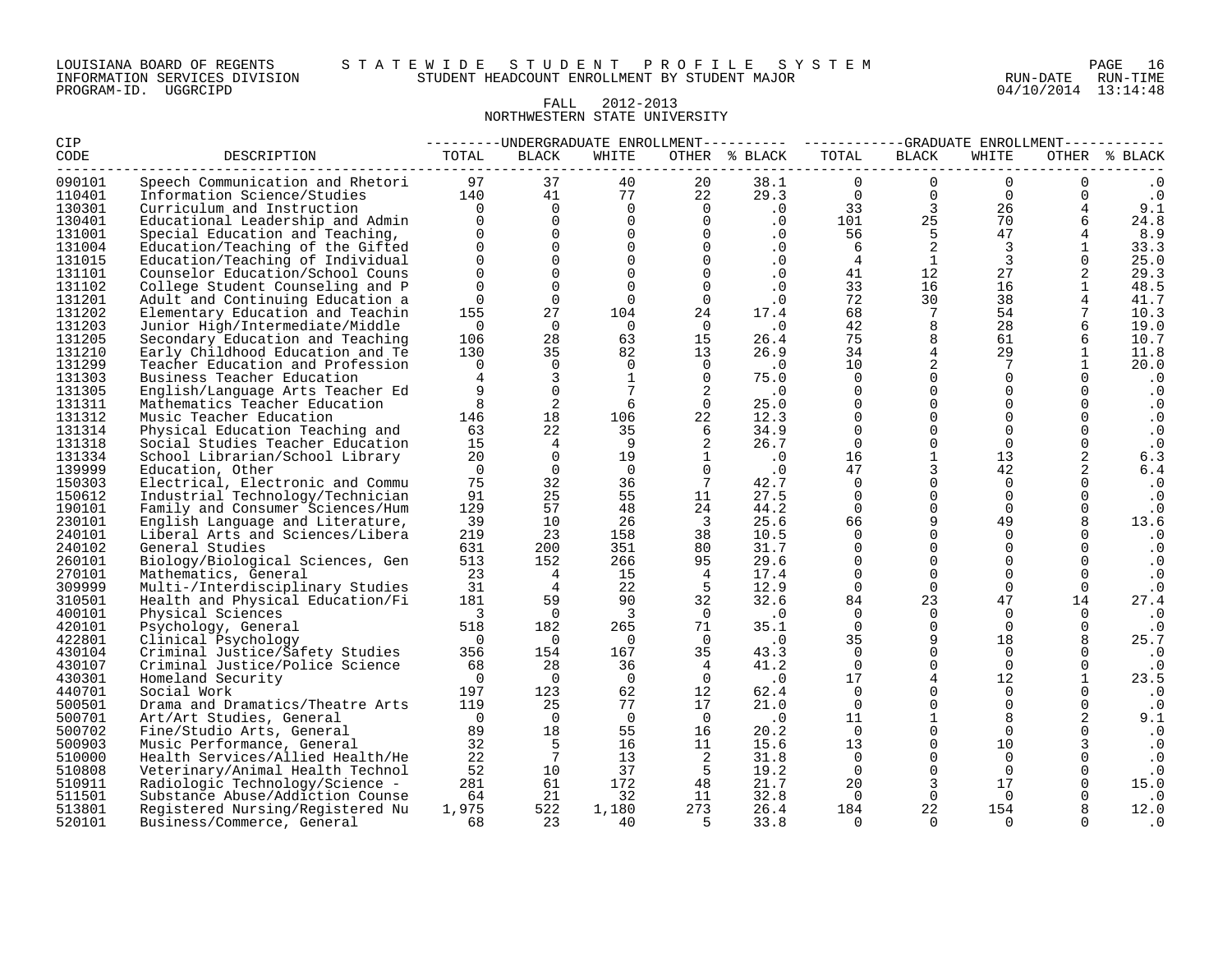LOUISIANA BOARD OF REGENTS S T A T E W I D E S T U D E N T P R O F I L E S Y S T E M PAGE 17 INFORMATION SERVICES DIVISION STUDENT HEADCOUNT ENROLLMENT BY STUDENT MAJOR RUN-DATE RUN-TIME

# FALL 2012-2013 NORTHWESTERN STATE UNIVERSITY

| CIP                         |                                                      |                  | -UNDERGRADUATE ENROLLMENT---------- |                 |          |                      | -GRADUATE ENROLLMENT------ |       |       |       |                          |
|-----------------------------|------------------------------------------------------|------------------|-------------------------------------|-----------------|----------|----------------------|----------------------------|-------|-------|-------|--------------------------|
| CODE                        | DESCRIPTION                                          | TOTAL            | <b>BLACK</b>                        | WHITE           | OTHER    | % BLACK              | TOTAL                      | BLACK | WHITE | OTHER | % BLACK                  |
| 520201<br>520301            | Business Administration and Mana<br>Accounting       | 599<br>135       | 214<br>55                           | 301<br>67       | 84<br>13 | 35.7<br>40.7         |                            |       |       |       | . 0                      |
| 520901<br>540101<br>UNKNOWN | Hospitality Administration/Manaq<br>History, General | 78<br>103<br>728 | 73                                  | 58<br>74<br>475 | 180      | 14.1<br>13.6<br>10.0 | 67                         |       | 49    |       | $\cdot$ 0<br>. 0<br>13.4 |
| TOTALS                      |                                                      | 8,312            | 2,329                               | 4,746           | . . 237  | 28.0                 | 1,135                      | 207   | 828   | 100   | 18.2                     |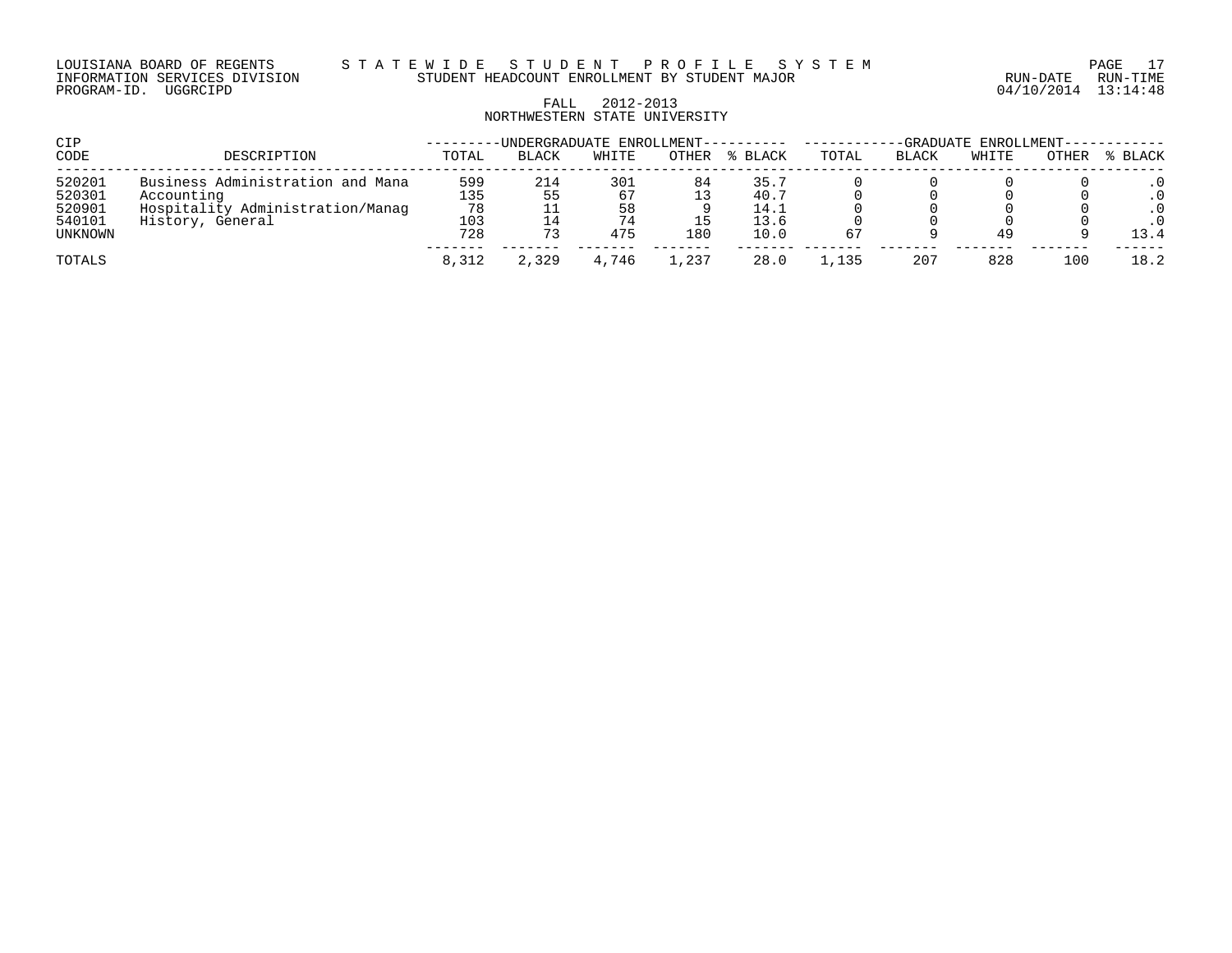# FALL 2012-2013 SOUTHEASTERN LA. UNIVERSITY

| CIP    |                                  |                |                         |                | ---------UNDERGRADUATE ENROLLMENT--------- ----------GRADUATE ENROLLMENT---------- |               |                |              |                |          |               |
|--------|----------------------------------|----------------|-------------------------|----------------|------------------------------------------------------------------------------------|---------------|----------------|--------------|----------------|----------|---------------|
| CODE   | DESCRIPTION                      | TOTAL          | BLACK                   | WHITE          |                                                                                    | OTHER % BLACK | TOTAL          | <b>BLACK</b> | WHITE          |          | OTHER % BLACK |
| 090101 | Speech Communication and Rhetori | 350            | 88                      | 203            | 59                                                                                 | 25.1          | $\mathbf 0$    | $\mathbf 0$  | $\mathbf 0$    | 0        | $\cdot$ 0     |
| 090901 | Organizational Communication, Ge | $\overline{0}$ | $\overline{0}$          | $\overline{0}$ | $\overline{0}$                                                                     | $\cdot$ 0     | 23             | 5            | 16             | 2        | 21.7          |
| 110701 | Computer Science                 | 315            | 37                      | 215            | 63                                                                                 | 11.7          | $\overline{0}$ | $\Omega$     | $\Omega$       | $\Omega$ | $\cdot$ 0     |
| 130301 | Curriculum and Instruction       | $\cap$         | $\Omega$                | 0              | $\mathbf 0$                                                                        | .0            | 34             | 6            | 27             | 1        | 17.6          |
| 130401 | Educational Leadership and Admin | $\Omega$       | $\Omega$                | $\Omega$       | $\Omega$                                                                           | .0            | 247            | 69           | 168            | 10       | 27.9          |
| 131001 | Special Education and Teaching,  | 2              | $\overline{0}$          | 2              | $\overline{0}$                                                                     | .0            | 45             | 8            | 33             | 4        | 17.8          |
| 131015 | Education/Teaching of Individual | $\Omega$       | $\Omega$                | $\Omega$       | $\overline{0}$                                                                     | $\cdot$ 0     | 17             | $\mathbf{1}$ | 16             | $\Omega$ | 5.9           |
| 131101 | Counselor Education/School Couns | $\Omega$       | $\Omega$                | $\Omega$       | $\Omega$                                                                           | $\cdot$ 0     | 95             | 22           | 65             | 8        | 23.2          |
| 131202 | Elementary Education and Teachin | 440            | 37                      | 363            | 40                                                                                 | 8.4           | 23             | 2            | 21             | $\Omega$ | 8.7           |
| 131203 | Junior High/Intermediate/Middle  | 149            | 20                      | 118            | 11                                                                                 | 13.4          | $\mathbf 0$    | $\Omega$     | $\overline{0}$ |          | $\cdot$ 0     |
| 131210 | Early Childhood Education and Te | 397            | 55                      | 309            | 33                                                                                 | 13.9          | $\mathbf 0$    | $\Omega$     | $\Omega$       | $\Omega$ | $\cdot$ 0     |
| 131302 | Art Teacher Education            | 15             | $\overline{0}$          | 13             | $\overline{2}$                                                                     | $\cdot$ 0     | $\Omega$       | $\Omega$     | $\Omega$       | $\Omega$ | $\cdot$ 0     |
| 131305 | English/Language Arts Teacher Ed | 123            | 17                      | 92             | 14                                                                                 | 13.8          | $\mathbf 0$    | $\mathbf 0$  | 0              | 0        | $\cdot$ 0     |
| 131308 | Family and Consumer Sciences/Hom | - 8            | $\Omega$                | 8              | $\Omega$                                                                           | $\cdot$ 0     | $\Omega$       | $\Omega$     | $\Omega$       | $\Omega$ | $\cdot$ 0     |
| 131311 | Mathematics Teacher Education    | 10             | $\mathbf{1}$            | 9              | $\Omega$                                                                           | 10.0          | $\overline{0}$ | $\Omega$     | $\Omega$       | $\Omega$ | $\cdot$ 0     |
| 131312 | Music Teacher Education          | 44             | $\overline{3}$          | 39             | $\overline{2}$                                                                     | 6.8           | $\Omega$       | $\mathbf 0$  | $\Omega$       | 0        | $\cdot$ 0     |
| 131314 | Physical Education Teaching and  | 711            | 131                     | 484            | 96                                                                                 | 18.4          | 53             | 8            | 40             | 5        | 15.1          |
| 131316 | Science Teacher Education/Genera | 5              | 1                       | 4              | $\overline{0}$                                                                     | 20.0          | $\mathbf 0$    | $\mathbf 0$  | $\mathbf 0$    | $\Omega$ | $\cdot$ 0     |
| 131318 | Social Studies Teacher Education | 119            | 5                       | 103            | 11                                                                                 | 4.2           | $\Omega$       | $\Omega$     | $\Omega$       | $\Omega$ | $\cdot$ 0     |
| 131321 | Computer Teacher Education       | 7              | $\mathbf{1}$            | $\overline{4}$ | 2                                                                                  | 14.3          | $\Omega$       | $\Omega$     | $\Omega$       | $\Omega$ | $\cdot$ 0     |
| 131330 | Spanish Language Teacher Educati |                | $\mathbf{1}$            | 2              | $\mathbf{1}$                                                                       | 25.0          | $\Omega$       | $\Omega$     | $\mathbf 0$    | $\Omega$ | $\cdot$ 0     |
| 131331 | Speech Teacher Education         |                | $\Omega$                | 4              | <sup>1</sup>                                                                       | $\cdot$ 0     | $\Omega$       | $\mathbf 0$  | $\Omega$       | $\Omega$ | $\cdot$ 0     |
| 139999 | Education, Other                 | $\Omega$       | $\overline{0}$          | $\Omega$       | $\overline{0}$                                                                     | $\cdot$ 0     | 62             | 8            | 49             |          | 12.9          |
| 150000 | Engineering Technology, General  | 296            | 60                      | 195            | 41                                                                                 | 20.3          | $\Omega$       | $\Omega$     | $\Omega$       |          | $\cdot$ 0     |
| 150612 | Industrial Technology/Technician | 228            | 25                      | 179            | 24                                                                                 | 11.0          | $\Omega$       | $\Omega$     | $\Omega$       | $\Omega$ | $\cdot$ 0     |
| 150701 | Occupational Safety and Health T | 90             | 6                       | 76             | - 8                                                                                | 6.7           | $\Omega$       | $\Omega$     | $\Omega$       | $\Omega$ | $\cdot$ 0     |
| 160905 | Spanish Language and Literature  | 35             | $\overline{4}$          | 18             | 13                                                                                 | 11.4          | $\Omega$       | $\mathbf 0$  | $\Omega$       |          | $\cdot$ 0     |
| 190101 | Family and Consumer Sciences/Hum | 210            | 47                      | 138            | 25                                                                                 | 22.4          | $\mathbf 0$    | $\mathbf 0$  | $\Omega$       | 0        | $\cdot$ 0     |
| 230101 | English Language and Literature, | 176            | 17                      | 136            | 23                                                                                 | 9.7           | 47             | $\mathbf{1}$ | 41             | 5        | 2.1           |
| 240101 | Liberal Arts and Sciences/Libera | 2              | $\overline{0}$          | 2              | $\overline{0}$                                                                     | $\cdot$ 0     | $\Omega$       | $\Omega$     | $\Omega$       |          | $\cdot$ 0     |
| 240102 | General Studies                  | 766            | 130                     | 562            | 74                                                                                 | 17.0          | $\Omega$       | $\Omega$     | $\Omega$       | $\Omega$ | $\cdot$ 0     |
| 260101 | Biology/Biological Sciences, Gen | 733            | 108                     | 502            | 123                                                                                | 14.7          | 26             | $\mathbf{1}$ | 24             |          | 3.8           |
| 270101 | Mathematics, General             | 96             | 9                       | 68             | 19                                                                                 | 9.4           | $\Omega$       | $\mathbf 0$  | $\overline{0}$ | $\Omega$ | $\cdot$ 0     |
| 301501 | Science, Technology and Society  | $\overline{0}$ | $\overline{0}$          | $\overline{0}$ | $\overline{0}$                                                                     | $\cdot$ 0     | 24             | 4            | 11             | 9        | 16.7          |
| 310504 | Sport and Fitness Administration | 109            | 24                      | 65             | 20                                                                                 | 22.0          | $\mathbf 0$    | $\Omega$     | $\mathbf 0$    |          | $\cdot$ 0     |
| 400501 | Chemistry, General               | 160            | 29                      | 85             | 46                                                                                 | 18.1          | $\Omega$       | $\Omega$     | $\Omega$       | 0        | $\cdot$ 0     |
| 400801 | Physics, General                 | 106            | 6                       | 63             | 37                                                                                 | 5.7           | $\Omega$       | $\mathbf 0$  | $\Omega$       | $\Omega$ | $\cdot$ 0     |
| 420101 | Psychology, General              | 516            | 93                      | 340            | 83                                                                                 | 18.0          | 28             | $\mathbf{1}$ | 23             | 4        | 3.6           |
| 430104 | Criminal Justice/Safety Studies  | 493            | 110                     | 317            | 66                                                                                 | 22.3          | $\mathbf 0$    | $\Omega$     | $\Omega$       |          | $\cdot$ 0     |
| 440701 | Social Work                      | 233            | 90                      | 123            | 20                                                                                 | 38.6          | $\Omega$       | $\Omega$     | $\Omega$       | $\Omega$ | $\cdot$ 0     |
| 451001 | Political Science and Government | 95             | 19                      | 61             | 15                                                                                 | 20.0          | $\Omega$       | $\Omega$     | $\Omega$       | $\Omega$ | $\cdot$ 0     |
| 451101 | Sociology                        | 87             | 17                      | 61             | - 9                                                                                | 19.5          | 35             | 12           | 20             | 3        | 34.3          |
| 500701 | Art/Art Studies, General         | 388            | 53                      | 280            | 55                                                                                 | 13.7          | $\Omega$       | $\Omega$     | $\Omega$       | $\Omega$ | $\cdot$ 0     |
| 500903 | Music Performance, General       | 134            | 12                      | 93             | 29                                                                                 | 9.0           | 14             | 2            | 4              |          | 14.3          |
| 501002 | Fine and Studio Arts Management  | $\overline{4}$ | $\Omega$                | 4              | $\overline{0}$                                                                     | $\cdot$ 0     | $\Omega$       | $\mathbf 0$  | $\Omega$       | 0        | . 0           |
| 510203 | Speech-Language Pathology/Pathol | $\Omega$       | $\Omega$                | $\Omega$       | $\cap$                                                                             | $\cdot$ 0     | 68             | $\mathbf{1}$ | 58             | 9        | 1.5           |
| 510204 | Audiology/Audiologist and Speech | 176            | 22                      | 136            | 18                                                                                 | 12.5          | $\Omega$       | $\Omega$     | $\Omega$       |          | . 0           |
| 510911 | Radiologic Technology/Science -  | 18             | $\overline{\mathbf{3}}$ | 14             | $\mathbf{1}$                                                                       | 16.7          | $\Omega$       | $\Omega$     |                | 0        | . 0           |
| 510913 | Athletic Training/Trainer        | 149            | 39                      | 86             | 24                                                                                 | 26.2          | $\mathbf 0$    | $\mathbf 0$  |                | $\Omega$ | . 0           |
| 512207 | Public Health Education and Prom | 81             | 27                      | 45             | 9                                                                                  | 33.3          | $\Omega$       | $\Omega$     | $\Omega$       | $\Omega$ | . 0           |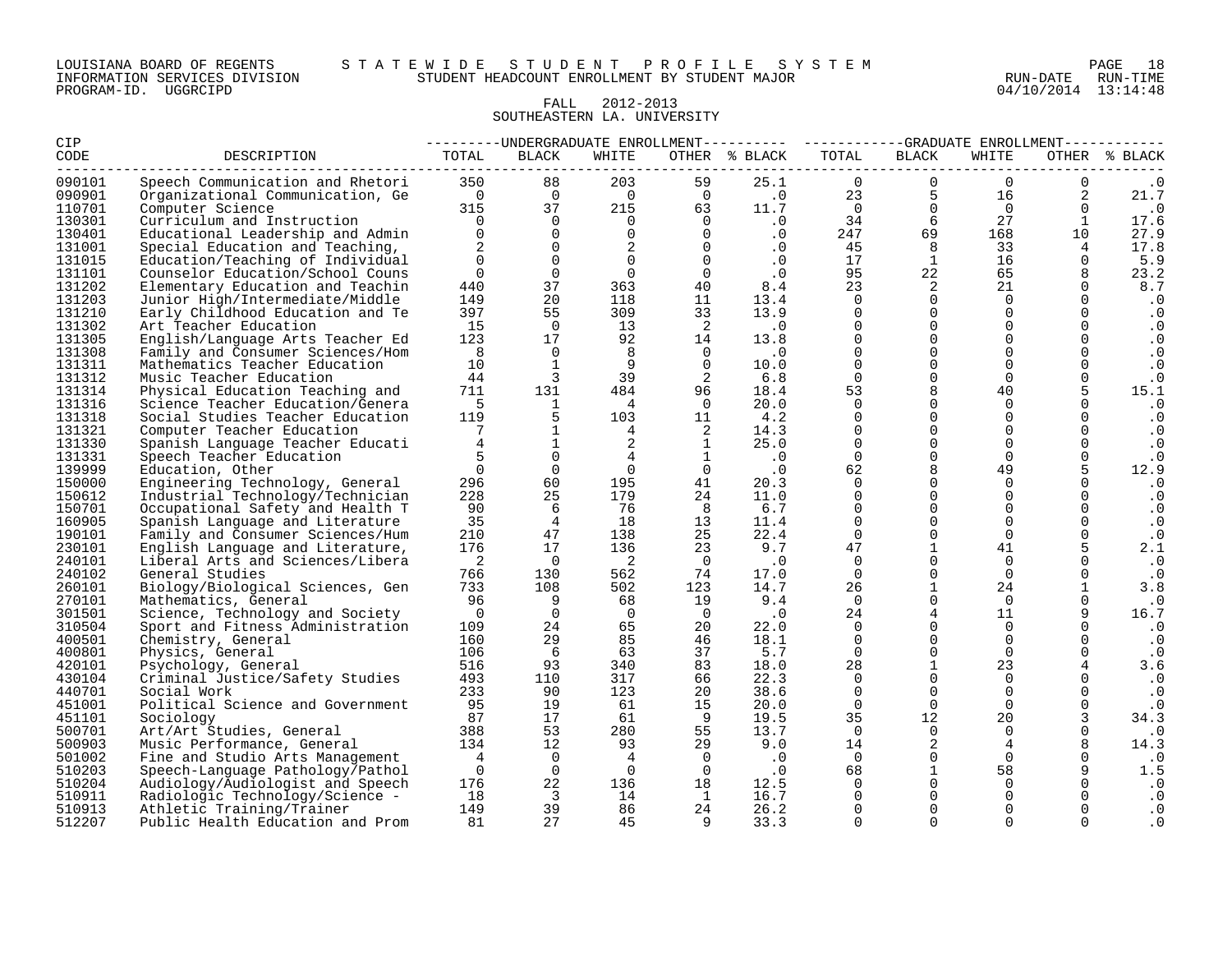# FALL 2012-2013 SOUTHEASTERN LA. UNIVERSITY

| CIP     |                                  |        | -UNDERGRADUATE ENROLLMENT- |       |       |             | -GRADUATE ENROLLMENT- |              |       |       |           |
|---------|----------------------------------|--------|----------------------------|-------|-------|-------------|-----------------------|--------------|-------|-------|-----------|
| CODE    | DESCRIPTION                      | TOTAL  | <b>BLACK</b>               | WHITE | OTHER | BLACK<br>°≈ | TOTAL                 | <b>BLACK</b> | WHITE | OTHER | % BLACK   |
| 513801  | Registered Nursing/Registered Nu | 1,686  | 275                        | L.164 | 247   | 16.3        | 134                   |              | 119   |       | 7.5       |
| 519999  | Health Professions and Related C |        |                            |       |       | 100.0       |                       |              |       |       |           |
| 520201  | Business Administration and Mana | 1,076  | 195                        | 728   | 153   | 18.1        | 110                   |              | 88    |       | 9.1       |
| 520203  | Logistics, Materials, and Supply | 73     |                            | 55    |       | 12.3        |                       |              |       |       |           |
| 520301  | Accounting                       | 496    | 83                         | 336   |       | 16.7        |                       |              |       |       | $\cdot$ 0 |
| 520801  | Finance, General                 | 151    | 30                         | 90    |       | 19.9        |                       |              |       |       |           |
| 521401  | Marketing/Marketing Management,  | 288    | 41                         | 212   | 35    | 14.2        |                       |              |       |       |           |
| 540101  | History, General                 | 181    |                            | 159   |       | 2.8         |                       |              | 46    |       | 5.7       |
| UNKNOWN |                                  | 2,201  | 192                        | 1,397 | 612   | 8.7         | 224                   | 35           | 165   | 24    | 15.6      |
| TOTALS  |                                  | 14,240 | 2,180                      | 9,762 | 2,298 | 15.3        | 1,362                 | 209          | 1,034 | 119   | 15.3      |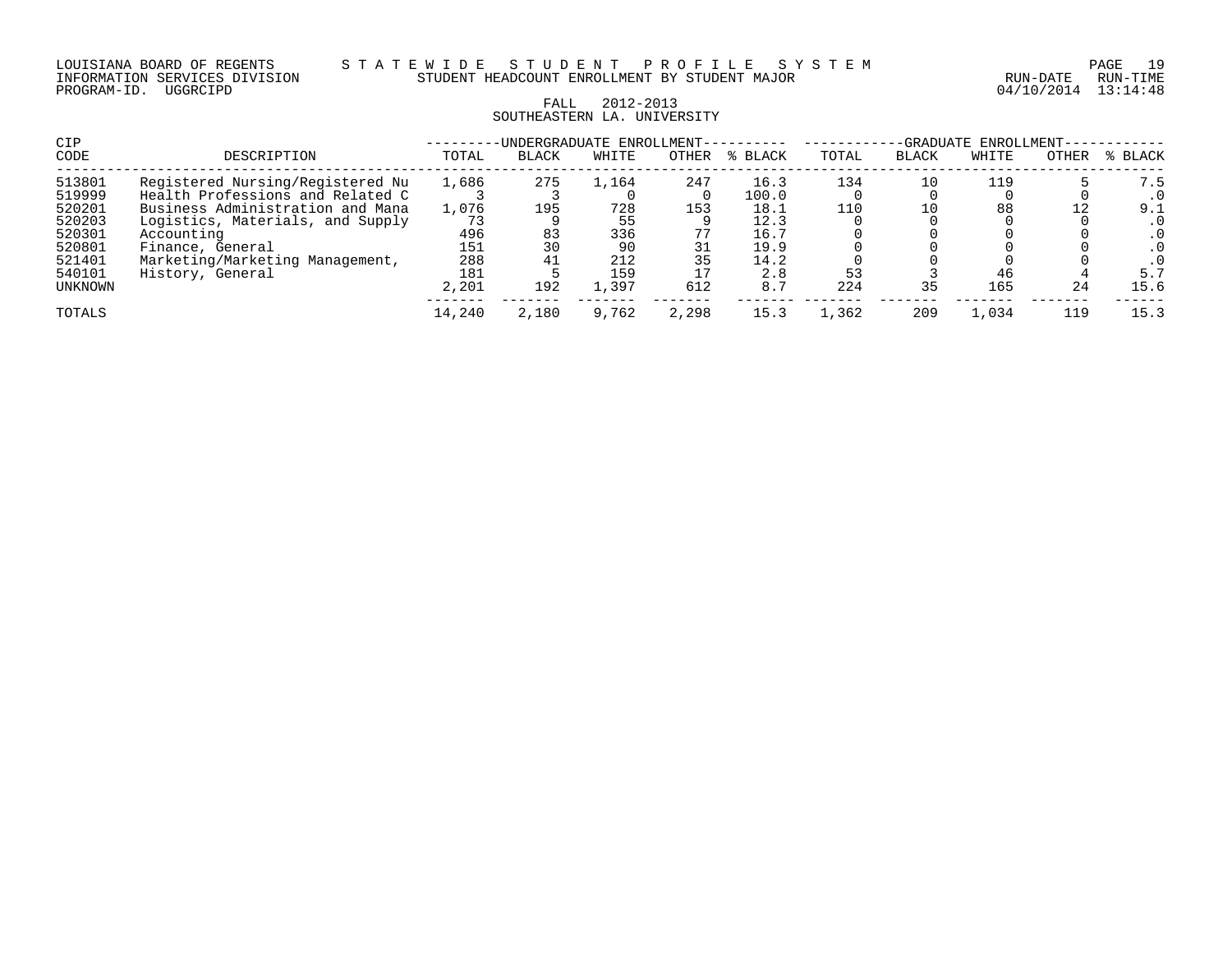| LOUISIANA BOARD OF REGENTS    |  |  |
|-------------------------------|--|--|
| INFORMATION SERVICES DIVISION |  |  |
| PROGRAM-ID. UGGRCIPD          |  |  |

#### LOUISIANA BOARD OF REGENTS S T A T E W I D E S T U D E N T P R O F I L E S Y S T E M PAGE 20 INFORMATION SERVICES DIVISION STUDENT HEADCOUNT ENROLLMENT BY STUDENT MAJOR RUN-DATE RUN-TIME

04/10/2014 13:14:48

# FALL 2012-2013 UNIVERSITY OF LA. AT LAFAYETTE

| CIP              |                                                                                                            |                         |                               |                       |                         |                             | ---------UNDERGRADUATE ENROLLMENT--------- ----------GRADUATE ENROLLMENT---------- |                      |                                     |                      |                        |
|------------------|------------------------------------------------------------------------------------------------------------|-------------------------|-------------------------------|-----------------------|-------------------------|-----------------------------|------------------------------------------------------------------------------------|----------------------|-------------------------------------|----------------------|------------------------|
| CODE             | DESCRIPTION                                                                                                | TOTAL                   | <b>BLACK</b>                  | WHITE                 |                         | OTHER % BLACK               | TOTAL                                                                              | <b>BLACK</b>         | WHITE                               |                      | OTHER % BLACK          |
| 010000           | Agriculture, General 56<br>Environmental Science 32<br>Natural Resources and Conservati 39<br>Architecture |                         |                               |                       | 47                      | 10.7                        | $\Omega$                                                                           | $\Omega$             | $\Omega$                            | $\overline{0}$       |                        |
| 030104           |                                                                                                            |                         | 3 <sup>7</sup>                | $\frac{1}{27}$        |                         | 2 9.4                       | $0 \qquad \qquad$                                                                  |                      | $0 \qquad \qquad$<br>$\overline{0}$ | $\overline{0}$       | $\cdot$ 0              |
| 039999           |                                                                                                            |                         | 1                             | 35                    | $\overline{\mathbf{3}}$ | $2.6$<br>.0                 | $\overline{0}$                                                                     | $\overline{0}$       | $\overline{0}$                      | $\Omega$             | $\cdot$ 0              |
| 040201           | Architecture                                                                                               | $\overline{0}$          | $\Omega$                      | $\overline{0}$        | $\Omega$                |                             | 46                                                                                 | $\overline{0}$       | 38                                  | 8                    | $\cdot$ 0              |
| 040501           | Interior Architecture                                                                                      | 70                      | $7\overline{ }$               | 56                    | $7\overline{ }$         | 10.0                        | $\overline{0}$                                                                     | $\overline{0}$       | $\overline{0}$                      | $\Omega$             | $\cdot$ 0              |
| 049999           | Architecture and Related Service                                                                           | 203                     | 35                            | 133                   | 35                      | 17.2                        | $\overline{0}$                                                                     | $\overline{0}$       | $\overline{0}$                      | $\overline{0}$       | $\cdot$ 0              |
| 050124           | French Studies                                                                                             | $\overline{0}$          | $\Omega$                      | $\overline{0}$        | $\overline{0}$          | $\cdot$ 0                   | 15                                                                                 | $\overline{0}$       | 5                                   | 10                   | $\cdot$ 0              |
| 090101           | Speech Communication and Rhetori                                                                           | 25                      | 8                             | 15                    | $\overline{2}$          | 32.0                        | 49                                                                                 | 5                    | 38                                  | 6                    | 10.2                   |
| 090102           | Mass Communication/Media Studies                                                                           | 240                     | 99                            | 117                   | 24                      | 41.3                        | $\Omega$                                                                           | $\Omega$             | $\Omega$                            | $\Omega$             | $\cdot$ 0              |
| 090902           | Public Relations/Image Managemen                                                                           | 223                     | 56                            | 153                   | 14                      | 25.1                        | $\overline{0}$                                                                     | $\Omega$             | $\Omega$                            | $\Omega$             | $\cdot$ 0              |
| 110104           | Informatics                                                                                                | 108                     | 23                            | 78                    | $\overline{7}$          | 21.3                        | $\overline{0}$                                                                     | $\overline{0}$       | $\Omega$                            | $\Omega$             | $\cdot$ 0              |
| 110701           | Computer Science                                                                                           | 328                     | 67                            | 215                   | 46                      | 20.4                        | 98                                                                                 | $\mathbf{1}$         | 27                                  | 70                   | 1.0                    |
| 130301           | Curriculum and Instruction                                                                                 | $\overline{0}$          | $\mathbf 0$                   | $\overline{0}$        | $\overline{0}$          | $\cdot$ 0                   | 20                                                                                 | 4                    | 14                                  | 2                    | 20.0                   |
| 130401           | Educational Leadership and Admin                                                                           | $\Omega$                | $\Omega$                      | $\overline{0}$        | $\Omega$                | $\cdot$ 0                   | 142                                                                                | 42                   | 92                                  | 8                    | 29.6                   |
| 131001           | Special Education and Teaching,                                                                            | 18                      | 3                             | 14                    | $\overline{1}$          | 16.7                        | $\overline{0}$                                                                     | $\Omega$             | $\Omega$                            | $\Omega$             | $\cdot$ 0              |
| 131004           | Education/Teaching of the Gifted                                                                           | $\Omega$                | $\Omega$                      | $\Omega$              | $\Omega$                | $\cdot$ 0                   | 19                                                                                 | $\overline{2}$       | 17                                  | $\Omega$             | 10.5                   |
| 131101           | Counselor Education/School Couns                                                                           | $\overline{0}$          | $\Omega$                      | $\overline{0}$        | $\Omega$                | $\cdot$ 0                   | 74                                                                                 | $7\phantom{.0}$      | 64                                  |                      | 9.5                    |
| 131202           | Elementary Education and Teachin                                                                           | 362                     | 46                            | 298                   | 18                      | 12.7                        | 13                                                                                 | $\overline{3}$       | 9                                   | $\mathbf{1}$         | 23.1                   |
| 131203           | Junior High/Intermediate/Middle                                                                            | 57                      | 16                            | 36                    | $-5$                    | 28.1                        | $\overline{0}$                                                                     | $\mathbf 0$          | $\Omega$                            | $\Omega$             | $\cdot$ 0              |
| 131205           | Secondary Education and Teaching                                                                           | 194                     | 41                            | 139                   | 14                      | 21.1                        | 15                                                                                 | 5                    | 10 <sup>°</sup>                     | $\Omega$             | 33.3                   |
| 131206           | Teacher Education, Multiple Leve                                                                           | 34                      | 5                             | - 26                  | $\overline{\mathbf{3}}$ | 14.7                        | $\Omega$                                                                           | $\Omega$             | $\Omega$                            | $\Omega$             | $\cdot$ 0              |
| 131210           | Early Childhood Education and Te                                                                           | 292                     | 44                            | 238                   | 10                      | 15.1                        | $\Omega$                                                                           | $\Omega$             | $\Omega$                            | $\Omega$             | $\cdot$ 0              |
| 131302           | Art Teacher Education                                                                                      | 24                      | $\mathbf{3}$                  | 19                    | 2                       | 12.5                        | $\Omega$                                                                           | $\mathbf 0$          | $\Omega$                            | $\Omega$             | $\cdot$ 0              |
| 131303           | Business Teacher Education                                                                                 | - 9                     | $\overline{4}$                | $-5$                  | $\overline{0}$          | 44.4                        | $\Omega$                                                                           | $\mathbf 0$          | $\Omega$                            | $\Omega$             | $\cdot$ 0              |
| 131305           | English/Language Arts Teacher Ed                                                                           | 54                      | 9                             | 44                    | $\mathbf{1}$            | 16.7                        | $\Omega$                                                                           | $\mathbf 0$          | $\Omega$                            | $\mathbf 0$          | $\cdot$ 0              |
| 131308           | Family and Consumer Sciences/Hom                                                                           | $\mathbf{1}$            | $\overline{1}$                | $\overline{0}$        | $\overline{0}$          | 100.0                       | $\Omega$                                                                           | $\Omega$             | $\Omega$                            | $\Omega$             | $\cdot$ 0              |
| 131311           | Mathematics Teacher Education                                                                              | 35                      | $\mathbf{1}$                  | 31                    | $\overline{3}$          | 2.9                         | $\Omega$                                                                           | $\Omega$             | $\Omega$                            | $\Omega$             | $\cdot$ 0              |
| 131312           | Music Teacher Education                                                                                    | 29                      | 9                             | 18                    | 2                       | 31.0                        | $\Omega$                                                                           | $\mathbf 0$          | $\Omega$                            | $\Omega$             | $\cdot$ 0              |
| 131314           | Physical Education Teaching and                                                                            | 925                     | 272                           | 592                   | 61                      | 29.4                        | $\Omega$                                                                           | $\Omega$             | $\Omega$                            | $\Omega$             | $\cdot$ 0              |
| 131316           | Science Teacher Education/Genera                                                                           | $\overline{\mathbf{3}}$ | $\mathbf{1}$                  | $\mathbf{1}$          | $\mathbf{1}$            | 33.3                        | $\mathbf 0$                                                                        | $\mathbf{0}$         | $\Omega$                            | $\mathbf 0$          | $\cdot$ 0              |
| 131318           | Social Studies Teacher Education                                                                           | 52                      | $\overline{4}$                | 45                    | $\overline{3}$          | 7.7                         | $\Omega$                                                                           | $\Omega$             | $\Omega$                            | $\Omega$             | $\cdot$ 0              |
| 131322           | Biology Teacher Education                                                                                  | 18                      | $\overline{a}$                | 15                    | $\mathbf{1}$            | 11.1                        | $\mathbf 0$                                                                        | $\overline{0}$       | $\mathbf 0$                         | $\mathbf 0$          | $\cdot$ 0              |
| 131329           | Physics Teacher Education                                                                                  | $\overline{1}$          | $\mathbf{1}$                  | $\Omega$              | $\Omega$                | 100.0                       | $\Omega$                                                                           | $\Omega$             | $\Omega$                            | $\Omega$             | $\cdot$ 0              |
| 131399           | Teacher Education and Profession                                                                           | $\overline{3}$          | $\mathbf{1}$                  | 2                     | $\overline{0}$          | 33.3                        | $\Omega$                                                                           | $\Omega$             | $\Omega$                            | $\Omega$             | $\cdot$ 0              |
| 140101           | Engineering, General                                                                                       | $\overline{0}$          | $\overline{0}$                | $\overline{0}$        | $\overline{0}$          | $\overline{\phantom{0}}$ .0 | 85                                                                                 | 10                   | 23<br>$\Omega$                      | 52                   | 11.8                   |
| 140701           | Chemical Engineering                                                                                       | 229<br>199              | 28<br>29                      | 153<br>141            | 48<br>29                | 12.2                        | $\overline{4}$<br>5                                                                | $\Omega$<br>$\Omega$ | 3                                   | $4\overline{ }$<br>2 | $\cdot$ 0              |
| 140801           | Civil Engineering, General                                                                                 | 12                      |                               |                       |                         | 14.6                        | 36                                                                                 | $\mathbf 0$          | 6                                   | 30                   | $\cdot$ 0              |
| 140901           | Computer Engineering, General                                                                              | 246                     | $\overline{\mathbf{2}}$<br>55 | $\overline{9}$<br>155 | $\mathbf{1}$<br>36      | 16.7<br>22.4                | 5                                                                                  | $\Omega$             | $\mathbf 1$                         | $\overline{4}$       | $\cdot$ 0              |
| 141001<br>141901 | Electrical and Electronics Engin                                                                           | 546                     | 60                            | 437                   | 49                      | 11.0                        | 2                                                                                  | $\mathbf{0}$         | $\Omega$                            |                      | $\cdot$ 0              |
| 142501           | Mechanical Engineering                                                                                     | 342                     | 37                            | 223                   | 82                      | 10.8                        | 8                                                                                  | 2                    | $\overline{2}$                      | 2<br>$\overline{4}$  | $\cdot$ 0<br>25.0      |
| 142701           | Petroleum Engineering                                                                                      | $\overline{0}$          | $\Omega$                      | $\overline{0}$        | $\overline{0}$          | $\cdot$ 0                   | 23                                                                                 | $\Omega$             | 10 <sup>°</sup>                     | 13                   | $\cdot$ 0              |
| 150612           | Systems Engineering                                                                                        | 372                     | 53                            | 292                   | 27                      | 14.2                        | $\overline{0}$                                                                     | $\mathbf 0$          | $\Omega$                            | $\Omega$             |                        |
| 160101           | Industrial Technology/Technician<br>Foreign Languages and Literature                                       | 57                      | 8                             | 32                    | 17                      | 14.0                        | $\overline{0}$                                                                     | $\overline{0}$       | $\overline{0}$                      | $\overline{0}$       | $\cdot$ 0<br>$\cdot$ 0 |
| 160901           | French Language and Literature                                                                             | $\overline{0}$          | $\Omega$                      | $\overline{0}$        | $\overline{0}$          | $\cdot$ 0                   | 11                                                                                 | 2                    | 5                                   | $\overline{4}$       | 18.2                   |
| 190701           | Human Development and Family Stu                                                                           | 202                     | 77                            | 114                   | 11                      | 38.1                        | $\overline{0}$                                                                     | $\Omega$             | $\Omega$                            | $\Omega$             | $\cdot$ 0              |
| 230101           | English Language and Literature,                                                                           | 161                     | 23                            | 127                   | 11                      | 14.3                        | 111                                                                                | 12                   | 82                                  | 17                   | 10.8                   |
| 240102           | General Studies                                                                                            | 688                     | 188                           | 456                   | 44                      | 27.3                        | $\overline{0}$                                                                     | $\Omega$             | $\Omega$                            | $\Omega$             | $\cdot$ 0              |
| 260101           | Biology/Biological Sciences, Gen                                                                           | 717                     | 157                           | 461                   | 99                      | 21.9                        | 19                                                                                 | $\mathbf 0$          | 14                                  | 5                    | $\cdot$ 0              |
| 260502           | Microbiology, General                                                                                      | $\overline{9}$          | $\overline{2}$                | -6                    | $\overline{1}$          | 22.2                        | $\Omega$                                                                           | $\Omega$             | $\Omega$                            | $\Omega$             | $\cdot$ 0              |
|                  |                                                                                                            |                         |                               |                       |                         |                             |                                                                                    |                      |                                     |                      |                        |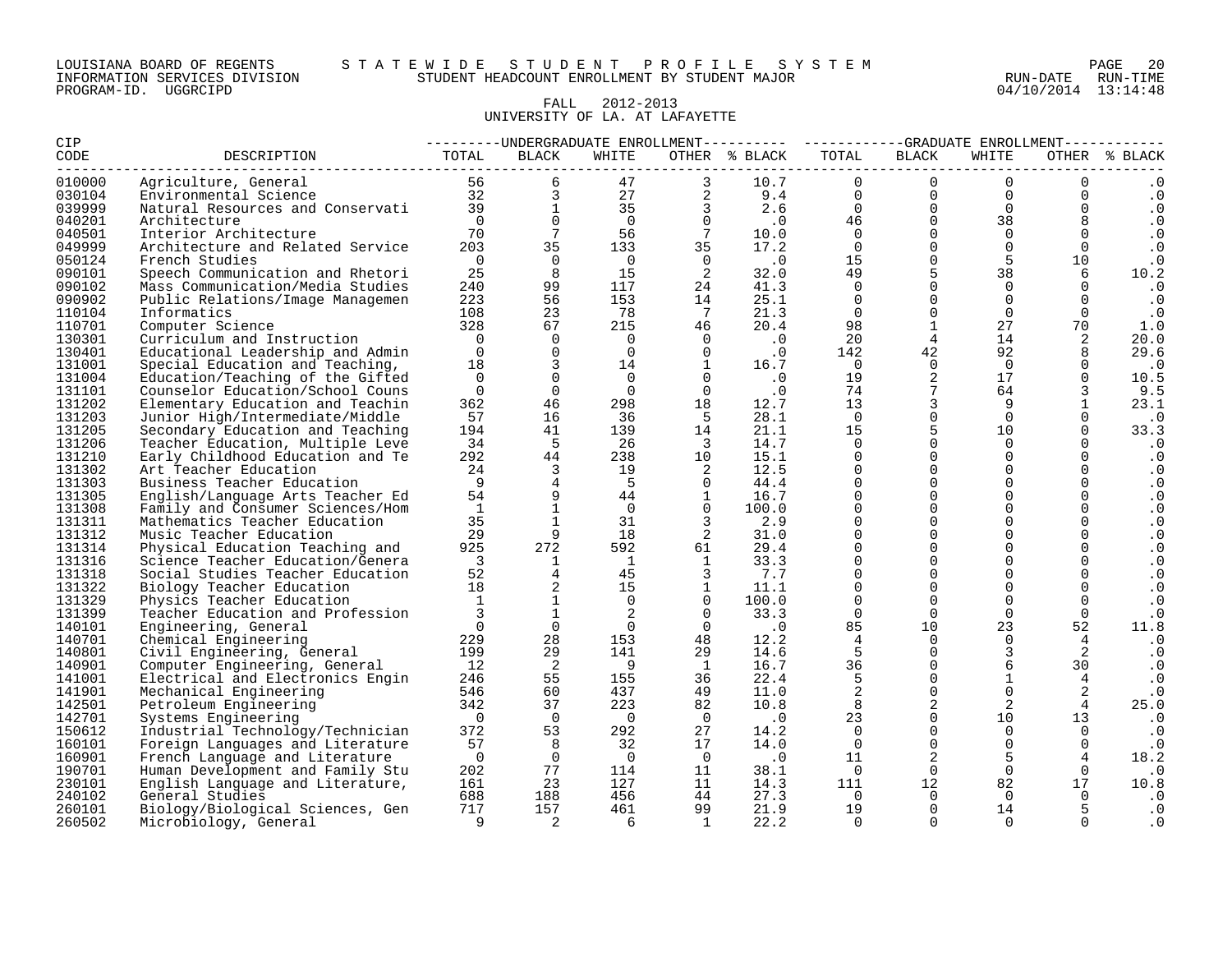| LOUISIANA BOARD OF REGENTS    |          |  |
|-------------------------------|----------|--|
| INFORMATION SERVICES DIVISION |          |  |
| PROGRAM-ID.                   | UGGRCIPD |  |

#### LOUISIANA BOARD OF REGENTS S T A T E W I D E S T U D E N T P R O F I L E S Y S T E M PAGE 21 INFORMATION SERVICES DIVISION STUDENT HEADCOUNT ENROLLMENT BY STUDENT MAJOR RUN-DATE RUN-TIME

04/10/2014 13:14:48

# FALL 2012-2013 UNIVERSITY OF LA. AT LAFAYETTE

| CIP            |                                  |             |                | ---------UNDERGRADUATE ENROLLMENT---------- |                 |               | --GRADUATE ENROLLMENT----<br>---------- |                         |                |             |                  |
|----------------|----------------------------------|-------------|----------------|---------------------------------------------|-----------------|---------------|-----------------------------------------|-------------------------|----------------|-------------|------------------|
| CODE           | DESCRIPTION                      | TOTAL       | <b>BLACK</b>   | WHITE                                       |                 | OTHER % BLACK | TOTAL                                   | <b>BLACK</b>            | WHITE          | OTHER       | % BLACK          |
| 261307         | Conservation Biology             | 10          |                | 9                                           |                 | $\cdot$ 0     | 0                                       | 0                       | $\mathbf 0$    | $\mathbf 0$ | $\cdot$ 0        |
| 261399         | Ecology, Evolution, Systematics  | $\Omega$    | $\Omega$       | $\overline{0}$                              | $\Omega$        | $\cdot$ 0     | 49                                      | 5                       | 24             | 20          | 10.2             |
| 270101         | Mathematics, General             | 40          |                | 33                                          |                 | 12.5          | 36                                      | 3                       | 15             | 18          | 8.3              |
| 302501         | Cognitive Science                | $\Omega$    | $\Omega$       | $\mathbf 0$                                 |                 | .0            | 10                                      | $\mathbf 0$             | 8              | 2           | $\cdot$ 0        |
| 380101         | Philosophy                       |             |                | 1                                           |                 | 50.0          | $\mathbf 0$                             | $\mathbf 0$             | $\mathbf 0$    | $\Omega$    | $\cdot$ 0        |
| 400501         | Chemistry, General               | 67          | 20             | 38                                          |                 | 29.9          | $\Omega$                                | $\Omega$                | $\Omega$       | $\Omega$    | $\cdot$ 0        |
| 400601         | Geology/Earth Science, General   | 85          | 3              | 73                                          |                 | 3.5           | 49                                      | 3                       | 41             |             | 6.1              |
| 400801         | Physics, General                 | 21          | $\overline{3}$ | 13                                          | 5               | 14.3          | 6                                       | $\Omega$                | 2              |             | $\cdot$ 0        |
| 420101         | Psychology, General              | 581         | 162            | 362                                         | 57              | 27.9          | 40                                      | $\overline{4}$          | 34             |             | 10.0             |
| 430104         | Criminal Justice/Safety Studies  | 361         | 160            | 174                                         | 27              | 44.3          | $\Omega$                                | $\Omega$                | $\Omega$       |             | $\cdot$ 0        |
| 450201         | Anthropology                     | 54          | 6              | 44                                          | 4               | 11.1          | $\Omega$                                | $\Omega$                | $\Omega$       | $\Omega$    | $\cdot$ 0        |
| 451001         | Political Science and Government | 226         | 69             | 143                                         | 14              | 30.5          | $\Omega$                                | $\Omega$                | $\Omega$       | $\Omega$    | $\cdot$ 0        |
| 451101         | Sociology                        | 131         | 52             | 66                                          | 13              | 39.7          | $\Omega$                                | $\Omega$                | $\cap$         | $\Omega$    | . 0              |
| 500101         | Visual and Performing Arts, Gene | 72          | 22             | 44                                          | 6               | 30.6          | $\Omega$                                | $\Omega$                | $\cap$         | 0           | $\cdot$ 0        |
| 500404         | Industrial and Product Design    | 87          | 6              | 65                                          | 16              | 6.9           | $\Omega$                                | $\Omega$                |                |             | . 0              |
| 500601         | Film/Cinema/Video Studies        | 90          | 14             | 65                                          | 11              | 15.6          | 0                                       | $\Omega$                | $\Omega$       |             | . 0              |
| 500701         | Art/Art Studies, General         | 356         | 48             | 280                                         | 28              | 13.5          | $\Omega$                                | $\Omega$                | $\Omega$       | $\Omega$    | $\cdot$ 0        |
| 500901         | Music, General                   | 14          | 6              | 7                                           | <sup>1</sup>    | 42.9          | $\mathbf 0$                             | $\Omega$                | $\Omega$       |             | $\cdot$ 0        |
| 500903         | Music Performance, General       | 96          | 18             | 71                                          | $7\phantom{.0}$ | 18.8          | 21                                      | $\Omega$                | 18             |             | $\cdot$ 0        |
| 510204         | Audiology/Audiologist and Speech | 213         | 39             | 158                                         | 16              | 18.3          | 60                                      | 6                       | 51             |             | 10.0             |
| 510299         | Communication Disorders Sciences | 0           | $\Omega$       | $\overline{0}$                              | $\Omega$        | $\cdot$ 0     | 24                                      | $\mathbf 1$             | 14             |             | 4.2              |
| 510701         | Health/Health Care Administratio | 16          | 6              | 7                                           | 3               | 37.5          | 38                                      | 12                      | 22             |             | 31.6             |
| 510706         | Health Information/Medical Recor | 122         | 40             | 71                                          | 11              | 32.8          | $\Omega$                                | $\Omega$                | $\mathbf 0$    |             | $\cdot$ 0        |
| 510913         | Athletic Training/Trainer        | 166         | 58             | 98                                          | 10              | 34.9          | 0                                       | $\mathbf 0$             | $\Omega$       | $\Omega$    | $\cdot$ 0        |
| 513101         | Dietetics/Dietitian              | 110         | 19             | 85                                          | 6               | 17.3          | $\Omega$                                | $\Omega$                | $\Omega$       | $\Omega$    | $\cdot$ 0        |
| 513801         | Registered Nursing/Registered Nu | 1,356       | 299            | 948                                         | 109             | 22.1          | 131                                     | 17                      | 106            |             | 13.0             |
| 513818         | Nursing Practice                 | $\mathbf 0$ | $\Omega$       | $\Omega$                                    | $\Omega$        | $\cdot$ 0     | 7                                       | 4                       | 3              | $\Omega$    | 57.1             |
| 520201         | Business Administration and Mana | 727         | 154            | 524                                         | 49              | 21.2          | 200                                     | 13                      | 155            | 32          | 6.5              |
| 520301         | Accounting                       | 524         | 97             | 379                                         | 48              | 18.5          | 0                                       | $\Omega$                | $\Omega$       | $\Omega$    | $\cdot$ 0        |
| 520601         | Business/Managerial Economics    | 77          | 21             | 39                                          | 17              | 27.3          | $\Omega$                                | $\mathbf 0$             | $\Omega$       | $\Omega$    | $\cdot$ 0        |
| 520801         | Finance, General                 | 273         | 64             | 175                                         | 34              | 23.4          |                                         | $\Omega$                |                |             | $\cdot$ 0        |
| 520901         | Hospitality Administration/Manaq | 135         | 20             | 104                                         | 11              | 14.8          | 0                                       | $\Omega$                |                | $\Omega$    | $\cdot$ 0        |
| 521201         | Management Information Systems,  | 35          | 7              | 25                                          | 3               | 20.0          | 0                                       | 0                       |                |             | $\cdot$ 0        |
| 521401         | Marketing/Marketing Management,  | 298         | 75             | 185                                         | 38              | 25.2          | $\Omega$                                | $\Omega$                |                |             | $\cdot$ 0        |
| 521701         | Insurance                        | 35          | 7              | 25                                          | 3               | 20.0          | $\Omega$                                | $\Omega$                | $\Omega$       | $\Omega$    | $\cdot$ 0        |
| 521902         | Fashion Merchandising            | 46          | 19             | 24                                          |                 | 41.3          | $\Omega$<br>$\Omega$                    | $\mathbf 0$<br>$\Omega$ | $\Omega$       |             | $\cdot$ 0        |
| 529999         | Business, Management, Marketing, | 63          | $\overline{4}$ | 56                                          |                 | 6.3           |                                         |                         | $\Omega$       |             |                  |
| 540101         | History, General                 | 147<br>159  | 12             | 128                                         |                 | 8.2           | 31                                      | 3                       | 26<br>$\Omega$ |             | 9.7<br>$\cdot$ 0 |
| TRANSFER       |                                  |             | 43             | 94                                          | 22              | 27.0          | $\mathbf{0}$                            | $\mathbf 0$<br>13       |                |             |                  |
| <b>UNKNOWN</b> |                                  | 1,118       | 118            | 830                                         | 170             | 10.6          | 110                                     |                         | 91             |             | 11.8             |
| TOTALS         |                                  | 15,128      | 3,184          | 10,448                                      | 1,496           | 21.0          | 1,612                                   | 179                     | 1,070          | 363         | 11.1             |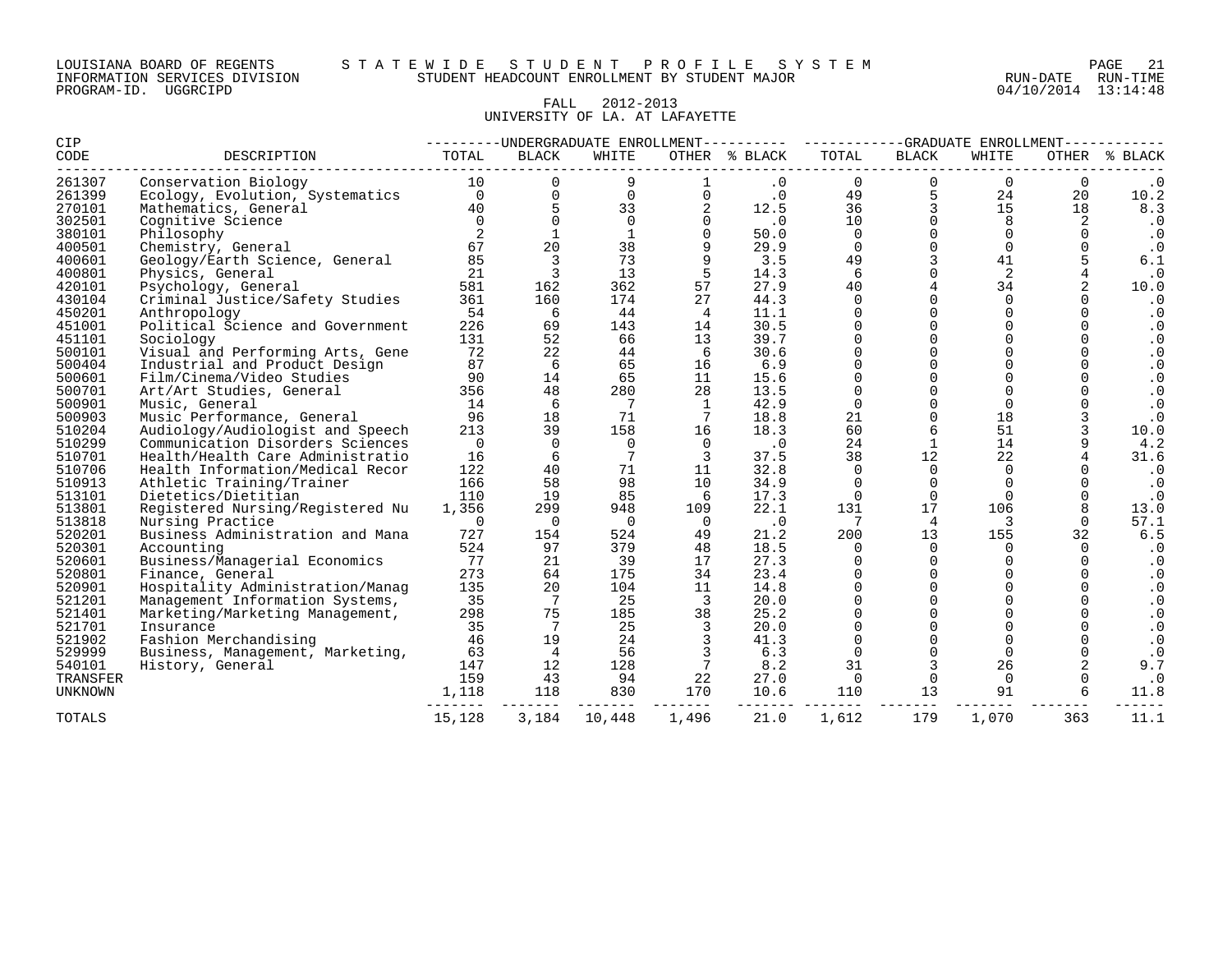# FALL 2012-2013 L.S.U. AT ALEXANDRIA

| CIP            |                                  | -UNDERGRADUATE ENROLLMENT |              |       |       |           |       | -GRADUATE<br>ENROLLMENT |       |       |              |  |
|----------------|----------------------------------|---------------------------|--------------|-------|-------|-----------|-------|-------------------------|-------|-------|--------------|--|
| CODE           | DESCRIPTION                      | TOTAL                     | <b>BLACK</b> | WHITE | OTHER | % BLACK   | TOTAL | <b>BLACK</b>            | WHITE | OTHER | <b>BLACK</b> |  |
| 090102         | Mass Communication/Media Studies | 40                        |              | 27    |       | 20.0      |       |                         |       |       |              |  |
| 131202         | Elementary Education and Teachin | 155                       | 16           | 130   |       | 10.3      |       |                         |       |       |              |  |
| 190709         | Child Care Provider/Assistant    | 13                        |              |       |       | 38.5      |       |                         |       |       |              |  |
| 230101         | English Language and Literature, | 56                        |              |       |       | 12.5      |       |                         |       |       |              |  |
| 240101         | Liberal Arts and Sciences/Libera |                           |              |       |       | $\cdot$ 0 |       |                         |       |       |              |  |
| 240102         | General Studies                  | 144                       |              | 106   |       | 21.5      |       |                         |       |       |              |  |
| 240199         | Liberal Arts and Sciences, Gener | 173                       | 36           | 122   |       | 20.8      |       |                         |       |       |              |  |
| 260101         | Biology/Biological Sciences, Gen | 128                       |              | 98    | 16    | 10.9      |       |                         |       |       |              |  |
| 270101         | Mathematics, General             | 35                        |              | 31    |       | 5.7       |       |                         |       |       |              |  |
| 420101         | Psychology, General              | 142                       | 27           | 102   |       | 19.0      |       |                         |       |       |              |  |
| 430104         | Criminal Justice/Safety Studies  | 92                        |              | 67    |       | 20.7      |       |                         |       |       |              |  |
| 430107         | Criminal Justice/Police Science  |                           |              |       |       | 11.1      |       |                         |       |       |              |  |
| 510805         | Pharmacy Technician/Assistant    | 22                        |              | 14    |       | 22.7      |       |                         |       |       |              |  |
| 510911         | Radiologic Technology/Science -  | 86                        |              | 66    |       | 17.4      |       |                         |       |       |              |  |
| 511004         | Clinical/Medical Laboratory Tech | 28                        |              | 17    |       | 21.4      |       |                         |       |       |              |  |
| 513801         | Registered Nursing/Registered Nu | 629                       | 136          | 447   | 46    | 21.6      |       |                         |       |       |              |  |
| 520201         | Business Administration and Mana | 207                       | 33           | 159   |       | 15.9      |       |                         |       |       |              |  |
| 540101         | History, General                 | 72                        |              | 61    |       | 5.6       |       |                         |       |       |              |  |
| <b>UNKNOWN</b> |                                  | 367                       | 42           | 285   | 40    | 11.4      | 23    |                         |       |       | 30.4         |  |
| TOTALS         |                                  | 2,403                     | 407          | 1,795 | 201   | 16.9      | 23    |                         | 12    |       | 30.4         |  |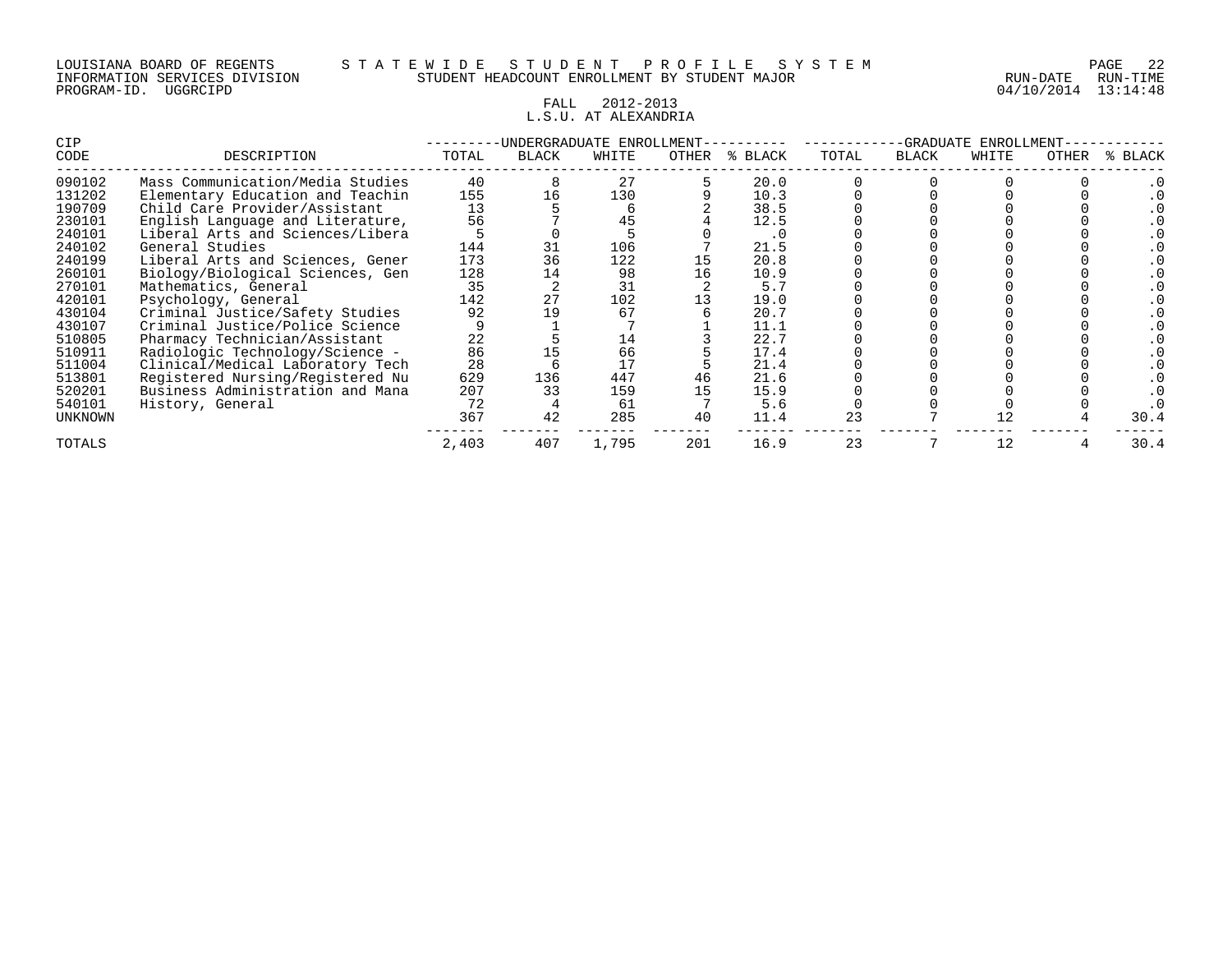#### LOUISIANA BOARD OF REGENTS S T A T E W I D E S T U D E N T P R O F I L E S Y S T E M PAGE 23 INFORMATION SERVICES DIVISION STUDENT HEADCOUNT ENROLLMENT BY STUDENT MAJOR RUN-DATE RUN-TIME

# FALL 2012-2013 L.S.U. AT BATON ROUGE

| CIP              |                                                                      | ---------UNDERGRADUATE ENROLLMENT---------- ----------GRADUATE ENROLLMENT--------<br>OTHER % BLACK |                      |                      |                      |            |                         |                   |                |                          |               |
|------------------|----------------------------------------------------------------------|----------------------------------------------------------------------------------------------------|----------------------|----------------------|----------------------|------------|-------------------------|-------------------|----------------|--------------------------|---------------|
| CODE             | DESCRIPTION                                                          | TOTAL                                                                                              | <b>BLACK</b>         | WHITE                |                      |            | TOTAL                   | BLACK             | WHITE          |                          | OTHER % BLACK |
| 010101           | Agricultural Business and Manage                                     | 149                                                                                                | 9                    | 130                  | 10                   | 6.0        | $\Omega$                | $\Omega$          | $\Omega$       | $\Omega$                 |               |
| 010103           | Agricultural Economics                                               | $\overline{0}$                                                                                     | $\Omega$             | $\overline{0}$       | $\overline{0}$       | $\cdot$ 0  | 40                      | 2                 | 9              | 29                       | 5.0           |
| 010308           | Agroecology and Sustainable Agri                                     | $\begin{array}{c}\n\downarrow \\ 0 \\ 47\n\end{array}$                                             | $\mathbf 0$          | $\Omega$             | $\overline{0}$       | $\cdot$ 0  | 35                      | $\Omega$          | 17             | 18                       | $\cdot$ 0     |
| 010901           | Animal Sciences, General                                             | 477                                                                                                | 31                   | 397                  | 49                   | 6.5        | 35                      | $\mathbf{1}$      | 21             | 13                       | 2.9           |
| 011001           | Food Science                                                         | $\begin{array}{c} 11 \\ 52 \end{array}$                                                            | $\mathbf{1}$         | - 6                  | $\overline{4}$       | 9.1        | 43                      | 2                 | 10             | 31                       | 4.7           |
| 011101           | Plant Sciences, General                                              |                                                                                                    | $\mathbf{1}$         | 46                   | 5                    | 1.9        | $\overline{0}$          | $\mathbf 0$       | $\overline{0}$ | $\overline{0}$           | $\cdot$ 0     |
| 011102           | Agronomy and Crop Science                                            | $\bigcap$                                                                                          | $\Omega$             | $\Omega$             | $\Omega$             | .0         | 28                      | $\Omega$          | 12             | 16                       | $\cdot$ 0     |
| 011103           | Horticultural Science                                                | $\Omega$                                                                                           | $\Omega$             | $\Omega$             | $\Omega$             | .0         | $\overline{\mathbf{3}}$ | $\overline{0}$    | $\mathbf{1}$   | 2                        | $\cdot$ 0     |
| 030101           | Natural Resources/Conservation,                                      | $\Omega$                                                                                           | $\mathbf 0$          | $\Omega$             | $\mathbf 0$          | $\cdot$ 0  | 33                      | $\mathbf{1}$      | 24             | 8                        | 3.0           |
| 030104           | Environmental Science                                                | 43                                                                                                 | 2                    | 39                   | 2                    | 4.7        | 41                      | $\mathbf{1}$      | 30             | 10                       | 2.4           |
| 030201           | Natural Resources Management and                                     | 223                                                                                                | 10                   | 195                  | 18                   | 4.5        | $\Omega$                | $\mathbf 0$       | $\Omega$       | $\overline{0}$           | $\cdot$ 0     |
| 030501           | Forestry, General                                                    | $\cap$                                                                                             | $\Omega$             | $\Omega$             | $\Omega$             | $\cdot$ 0  | 9                       | $\mathbf{1}$      | $\overline{4}$ | $\overline{4}$           | 11.1          |
| 030506           | Forest Management/Forest Resourc                                     | 15                                                                                                 | $\Omega$             | 15                   | $\Omega$             | $\cdot$ 0  | $\Omega$                | $\Omega$          | $\Omega$       | $\Omega$                 | $\cdot$ 0     |
| 030601           | Wildlife, Fish and Wildlands Sci                                     | $\overline{0}$                                                                                     | $\overline{0}$       | $\overline{0}$       | $\Omega$             | $\cdot$ 0  | 14                      | $\mathbf 0$       | 10             |                          | $\cdot$ 0     |
| 040201           | Architecture                                                         | 230                                                                                                | 19                   | 174                  | 37                   | 8.3        | 30                      | $\mathbf{1}$      | 23             | 6                        | 3.3           |
| 040501           | Interior Architecture                                                | 169                                                                                                | 5                    | 141                  | 23                   | 3.0        | $\Omega$                | $\mathbf 0$       | $\Omega$       | $\mathbf 0$              | $\cdot$ 0     |
| 040601           | Landscape Architecture                                               | 112                                                                                                | 2                    | 89                   | 21                   | 1.8        | 39                      | $\mathbf{1}$      | 23             | 15                       | 2.6           |
| 090101           | Speech Communication and Rhetori                                     | 290                                                                                                | 59                   | 203                  | 28                   | 20.3       | 48                      | $\overline{4}$    | 37             | $7\phantom{.0}$          | 8.3           |
| 090102           | Mass Communication/Media Studies                                     | 1,235                                                                                              | 146                  | 961                  | 128                  | 11.8       | 50                      | 6                 | 35             | 9                        | 12.0          |
| 090199           | Communication and Media Studies,                                     | $\Omega$                                                                                           | $\Omega$             | $\Omega$             | $\overline{0}$       | $\cdot$ 0  | 27                      | $\overline{3}$    | 15             | 9                        | 11.1          |
| 110401           | Information Science/Studies                                          | $\Omega$                                                                                           | $\Omega$             | $\Omega$             | $\overline{0}$       | .0         | 59                      | $\Omega$          | $\overline{3}$ | 56                       | $\cdot$ 0     |
| 110701           | Computer Science                                                     | 278                                                                                                | 39                   | 198                  | 41                   | 14.0       | 49                      | 3                 | 11             | 35                       | 6.1           |
| 130101           | Education, General                                                   | $\Omega$                                                                                           | $\mathbf 0$          | $\mathbf 0$          | $\Omega$             | .0         | 63                      | 18                | 44             | $\mathbf{1}$             | 28.6          |
| 130301           | Curriculum and Instruction                                           | $\cap$                                                                                             | $\Omega$<br>$\Omega$ | $\Omega$             | $\Omega$<br>$\Omega$ | $\cdot$ 0  | 90                      | 16                | 63             | 11                       | 17.8          |
| 130401           | Educational Leadership and Admin                                     | $\Omega$<br>$\Omega$                                                                               | $\mathbf 0$          | $\Omega$<br>$\Omega$ | $\Omega$             | $\cdot$ 0  | 12                      | $\overline{4}$    | 8              | $\Omega$                 | 33.3          |
| 131001<br>131004 | Special Education and Teaching,                                      | $\Omega$                                                                                           | $\Omega$             | $\Omega$             | $\Omega$             | $\cdot$ 0  | 6<br>13                 | $\mathbf{1}$<br>1 | $\overline{4}$ | $\mathbf{1}$<br>$\Omega$ | 16.7          |
|                  | Education/Teaching of the Gifted                                     | $\Omega$                                                                                           | $\mathbf 0$          | $\Omega$             | $\mathbf 0$          | $\cdot$ 0  | 17                      | $\mathbf{1}$      | 12<br>14       |                          | 7.7           |
| 131101<br>131201 | Counselor Education/School Couns<br>Adult and Continuing Education a | 54                                                                                                 | $7\phantom{.0}$      | 41                   | 6                    | .0<br>13.0 | 137                     | 31                | 88             | 2<br>18                  | 5.9<br>22.6   |
| 131202           | Elementary Education and Teachin                                     | 578                                                                                                | 41                   | 491                  | 46                   | 7.1        | 43                      | 1                 | 39             | $\overline{3}$           | 2.3           |
| 131205           | Secondary Education and Teaching                                     | $\Omega$                                                                                           | $\overline{0}$       | $\overline{0}$       | $\overline{0}$       | $\cdot$ 0  | 23                      | $\mathbf{1}$      | 21             | $\mathbf{1}$             | 4.3           |
| 131210           | Early Childhood Education and Te                                     | 144                                                                                                | 12                   | 120                  | 12                   | 8.3        | $\overline{0}$          | $\Omega$          | $\mathbf 0$    |                          | $\cdot$ 0     |
| 131301           | Agricultural Teacher Education                                       | 20                                                                                                 | 1                    | 18                   | $\mathbf{1}$         | 5.0        | $\Omega$                | $\mathbf 0$       | $\Omega$       | $\Omega$                 | $\cdot$ 0     |
| 131303           | Business Teacher Education                                           | 6                                                                                                  | 2                    | $\overline{4}$       | $\overline{0}$       | 33.3       | $\Omega$                | $\Omega$          | $\Omega$       |                          | $\cdot$ 0     |
| 131312           | Music Teacher Education                                              | 91                                                                                                 | 9                    | 70                   | 12                   | 9.9        | $\overline{0}$          | $\overline{0}$    | $\Omega$       | $\mathbf 0$              | $\cdot$ 0     |
| 131314           | Physical Education Teaching and                                      | 1,435                                                                                              | 181                  | 1,107                | 147                  | 12.6       | 104                     | 12                | 84             | 8                        | 11.5          |
| 139999           | Education, Other                                                     | $\Omega$                                                                                           | $\Omega$             | $\Omega$             | $\overline{0}$       | $\cdot$ 0  | 80                      | 33                | 38             | 9                        | 41.3          |
| 140301           | Agricultural Engineering                                             | $\Omega$                                                                                           | $\Omega$             | $\Omega$             | $\overline{0}$       | .0         | 13                      | 2                 | 6              | 5                        | 15.4          |
| 140501           | Bioengineering and Biomedical En                                     | 231                                                                                                | 26                   | 165                  | 40                   | 11.3       | $\overline{0}$          | $\Omega$          | $\Omega$       | $\Omega$                 | $\cdot$ 0     |
| 140701           | Chemical Engineering                                                 | 576                                                                                                | 49                   | 422                  | 105                  | 8.5        | 50                      | $\mathbf{0}$      | 15             | 35                       | $\cdot$ 0     |
| 140801           | Civil Engineering, General                                           | 527                                                                                                | 30                   | 422                  | 75                   | 5.7        | 117                     | 5                 | 31             | 81                       | 4.3           |
| 140901           | Computer Engineering, General                                        | 193                                                                                                | 41                   | 114                  | 38                   | 21.2       | $\overline{0}$          | $\Omega$          | $\Omega$       | $\Omega$                 | $\cdot$ 0     |
| 141001           | Electrical and Electronics Engin                                     | 314                                                                                                | 40                   | 215                  | 59                   | 12.7       | 99                      | $\overline{a}$    | 12             | 85                       | 2.0           |
| 141301           | Engineering Science                                                  | $\overline{\phantom{0}}$                                                                           | $\overline{0}$       | $\overline{0}$       | $\overline{0}$       | $\cdot$ 0  | 68                      | $6\,$             | 19             | 43                       | 8.8           |
| 141401           | Environmental/Environmental Heal                                     | 132                                                                                                | 11                   | 107                  | 14                   | 8.3        | $\bigcirc$              | $\mathsf{O}$      | $\Omega$       | $\Omega$                 | $\cdot$ 0     |
| 141901           | Mechanical Engineering                                               | 988                                                                                                | 51                   | 815                  | 122                  | 5.2        | 108                     | 2                 | 23             | 83                       | 1.9           |
| 142401           | Ocean Engineering                                                    | $\bigcap$                                                                                          | $\overline{0}$       | $\Omega$             | $\overline{0}$       | $\cdot$ 0  | $\mathbf{1}$            | $\Omega$          | 1              | $\Omega$                 | $\cdot$ 0     |
| 142501           | Petroleum Engineering                                                | 810                                                                                                | 42                   | 602                  | 166                  | 5.2        | 62                      | $\overline{4}$    | 10             | 48                       | 6.5           |
| 143501           | Industrial Engineering                                               | 91                                                                                                 | 6                    | 63                   | 22                   | 6.6        | 10                      | $\mathbf{1}$      | $\mathbf{1}$   | 8                        | 10.0          |
| 160102           | Linguistics                                                          | $\Omega$                                                                                           | $\Omega$             | $\Omega$             | $\cap$               | $\cdot$ 0  | 6                       | $\Omega$          | 2              |                          | . 0           |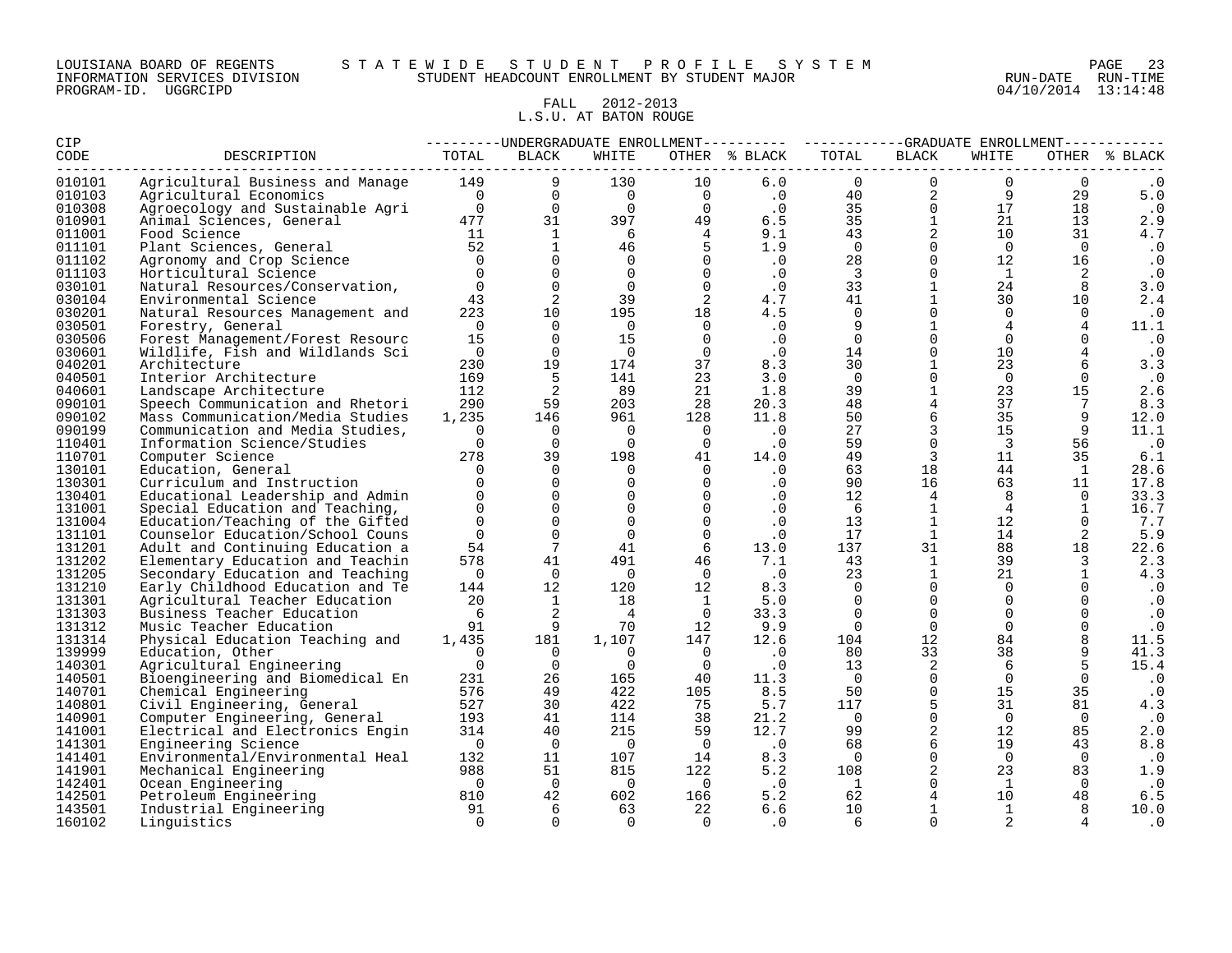#### LOUISIANA BOARD OF REGENTS S T A T E W I D E S T U D E N T P R O F I L E S Y S T E M PAGE 24 INFORMATION SERVICES DIVISION STUDENT HEADCOUNT ENROLLMENT BY STUDENT MAJOR RUN-DATE RUN-TIME

# FALL 2012-2013 L.S.U. AT BATON ROUGE

| CIP    |                                                               |                                           |                |                |                                        | ---------UNDERGRADUATE ENROLLMENT---------- ----------GRADUATE ENROLLMENT----------- |                |                         |                                                                          |                         |               |
|--------|---------------------------------------------------------------|-------------------------------------------|----------------|----------------|----------------------------------------|--------------------------------------------------------------------------------------|----------------|-------------------------|--------------------------------------------------------------------------|-------------------------|---------------|
| CODE   | DESCRIPTION                                                   | TOTAL                                     | BLACK          | WHITE          |                                        | OTHER % BLACK                                                                        | TOTAL          | BLACK                   | WHITE                                                                    |                         | OTHER % BLACK |
| 160104 |                                                               |                                           |                |                |                                        |                                                                                      | 12             | $\overline{0}$          |                                                                          |                         |               |
| 160501 |                                                               |                                           |                |                |                                        |                                                                                      |                |                         | $\begin{matrix} 0 & 0 \\ 0 & 15 \\ 0 & 8 \end{matrix}$<br>$\overline{0}$ | $\Omega$                | $\cdot$ 0     |
| 160901 |                                                               |                                           |                |                |                                        |                                                                                      |                |                         |                                                                          |                         | $\cdot$ 0     |
| 160905 |                                                               |                                           |                |                |                                        |                                                                                      |                | $\overline{0}$          | 8                                                                        | 5                       | $\cdot$ 0     |
| 161203 |                                                               |                                           |                |                |                                        |                                                                                      |                | $\overline{0}$          | $\Omega$                                                                 | $\mathbf 0$             | $\cdot$ 0     |
| 190101 |                                                               |                                           |                |                |                                        |                                                                                      |                | 8                       | 13                                                                       | 9                       | 26.7          |
| 230101 |                                                               |                                           |                |                |                                        |                                                                                      |                | $\overline{1}$          | 47                                                                       | 12                      | 1.7           |
| 231302 | Creative Writing                                              | $\bigcap$                                 | $\overline{0}$ | $\overline{0}$ | $\overline{0}$                         | $\cdot$ 0                                                                            | 23             | $\mathsf{O}$            | 19                                                                       | $\overline{4}$          | $\cdot$ 0     |
| 240101 | Liberal Arts and Sciences/Libera                              | 91                                        | $\overline{9}$ | 70             | 12                                     | 9.9                                                                                  | 40             | $\overline{3}$          | 30                                                                       | 7                       | 7.5           |
| 240102 | General Studies                                               | 104                                       | 14             | 75             | 15                                     | 13.5                                                                                 | $\overline{0}$ | $\overline{0}$          | $\overline{0}$                                                           | $\overline{0}$          | $\cdot$ 0     |
| 250101 | Library and Information Science                               | $\bigcap$                                 | $\overline{0}$ | $\bigcap$      | $\overline{0}$                         | $\cdot$ 0                                                                            | 155            | 15                      | 124                                                                      | 16                      | 9.7           |
| 260101 | Biology/Biological Sciences, Gen                              | 2,039                                     | 210            | 1,498          |                                        | 331 10.3                                                                             | 118            | $\mathbf{1}$            | 58                                                                       | 59                      | .8            |
| 260202 | Biochemistry                                                  | 244                                       | 34             | 147            | 63 — 10                                | 13.9                                                                                 | 26             | $\overline{0}$          | 11                                                                       | 15                      | $\cdot$ 0     |
| 260305 | Plant Pathology/Phytopathology                                | $\overline{0}$                            | $\overline{0}$ | $\overline{0}$ |                                        | $\begin{matrix} 0 & 0 \\ 0 & 0 \\ 0 & 0 \end{matrix}$                                | 31             | $\overline{0}$          | 9                                                                        | 22                      | $\cdot$ 0     |
| 260502 | Microbiology, General                                         | 88                                        | 6              | 62             |                                        | 6.8                                                                                  | $\overline{0}$ | $\overline{0}$          | $\Omega$                                                                 | $\Omega$                | $\cdot$ 0     |
| 260702 | Entomology                                                    | $\bigcap$                                 | $\overline{0}$ | $\overline{0}$ | $\begin{array}{c} 20 \\ 0 \end{array}$ | $\cdot$ 0                                                                            | 25             | $\overline{0}$          | 11                                                                       | 14                      | $\cdot$ 0     |
| 270101 | $20\overline{5}$<br>Mathematics, General                      |                                           | 16             | 158            |                                        | $31 \t 7.8$                                                                          | 91             | $\mathbf{1}$            | 43                                                                       | 47                      | 1.1           |
| 270501 | Statistics, General                                           | $\overline{0}$                            | $\overline{0}$ | $\overline{0}$ | $\overline{0}$                         | $\ddotsc 0$                                                                          | 22             | $\mathbf{1}$            | 8                                                                        | 13                      | 4.5           |
| 300101 | Biological and Physical Sciences                              | $\overline{0}$                            | $\overline{0}$ | $\overline{0}$ | $\overline{0}$                         | $\cdot$ 0                                                                            | 20             | $\overline{a}$          | 16                                                                       | 2                       | 10.0          |
| 301901 | Nutrition Sciences                                            | 255                                       | 33             | 195            | 27                                     | 12.9                                                                                 | $\Omega$       | $\Omega$                | $\Omega$                                                                 | $\Omega$                | $\cdot$ 0     |
| 302001 | International/Global Studies                                  | 205                                       | 15             | 151            | 39                                     | 7.3                                                                                  | $\Omega$       | $\overline{0}$          | $\Omega$                                                                 | $\Omega$                | $\cdot$ 0     |
| 309999 | Multi-/Interdisciplinary Studies                              | 328                                       | 60             | 238            | 30                                     | 18.3                                                                                 | $\overline{0}$ | $\mathsf{O}$            | $\Omega$                                                                 |                         | $\cdot$ 0     |
| 310504 | Sport and Fitness Administration                              | 539                                       | 94             | 373            | 72                                     | 17.4                                                                                 | $\Omega$       | $\overline{0}$          | $\Omega$                                                                 | $\mathbf{0}$            | $\cdot$ 0     |
| 380101 | Philosophy                                                    | 96                                        | 6              | 78             | 12                                     | 6.3                                                                                  | 11             | $\ddot{\mathbf{0}}$     | 9                                                                        | 2                       | $\cdot$ 0     |
| 400501 | Chemistry, General                                            | 182                                       | 37             | 117            | 28                                     | 20.3                                                                                 | 164            | 26                      | 57                                                                       | 81                      | 15.9          |
| 400601 | Geology/Earth Science, General                                | 107                                       | $\overline{4}$ | 83             | 20                                     | 3.7                                                                                  | 48             | $\Omega$                | 33                                                                       | 15                      | $\cdot$ 0     |
| 400607 | Oceanography, Chemical and Physi                              | 69                                        | 2              | 59             | $_{\rm 8}$                             | 2.9                                                                                  | 62             | $\overline{0}$          | 49                                                                       | 13                      | $\cdot$ 0     |
| 400801 | Physics, General                                              | 104                                       | $\overline{7}$ | 82             | 15                                     | 6.7                                                                                  | 89             | $\overline{0}$          | 34                                                                       | 55                      | $\cdot$ 0     |
| 420101 | Psychology, General                                           | $\frac{101}{834}$                         | 120            | 628            | 86 —                                   | 14.4                                                                                 | 104            | $\overline{3}$          | 85                                                                       | 16                      | 2.9           |
| 440401 | Public Administration                                         | $\overline{0}$                            | $\overline{0}$ | $\Omega$       | $\overline{0}$                         | $\cdot$ 0                                                                            | 113            | 40                      | 60                                                                       | 13                      | 35.4          |
| 440701 | Social Work                                                   | $\bigcap$                                 | $\overline{0}$ | $\Omega$       | $\overline{0}$                         | $\cdot$ 0                                                                            | 232            | 57                      | 159                                                                      | 16                      | 24.6          |
| 450201 | 168<br>Anthropology                                           |                                           | 15             | 132            | 21                                     | 8.9                                                                                  | 35             | $\overline{0}$          | 31                                                                       | $\overline{4}$          | $\cdot$ 0     |
| 450601 | Economics, General                                            | 31                                        | $\overline{4}$ | 22             | 5 <sub>5</sub>                         | 12.9                                                                                 | 30             | $\overline{0}$          | 10 <sup>°</sup>                                                          | 20                      | $\cdot$ .0    |
| 450701 | Geography                                                     | 41                                        | $\mathbf{1}$   | 34             | 6                                      | 2.4                                                                                  | 74             | $\overline{\mathbf{3}}$ | 40                                                                       | 31                      | 4.1           |
| 451001 | Political Science and Government                              | 527                                       | 78             | 391            | 58                                     | 14.8                                                                                 | 55             | $\mathbf{1}$            | 40                                                                       | 14                      | 1.8           |
| 451101 | Sociology                                                     | 423                                       | 107            | 274            | 42                                     | 25.3                                                                                 | 45             | 12                      | 25                                                                       | 8 <sup>8</sup>          | 26.7          |
| 500501 | Drama and Dramatics/Theatre Arts                              | 127                                       | 21             | 91             | 15                                     | 16.5                                                                                 | 22             | 1                       | 16                                                                       | 5                       | 4.5           |
| 500702 | Fine/Studio Arts, General                                     | 455                                       | 28             | 372            | 55                                     | 6.2                                                                                  | 48             | $\Omega$                | 34                                                                       | 14                      | $\cdot$ .0    |
| 500703 | Art History, Criticism and Conse                              | $\overline{0}$                            | $\overline{0}$ | $\overline{0}$ | $\overline{0}$                         | $\cdot$ 0                                                                            | 14             | $\overline{0}$          | 11                                                                       | $\overline{\mathbf{3}}$ | $\cdot$ 0     |
| 500901 | Music, General                                                | 14                                        | 1              | 11             | $\overline{\mathbf{2}}$                | 7.1                                                                                  | 29             | $\mathbf{3}$            | 21                                                                       | 5                       | 10.3          |
| 500903 | Music Performance, General                                    | 105                                       | 6              | 85             | 14                                     | 5.7                                                                                  | 165            | $7\overline{ }$         | 93                                                                       | 65                      | 4.2           |
| 510204 | Audiology/Audiologist and Speech<br>Athletic Training/Trainer | 302                                       | 12             | 266            | 24                                     | 4.0                                                                                  | 66             | 9                       | 52                                                                       | 5                       | 13.6          |
| 510913 |                                                               | 110                                       | 32             | 68             | 10                                     | 29.1                                                                                 | $\bigcap$      | $\Omega$                | $\cap$                                                                   | $\Omega$                | $\cdot$ 0     |
| 512205 | Health/Medical Physics                                        | $\overline{0}$                            | $\Omega$       | $\Omega$       | $\overline{0}$                         | $\cdot$ 0                                                                            | 20             | $\mathbf{1}$            | 17                                                                       | 2                       | 5.0           |
| 512401 | Veterinary Medicine                                           | $\Omega$                                  | $\overline{0}$ | $\overline{0}$ | $\overline{0}$                         | $\begin{array}{c} . & 0 \\ . & 0 \end{array}$                                        | 335            | $7\overline{ }$         | 290                                                                      | 38                      | 2.1           |
| 512501 | Veterinary Sciences/Veterinary C                              | $\overline{0}$                            | $\overline{0}$ | $\cap$         | $\overline{0}$                         |                                                                                      | 61             | $\overline{0}$          | 23                                                                       | 38                      | $\cdot$ 0     |
| 520201 | Business Administration and Mana                              | 1,347                                     | 130            | 1,064          |                                        | 153 9.7                                                                              | 258            | 23                      | 181                                                                      | 54                      | 8.9           |
| 520301 | Accounting                                                    | $\begin{array}{c} 713 \\ 135 \end{array}$ | 87             | 545            | 81                                     | 12.2                                                                                 | 87             | $4\overline{ }$         | 62                                                                       | 21                      | 4.6           |
| 520601 | Business/Managerial Economics                                 |                                           | 11             | 95             | 29                                     | 8.1                                                                                  | $\overline{0}$ | $\mathbf 0$             | $\overline{0}$                                                           | $\overline{0}$          | $\cdot$ 0     |
| 520801 | Finance, General                                              | 435                                       | 33             | 353            | 49                                     | 7.6                                                                                  | 44             | 3                       | 20                                                                       | 21                      | 6.8           |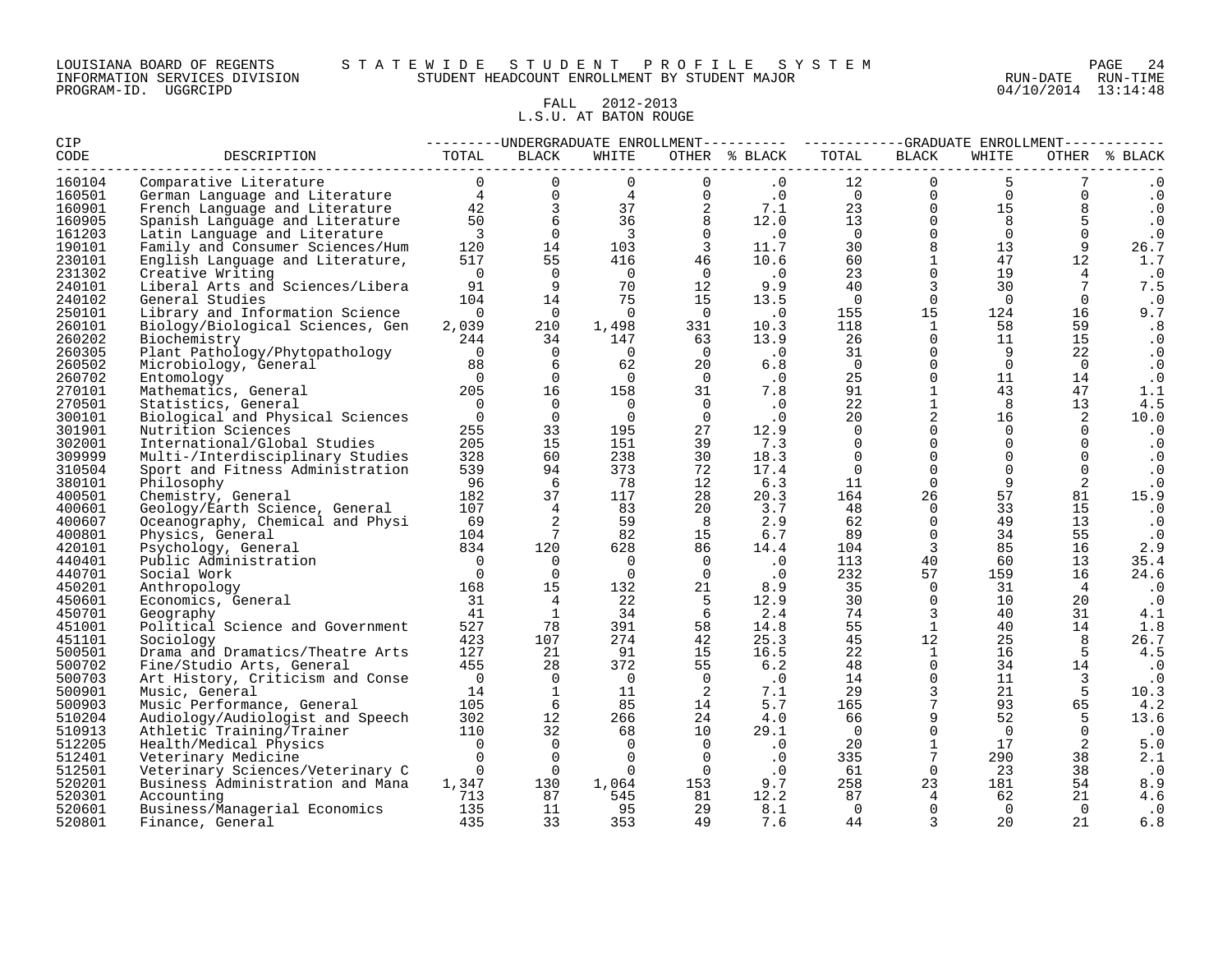#### LOUISIANA BOARD OF REGENTS S T A T E W I D E S T U D E N T P R O F I L E S Y S T E M PAGE 25 INFORMATION SERVICES DIVISION STUDENT HEADCOUNT ENROLLMENT BY STUDENT MAJOR RUN-DATE RUN-TIME

# FALL 2012-2013 L.S.U. AT BATON ROUGE

| CIP      |                                  |        |              | -UNDERGRADUATE ENROLLMENT- |       |         | -GRADUATE ENROLLMENT- |              |       |       |           |
|----------|----------------------------------|--------|--------------|----------------------------|-------|---------|-----------------------|--------------|-------|-------|-----------|
| CODE     | DESCRIPTION                      | TOTAL  | <b>BLACK</b> | WHITE                      | OTHER | % BLACK | TOTAL                 | <b>BLACK</b> | WHITE | OTHER | % BLACK   |
| 521101   | International Business/Trade/Com | 186    |              | 131                        | 46    | 4.8     |                       |              |       |       | $\cdot$ 0 |
| 521301   | Management Science               | 182    | 20           | 142                        | 20    | 11.0    | 22                    |              |       |       | 13.6      |
| 521401   | Marketing/Marketing Management,  | 382    | 22           | 311                        | 49    | 5.8     |                       |              |       |       | $\cdot$ 0 |
| 521902   | Fashion Merchandising            | 258    | 31           | 199                        | 28    | 12.0    |                       |              |       |       |           |
| 522001   | Construction Management          | 411    | 18           | 359                        | 34    | 4.4     |                       |              |       |       | $\cdot$ 0 |
| 540101   | History, General                 | 393    | 18           | 337                        | 38    | 4.6     | 68                    |              | 62    |       | . 0       |
| TRANSFER |                                  | 626    | 85           | 458                        | 83    | 13.6    |                       |              |       |       |           |
| UNKNOWN  |                                  | 1,560  | 225          | 1,120                      | 215   | 14.4    | 219                   | 40           | 128   |       | 18.3      |
| TOTALS   |                                  | 24,631 | 2,612        | 18,843                     | 3,176 | 10.6    | 4,918                 | 442          | 2,891 | 1,585 | 9.0       |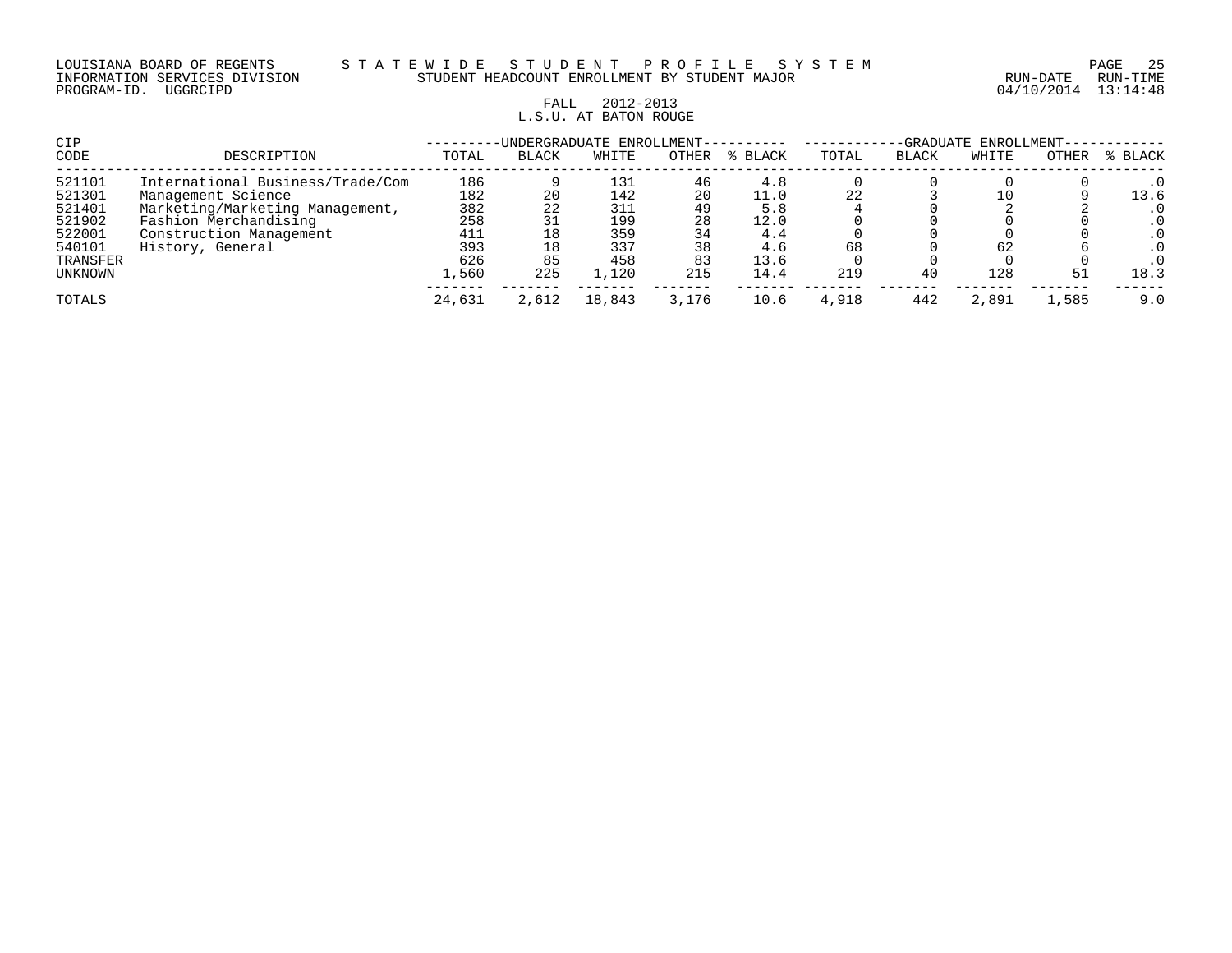#### LOUISIANA BOARD OF REGENTS S T A T E W I D E S T U D E N T P R O F I L E S Y S T E M PAGE 26 INFORMATION SERVICES DIVISION STUDENT HEADCOUNT ENROLLMENT BY STUDENT MAJOR RUN-DATE RUN-TIME

# FALL 2012-2013 L.S.U. AT EUNICE

| <b>CIP</b>     |                                  | -UNDERGRADUATE ENROLLMENT |              |       |       |           | -GRADUATE<br>ENROLLMENT |              |       |       |         |
|----------------|----------------------------------|---------------------------|--------------|-------|-------|-----------|-------------------------|--------------|-------|-------|---------|
| CODE           | DESCRIPTION                      | TOTAL                     | <b>BLACK</b> | WHITE | OTHER | % BLACK   | TOTAL                   | <b>BLACK</b> | WHITE | OTHER | % BLACK |
| 110301         | Data Processing and Data Process | 74                        | 26           | 47    |       | 35.1      |                         |              |       |       |         |
| 150799         | Quality Control and Safety Techn |                           |              |       |       | $\cdot$ 0 |                         |              |       |       |         |
| 190709         | Child Care Provider/Assistant    | 45                        | 14           | 25    |       | 31.1      |                         |              |       |       |         |
| 220302         | Legal Assistant/Paralegal        |                           |              |       |       | 20.0      |                         |              |       |       |         |
| 240102         | General Studies                  | 116                       | 28           | 81    |       | 24.1      |                         |              |       |       |         |
| 240199         | Liberal Arts and Sciences, Gener | 79                        | 24           | 49    |       | 30.4      |                         |              |       |       |         |
| 430106         | Forensic Science and Technology  | 12                        |              | 10    |       | 8.3       |                         |              |       |       |         |
| 430107         | Criminal Justice/Police Science  | 109                       | 51           | 53    |       | 46.8      |                         |              |       |       |         |
| 430203         | Fire Science/Fire-fighting       | 91                        | Lб           |       |       | 17.6      |                         |              |       |       |         |
| 510706         | Health Information/Medical Recor |                           |              |       |       | 33.3      |                         |              |       |       |         |
| 510707         | Health Information/Medical Recor |                           |              |       |       | 100.0     |                         |              |       |       |         |
| 510908         | Respiratory Care Therapy/Therapi | 81                        | 26           | 48    |       | 32.1      |                         |              |       |       |         |
| 510910         | Diagnostic Medical Sonography/So | 71                        | 14           | 54    |       | 19.7      |                         |              |       |       |         |
| 510911         | Radiologic Technology/Science -  | 208                       | 30           | 168   |       | 14.4      |                         |              |       |       |         |
| 513801         | Registered Nursing/Registered Nu | 596                       | 202          | 362   | 32    | 33.9      |                         |              |       |       |         |
| 520201         | Business Administration and Mana | 181                       | 58           | 108   |       | 32.0      |                         |              |       |       |         |
| 520401         | Administrative Assistant and Sec | 12                        |              |       |       | 41.7      |                         |              |       |       |         |
| 520408         | General Office Occupations and C |                           |              |       |       | . 0       |                         |              |       |       |         |
| 520901         | Hospitality Administration/Manaq |                           |              |       |       | 100.0     |                         |              |       |       |         |
| TRANSFER       |                                  | 975                       | 231          | 685   | 59    | 23.7      |                         |              |       |       |         |
| <b>UNKNOWN</b> |                                  | 410                       | 59           | 326   | 25    | 14.4      |                         |              |       |       |         |
| <b>TOTALS</b>  |                                  | 3,075                     | 790          | 2,103 | 182   | 25.7      |                         |              |       |       |         |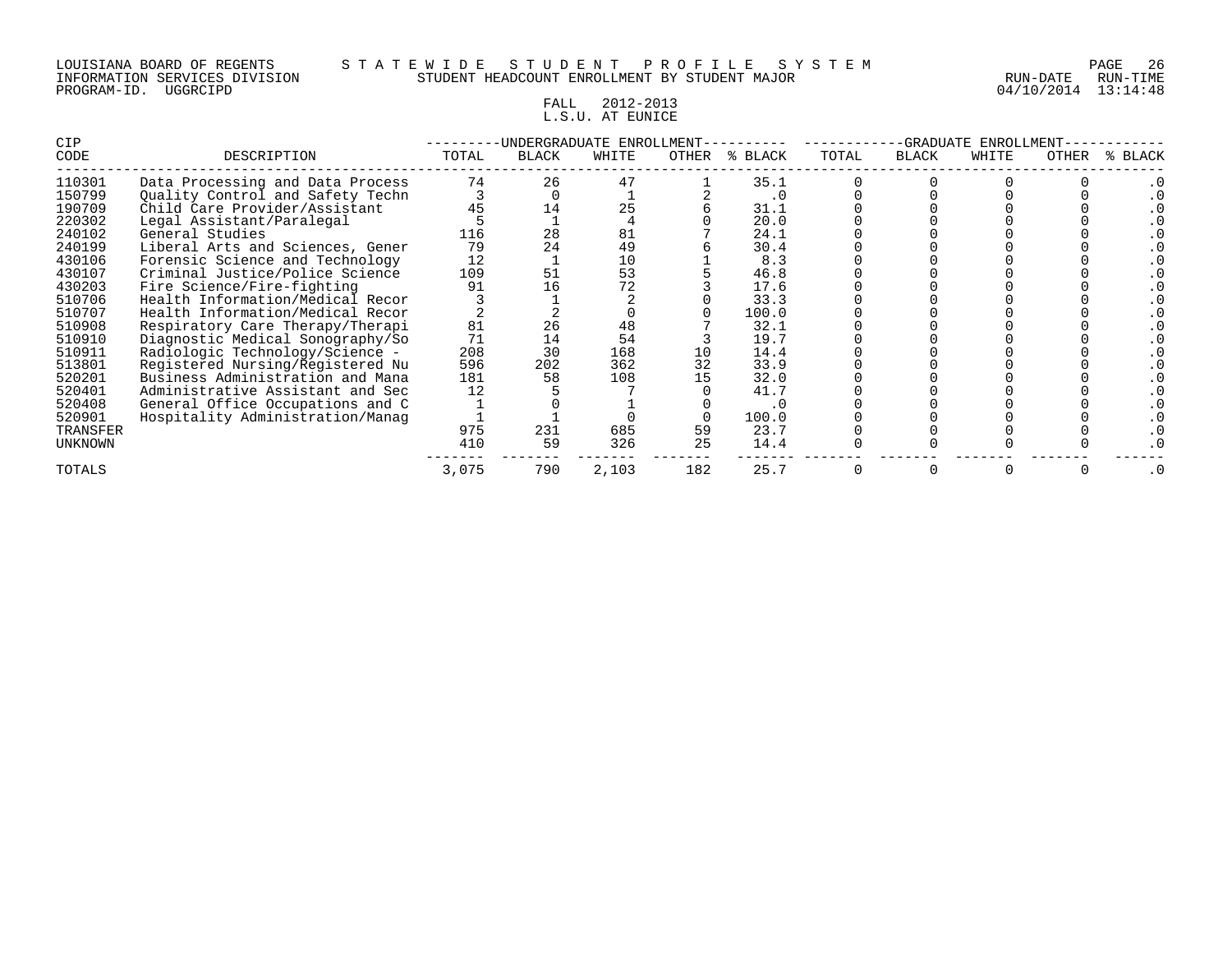#### LOUISIANA BOARD OF REGENTS S T A T E W I D E S T U D E N T P R O F I L E S Y S T E M PAGE 27 INFORMATION SERVICES DIVISION STUDENT HEADCOUNT ENROLLMENT BY STUDENT MAJOR RUN-DATE RUN-TIME

# FALL 2012-2013 L.S.U. AT SHREVEPORT

| CIP            |                                                                                                                                                                                                                                                                                 |                          | ---------UNDERGRADUATE ENROLLMENT--------- ----------GRADUATE ENROLLMENT---------- |                |                                                                                   |                                       |                |                                                        |                |              |                   |
|----------------|---------------------------------------------------------------------------------------------------------------------------------------------------------------------------------------------------------------------------------------------------------------------------------|--------------------------|------------------------------------------------------------------------------------|----------------|-----------------------------------------------------------------------------------|---------------------------------------|----------------|--------------------------------------------------------|----------------|--------------|-------------------|
| CODE           | DESCRIPTION<br>Speech Communication and Rhetori<br>Mass Communication/Media Studies<br>Computer and Information Science<br>The Computer and Information Science<br>The Computer and Information Science<br>$\begin{array}{ccccccccc}\n & & & & & & & & & & & & & & & & & & & &$ |                          |                                                                                    |                |                                                                                   |                                       |                | BLACK                                                  | WHITE          |              | OTHER % BLACK     |
| 090101         |                                                                                                                                                                                                                                                                                 |                          |                                                                                    |                |                                                                                   |                                       |                | $\overline{0}$                                         | $\Omega$       | $\Omega$     | . 0               |
| 090102         |                                                                                                                                                                                                                                                                                 |                          |                                                                                    |                |                                                                                   |                                       |                | 0                                                      | $\Omega$       | $\Omega$     | $\cdot$ 0         |
| 110101         |                                                                                                                                                                                                                                                                                 |                          |                                                                                    |                |                                                                                   |                                       |                | $\overline{0}$                                         | $\Omega$       | $\mathbf 0$  | $\cdot$ 0         |
| 110401         |                                                                                                                                                                                                                                                                                 |                          |                                                                                    |                |                                                                                   |                                       |                | $\begin{array}{c}\n0 \\ 0 \\ 6 \\ \hline\n\end{array}$ | 6              | $\mathbf{3}$ | $\cdot$ 0         |
| 110701         |                                                                                                                                                                                                                                                                                 |                          |                                                                                    |                |                                                                                   |                                       |                |                                                        | $\overline{0}$ | $\mathbf 0$  | $\cdot$ 0         |
| 130301         |                                                                                                                                                                                                                                                                                 |                          |                                                                                    |                |                                                                                   |                                       |                |                                                        | 22             | 5            | 18.2              |
| 130401         |                                                                                                                                                                                                                                                                                 |                          |                                                                                    |                |                                                                                   |                                       |                |                                                        | 21             |              | 39.5              |
| 131202         | Elementary Education and Teachin                                                                                                                                                                                                                                                | 133                      | 21                                                                                 |                | $\begin{array}{cc} 100 & \hspace{1.5cm} 12 \\ 62 & \hspace{1.5cm} 14 \end{array}$ | 15.8                                  |                | $\Omega$                                               | $\overline{0}$ | 0            | $\cdot$ 0         |
| 131205         | Secondary Education and Teaching                                                                                                                                                                                                                                                | 93                       | 17                                                                                 |                |                                                                                   | 18.3                                  | $\Omega$       | $\Omega$                                               | $\Omega$       | $\Omega$     | $\cdot$ 0         |
| 131210         | Early Childhood Education and Te                                                                                                                                                                                                                                                | 93                       | 16                                                                                 | 70             | $\overline{7}$                                                                    | 17.2                                  | $\Omega$       | $\overline{0}$                                         | $\Omega$       | $\Omega$     | $\cdot$ 0         |
| 131302         | Art Teacher Education                                                                                                                                                                                                                                                           | 12                       | $\overline{\mathbf{2}}$                                                            | - 9            | $\overline{1}$                                                                    | 16.7                                  | $\Omega$       | $\Omega$                                               | $\Omega$       | $\Omega$     | $\cdot$ 0         |
| 131305         | English/Language Arts Teacher Ed                                                                                                                                                                                                                                                | 7                        | 2                                                                                  | 5              | $\overline{0}$                                                                    | 28.6                                  | $\Omega$       | $\Omega$                                               | $\Omega$       | $\Omega$     | $\cdot$ 0         |
| 131311         | Mathematics Teacher Education                                                                                                                                                                                                                                                   | $-5$                     | $\begin{array}{c}\n\bullet \\ \uparrow \\ \downarrow\n\end{array}$                 | 4              | $\overline{0}$                                                                    | 20.0                                  | $\Omega$       | $\Omega$                                               | $\Omega$       | $\Omega$     | . 0               |
| 131314         | Physical Education Teaching and                                                                                                                                                                                                                                                 | 16                       |                                                                                    | 12             | $\overline{\mathbf{3}}$                                                           | 6.3                                   | $\overline{0}$ | $\overline{0}$                                         | $\Omega$       |              | $\cdot$ 0         |
| 131318         | Social Studies Teacher Education                                                                                                                                                                                                                                                | 10                       | $\mathbf{1}$                                                                       | 8              | $\overline{1}$                                                                    | 10.0                                  | $\Omega$       | $\overline{0}$                                         | $\Omega$       | $\Omega$     | . 0               |
| 131322         | Biology Teacher Education                                                                                                                                                                                                                                                       | $\mathbf{1}$             | $\overline{0}$                                                                     | $\mathbf{1}$   | $\overline{0}$                                                                    | $\cdot$ 0                             | $\mathbf 0$    | $\overline{0}$                                         | $\Omega$       | $\Omega$     | $\cdot$ 0         |
| 131330         | Spanish Language Teacher Educati                                                                                                                                                                                                                                                | $4 \quad$                | $\mathbf{1}$                                                                       | $\mathbf{1}$   | 2                                                                                 | 25.0                                  | $\mathbf 0$    | $\overline{0}$                                         | $\overline{0}$ | $\mathbf 0$  | $\cdot$ 0         |
| 160901         | French Language and Literature                                                                                                                                                                                                                                                  | $\mathbf{1}$             | $\overline{0}$                                                                     | $\overline{1}$ | $\bigcirc$                                                                        | $\overline{\phantom{0}}$ .0           | $\Omega$       | $\overline{0}$                                         | $\Omega$       | $\Omega$     | $\cdot$ 0         |
| 160905         | Spanish Language and Literature                                                                                                                                                                                                                                                 | 5                        | $1\,$                                                                              | $\overline{a}$ | 2                                                                                 | 20.0                                  | $\Omega$       | $\overline{0}$                                         | $\Omega$       |              | $\cdot$ 0         |
| 230101         | English Language and Literature,                                                                                                                                                                                                                                                | 47                       | 8                                                                                  | 32             | $7\overline{ }$                                                                   | 17.0                                  | $\Omega$       | $\Omega$                                               | $\Omega$       | $\Omega$     | $\cdot$ 0         |
| 240101         | Liberal Arts and Sciences/Libera                                                                                                                                                                                                                                                | $\overline{0}$           | $\Omega$                                                                           | $\overline{0}$ | $\overline{0}$                                                                    | $\overline{\phantom{0}}$ .            | 54             | 5                                                      | 39             | 10           | 9.3               |
| 240102         | General Studies                                                                                                                                                                                                                                                                 | 212                      | 52                                                                                 | 136            | 24                                                                                | 24.5                                  | $\overline{0}$ | $\mathbf 0$                                            | $\Omega$       | $\mathbf 0$  | $\cdot$ 0         |
| 260101         | Biology/Biological Sciences, Gen                                                                                                                                                                                                                                                | 376                      | 75                                                                                 | 214            | 87                                                                                | 19.9                                  | 13             |                                                        | 7              | 3            | 23.1              |
| 260299         | Biochemistry, Biophysics and Mol                                                                                                                                                                                                                                                | 43                       | 8                                                                                  | 21             | 14                                                                                | 18.6                                  | $\overline{0}$ | $\overline{0}$                                         | $\mathbf 0$    | 0            | . 0               |
| 270101         | Mathematics, General                                                                                                                                                                                                                                                            | $\overline{7}$           | $\Omega$                                                                           | $5^{\circ}$    | $\overline{\phantom{0}}^2$                                                        | $\cdot$ 0                             | $\Omega$       | $\overline{0}$                                         | $\Omega$       | $\Omega$     | $\cdot$ 0         |
| 270199         | Mathematics, Other                                                                                                                                                                                                                                                              | 54                       | 7                                                                                  | 37             | 10                                                                                | 13.0                                  | $\mathbf 0$    | $\overline{0}$                                         | $\Omega$       | $\mathbf 0$  | . 0               |
| 310505         | Kinesiology and Exercise Science                                                                                                                                                                                                                                                | $\overline{0}$           | $\Omega$                                                                           | $\Omega$       | $\overline{0}$                                                                    | $\overline{\phantom{0}}$ .0           | 5              | $\Omega$                                               | 3              | 2            | $\cdot$ 0         |
| 400501         | Chemistry, General                                                                                                                                                                                                                                                              | 70                       | 12                                                                                 | 42             | 16                                                                                | 17.1                                  | $\Omega$       | $\overline{0}$                                         | $\Omega$       |              | $\cdot$ 0         |
| 400801         | Physics, General                                                                                                                                                                                                                                                                | $\overline{\phantom{a}}$ | $\Omega$                                                                           | $\mathbf{1}$   | $\overline{2}$                                                                    | $\cdot$ 0                             | $\Omega$       | $\Omega$                                               | $\Omega$       | $\Omega$     | $\cdot$ 0         |
| 420101         | Psychology, General                                                                                                                                                                                                                                                             | 245                      | 71                                                                                 | 133            | $4\overline{1}$                                                                   | 29.0                                  | $\overline{0}$ | $\overline{0}$                                         | $\overline{0}$ |              | $\cdot$ 0         |
| 422803         | Counseling Psychology                                                                                                                                                                                                                                                           | $\overline{0}$           | $\Omega$                                                                           | $\overline{0}$ | $\overline{0}$                                                                    | $\begin{array}{c} 0 \\ 0 \end{array}$ | 42             | 6                                                      | 28             | 8            | 14.3              |
| 422806         | Educational Psychology                                                                                                                                                                                                                                                          | $\overline{0}$           | $\overline{0}$                                                                     | $\overline{0}$ | $\overline{0}$                                                                    |                                       | 15             | $\overline{3}$                                         | 11             |              | 20.0              |
| 430104         | Criminal Justice/Safety Studies                                                                                                                                                                                                                                                 | 107                      | 33                                                                                 | 51 7           | 23                                                                                | 30.8                                  | $\overline{0}$ | $\overline{0}$                                         | $\overline{0}$ | 0            | $\cdot$ 0         |
| 440201         | Community Organization and Advoc                                                                                                                                                                                                                                                | $\bigcirc$               | $\overline{0}$                                                                     | $\bigcirc$     |                                                                                   | $0 \qquad \qquad .0$                  | 28             | 6                                                      | 17             | 5            | 21.4              |
| 450701         | Geography                                                                                                                                                                                                                                                                       | $\mathbf{1}$             | $\mathbf{1}$                                                                       | $\overline{0}$ | $\overline{0}$                                                                    | 100.0                                 | $\mathbf 0$    | $\overline{0}$                                         | $\overline{0}$ |              | $\cdot$ 0         |
| 451001         | Political Science and Government                                                                                                                                                                                                                                                | 22                       | $\overline{3}$                                                                     | 14             | $\overline{5}$                                                                    | 13.6                                  | $\Omega$       | $\Omega$                                               | $\Omega$       |              | . 0               |
| 451101         | Sociology                                                                                                                                                                                                                                                                       | 63                       | 22                                                                                 | 34             | $7\phantom{0}$                                                                    | 34.9                                  | $\overline{0}$ | $\Omega$                                               | $\Omega$       |              | . 0               |
| 500702         | Fine/Studio Arts, General                                                                                                                                                                                                                                                       | 126                      | 24                                                                                 |                | 79 23                                                                             | 19.0                                  | $\overline{0}$ | $\mathbf 0$                                            | $\overline{0}$ | $\Omega$     | $\cdot$ 0         |
| 510701         | Health/Health Care Administratio                                                                                                                                                                                                                                                | $\overline{0}$           | $\overline{0}$                                                                     | $\overline{0}$ | $\overline{0}$                                                                    | $\cdot$ 0                             | 28             | $\overline{4}$                                         | 21             |              | 14.3              |
| 512201         | Public Health, General                                                                                                                                                                                                                                                          | $\bigcap$                | $\overline{0}$                                                                     | $\Omega$       | $\bigcap$                                                                         | $\ddotsc 0$                           | 24             | $\overline{4}$                                         | 12             |              | 16.7              |
| 512208         | Community Health and Preventive                                                                                                                                                                                                                                                 | 225                      | 55                                                                                 | 121            | 49                                                                                | 24.4                                  | $\overline{0}$ | $\overline{0}$                                         | $\Omega$       | $\Omega$     | $\cdot$ 0         |
| 520201         | Business Administration and Mana                                                                                                                                                                                                                                                | 334                      | 69                                                                                 | 213            | 52                                                                                | 20.7                                  | 80             | 5                                                      | 55             | 20           | 6.3               |
| 520301         | Accounting                                                                                                                                                                                                                                                                      | 202                      | 51                                                                                 | 119            | 32                                                                                | 25.2                                  | $\Omega$       | $\Omega$                                               | $\Omega$       | $\Omega$     | $\, \cdot \,$ . 0 |
| 520801         | Finance, General                                                                                                                                                                                                                                                                | 58                       | 12                                                                                 | 30             | 16                                                                                | 20.7                                  | $\overline{0}$ | $\Omega$                                               | $\Omega$       | $\Omega$     | $\cdot$ 0         |
| 521401         |                                                                                                                                                                                                                                                                                 |                          |                                                                                    |                | 11                                                                                | 19.4                                  | $\overline{0}$ | $\Omega$                                               | $\Omega$       |              | . 0               |
| 540101         | Franching Marketing Management, $\begin{array}{cccc} 67 & 12 & 43 \\ \text{Marketing/Marketing Management,} & 67 & 8 & 43 \\ \text{History, General} & 57 & 8 & 42 \\ & & 1,175 & 190 & 841 \end{array}$                                                                        |                          |                                                                                    |                | $\frac{1}{7}$                                                                     | 14.0                                  | $\overline{0}$ | $\overline{0}$                                         | $\Omega$       | $\mathbf 0$  | $\cdot$ 0         |
| <b>UNKNOWN</b> |                                                                                                                                                                                                                                                                                 |                          |                                                                                    | 841            | 144                                                                               | 16.2                                  | 42             | $7\overline{ }$                                        | 29             |              | 16.7              |
| TOTALS         |                                                                                                                                                                                                                                                                                 | 4,124                    | 836                                                                                | 2,627          | 661                                                                               | 20.3                                  | 411            | 64                                                     | 271            | 76           | 15.6              |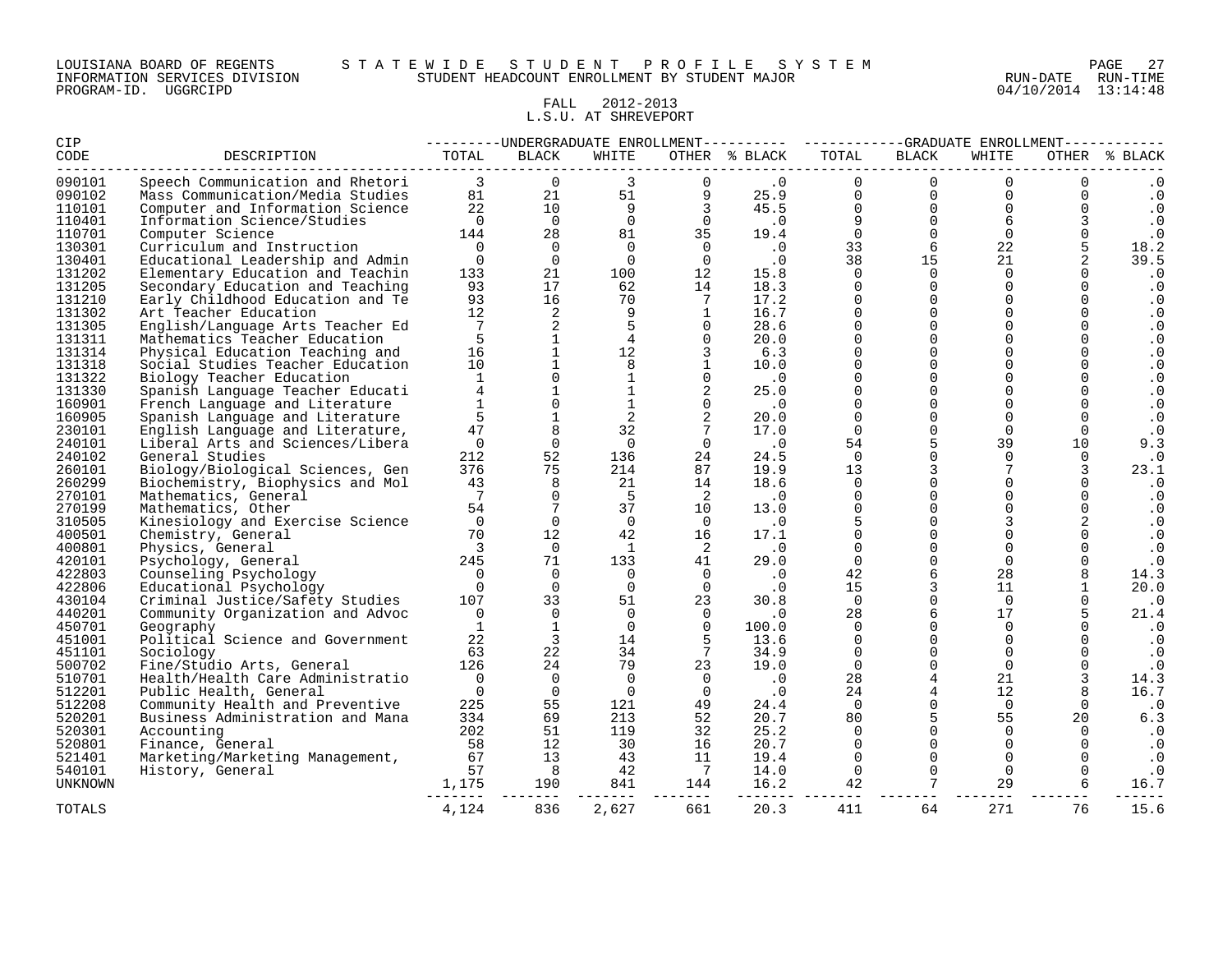#### LOUISIANA BOARD OF REGENTS S T A T E W I D E S T U D E N T P R O F I L E S Y S T E M PAGE 28 INFORMATION SERVICES DIVISION STUDENT HEADCOUNT ENROLLMENT BY STUDENT MAJOR RUN-DATE RUN-TIME

#### FALL 2012-2013 LSU HEALTH SCIENCES CENTER-N.O.

| <b>CIP</b>     |                                  | ------UNDERGRADUATE ENROLLMENT---------- |              |             |             |               |                | -GRADUATE ENROLLMENT- |          |                    |              |  |
|----------------|----------------------------------|------------------------------------------|--------------|-------------|-------------|---------------|----------------|-----------------------|----------|--------------------|--------------|--|
| CODE           | DESCRIPTION                      | TOTAL                                    | <b>BLACK</b> | WHITE       |             | OTHER % BLACK | TOTAL          | <b>BLACK</b>          | WHITE    | OTHER <sub>8</sub> | <b>BLACK</b> |  |
| 260202         | Biochemistry                     | 0                                        | $\Omega$     | $\Omega$    | 0           | $\cdot$ 0     | 11             | 2                     | 3        | 6                  | 18.2         |  |
| 260403         | Anatomy                          |                                          | 0            | $\mathbf 0$ | 0           | $\cdot$ 0     | 6              | 1                     | 4        | $\mathbf{1}$       | 16.7         |  |
| 260503         | Medical Microbiology and Bacteri |                                          | $\Omega$     | $\Omega$    | $\Omega$    | $\cdot$ 0     | 19             |                       | 10       |                    | 5.3          |  |
| 260806         | Human/Medical Genetics           |                                          |              | $\cap$      | $\Omega$    | $\cdot$ 0     | 12             | $\Omega$              | 10       |                    | $\cdot$ 0    |  |
| 260901         | Physiology, General              |                                          |              | ∩           | $\Omega$    | $\cdot$ 0     | 6              | $\Omega$              | 5        | $\mathbf{1}$       | $\cdot$ 0    |  |
| 261001         | Pharmacology                     |                                          |              |             | $\mathbf 0$ | $\cdot$ 0     | 22             | $\Omega$              | 12       | 10                 | $\cdot$ 0    |  |
| 261102         | Biostatistics                    |                                          |              |             |             | $\cdot$ 0     | 16             |                       | 6        | 8                  | 12.5         |  |
| 261309         | Epidemiology                     |                                          |              |             | $\Omega$    | $\cdot$ 0     | 7              | $\cap$                |          | 4                  | $\cdot$ 0    |  |
| 261501         | Neuroscience                     |                                          |              |             | $\Omega$    | $\cdot$ 0     | 13             | $\Omega$              | 3        | 10                 | $\cdot$ 0    |  |
| 510202         | Audiology/Audiologist            |                                          |              |             |             | $\cdot$ 0     | 43             |                       | 33       |                    | 7.0          |  |
| 510204         | Audiology/Audiologist and Speech |                                          |              |             |             | $\cdot$ 0     | 57             |                       | 53       |                    | 1.8          |  |
| 510401         | Dentistry                        |                                          |              |             |             | $\cdot$ 0     | 263            | 14                    | 199      | 50                 | 5.3          |  |
| 510506         | Endodontics/Endodontology        |                                          |              |             |             | $\cdot$ 0     | 6              | 2                     | 4        | $\Omega$           | 33.3         |  |
| 510508         | Orthodontics/Orthodontology      |                                          |              |             |             | $\cdot$ 0     | 8              | ∩                     |          |                    | $\cdot$ 0    |  |
| 510509         | Pediatric Dentistry/Pedodontics  |                                          |              |             |             | $\cdot$ 0     | 8              |                       |          |                    | 12.5         |  |
| 510510         | Periodontics/Periodontology      |                                          |              | $\Omega$    |             | $\cdot$ 0     | 9              | $\Omega$              |          |                    |              |  |
| 510511         | Prosthodontics/Prosthodontology  | U                                        |              | $\Omega$    |             | $\cdot$ 0     | 9              | $\Omega$              |          |                    | $\cdot$ 0    |  |
| 510602         | Dental Hygiene/Hygienist         | 78                                       |              | 69          |             | 2.6           |                | $\Omega$              |          |                    | $\cdot$ 0    |  |
| 510603         | Dental Laboratory Technology/Tec | 13                                       |              | 6           | 5           | 15.4          |                | $\Omega$              |          |                    | $\cdot 0$    |  |
| 510901         | Cardiovascular Technology/Techno | 31                                       |              | 14          | 13          | 12.9          | $\Omega$       | $\Omega$              | $\Omega$ |                    | $\cdot$ 0    |  |
| 511005         | Clinical Laboratory Science/Medi | 30                                       |              | 19          | 10          | 3.3           | $\Omega$       | $\Omega$              | $\Omega$ | $\Omega$           | $\cdot$ 0    |  |
| 511201         | Medicine                         |                                          |              | $\Omega$    | $\Omega$    | $\cdot$ 0     | 762            | 50                    | 569      | 143                | 6.6          |  |
| 512201         | Public Health, General           |                                          |              | $\Omega$    | $\Omega$    | $\cdot$ 0     | 72             | 14                    | 37       | 21                 | 19.4         |  |
| 512208         | Community Health and Preventive  |                                          |              | $\Omega$    | $\Omega$    | $\cdot$ 0     | 10             | 3                     | 5        | 2                  | 30.0         |  |
| 512306         | Occupational Therapy/Therapist   |                                          |              | $\Omega$    |             | $\cdot$ 0     | 64             | $\overline{4}$        | 54       | 6                  | 6.3          |  |
| 512308         | Physical Therapy/Therapist       |                                          |              | $\Omega$    |             | $\cdot$ 0     | 102            | 4                     | 83       | 15                 | 3.9          |  |
| 512310         | Vocational Rehabilitation Counse | U                                        | $\Omega$     | $\Omega$    | $\Omega$    | $\cdot$ 0     | 34             | 5                     | 25       | 4                  | 14.7         |  |
| 513801         | Registered Nursing/Registered Nu | 749                                      | 97           | 566         | 86          | 13.0          | $\Omega$       | $\Omega$              | $\Omega$ |                    | $\cdot$ 0    |  |
| 513802         | Nursing Administration           |                                          | $\cap$       | $\Omega$    | $\Omega$    | $\cdot$ 0     | 37             | 11                    | 25       |                    | 29.7         |  |
| 513803         | Adult Health Nurse/Nursing       |                                          |              |             |             | $\cdot$ 0     |                | 2                     | 5        |                    | 28.6         |  |
| 513804         | Nurse Anesthetist                |                                          |              |             |             | $\cdot$ 0     | 118            | 15                    | 88       | 15                 | 12.7         |  |
| 513805         | Family Practice Nurse/Nursing    |                                          |              |             |             | $\cdot$ 0     | 93             | 15                    | 63       | 15                 | 16.1         |  |
| 513806         | Maternal/Child Health and Neonat |                                          |              |             |             | $\cdot$ 0     | 5              | $\Omega$              |          | $\Omega$           | $\cdot$ 0    |  |
| 513808         | Nursing Science                  |                                          |              |             |             | $\cdot$ 0     | 8              |                       |          |                    | 37.5         |  |
| 513811         | Public Health/Community Nurse/Nu |                                          |              |             |             | $\cdot$ 0     | $\overline{a}$ | $\cap$                |          |                    | $\cdot$ 0    |  |
| 513817         | Nursing Education                |                                          |              | $\Omega$    | $\Omega$    | $\cdot$ 0     | 6              |                       |          |                    | 16.7         |  |
| 513818         | Nursing Practice                 | $\Omega$                                 |              | $\Omega$    | $\Omega$    | $\cdot$ 0     | 19             |                       | 14       |                    | 21.1         |  |
| <b>UNKNOWN</b> |                                  | 10                                       |              | 6           |             | 40.0          | 23             | 8                     | 11       |                    | 34.8         |  |
| <b>TOTALS</b>  |                                  | 911                                      | 110          | 680         | 121         | 12.1          | 1,877          | 166                   | 1,356    | 355                | 8.8          |  |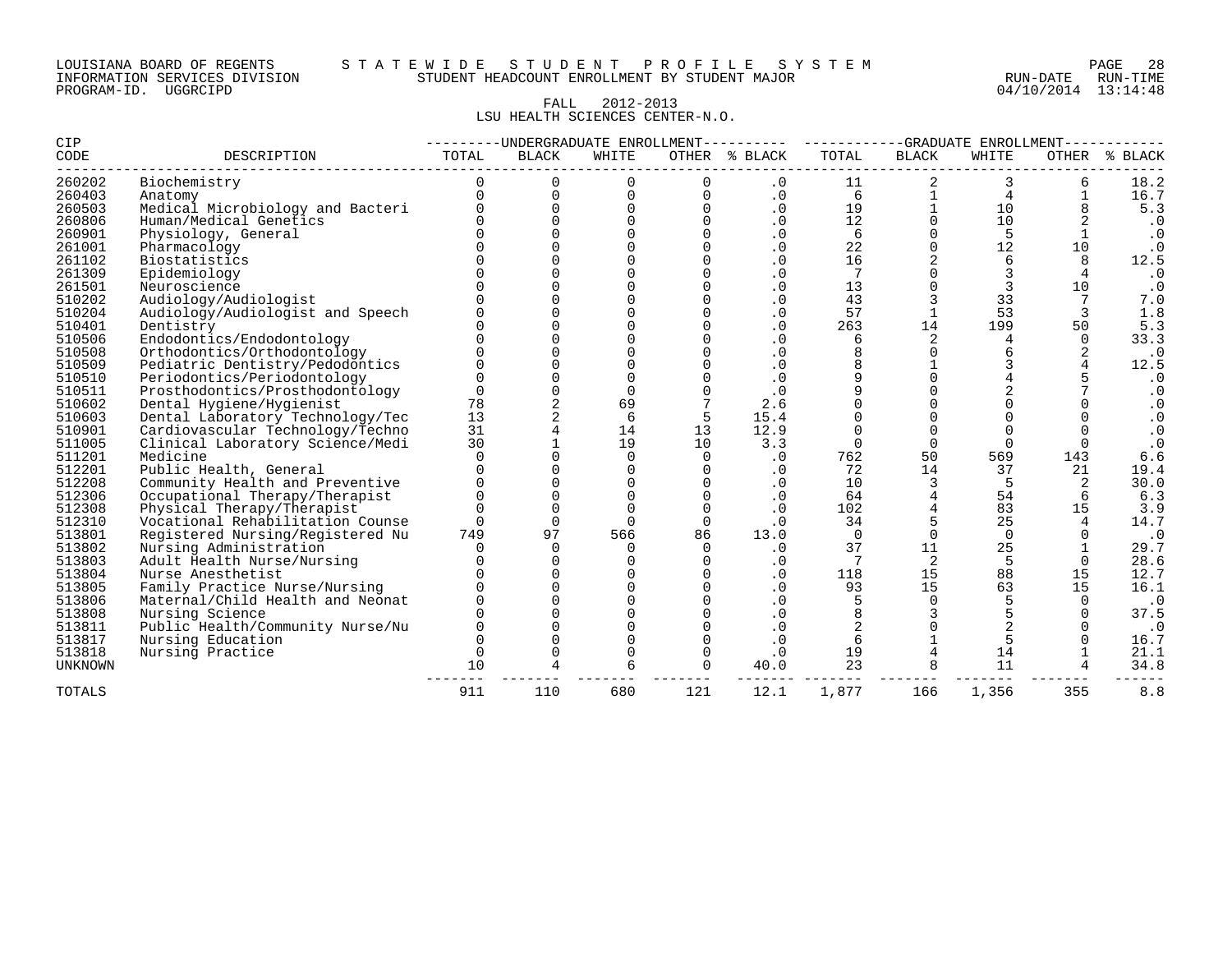| LOUISIANA BOARD OF REGENTS    |          |  |  |
|-------------------------------|----------|--|--|
| INFORMATION SERVICES DIVISION |          |  |  |
| PROGRAM-ID.                   | UGGRCIPD |  |  |

#### LOUISIANA BOARD OF REGENTS S T A T E W I D E S T U D E N T P R O F I L E S Y S T E M PAGE 29 INFORMATION SERVICES DIVISION STUDENT HEADCOUNT ENROLLMENT BY STUDENT MAJOR RUN-DATE RUN-TIME

04/10/2014 13:14:48

# FALL 2012-2013 LSU HEALTH SCIENCES CTR-SHREVEPT

| CIP            |                                  |       | UNDERGRADUATE ENROLLMENT- |       |              |             |       | -GRADUATE    | ENROLLMENT |       |         |
|----------------|----------------------------------|-------|---------------------------|-------|--------------|-------------|-------|--------------|------------|-------|---------|
| CODE           | DESCRIPTION                      | TOTAL | <b>BLACK</b>              | WHITE | <b>OTHER</b> | BLACK<br>°≈ | TOTAL | <b>BLACK</b> | WHITE      | OTHER | % BLACK |
| 260102         | Biomedical Sciences, General     |       |                           |       |              | . 0         |       |              |            |       | 50.0    |
| 260202         | Biochemistry                     |       |                           |       |              | . J         |       |              |            |       |         |
| 260403         | Anatomy                          |       |                           |       |              |             |       |              |            |       | 22.2    |
| 260503         | Medical Microbiology and Bacteri |       |                           |       |              |             |       |              |            |       |         |
| 260901         | Physiology, General              |       |                           |       |              | . U         |       |              |            |       |         |
| 261001         | Pharmacology                     |       |                           |       |              | . ເ         |       |              |            |       |         |
| 510204         | Audiology/Audiologist and Speech |       |                           |       |              |             |       |              |            |       |         |
| 510901         | Cardiovascular Technology/Techno | 20    |                           | 14    |              | 20.0        |       |              |            |       |         |
| 510912         | Physician Assistant              |       |                           |       |              | . U         | 96    |              |            |       | 8.3     |
| 511005         | Clinical Laboratory Science/Medi | 30    |                           |       |              | 16.7        |       |              |            |       |         |
| 511201         | Medicine                         |       |                           |       |              | . U         | 467   |              | 386        |       |         |
| 512201         | Public Health, General           |       |                           |       |              | . U         |       |              |            |       | 33.3    |
| 512306         | Occupational Therapy/Therapist   |       |                           |       |              | . U         | 53    |              | 43         |       | 5.'     |
| 512308         | Physical Therapy/Therapist       |       |                           |       |              | . U         |       |              | 93         |       | 2.      |
| <b>UNKNOWN</b> |                                  |       |                           |       |              | . C         |       |              |            |       |         |
| TOTALS         |                                  | 50    |                           | 31    | 10           | 18.0        | 838   | 49           | 684        | 105   | 5.8     |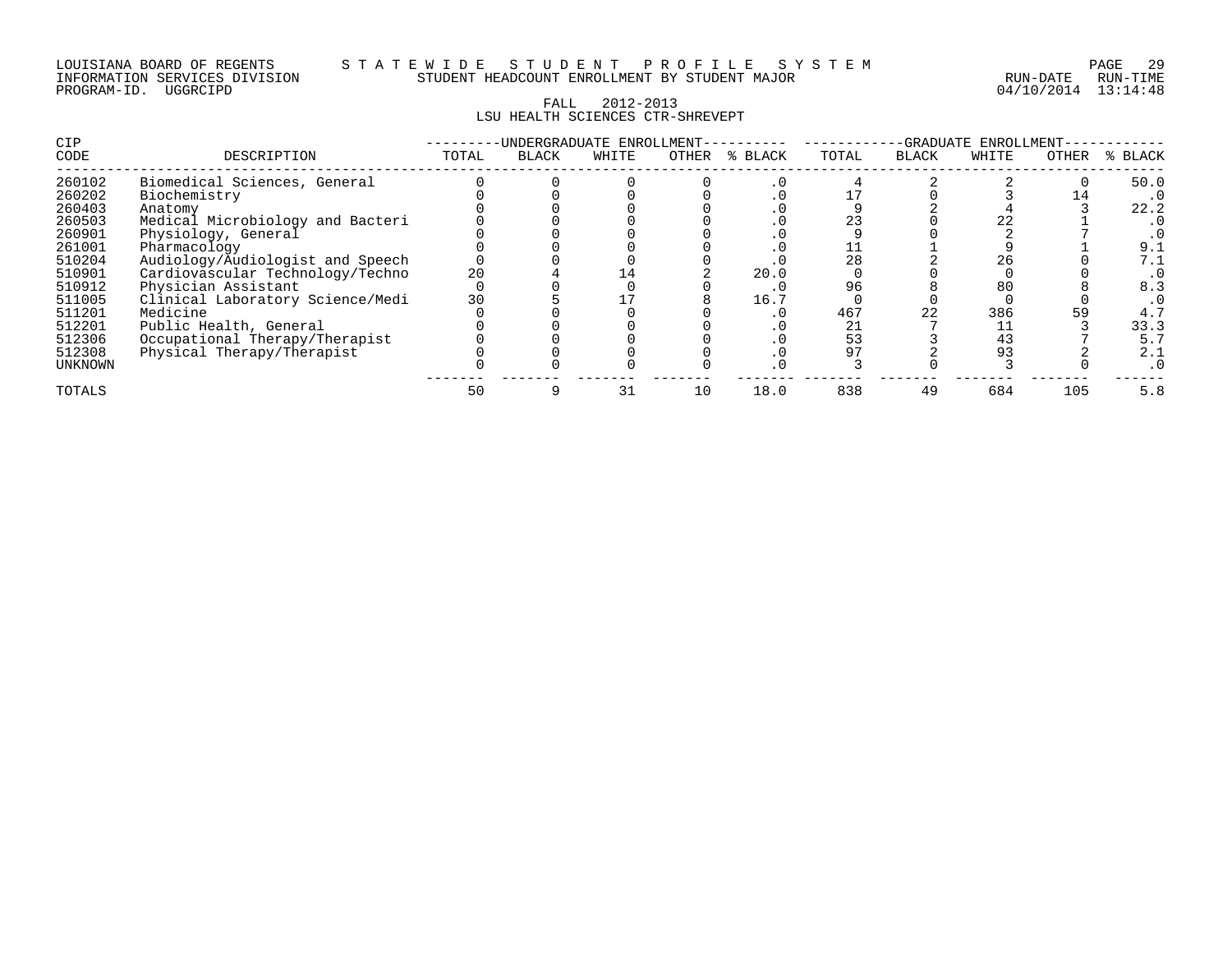#### LOUISIANA BOARD OF REGENTS S T A T E W I D E S T U D E N T P R O F I L E S Y S T E M PAGE 30 INFORMATION SERVICES DIVISION STUDENT HEADCOUNT ENROLLMENT BY STUDENT MAJOR RUN-DATE RUN-TIME

#### FALL 2012-2013 UNIVERSITY OF NEW ORLEANS

| <b>CIP</b>       |                                                      | --------UNDERGRADUATE ENROLLMENT--------- ---------GRADUATE ENROLLMENT---------- |                             |                         |                            |                                         |                         |                                                    |                             |                |                  |
|------------------|------------------------------------------------------|----------------------------------------------------------------------------------|-----------------------------|-------------------------|----------------------------|-----------------------------------------|-------------------------|----------------------------------------------------|-----------------------------|----------------|------------------|
| CODE             | DESCRIPTION                                          | TOTAL                                                                            | BLACK                       | WHITE                   |                            | OTHER % BLACK                           | TOTAL                   | BLACK                                              | WHITE                       |                | OTHER % BLACK    |
| 040301           |                                                      |                                                                                  |                             |                         |                            |                                         |                         |                                                    |                             | 18             | 17.4             |
| 050207           |                                                      |                                                                                  |                             |                         |                            |                                         |                         |                                                    |                             | $\overline{0}$ | $\cdot$ 0        |
| 110701           |                                                      |                                                                                  |                             |                         |                            |                                         | U<br>47<br>77<br>78     | $\begin{array}{c}\n 3 \\  19 \\  27\n \end{array}$ |                             | 25             | 6.4              |
| 130301           |                                                      |                                                                                  |                             |                         |                            |                                         |                         |                                                    |                             | 8 <sup>8</sup> | 24.7             |
| 130401           | Educational Leadership and Admin                     | $\Omega$                                                                         | $\mathbf 0$                 | $\overline{0}$          | $\overline{0}$             | $\cdot$ 0                               |                         |                                                    | 42                          | 9              | 34.6             |
| 131001           | Special Education and Teaching,                      | $\Omega$                                                                         | $\Omega$                    | $\Omega$                | $\overline{0}$             | $\cdot$ 0                               | 38                      | 4                                                  | 23                          | 11             | 10.5             |
| 131003           | Education/Teaching of Individual                     | $\cap$                                                                           | $\Omega$                    | $\overline{0}$          | $\bigcap$                  | $\cdot$ 0                               | $\overline{9}$          | $\mathbf{1}$                                       | 8                           | $\Omega$       | 11.1             |
| 131006           | Education/Teaching of Individual                     | $\Omega$                                                                         | $\Omega$                    | $\Omega$                | $\overline{0}$             | $\cdot$ 0                               | $\overline{\mathbf{3}}$ | $\overline{0}$                                     | $\overline{3}$              | $\Omega$       | $\cdot$ 0        |
| 131015           | Education/Teaching of Individual                     | $\Omega$                                                                         | $\Omega$                    | $\overline{0}$          | $\Omega$                   | $\cdot$ 0                               | $\overline{4}$          | 2                                                  | 2                           | $\Omega$       | 50.0             |
| 131101           | Counselor Education/School Couns                     | $\Omega$                                                                         | $\mathbf{0}$                | $\Omega$                | $\Omega$                   | $\cdot$ 0                               | 96                      | 19                                                 | 61                          | 16             | 19.8             |
| 131202           | Elementary Education and Teachin                     | 64                                                                               | $\overline{4}$              | 49                      | $11$                       | 6.3                                     | 85                      | 11                                                 | 63                          | 11             | 12.9             |
| 131203           | Junior High/Intermediate/Middle                      | $\Omega$                                                                         | $\mathbf 0$                 | $\Omega$                | $\Omega$                   | $\cdot$ 0                               | 29                      | 2                                                  | 23                          | $\overline{4}$ | 6.9              |
| 131205           | Secondary Education and Teaching                     | $\Omega$                                                                         | $\mathbf 0$                 | $\overline{0}$          | $\overline{0}$             | .0                                      | 81                      | $7\phantom{.0}$                                    | 63                          | 11             | 8.6              |
| 131210           | Early Childhood Education and Te                     | 34                                                                               | $\overline{2}$              | 30                      | $\overline{2}$             | 5.9                                     | 29                      | $\overline{\mathbf{3}}$                            | 23                          | $\overline{3}$ | 10.3             |
| 131305           | English/Language Arts Teacher Ed                     | 20                                                                               | $\overline{3}$              | 14                      | $\overline{\phantom{a}}$   | 15.0                                    | $\Omega$                | $\Omega$                                           | $\Omega$                    | $\Omega$       | $\cdot$ 0        |
| 131311           | Mathematics Teacher Education                        | 8                                                                                | $\mathbf{0}$                | 5                       | 3 <sup>7</sup>             | $\begin{array}{c} .0 \\ .0 \end{array}$ | $\Omega$                | $\overline{0}$                                     | $\Omega$                    | $\Omega$       | $\cdot$ 0        |
| 131312           | Music Teacher Education                              | 3                                                                                | $\Omega$                    | 2                       | $\mathbf{1}$               |                                         | $\Omega$                | $\Omega$                                           | $\Omega$                    | $\Omega$       | $\cdot$ 0        |
| 131318           | Social Studies Teacher Education                     | 17                                                                               | 2                           | 13                      | $\overline{a}$             | 11.8                                    | $\Omega$                | $\overline{0}$                                     | $\Omega$                    | $\mathbf 0$    | $\cdot$ 0        |
| 131322           | Biology Teacher Education                            | 5                                                                                | $\mathbf{1}$                | $\overline{3}$          | $\mathbf{1}$               | 20.0                                    | $\Omega$                | $\Omega$                                           | $\Omega$                    | $\Omega$       | $\cdot$ 0        |
| 131323           | Chemistry Teacher Education                          | $\mathbf{1}$                                                                     | $\mathbf{0}$                | $\Omega$                | $\mathbf{1}$               | $\cdot$ 0                               | $\Omega$                | $\overline{0}$                                     | $\Omega$                    | $\Omega$       | $\cdot$ 0        |
| 131399           | Teacher Education and Profession                     | $7\overline{ }$                                                                  | <sup>1</sup>                | - 5                     | 1                          | 14.3                                    | $\Omega$                | $\overline{0}$                                     | $\Omega$                    | $\overline{0}$ | $\cdot$ 0        |
| 140801           | Civil Engineering, General                           | 274                                                                              | 27                          | 161                     | 86                         | 9.9                                     | $\Omega$                | $\mathbf 0$                                        | $\Omega$                    | $\Omega$       | $\cdot$ 0        |
| 141001           | Electrical and Electronics Engin                     | 199                                                                              | 27                          | 96                      | 76                         | 13.6                                    | $\overline{0}$          | $\overline{0}$                                     | $\Omega$                    | $\overline{0}$ | $\cdot$ 0        |
| 141301           | Engineering Science                                  | $\overline{0}$                                                                   | $\bigcap$                   | $\bigcap$               | $\bigcap$                  | $\overline{\phantom{a}}$ .0             | 148                     | $\mathbf{1}$                                       | 62                          | 85             | .7               |
| 141901           | Mechanical Engineering                               | 345                                                                              | 27                          | 183                     | 135                        | 7.8                                     | $\bigcap$               | $\Omega$                                           | $\Omega$                    | $\Omega$       | $\cdot$ 0        |
| 142201           | Naval Architecture and Marine En                     | 121                                                                              | 5                           | 83                      | 33                         | 4.1                                     | $\overline{0}$          | $\mathsf{O}$                                       | $\Omega$                    | $\Omega$       | $\cdot$ 0        |
| 151501           | Engineering/Industrial Managemen                     | $\overline{0}$                                                                   | $\Omega$                    | $\overline{0}$          | $\overline{0}$             | $\cdot$ 0                               | 17                      | $\mathbf{1}$                                       | 8                           |                | 5.9              |
| 160101           | Foreign Languages and Literature                     | 27                                                                               | 5                           | 12                      | 10                         | 18.5                                    | $\overline{0}$          | $\overline{0}$                                     | $\overline{0}$              | $\overline{0}$ | $\cdot$ 0        |
| 160900           | Romance Languages, Literatures,                      | $\overline{0}$                                                                   | $\Omega$                    | $\overline{0}$          | $\overline{0}$             | $\cdot$ 0                               | 31                      | $\mathsf{3}$                                       | 11                          | 17             | 9.7              |
| 160905           | Spanish Language and Literature                      | 10                                                                               | 2                           | $\overline{2}$          | 6                          | 20.0                                    | $\overline{0}$          | $\Omega$                                           | $\overline{0}$              | $\Omega$       | $\cdot$ 0        |
| 230101           | English Language and Literature,                     | 194                                                                              | 22                          | 128                     | 44                         | 11.3                                    | 78                      | 9                                                  | 53                          | 16             | 11.5             |
| 240102           | General Studies                                      | 13                                                                               | $\overline{0}$              | 10                      | $\overline{\mathbf{3}}$    | $\cdot$ 0                               | $\overline{0}$          | $\mathbf 0$                                        | $\overline{0}$              | $\Omega$       | $\cdot$ 0        |
| 260101           | Biology/Biological Sciences, Gen                     | 631                                                                              | 81                          | 303                     | 247                        | 12.8                                    | 13                      | $\mathbf{1}$                                       | 9                           | $\overline{3}$ | 7.7              |
| 261307           | Conservation Biology                                 | $\overline{0}$                                                                   | $\Omega$                    | $\bigcirc$              | $\overline{0}$             | $\overline{\phantom{0}}$ .0             | 11                      | $\mathsf{O}$                                       | 8                           | $\overline{3}$ | $\cdot$ 0        |
| 269999           | Biological and Biomedical Scienc                     | $\overline{0}$                                                                   | $\Omega$<br>$7\overline{ }$ | $\overline{0}$          | $\overline{0}$             | $\cdot$ 0                               | $\overline{\mathbf{3}}$ | $\mathbf{1}$<br>$\mathbf{1}$                       | $\Omega$<br>$7\overline{ }$ | 2              | 33.3             |
| 270101           | Mathematics, General                                 | 36<br>69                                                                         | 7                           | 19<br>29                | 10<br>33                   | 19.4                                    | 23<br>$\Omega$          | $\overline{0}$                                     | $\Omega$                    | 15<br>$\Omega$ | 4.3              |
| 302001           | International/Global Studies                         | 415                                                                              | 81                          | 252                     | 82                         | 10.1<br>19.5                            | $\mathbf 0$             | $\overline{0}$                                     | $\Omega$                    | $\overline{0}$ | $\cdot$ 0        |
| 309999           | Multi-/Interdisciplinary Studies                     |                                                                                  | $\overline{0}$              | $\overline{\mathbf{c}}$ | $\overline{0}$             |                                         | $\overline{0}$          | $\mathbf 0$                                        | $\Omega$                    | $\Omega$       | $\cdot$ 0        |
| 310501           | Health and Physical Education/Fi                     | $\overline{\phantom{a}}$                                                         | 2                           |                         | $5^{\circ}$                | $\cdot$ 0                               | $\overline{0}$          | $\overline{0}$                                     | $\overline{0}$              | $\overline{0}$ | $\cdot$ 0        |
| 380101<br>400501 | Philosophy                                           | 20<br>91                                                                         | 17                          | 13<br>43                | 31                         | 10.0<br>18.7                            | 51                      | 2                                                  | 15                          | 34             | $\cdot$ 0<br>3.9 |
| 400601           | Chemistry, General<br>Geology/Earth Science, General | 107                                                                              | 9                           | 85                      | 13                         | 8.4                                     | 16                      | $\Omega$                                           | 15                          | <sup>1</sup>   | $\cdot$ 0        |
| 400801           | Physics, General                                     | 29                                                                               | 2                           | 18                      | 9 <sup>1</sup>             | 6.9                                     | 8                       | $\overline{0}$                                     | 5                           | 3              | $\cdot$ 0        |
| 420101           | 411<br>Psychology, General                           |                                                                                  | 83                          | 222                     | 106                        | 20.2                                    | $\overline{0}$          | $\overline{0}$                                     | $\Omega$                    | $\Omega$       | $\cdot$ 0        |
| 429999           | Psychology, Other                                    | $\overline{0}$                                                                   | $\Omega$                    | $\Omega$                | $\overline{0}$             | $\overline{0}$                          | 31                      | $\overline{0}$                                     | 25                          | 6              | $\cdot$ 0        |
| 440401           | Public Administration                                | $\bigcap$                                                                        | $\Omega$                    | $\Omega$                | $\overline{0}$             | $\ddotsc 0$                             | 48                      | $7\overline{ }$                                    | 32                          | 9              | 14.6             |
| 450201           | Anthropology                                         | 61                                                                               | $\overline{4}$              | 41                      | 16                         | 6.6                                     | $\overline{0}$          | $\overline{0}$                                     | $\overline{0}$              |                | $\cdot$ 0        |
| 450701           | Geography                                            | $\overline{3}$                                                                   | $\overline{0}$              | $\mathbf{1}$            | $\overline{\phantom{a}}$ 2 | $\cdot$ 0                               | $\overline{\mathbf{c}}$ | $\overline{0}$                                     | 2                           | $\Omega$       | $\cdot$ 0        |
| 451001           | Political Science and Government                     | 112                                                                              | 26                          | 59                      | 27                         | 23.2                                    | 54                      | 5                                                  | 34                          | 15             | 9.3              |
| 451101           | Sociology                                            | 69                                                                               | 13                          | 41                      | 15                         | 18.8                                    | 31                      | 6                                                  | 15                          | 10             | 19.4             |
|                  |                                                      |                                                                                  |                             |                         |                            |                                         |                         |                                                    |                             |                |                  |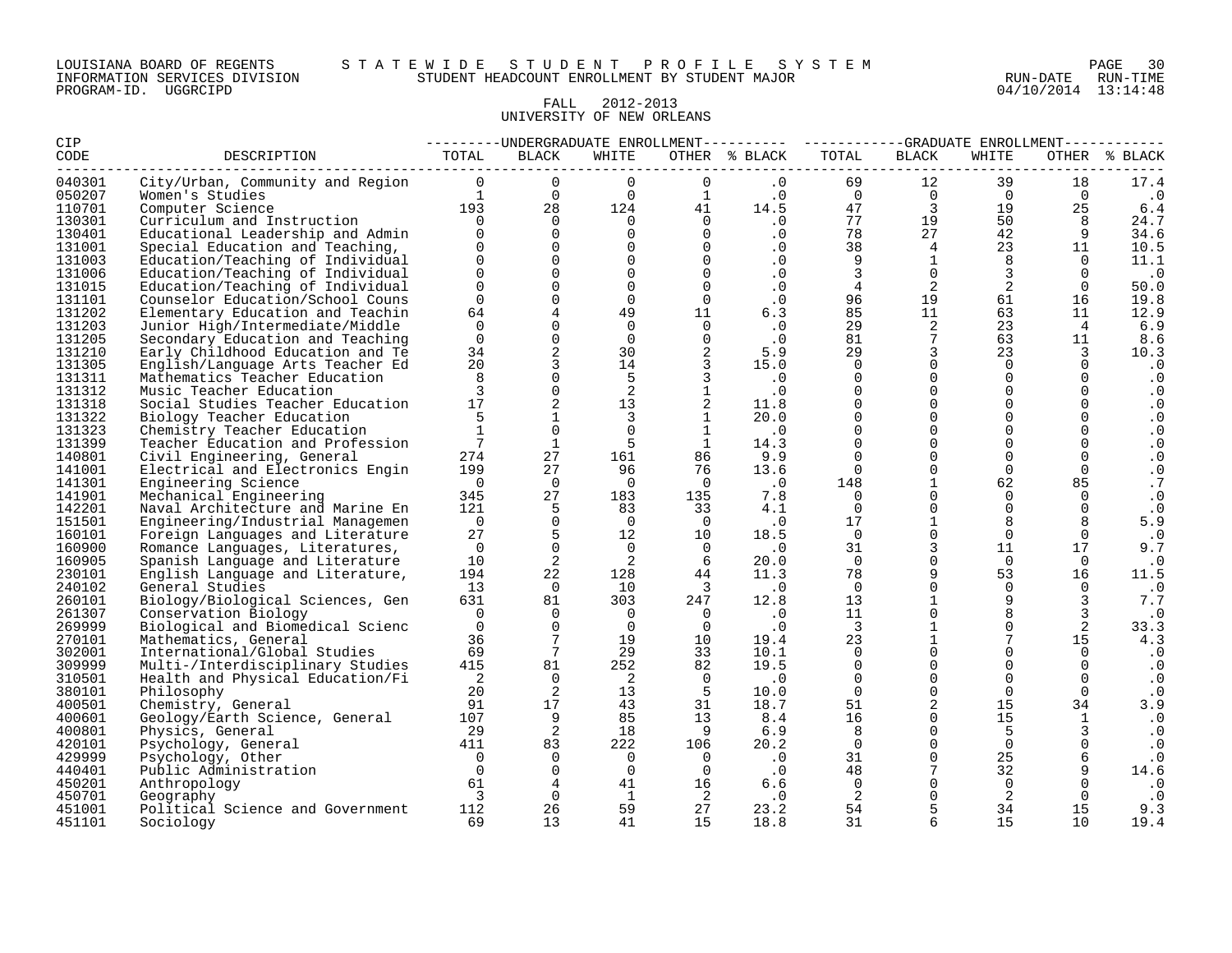#### FALL 2012-2013 UNIVERSITY OF NEW ORLEANS

| CIP            |                                  |       | UNDERGRADUATE ENROLLMENT- |       |              |            |       |              | -GRADUATE<br>ENROLLMENT |       |       |  |  |
|----------------|----------------------------------|-------|---------------------------|-------|--------------|------------|-------|--------------|-------------------------|-------|-------|--|--|
| CODE           | DESCRIPTION                      | TOTAL | <b>BLACK</b>              | WHITE | <b>OTHER</b> | ៖<br>BLACK | TOTAL | <b>BLACK</b> | WHITE                   | OTHER | BLACK |  |  |
| 451201         | Urban Studies/Affairs            | 51    | 12                        | 24    | 15           | 23.5       | 52    | 10           | 23                      | 19    | 19.2  |  |  |
| 500501         | Drama and Dramatics/Theatre Arts | 496   | 67                        | 336   | 93           | 13.5       | 153   | 13           | 92                      | 48    | 8.5   |  |  |
| 500702         | Fine/Studio Arts, General        | 119   | 15                        | 80    | 24           | 12.6       | 18    |              | 12                      |       | 11.1  |  |  |
| 500703         | Art History, Criticism and Conse | 15    |                           | 10    |              | $\cdot$ 0  |       |              |                         |       |       |  |  |
| 500901         | Music, General                   | 101   | 22                        | 60    |              | 21.8       |       |              |                         |       |       |  |  |
| 500903         | Music Performance, General       |       |                           |       |              | . 0        |       |              | 16                      |       | 29.0  |  |  |
| 501002         | Fine and Studio Arts Management  |       |                           |       |              | . 0        | 52    |              | 37                      | 12    | 5.8   |  |  |
| 510701         | Health/Health Care Administratio |       |                           |       |              | . 0        | 90    | 36           | 34                      | 20    | 40.0  |  |  |
| 520201         | Business Administration and Mana | 781   | 167                       | 401   | 213          | 21.4       | 326   | 52           | 178                     | 96    | 16.0  |  |  |
| 520301         | Accounting                       | 484   | 92                        | 239   | 153          | 19.0       | 62    |              | 36                      | 19    | 11.3  |  |  |
| 520601         | Business/Managerial Economics    |       |                           |       |              | . 0        | 33    |              |                         | 26    | 9.1   |  |  |
| 520701         | Entrepreneurship/Entrepreneurial | 13    |                           |       |              | 7.7        |       |              |                         |       |       |  |  |
| 520801         | Finance, General                 | 171   | 26                        | 89    | 56           | 15.2       |       |              |                         |       |       |  |  |
| 520901         | Hospitality Administration/Manag | 235   | 33                        | 152   | 50           | 14.0       | 44    |              | 29                      |       | 13.6  |  |  |
| 521201         | Management Information Systems,  | 39    |                           | 24    |              | 20.5       |       |              |                         |       |       |  |  |
| 521401         | Marketing/Marketing Management,  | 182   | 44                        | 90    | 48           | 24.2       |       |              |                         |       |       |  |  |
| 521601         | Taxation                         |       |                           |       |              | . 0        | 23    |              | 15                      |       | 8:    |  |  |
| 540101         | History, General                 | 108   |                           | 78    | 22           | 7.4        | 37    |              | 29                      |       | 5.4   |  |  |
| <b>UNKNOWN</b> |                                  | 1,302 | 193                       | 685   | 424          | 14.8       | 251   | 39           | 168                     | 44    | 15.5  |  |  |
| TOTALS         |                                  | 7,689 | 1,176                     | 4,323 | 2,190        | 15.3       | 2,382 | 331          | 1,393                   | 658   | 13.9  |  |  |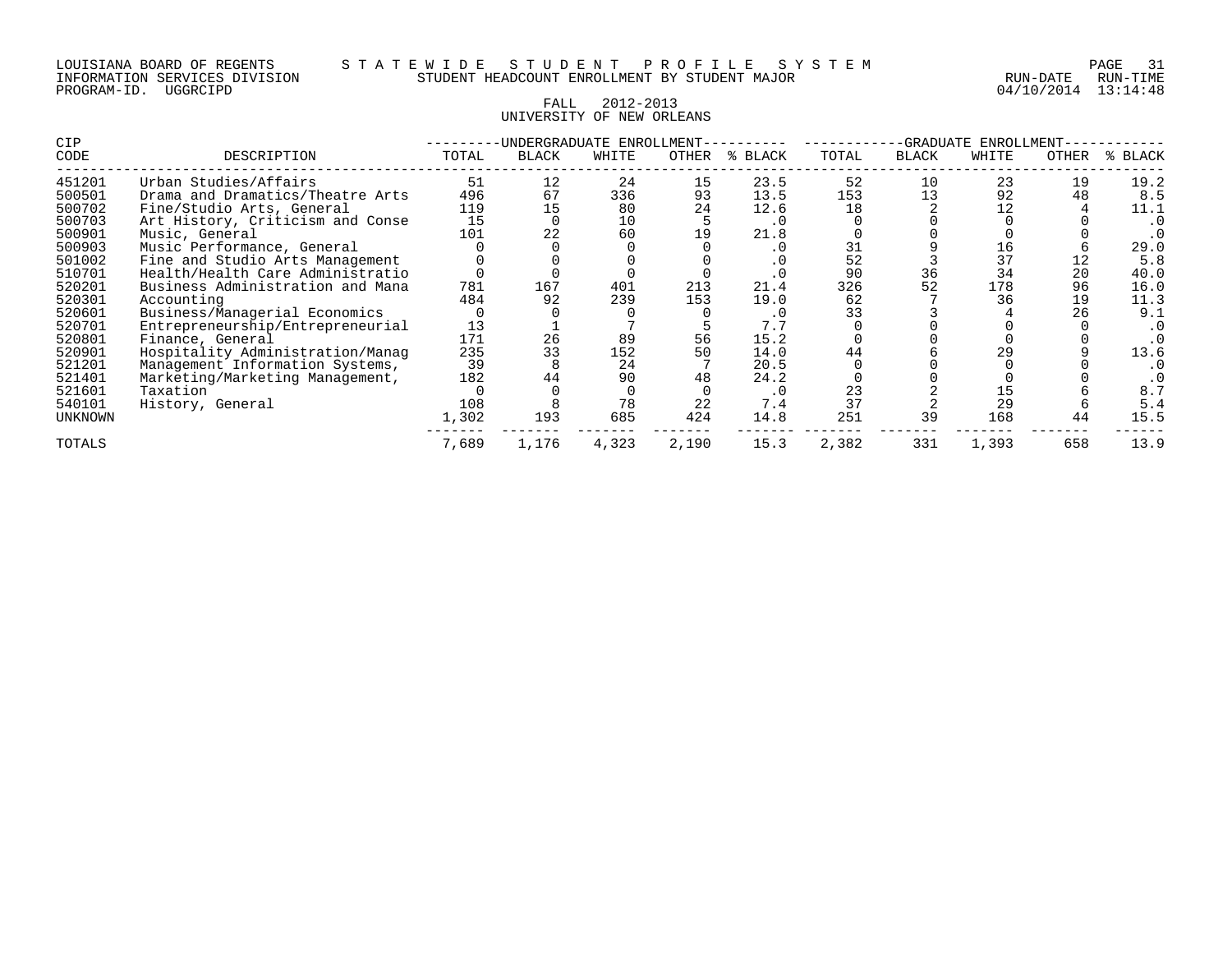#### LOUISIANA BOARD OF REGENTS S T A T E W I D E S T U D E N T P R O F I L E S Y S T E M PAGE 32 INFORMATION SERVICES DIVISION STUDENT HEADCOUNT ENROLLMENT BY STUDENT MAJOR RUN-DATE RUN-TIME

# FALL 2012-2013 L.S.U. LAW CENTER

| CIP                         |                                         |       |              |       | -UNDERGRADUATE ENROLLMENT---------- |         | -GRADUATE ENROLLMENT---- |       |       |       |                      |
|-----------------------------|-----------------------------------------|-------|--------------|-------|-------------------------------------|---------|--------------------------|-------|-------|-------|----------------------|
| CODE                        | DESCRIPTION                             | TOTAL | <b>BLACK</b> | WHITE | OTHER                               | % BLACK | TOTAL                    | BLACK | WHITE | OTHER | % BLACK              |
| 220101<br>220201<br>UNKNOWN | Law<br>Advanced Legal Research/Studies, |       |              |       |                                     |         | 651                      | 89    | 474   | 88    | 13.7<br>14.3<br>65.2 |
| TOTALS                      |                                         |       |              |       |                                     |         | 681                      | 105   | 479   |       | 15.4                 |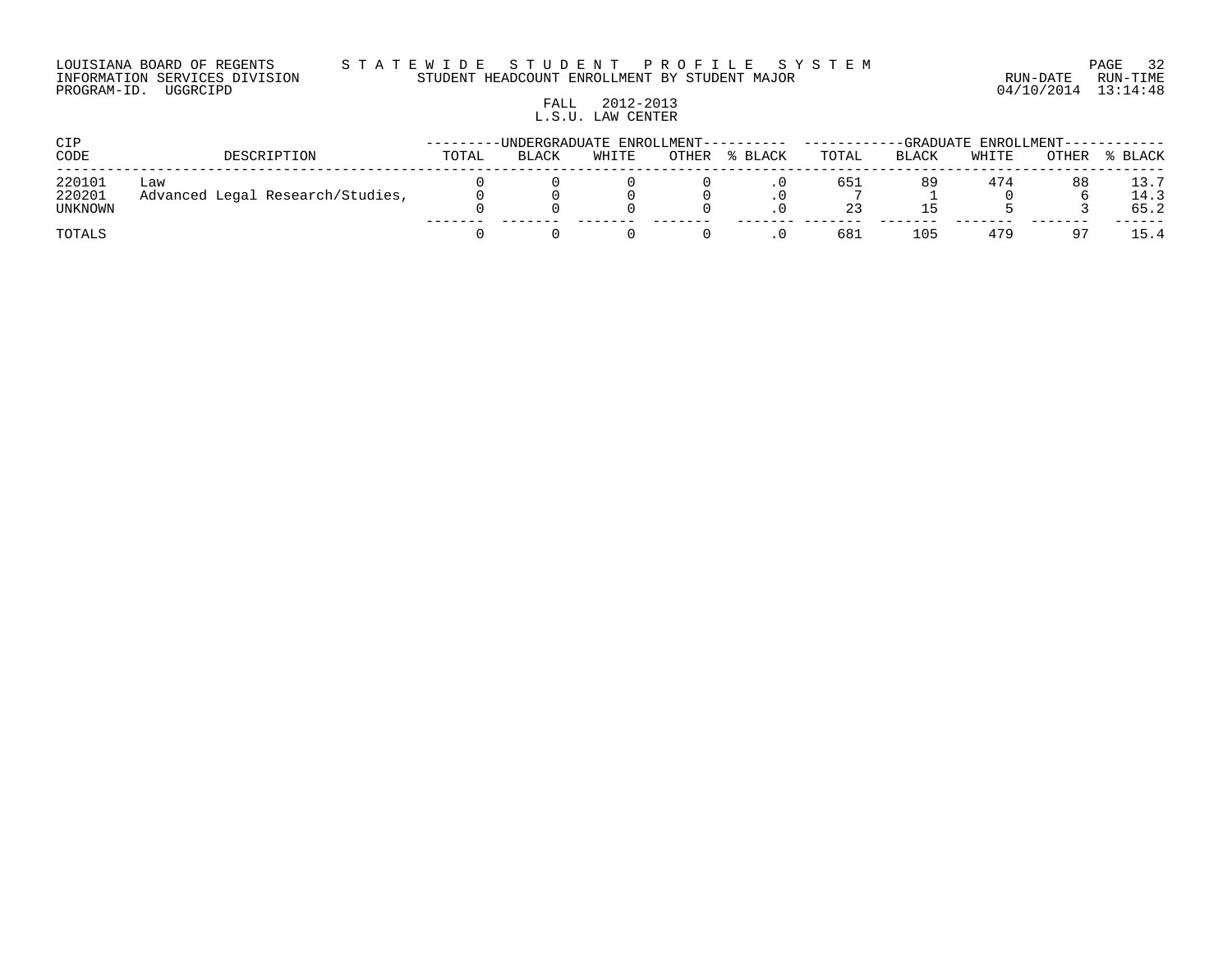#### LOUISIANA BOARD OF REGENTS S T A T E W I D E S T U D E N T P R O F I L E S Y S T E M PAGE 33 INFORMATION SERVICES DIVISION STUDENT HEADCOUNT ENROLLMENT BY STUDENT MAJOR RUN-DATE RUN-TIME

#### FALL 2012-2013 SOUTHERN U. AT BATON ROUGE

| <b>CIP</b>        |                                                              |                                              |                                   |                                                |                              |                             | --------UNDERGRADUATE ENROLLMENT--------- ---------GRADUATE ENROLLMENT----------- |                         |                      |                            |                |
|-------------------|--------------------------------------------------------------|----------------------------------------------|-----------------------------------|------------------------------------------------|------------------------------|-----------------------------|-----------------------------------------------------------------------------------|-------------------------|----------------------|----------------------------|----------------|
| CODE<br>--------- | DESCRIPTION                                                  | TOTAL                                        | <b>BLACK</b>                      | WHITE                                          |                              | OTHER % BLACK               | TOTAL                                                                             | <b>BLACK</b>            | WHITE                |                            | OTHER % BLACK  |
| 010000            | Agriculture, General                                         | $\begin{array}{c} 74 \\ 1 \\ 29 \end{array}$ | 73                                |                                                | $\Omega$                     | 98.6                        |                                                                                   |                         | $\overline{0}$       | $\mathbf{0}$               | 100.0          |
| 010103            | Agricultural Economics                                       |                                              | $\frac{1}{1}$                     | $\Omega$<br>$\frac{28}{70}$<br>$\frac{7}{5}$ 4 | $\Omega$                     | 100.0                       | $\overline{0}$                                                                    | $\overline{0}$          | $\overline{0}$       | $\overline{0}$             | $\cdot$ 0      |
| 030508            | Urban Forestry                                               |                                              |                                   | $\overline{0}$                                 | $\mathbf{1}$                 | 96.6                        | 44                                                                                | 38                      | $\mathbf{1}$         | 5                          | 86.4           |
| 040201            | Architecture                                                 | 75                                           |                                   | $1 \quad \blacksquare$                         | $\overline{4}$               | 93.3                        | $\overline{0}$                                                                    | $\Omega$                | $\Omega$             | $\Omega$                   | $\cdot$ 0      |
| 090102            | Mass Communication/Media Studies                             | 224                                          |                                   | $4\overline{ }$                                | $5^{\circ}$                  | 96.0                        | 19                                                                                | 19                      | $\overline{0}$       | $\Omega$                   | 100.0          |
| 110701            | Computer Science                                             | 146                                          |                                   | $5^{\circ}$                                    | $4\overline{ }$              | 93.8                        | 42                                                                                | 17                      | $\mathbf{1}$         | 24                         | 40.5           |
| 130401            | Educational Leadership and Admin                             | $\overline{0}$                               | $\overline{0}$                    | $\Omega$                                       | $\Omega$                     | $\cdot$ 0                   | 60                                                                                | 56                      |                      | $\Omega$                   | 93.3           |
| 131001            | Special Education and Teaching,                              | 6                                            | 6                                 | $\Omega$                                       | $\Omega$                     | 100.0                       | $5^{\circ}$                                                                       | $\overline{\mathbf{3}}$ | 2                    | $\overline{0}$             | 60.0           |
| 131101            | Counselor Education/School Couns                             | $\Omega$                                     | $\overline{0}$                    | $\Omega$                                       | $\Omega$                     | $\overline{\phantom{0}}$ .0 | 42                                                                                | 41                      | $\Omega$             | $\mathbf{1}$               | 97.6           |
| 131202            | Elementary Education and Teachin                             | 176                                          | 167                               | $\mathbf{1}$                                   | 8                            | 94.9                        | 10                                                                                | 9                       | $\mathbf{1}$         | $\Omega$                   | 90.0           |
| 131203            | Junior High/Intermediate/Middle                              |                                              | 5                                 | $\Omega$                                       | $\Omega$                     | 100.0                       | $\Omega$                                                                          | $\Omega$                | $\Omega$             | $\Omega$                   | . 0            |
| 131210            | Early Childhood Education and Te                             |                                              | $\overline{4}$                    | $\Omega$                                       | $\Omega$                     | 100.0                       | $\Omega$                                                                          | $\mathbf 0$             | $\Omega$             | $\Omega$                   | $\cdot$ 0      |
| 131305            | English/Language Arts Teacher Ed                             | 8                                            | 8                                 | $\Omega$                                       | $\overline{0}$               | 100.0                       | $\Omega$                                                                          | $\mathsf{O}$            | $\Omega$             | $\mathbf 0$                | $\cdot$ 0      |
| 131311            | Mathematics Teacher Education                                | 9                                            | 9                                 | $\Omega$                                       | $\Omega$                     | 100.0                       | $\Omega$                                                                          | $\Omega$                | $\Omega$             | $\Omega$                   | $\cdot$ 0      |
| 131312            | Music Teacher Education                                      | 29                                           | 29                                | $\Omega$                                       | $\Omega$                     | 100.0                       | $\mathbf{1}$                                                                      | $\Omega$                | $\Omega$             | $\mathbf{1}$               | $\cdot$ 0      |
| 131314            | Physical Education Teaching and                              | 11                                           | 11                                | $\mathbf 0$                                    | $\overline{0}$               | 100.0                       | $\mathbf 0$                                                                       | $\mathbf 0$             | $\Omega$             | $\mathbf{0}$               | $\cdot$ 0      |
| 131318            | Social Studies Teacher Education                             | 1                                            | 1                                 | $\Omega$                                       | $\Omega$                     | 100.0                       | $\Omega$                                                                          | $\Omega$                | $\Omega$             | $\Omega$                   | $\cdot$ 0      |
| 131323            | Chemistry Teacher Education                                  | $\mathbf{1}$                                 | $\mathbf{1}$                      | $\Omega$                                       | $\Omega$                     | 100.0                       | $\Omega$                                                                          | $\overline{0}$          | $\Omega$             | $\Omega$                   | $\cdot$ 0      |
| 131399            | Teacher Education and Profession                             | $\Omega$                                     | $\mathbf 0$                       | $\Omega$                                       | $\Omega$                     | $\cdot$ 0                   | 32                                                                                | 26                      | 2                    | 4                          | 81.3           |
| 140101            | Engineering, General                                         | $\Omega$                                     | $\Omega$                          | $\Omega$                                       | $\Omega$                     | $\cdot$ 0                   | 37                                                                                | 27                      | $\mathbf{1}$         | 9                          | 73.0           |
| 140801            | Civil Engineering, General                                   | 87                                           | 82                                | $\mathbf{1}$                                   | 4                            | 94.3                        | 2                                                                                 | 1                       | $\mathbf 1$          | $\Omega$                   | 50.0           |
| 141001            | Electrical and Electronics Engin                             | 155                                          | 148                               | 2                                              | 5                            | 95.5                        | $\mathbf 0$                                                                       | $\overline{0}$          | $\Omega$             | $\Omega$                   | $\cdot$ 0      |
| 141901            | Mechanical Engineering                                       | 148                                          | 137                               | 5<br>$\Omega$                                  | 6                            | 92.6                        | 2                                                                                 | $\overline{2}$          | $\Omega$<br>$\Omega$ | $\overline{0}$<br>$\Omega$ | 100.0          |
| 150303            | Electrical, Electronic and Commu                             | 57                                           | 57                                |                                                | $\Omega$                     | 100.0                       | $\mathbf{1}$<br>$\Omega$                                                          | 1<br>$\overline{0}$     |                      |                            | 100.0          |
| 160905<br>190101  | Spanish Language and Literature                              | $\overline{\phantom{a}}$                     | $\overline{\phantom{0}}^2$<br>179 | $\mathbf 0$<br>$\mathbf{3}$                    | $\mathbf{1}$<br>$\mathbf{1}$ | 66.7                        | 5                                                                                 | 5                       | $\Omega$<br>$\Omega$ | $\mathbf 0$<br>$\Omega$    | $\cdot$ 0      |
| 230101            | Family and Consumer Sciences/Hum                             | 183<br>59                                    | 55                                | $\overline{a}$                                 | 2                            | 97.8<br>93.2                | $\mathbf{1}$                                                                      | $\mathbf{1}$            | $\Omega$             | $\Omega$                   | 100.0<br>100.0 |
| 260101            | English Language and Literature,                             | 285                                          | 279                               | $\mathbf 1$                                    | 5                            | 97.9                        | 18                                                                                | 17                      | $\Omega$             | $\mathbf{1}$               | 94.4           |
| 261006            | Biology/Biological Sciences, Gen<br>Environmental Toxicology | $\overline{0}$                               | $\overline{0}$                    | $\Omega$                                       | $\mathbf 0$                  | $\cdot$ 0                   | 22                                                                                | 19                      | $\Omega$             |                            | 86.4           |
| 270101            | Mathematics, General                                         | 13                                           | 12                                | $\mathbf 0$                                    | $\mathbf{1}$                 | 92.3                        | $\mathbf{1}$                                                                      | $\mathbf{1}$            | $\Omega$             | $\mathbf{0}$               | 100.0          |
| 270199            | Mathematics, Other                                           | 17                                           | 13                                | $\Omega$                                       | $\overline{4}$               | 76.5                        | $\mathbf{1}$                                                                      | 1                       | $\Omega$             | $\Omega$                   | 100.0          |
| 309999            | Multi-/Interdisciplinary Studies                             | 257                                          | 248                               | $\overline{4}$                                 | 5                            | 96.5                        | 2                                                                                 | 2                       | $\Omega$             | $\Omega$                   | 100.0          |
| 400501            | Chemistry, General                                           | 71                                           | 68                                | $\mathbf{1}$                                   | 2                            | 95.8                        | 2                                                                                 | $\mathbf{1}$            | $\Omega$             | $\mathbf{1}$               | 50.0           |
| 400801            | Physics, General                                             | $\overline{9}$                               | 8                                 | $\Omega$                                       | <sup>1</sup>                 | 88.9                        | $\Omega$                                                                          | $\overline{0}$          | $\Omega$             | $\Omega$                   | $\cdot$ 0      |
| 420101            | Psychology, General                                          | 285                                          | 272                               | $4\overline{ }$                                | 9                            | 95.4                        | 8                                                                                 | 8                       | $\Omega$             | $\mathsf{O}$               | 100.0          |
| 430104            | Criminal Justice/Safety Studies                              | 352                                          | 331                               | 6                                              | 15                           | 94.0                        | 59                                                                                | 58                      | $\Omega$             | $\mathbf{1}$               | 98.3           |
| 440401            | Public Administration                                        | $\Omega$                                     | $\Omega$                          | $\Omega$                                       | $\Omega$                     | $\overline{\phantom{0}}$ .0 | 103                                                                               | 101                     | $\Omega$             |                            | 98.1           |
| 440501            | Public Policy Analysis, General                              | $\Omega$                                     | $\overline{0}$                    | $\Omega$                                       | $\Omega$                     | $\cdot$ 0                   | 39                                                                                | 32                      | 3                    | $\overline{4}$             | 82.1           |
| 440701            | Social Work                                                  | 132                                          | 128                               | $\overline{a}$                                 | 2                            | 97.0                        | $\overline{0}$                                                                    | $\overline{0}$          | $\Omega$             | $\Omega$                   | $\cdot$ 0      |
| 450101            | Social Sciences, General                                     | $\overline{0}$                               | $\overline{0}$                    | $\Omega$                                       | $\Omega$                     | $\cdot$ 0                   | 57                                                                                | 55                      | $\Omega$             | 2                          | 96.5           |
| 451001            | Political Science and Government                             | 102                                          | 96                                | 3                                              | 3                            | 94.1                        | 1                                                                                 | 1                       | $\Omega$             | $\Omega$                   | 100.0          |
| 451101            | Sociology                                                    | 87                                           | 85                                | $\Omega$                                       | 2                            | 97.7                        | 3                                                                                 | 3                       | $\Omega$             | $\Omega$                   | 100.0          |
| 500501            | Drama and Dramatics/Theatre Arts                             | - 9                                          | 9                                 | $\Omega$                                       | $\overline{0}$               | 100.0                       | $\mathbf 0$                                                                       | $\overline{0}$          | $\Omega$             | $\Omega$                   | $\cdot$ 0      |
| 500702            | Fine/Studio Arts, General                                    | 13                                           | 12                                | $\Omega$                                       | <sup>1</sup>                 | 92.3                        | $\overline{0}$                                                                    | $\overline{0}$          | $\Omega$             | $\Omega$                   | $\cdot$ 0      |
| 500903            | Music Performance, General                                   | 16                                           | 14                                | $\Omega$                                       | 2                            | 87.5                        | $\Omega$                                                                          | $\overline{0}$          | $\Omega$             | $\Omega$                   | $\cdot$ 0      |
| 510204            | Audiology/Audiologist and Speech                             | 51                                           | 51                                | $\Omega$                                       | $\Omega$                     | 100.0                       | 67                                                                                | 53                      | 10                   |                            | 79.1           |
| 511502            | Psychiatric/Mental Health Servic                             | $\overline{0}$                               | $\overline{0}$                    | $\mathbf 0$                                    | $\overline{0}$               | $\overline{\phantom{0}}$ .0 | 75                                                                                | 75                      | $\overline{0}$       | $\mathbf 0$                | 100.0          |
| 512309            | Therapeutic Recreation/Recreatio                             | 140                                          | 133                               | $\overline{4}$                                 | 3                            | 95.0                        | 26                                                                                | 25                      | $\mathbf{1}$         | $\Omega$                   | 96.2           |
| 512310            | Vocational Rehabilitation Counse                             | 150                                          | 144                               | $\mathbf{1}$                                   | 5                            | 96.0                        | 49                                                                                | 29                      | 16                   |                            | 59.2           |
| 513801            | Registered Nursing/Registered Nu                             | 1,052                                        | 981                               | 46                                             | 25                           | 93.3                        | 24                                                                                | 22                      | 1                    | $\mathbf{1}$               | 91.7           |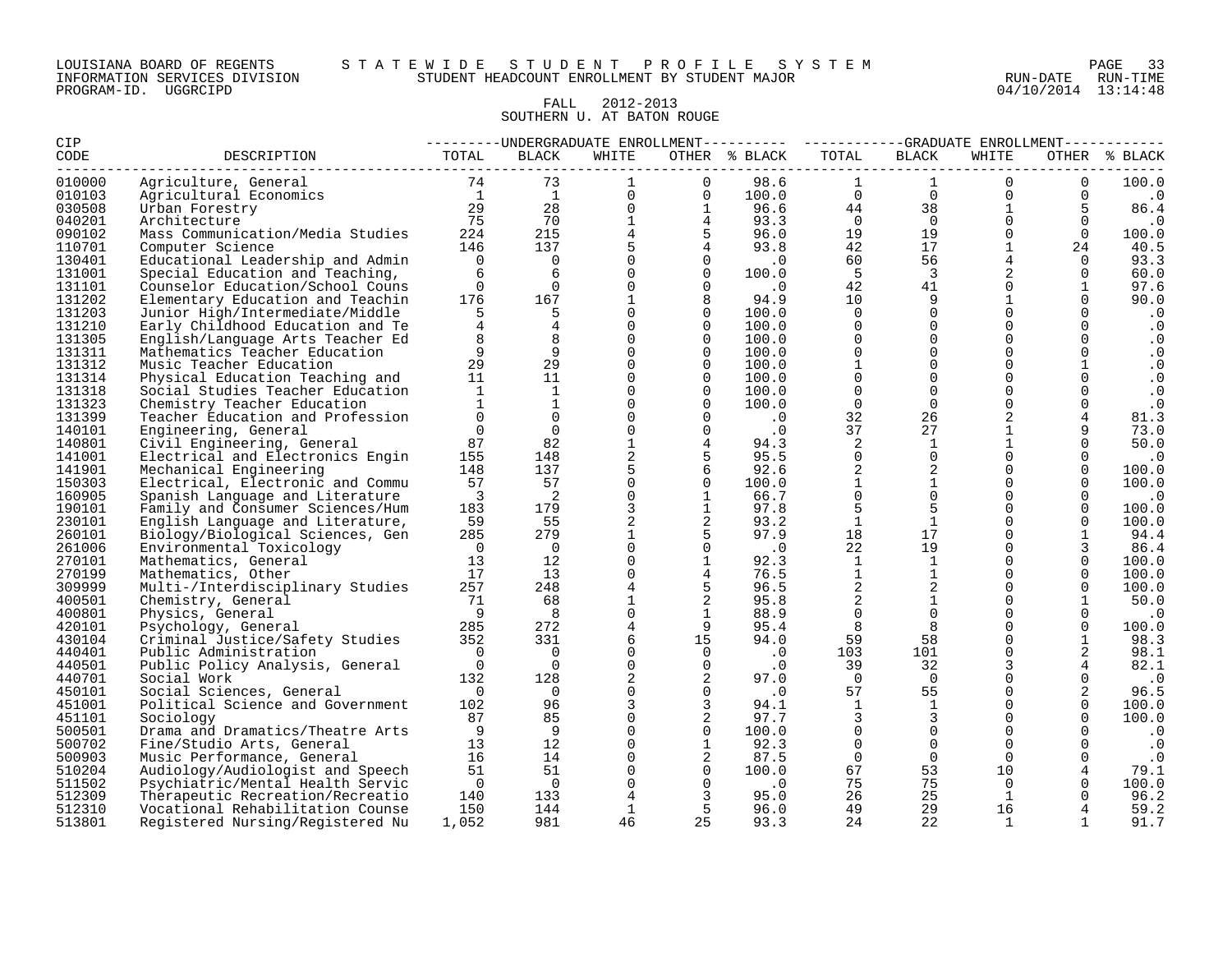#### FALL 2012-2013 SOUTHERN U. AT BATON ROUGE

| <b>CIP</b> |                                  |       | -UNDERGRADUATE ENROLLMENT- |       |       |         |       | -GRADUATE    | ENROLLMENT- |       |         |
|------------|----------------------------------|-------|----------------------------|-------|-------|---------|-------|--------------|-------------|-------|---------|
| CODE       | DESCRIPTION                      | TOTAL | <b>BLACK</b>               | WHITE | OTHER | % BLACK | TOTAL | <b>BLACK</b> | WHITE       | OTHER | % BLACK |
| 513805     | Family Practice Nurse/Nursing    |       |                            |       |       | . 0     | 144   | 121          | 22          |       | 84.0    |
| 513808     | Nursing Science                  |       |                            |       |       | . U     |       |              |             |       | 100.0   |
| 513818     | Nursing Practice                 |       |                            |       |       | . U     |       |              |             |       | 66.7    |
| 513821     | Geriatric Nurse/Nursing          |       |                            |       |       |         |       |              |             |       | 100.0   |
| 520201     | Business Administration and Mana | 373   | 356                        |       | 14    | 95.4    | 116   | 109          |             |       | 94.0    |
| 520301     | Accounting                       | 206   | 200                        |       |       | 97.1    |       |              |             |       | 100.0   |
| 520601     | Business/Managerial Economics    | 14    | 14                         |       |       | 100.0   |       |              |             |       | . 0     |
| 520801     | Finance, General                 | 49    | 44                         |       |       | 89.8    |       |              |             |       | 100.0   |
| 521206     | Information Resources Management |       |                            |       |       | 100.0   |       |              |             |       |         |
| 521401     | Marketing/Marketing Management,  | 93    | 88                         |       |       | 94.6    |       |              |             |       | 100.0   |
| 540101     | History, General                 | 58    | 56                         |       |       | 96.6    |       |              |             |       | 100.0   |
| UNKNOWN    |                                  | 69    | 29                         | 21    | 19    | 42.0    | 66    | 49           | 12          |       | 74.2    |
| TOTALS     |                                  | 5,396 | 5,098                      | 125   | 173   | 94.5    | 1,215 | 1,056        | 82          |       | 86.9    |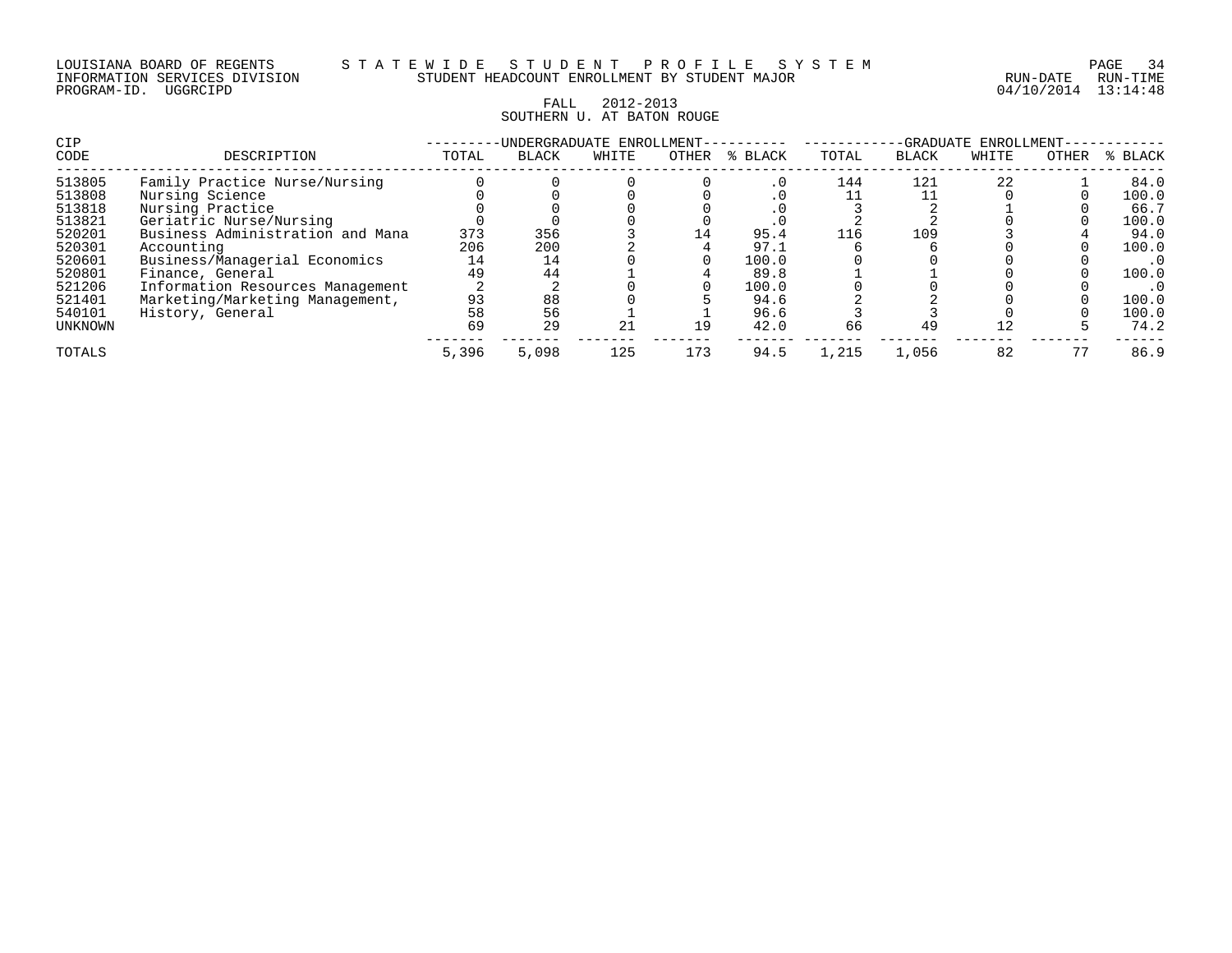#### LOUISIANA BOARD OF REGENTS S T A T E W I D E S T U D E N T P R O F I L E S Y S T E M PAGE 35 INFORMATION SERVICES DIVISION STUDENT HEADCOUNT ENROLLMENT BY STUDENT MAJOR RUN-DATE RUN-TIME

#### FALL 2012-2013 SOUTHERN U. AT NEW ORLEANS

| CIP     |                                  |       | -UNDERGRADUATE ENROLLMENT- |       |       |         |       | -GRADUATE    | ENROLLMENT |       |         |
|---------|----------------------------------|-------|----------------------------|-------|-------|---------|-------|--------------|------------|-------|---------|
| CODE    | DESCRIPTION                      | TOTAL | BLACK                      | WHITE | OTHER | % BLACK | TOTAL | <b>BLACK</b> | WHITE      | OTHER | % BLACK |
| 131202  | Elementary Education and Teachin | 231   | 205                        | 10    | 16    | 88.7    |       |              |            |       |         |
| 190707  | Family and Community Services    | 88    | 82                         |       |       | 93.2    |       |              |            |       |         |
| 230101  | English Language and Literature, | 37    | 32                         |       |       | 86.5    |       |              |            |       |         |
| 240102  | General Studies                  | 94    | 81                         |       |       | 86.2    |       |              |            |       |         |
| 260101  | Biology/Biological Sciences, Gen | 323   | 281                        |       | 40    | 87.0    |       |              |            |       |         |
| 270101  | Mathematics, General             | 61    | 49                         |       |       | 80.3    |       |              |            |       |         |
| 301401  | Museology/Museum Studies         |       |                            |       |       | . 0     | 25    | 20           |            |       | 80.0    |
| 420101  | Psychology, General              | 214   | 187                        |       | 26    | 87.4    |       |              |            |       |         |
| 430104  | Criminal Justice/Safety Studies  | 304   | 254                        |       |       | 83.6    | 89    | 80           |            |       | 89.9    |
| 440401  | Public Administration            | 68    | 64                         |       |       | 94.1    |       |              |            |       |         |
| 440701  | Social Work                      | 270   | 242                        |       |       | 89.6    | 314   | 228          | 20         | 66    | 72.6    |
| 451101  | Sociology                        | 13    | 13                         |       |       | 100.0   |       |              |            |       |         |
| 510706  | Health Information/Medical Recor | 103   | 79                         |       | 24    | 76.7    |       |              |            |       |         |
| 511501  | Substance Abuse/Addiction Counse | 99    | 87                         |       |       | 87.9    |       |              |            |       |         |
| 520701  | Entrepreneurship/Entrepreneurial | 308   | 272                        |       | 33    | 88.3    |       |              |            |       |         |
| 521201  | Management Information Systems,  | 102   | 88                         |       |       | 86.3    |       |              |            |       |         |
| 521299  | Management Information Systems a |       |                            |       |       | . 0     |       | 38           |            |       | 71.7    |
| 540101  | History, General                 | 26    | 22                         |       |       | 84.6    |       |              |            |       |         |
| UNKNOWN |                                  | 224   | 191                        | 10    | 23    | 85.3    |       |              |            |       |         |
| TOTALS  |                                  | 2,565 | 2,229                      | 55    | 281   | 86.9    | 481   | 366          | 23         | 92    | 76.1    |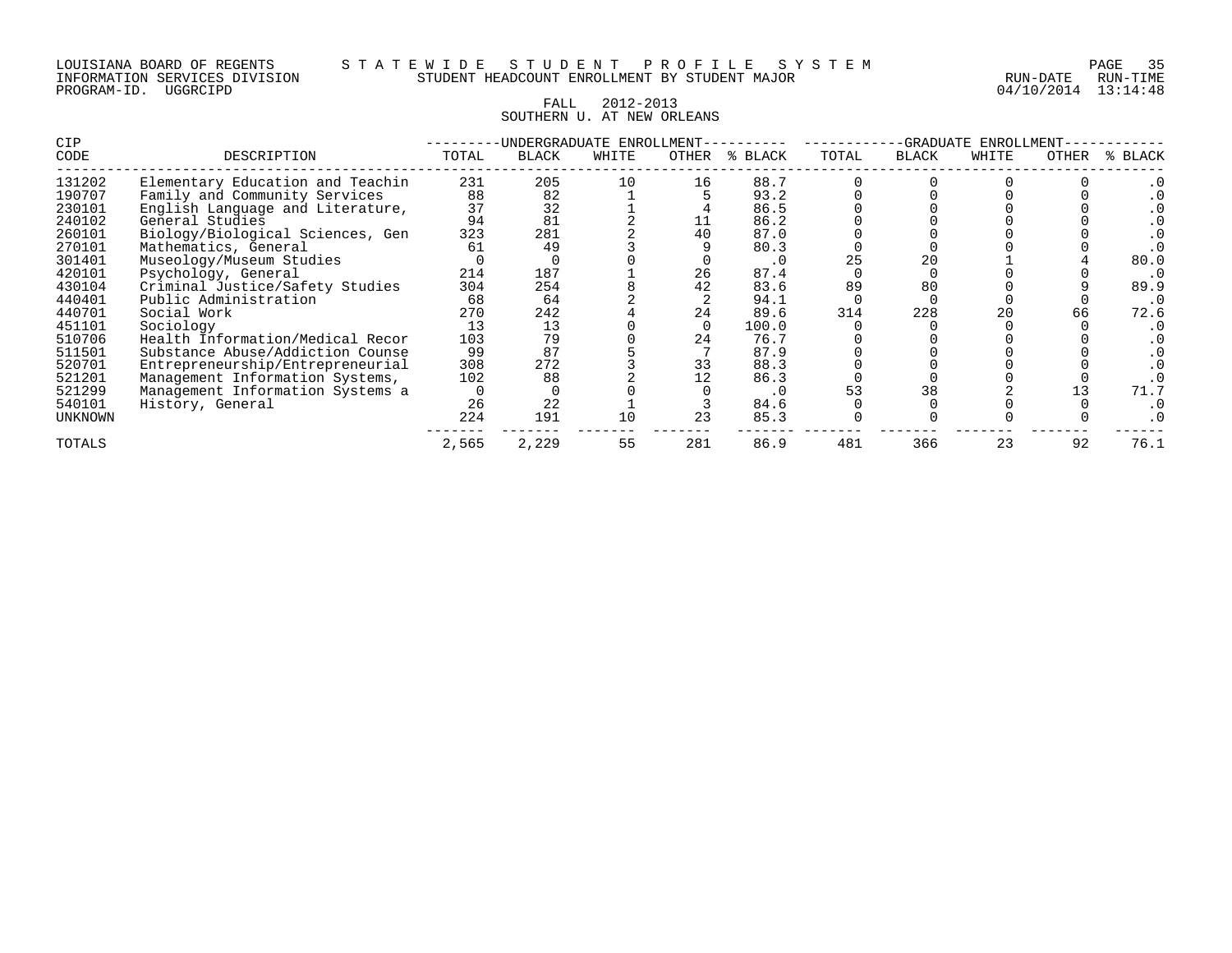#### FALL 2012-2013 SOUTHERN U. AT SHREVEPORT

| <b>CIP</b>     |                                  |       |              | -UNDERGRADUATE ENROLLMENT |    |               |       | -GRADUATE    | ENROLLMENT |       |                   |
|----------------|----------------------------------|-------|--------------|---------------------------|----|---------------|-------|--------------|------------|-------|-------------------|
| CODE           | DESCRIPTION                      | TOTAL | <b>BLACK</b> | WHITE                     |    | OTHER % BLACK | TOTAL | <b>BLACK</b> | WHITE      | OTHER | <b>BLACK</b><br>៖ |
| 100203         | Recording Arts Technology/Techni |       |              |                           |    | 100.0         |       |              |            |       |                   |
| 110401         | Information Science/Studies      |       |              |                           |    | 100.0         |       |              |            |       | $\cdot$ 0         |
| 110701         | Computer Science                 | 41    | 39           |                           |    | 95.1          |       |              |            |       | $\cdot$ 0         |
| 120504         | Restaurant, Culinary, and Cateri | 10    | 10           |                           |    | 100.0         |       |              |            |       | $\cdot$ 0         |
| 131209         | Kindergarten/Preschool Education |       |              |                           |    | 100.0         |       |              |            |       | $\cdot$ 0         |
| 150303         | Electrical, Electronic and Commu | 10    |              |                           |    | 60.0          |       |              |            |       | $\cdot$ 0         |
| 190604         | Facilities Planning and Manageme | 10    |              |                           |    | 90.0          |       |              |            |       | $\cdot$ 0         |
| 190706         | Child Development                | 15    | 15           |                           |    | 100.0         |       |              |            |       | $\cdot$ 0         |
| 240102         | General Studies                  | 606   | 585          | 15                        |    | 96.5          |       |              |            |       | . 0               |
| 240199         | Liberal Arts and Sciences, Gener |       |              |                           |    | 100.0         |       |              |            |       |                   |
| 260101         | Biology/Biological Sciences, Gen | 51    | 50           |                           |    | 98.0          |       |              |            |       |                   |
| 400501         | Chemistry, General               |       |              |                           |    | 100.0         |       |              |            |       |                   |
| 430103         | Criminal Justice/Law Enforcement | 145   | 138          |                           |    | 95.2          |       |              |            |       |                   |
| 470608         | Aircraft Powerplant Technology/T | 41    | 25           | 14                        |    | 61.0          |       |              |            |       | $\cdot$ 0         |
| 510602         | Dental Hygiene/Hygienist         | 110   | 75           | 33                        |    | 68.2          |       |              |            |       | $\cdot$ 0         |
| 510707         | Health Information/Medical Recor | 67    | 64           |                           |    | 95.5          |       |              |            |       | $\cdot$ 0         |
| 510904         | Emergency Medical Technology/Tec | 10    |              |                           |    | 90.0          |       |              |            |       | $\cdot$ 0         |
| 510908         | Respiratory Care Therapy/Therapi | 75    | 65           |                           |    | 86.7          |       |              |            |       | $\cdot$ 0         |
| 510909         | Surgical Technology/Technologist | 39    | 38           |                           |    | 97.4          |       |              |            |       | $\cdot$ 0         |
| 510911         | Radiologic Technology/Science -  | 207   | 166          | 36                        |    | 80.2          |       |              |            |       |                   |
| 511004         | Clinical/Medical Laboratory Tech | 26    | 23           |                           |    | 88.5          |       |              |            |       |                   |
| 511009         | Phlebotomy Technician/Phlebotomi | 43    | 39           |                           |    | 90.7          |       |              |            |       |                   |
| 511011         | Renal/Dialysis Technologist/Tech | 18    | 17           |                           |    | 94.4          |       |              |            |       |                   |
| 511012         | Sterile Processing Technology/Te |       |              |                           |    | 100.0         |       |              |            |       |                   |
| 511501         | Substance Abuse/Addiction Counse | 85    | 79           |                           |    | 92.9          |       |              |            |       |                   |
| 513801         | Registered Nursing/Registered Nu | 798   | 628          | 155                       |    | 78.7          |       |              |            |       |                   |
| 520101         | Business/Commerce, General       | 152   | 143          |                           |    | 94.1          |       |              |            |       | . 0               |
| 520201         | Business Administration and Mana |       |              |                           |    | 100.0         |       |              |            |       | $\cdot$ 0         |
| 520302         | Accounting Technology/Technician | 49    | 45           |                           |    | 91.8          |       |              |            |       | $\cdot$ 0         |
| 520901         | Hospitality Administration/Manaq | 6     | 6            |                           |    | 100.0         |       |              |            |       | $\cdot$ 0         |
| <b>UNKNOWN</b> |                                  | 291   | 247          | 39                        |    | 84.9          |       |              |            |       | . 0               |
| TOTALS         |                                  | 2,931 | 2,547        | 335                       | 49 | 86.9          | O     |              | $\Omega$   |       | . 0               |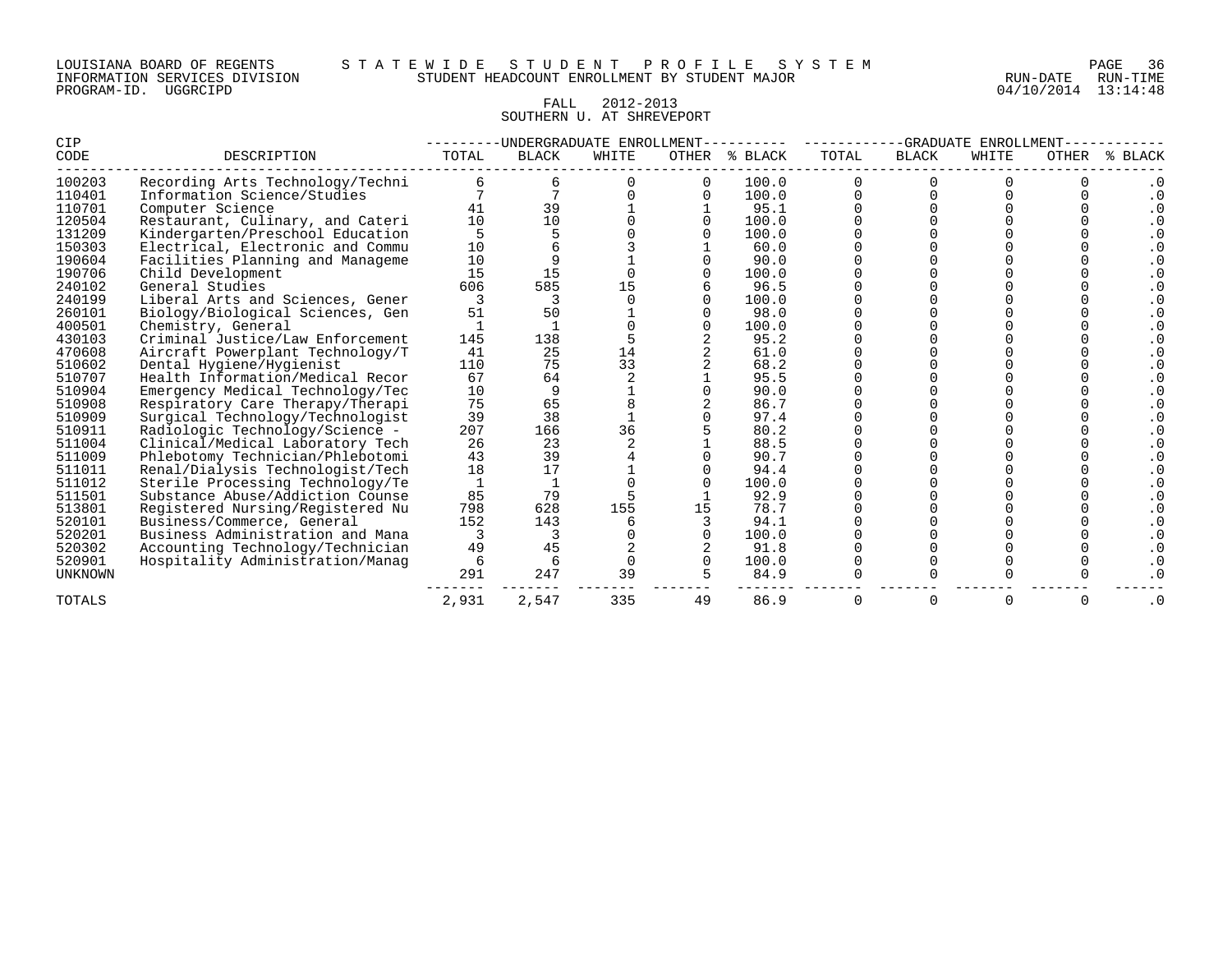#### LOUISIANA BOARD OF REGENTS S T A T E W I D E S T U D E N T P R O F I L E S Y S T E M PAGE 37 INFORMATION SERVICES DIVISION STUDENT HEADCOUNT ENROLLMENT BY STUDENT MAJOR RUN-DATE RUN-TIME

PROGRAM-ID. UGGRCIPD 04/10/2014 13:14:48

# FALL 2012-2013 SOUTHERN LAW CENTER

| CIP           |     |             |       |              |       |        |         | ------------GRADUATE ENROLLMENT------------ |       |       |       |         |  |
|---------------|-----|-------------|-------|--------------|-------|--------|---------|---------------------------------------------|-------|-------|-------|---------|--|
| CODE          |     | DESCRIPTION | TOTAL | <b>BLACK</b> | WHITE | OTHER  | % BLACK | TOTAL                                       | BLACK | WHITE | OTHER | % BLACK |  |
| 220101        | Law |             |       |              |       | $\cup$ |         | 755                                         | 428   | 275   | 52    | 56.7    |  |
| <b>TOTALS</b> |     |             |       |              |       |        |         | 755                                         | 428   | 275   | 52    | 56.7    |  |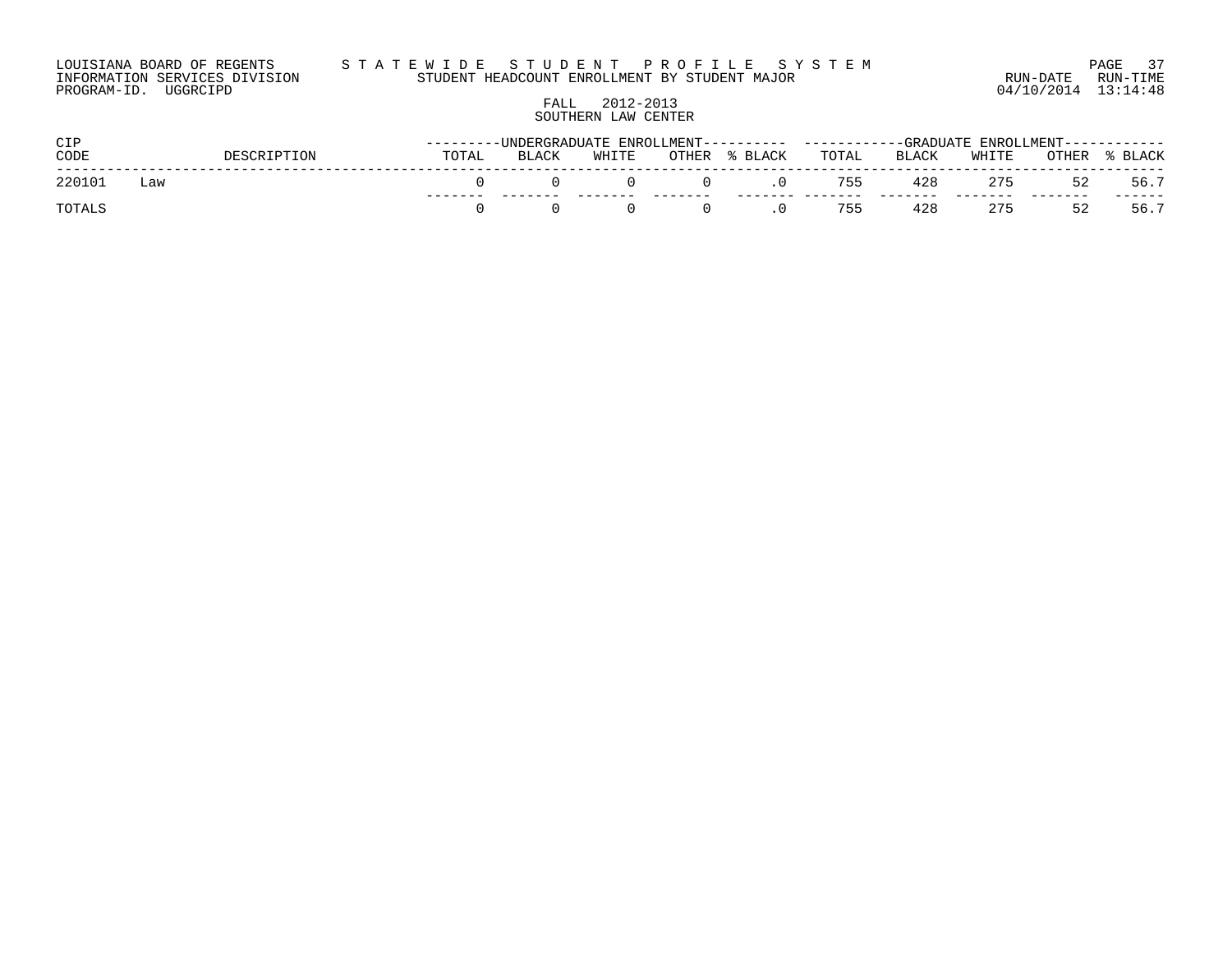# FALL 2012-2013 BATON ROUGE COMMUNITY COLLEGE

| CIP            |                                  |       |       | -UNDERGRADUATE ENROLLMENT |       |           |       | -GRADUATE    | ENROLLMENT |       |         |
|----------------|----------------------------------|-------|-------|---------------------------|-------|-----------|-------|--------------|------------|-------|---------|
| CODE           | DESCRIPTION                      | TOTAL | BLACK | WHITE                     | OTHER | % BLACK   | TOTAL | <b>BLACK</b> | WHITE      | OTHER | % BLACK |
| 110101         | Computer and Information Science | 297   | 109   | 105                       | 83    | 36.7      |       |              |            |       |         |
| 110901         | Computer Systems Networking and  |       |       |                           |       | 11.1      |       |              |            |       |         |
| 130101         | Education, General               | 334   | 144   | 132                       | 58    | 43.1      |       |              |            |       |         |
| 140101         | Engineering, General             | 347   | 97    | 163                       | 87    | 28.0      |       |              |            |       |         |
| 150699         | Industrial Production Technologi | 144   | 46    | 64                        | 34    | 31.9      |       |              |            |       |         |
| 190709         | Child Care Provider/Assistant    | 21    | 11    |                           |       | 52.4      |       |              |            |       |         |
| 220302         | Legal Assistant/Paralegal        | 61    | 21    | 34                        |       | 34.4      |       |              |            |       |         |
| 240101         | Liberal Arts and Sciences/Libera | 2,561 | 1,130 | 946                       | 485   | 44.1      |       |              |            |       |         |
| 240102         | General Studies                  | 157   | 39    | 105                       | 13    | 24.8      |       |              |            |       |         |
| 240199         | Liberal Arts and Sciences, Gener | 1,228 | 410   | 543                       | 275   | 33.4      |       |              |            |       |         |
| 419999         | Science Technologies/Technicians | 157   | 52    | 70                        | 35    | 33.1      |       |              |            |       |         |
| 430107         | Criminal Justice/Police Science  | 419   | 219   | 135                       | 65    | 52.3      |       |              |            |       |         |
| 439999         | Homeland Security, Law Enforceme |       |       |                           |       | $\cdot$ 0 |       |              |            |       |         |
| 470609         | Avionics Maintenance Technology/ |       |       |                           |       | 33.3      |       |              |            |       |         |
| 500402         | Commercial and Advertising Art   | 34    |       | 16                        |       | 47.1      |       |              |            |       |         |
| 500602         | Cinematography and Film/Video Pr | 190   | 68    | 84                        | 38    | 35.8      |       |              |            |       |         |
| 510808         | Veterinary/Animal Health Technol | 34    |       | 21                        |       | 23.5      |       |              |            |       |         |
| 510910         | Diagnostic Medical Sonography/So |       |       |                           |       | 33.3      |       |              |            |       |         |
| 513801         | Registered Nursing/Registered Nu | 161   | 26    | 83                        | 52    | 16.1      |       |              |            |       |         |
| 520101         | Business/Commerce, General       | 1,147 | 433   | 495                       | 219   | 37.8      |       |              |            |       |         |
| 520302         | Accounting Technology/Technician | 138   | 47    | 51                        | 40    | 34.1      |       |              |            |       |         |
| 522001         | Construction Management          | 165   | 33    | 94                        | 38    | 20.0      |       |              |            |       |         |
| <b>UNKNOWN</b> |                                  | 334   | 100   | 131                       | 103   | 29.9      |       |              |            |       |         |
| TOTALS         |                                  | 7,945 | 3,012 | 3,288                     | 1,645 | 37.9      |       |              |            |       |         |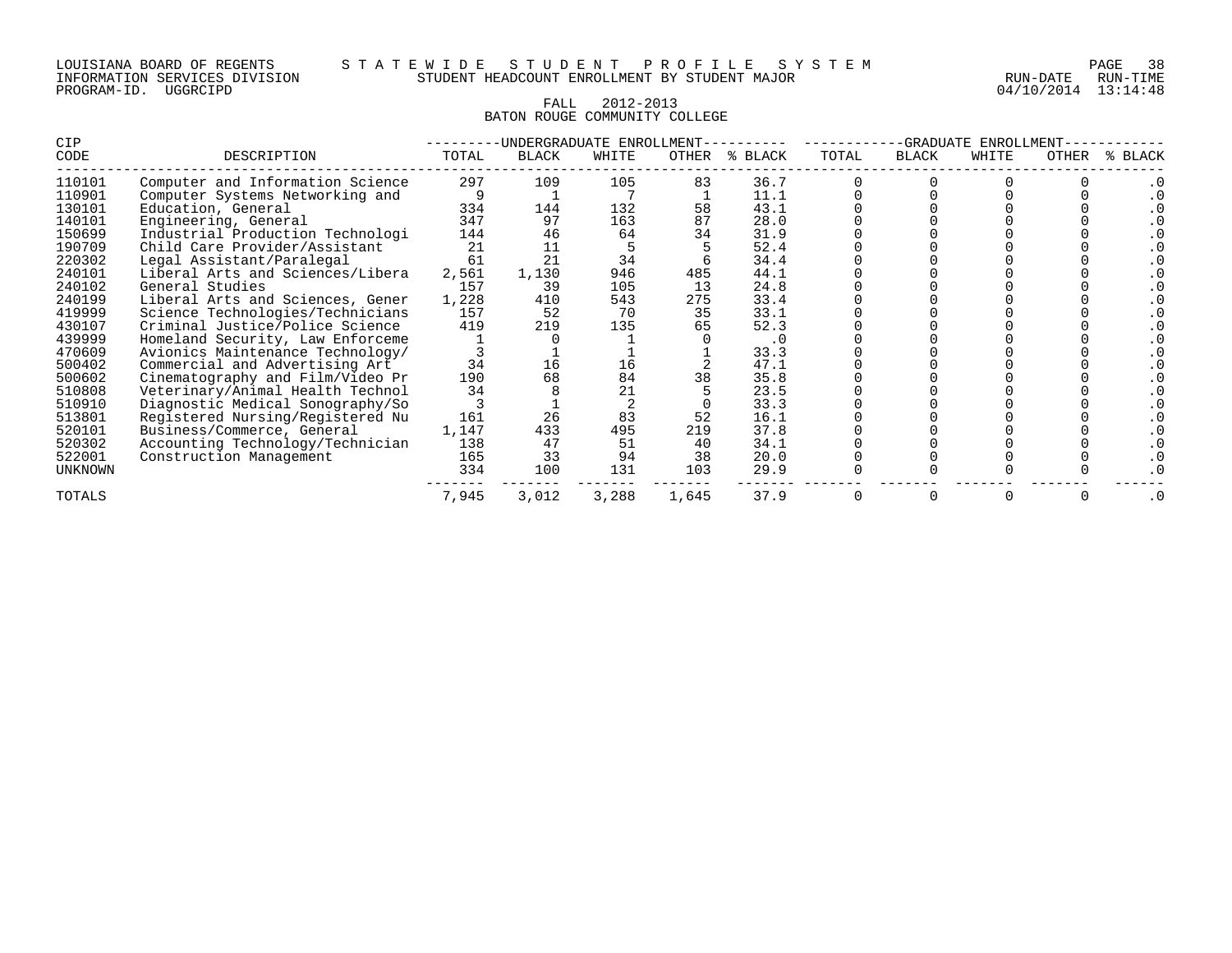#### LOUISIANA BOARD OF REGENTS S T A T E W I D E S T U D E N T P R O F I L E S Y S T E M PAGE 39 INFORMATION SERVICES DIVISION STUDENT HEADCOUNT ENROLLMENT BY STUDENT MAJOR RUN-DATE RUN-TIME

# FALL 2012-2013 BOSSIER PARISH COMMUNITY COLLEGE

| <b>CIP</b>       |                                                                                                                                                                                                                                      |                          |                            |                                  |                            | ---------UNDERGRADUATE ENROLLMENT---------- ----------GRADUATE ENROLLMENT----------- |                      |                                             |                |               |                  |
|------------------|--------------------------------------------------------------------------------------------------------------------------------------------------------------------------------------------------------------------------------------|--------------------------|----------------------------|----------------------------------|----------------------------|--------------------------------------------------------------------------------------|----------------------|---------------------------------------------|----------------|---------------|------------------|
| <b>CODE</b>      | DESCRIPTION                                                                                                                                                                                                                          | TOTAL                    | <b>BLACK</b>               | WHITE                            |                            | OTHER % BLACK                                                                        | TOTAL                | <b>BLACK</b>                                | WHITE          |               | OTHER % BLACK    |
| 099999           | Communication, Journalism, and R 1                                                                                                                                                                                                   |                          | $\Omega$                   |                                  | $\Omega$                   | .0                                                                                   | $\Omega$             | $\Omega$                                    | $\Omega$       | $\Omega$      | $\cdot$ 0        |
| 100201           | Communication, Journalism, and K<br>Photographic and Film/Video Tech and and Television Broadcastin<br>Recording Arts Technology/Techn and and and and the seconding Arts Technology/Techn and and and and and a<br>Recording Arts T |                          |                            |                                  |                            |                                                                                      | $\mathbf{0}$         | $\overline{0}$                              | $\overline{0}$ | $\mathbf 0$   | $\cdot$ 0        |
| 100202           |                                                                                                                                                                                                                                      |                          |                            |                                  |                            | 50.0                                                                                 | $\mathbf{0}$         | $\begin{bmatrix} 0 \\ 0 \\ 0 \end{bmatrix}$ | $\Omega$       | $\mathbf 0$   | . 0              |
| 100203           |                                                                                                                                                                                                                                      |                          |                            |                                  |                            |                                                                                      | $0 \qquad \qquad$    |                                             | $\Omega$       | $\mathbf 0$   | . 0              |
| 100299           |                                                                                                                                                                                                                                      |                          |                            |                                  |                            |                                                                                      | $\mathbf 0$          |                                             | $\Omega$       | $\mathbf 0$   | $\cdot$ 0        |
| 100304           | Animation, Interactive Technolog                                                                                                                                                                                                     | $-5$                     | $\overline{1}$             | $\overline{2}$                   | $\overline{\phantom{0}}^2$ | 20.0                                                                                 | $\Omega$             | $\Omega$                                    | $\mathbf{0}$   | $\mathbf 0$   | . 0              |
| 110299           | Computer Programming, Other                                                                                                                                                                                                          | 25                       | $\overline{9}$             | 10                               | 6                          | 36.0                                                                                 | $\Omega$             | $\Omega$                                    | $\Omega$       | $\mathbf 0$   | . 0              |
| 110401           | Information Science/Studies                                                                                                                                                                                                          | 185                      | 85                         | 62                               | 38                         | 45.9                                                                                 | $\mathbf 0$          | $\mathbf 0$                                 | $\mathbf 0$    | $\mathbf 0$   | . 0              |
| 111001           | Network and System Administratio                                                                                                                                                                                                     | 12                       | $-5$                       | $\overline{\mathbf{3}}$          | $\overline{4}$             | 41.7                                                                                 | $\Omega$             | $\Omega$                                    | $\mathbf 0$    | $\mathbf 0$   | . 0              |
| 111002           | System, Networking, and LAN/WAN                                                                                                                                                                                                      | 37                       | 10                         | 22                               | $5^{\circ}$                | 27.0                                                                                 | $\mathbf 0$          | $\mathbf 0$                                 | 0              | $\mathbf 0$   | $\cdot$ 0        |
| 111003           | Computer and Information Systems                                                                                                                                                                                                     | 89                       | 19                         | 49                               | 21                         | 21.3                                                                                 | $\Omega$             | $\Omega$                                    | $\Omega$       | $\mathbf 0$   | . 0              |
| 111004           | Web/Multimedia Management and We                                                                                                                                                                                                     | 9                        | $\overline{\mathbf{3}}$    | 5                                | $\overline{1}$             | 33.3                                                                                 | $\Omega$             | $\Omega$                                    | $\Omega$       | $\Omega$      | $\cdot$ 0        |
| 119999           | Computer and Information Science                                                                                                                                                                                                     | 9                        | $\overline{4}$             | 5                                | $\bigcap$                  | 44.4                                                                                 | $\Omega$             | $\Omega$                                    | $\Omega$       | $\mathbf 0$   | . 0              |
| 120503           | Culinary Arts/Chef Training                                                                                                                                                                                                          | 74                       | 42                         | 23                               | 9                          | 56.8                                                                                 | $\Omega$             | $\Omega$                                    | $\Omega$       | $\Omega$      | . 0              |
| 130101           | Education, General                                                                                                                                                                                                                   | 149                      | 47                         | 85                               | 17                         | 31.5                                                                                 | $\Omega$             | $\Omega$                                    | $\Omega$       | $\Omega$      | $\cdot$ 0        |
| 140101           | Engineering, General                                                                                                                                                                                                                 | 110                      | 35                         | 55                               | 20                         | 31.8                                                                                 | $\Omega$             | $\Omega$                                    | $\Omega$       | $\mathbf 0$   | . 0              |
| 150612           | Industrial Technology/Technician                                                                                                                                                                                                     | 53                       | 15                         | 23                               | 15                         | 28.3                                                                                 | $\Omega$             | $\Omega$                                    | $\Omega$       | $\Omega$      | . 0              |
| 150903           | Petroleum Technology/Technician                                                                                                                                                                                                      | 132                      | 30                         | 72                               | 30                         | 22.7                                                                                 | $\mathbf 0$          | $\mathbf 0$                                 | $\mathbf 0$    | $\mathbf 0$   | . 0              |
| 151001           | Construction Engineering Technol                                                                                                                                                                                                     | 45                       | 15                         | 21                               | 9                          | 33.3                                                                                 | $\Omega$             | $\Omega$                                    | $\Omega$       | $\Omega$      | . 0              |
| 151301           | Drafting and Design Technology/T                                                                                                                                                                                                     | $\overline{2}$           | $\overline{0}$             | $\mathbf{1}$                     | $\mathbf{1}$               | $\cdot$ 0                                                                            | $\mathbf 0$          | $\Omega$                                    | 0              | $\Omega$      | $\cdot$ 0        |
| 190709           | Child Care Provider/Assistant                                                                                                                                                                                                        | 114                      | 54                         | 41                               | 19                         | 47.4                                                                                 | $\Omega$             | $\mathbf 0$                                 | 0              | $\mathbf 0$   | . 0              |
| 220301           | Legal Administrative Assistant/S                                                                                                                                                                                                     | 11                       | $\overline{\phantom{0}}^2$ | - 8                              | $\overline{1}$             | 18.2                                                                                 | $\Omega$             | $\Omega$                                    | 0              | $\mathbf 0$   | $\cdot$ 0        |
| 240102           | General Studies                                                                                                                                                                                                                      | 1,588                    | 567                        | 745                              | 276                        | 35.7                                                                                 | $\Omega$<br>$\Omega$ | $\mathbf 0$<br>$\Omega$                     | 0<br>$\Omega$  | 0<br>$\Omega$ | . 0              |
| 240199           | Liberal Arts and Sciences, Gener                                                                                                                                                                                                     | 415<br>5                 | 105<br>$\overline{2}$      | 220                              | 90<br>$\overline{0}$       | 25.3                                                                                 | $\Omega$             | $\Omega$                                    | $\Omega$       | $\Omega$      | . 0              |
| 301801           | Natural Sciences                                                                                                                                                                                                                     | 1                        | $\overline{0}$             | $\overline{3}$<br>$\overline{1}$ | $\overline{0}$             | 40.0                                                                                 | $\Omega$             | $\Omega$                                    | $\Omega$       | $\mathbf 0$   | $\cdot$ 0        |
| 410101<br>430104 | Biology Technician/Biotechnology<br>Criminal Justice/Safety Studies                                                                                                                                                                  | 493                      | 247                        | 163                              | 83                         | $\cdot$ 0<br>50.1                                                                    | $\Omega$             | $\Omega$                                    | $\Omega$       | $\Omega$      | . 0<br>$\cdot$ 0 |
| 470303           | Industrial Mechanics and Mainten                                                                                                                                                                                                     | 13                       | $\overline{\mathbf{3}}$    | 6                                | 4                          | 23.1                                                                                 | $\Omega$             | $\Omega$                                    | $\overline{0}$ | $\mathbf 0$   |                  |
| 500402           | Commercial and Advertising Art                                                                                                                                                                                                       | 12                       | 7                          | $\overline{4}$                   | $\overline{1}$             | 58.3                                                                                 | $\Omega$             | $\Omega$                                    | $\Omega$       | $\Omega$      | . 0<br>. 0       |
| 500501           | Drama and Dramatics/Theatre Arts                                                                                                                                                                                                     | 2                        | $\mathbf{1}$               | $\mathbf{1}$                     | $\overline{0}$             | 50.0                                                                                 | $\Omega$             | $\Omega$                                    | $\Omega$       | $\Omega$      | . 0              |
| 500502           | Technical Theatre/Theatre Design                                                                                                                                                                                                     | $\mathbf{3}$             | $\mathbf{1}$               | $\Omega$                         | 2                          | 33.3                                                                                 | $\Omega$             | $\Omega$                                    | 0              | $\mathbf 0$   | . 0              |
| 500599           | Dramatic/Theatre Arts and Stagec                                                                                                                                                                                                     | 8                        |                            | 5                                | $\mathbf{1}$               | 25.0                                                                                 | $\Omega$             | $\Omega$                                    | $\Omega$       | $\mathbf 0$   | $\cdot$ 0        |
| 500901           | Music, General                                                                                                                                                                                                                       | 15                       | 5                          | $7\overline{ }$                  | $\overline{3}$             | 33.3                                                                                 | $\Omega$             | $\Omega$                                    | 0              | $\mathbf 0$   | . 0              |
| 509999           | Visual and Performing Arts, Othe                                                                                                                                                                                                     | 49                       | 12                         | 25                               | 12                         | 24.5                                                                                 | $\Omega$             | $\Omega$                                    | $\Omega$       | $\Omega$      | . 0              |
| 510702           | Hospital and Health Care Facilit                                                                                                                                                                                                     | 81                       | 40                         | 23                               | 18                         | 49.4                                                                                 | $\Omega$             | $\Omega$                                    | $\Omega$       | $\mathbf 0$   | . 0              |
| 510710           | Medical Office Assistant/Special                                                                                                                                                                                                     | 77                       | 31                         | 35                               | 11                         | 40.3                                                                                 | $\Omega$             | $\mathbf 0$                                 | 0              | $\mathbf 0$   | . 0              |
| 510801           | Medical/Clinical Assistant                                                                                                                                                                                                           | 116                      | 64                         | 41                               | 11                         | 55.2                                                                                 | $\Omega$             | $\Omega$                                    | 0              | $\mathbf 0$   | . 0              |
| 510803           | Occupational Therapist Assistant                                                                                                                                                                                                     | 149                      | 47                         | 77                               | 25                         | 31.5                                                                                 | $\Omega$             | $\Omega$                                    | $\Omega$       | $\mathbf 0$   | $\cdot$ 0        |
| 510805           | Pharmacy Technician/Assistant                                                                                                                                                                                                        | 164                      | 90                         | 43                               | 31                         | 54.9                                                                                 | $\Omega$             | $\Omega$                                    | $\Omega$       | $\Omega$      | $\cdot$ 0        |
| 510806           | Physical Therapy Technician/Assi                                                                                                                                                                                                     | 395                      | 141                        | 188                              | 66                         | 35.7                                                                                 | $\Omega$             | $\Omega$                                    | $\Omega$       | $\Omega$      | . 0              |
| 510902           | Electrocardiograph Technology/Te                                                                                                                                                                                                     | 11                       | $\bigcirc$                 | $7\overline{ }$                  | $\overline{4}$             | $\cdot$ 0                                                                            | $\Omega$             | $\Omega$                                    | $\Omega$       | $\Omega$      | $\cdot$ 0        |
| 510904           | Emergency Medical Technology/Tec                                                                                                                                                                                                     | 107                      | 34                         | 51                               | 22                         | 31.8                                                                                 | $\Omega$             | $\Omega$                                    | $\Omega$       | $\mathbf 0$   | $\cdot$ 0        |
| 510908           | Respiratory Care Therapy/Therapi                                                                                                                                                                                                     | 137                      | 72                         | 47                               | 18                         | 52.6                                                                                 | $\Omega$             | $\Omega$                                    | $\Omega$       | $\mathbf 0$   | . 0              |
| 510909           | Surgical Technology/Technologist                                                                                                                                                                                                     | 52                       | 19                         | 19                               | 14                         | 36.5                                                                                 | $\Omega$             | $\Omega$                                    | $\Omega$       | $\Omega$      | . 0              |
| 511009           | Phlebotomy Technician/Phlebotomi                                                                                                                                                                                                     | 71                       | 32                         | 23                               | 16                         | 45.1                                                                                 | $\Omega$             | $\Omega$                                    | $\Omega$       | $\mathbf 0$   | . 0              |
| 513801           | Registered Nursing/Registered Nu                                                                                                                                                                                                     | 1,231                    | 457                        | 543                              | 231                        | 37.1                                                                                 | $\Omega$             | $\Omega$                                    | $\mathbf 0$    | $\mathbf 0$   | . 0              |
| 520101           | Business/Commerce, General                                                                                                                                                                                                           | 697                      | 309                        | 251                              | 137                        | 44.3                                                                                 | $\Omega$             | $\Omega$                                    | $\Omega$       | $\mathbf 0$   | . 0              |
| 520201           | Business Administration and Mana                                                                                                                                                                                                     | $\overline{\phantom{a}}$ | $\overline{1}$             | $\overline{2}$                   | $\overline{0}$             | 33.3                                                                                 | $\Omega$             | $\Omega$                                    | $\Omega$       | $\mathbf 0$   | . 0              |
| 520302           | Accounting Technology/Technician                                                                                                                                                                                                     | 20                       | 10                         | - 9                              | $\overline{1}$             | 50.0                                                                                 | $\Omega$             | $\Omega$                                    | 0              | 0             | . 0              |
| <b>UNKNOWN</b>   |                                                                                                                                                                                                                                      | 603                      | 124                        | 394                              | 85                         | 20.6                                                                                 | $\Omega$             | $\Omega$                                    | $\Omega$       | $\mathbf 0$   | . 0              |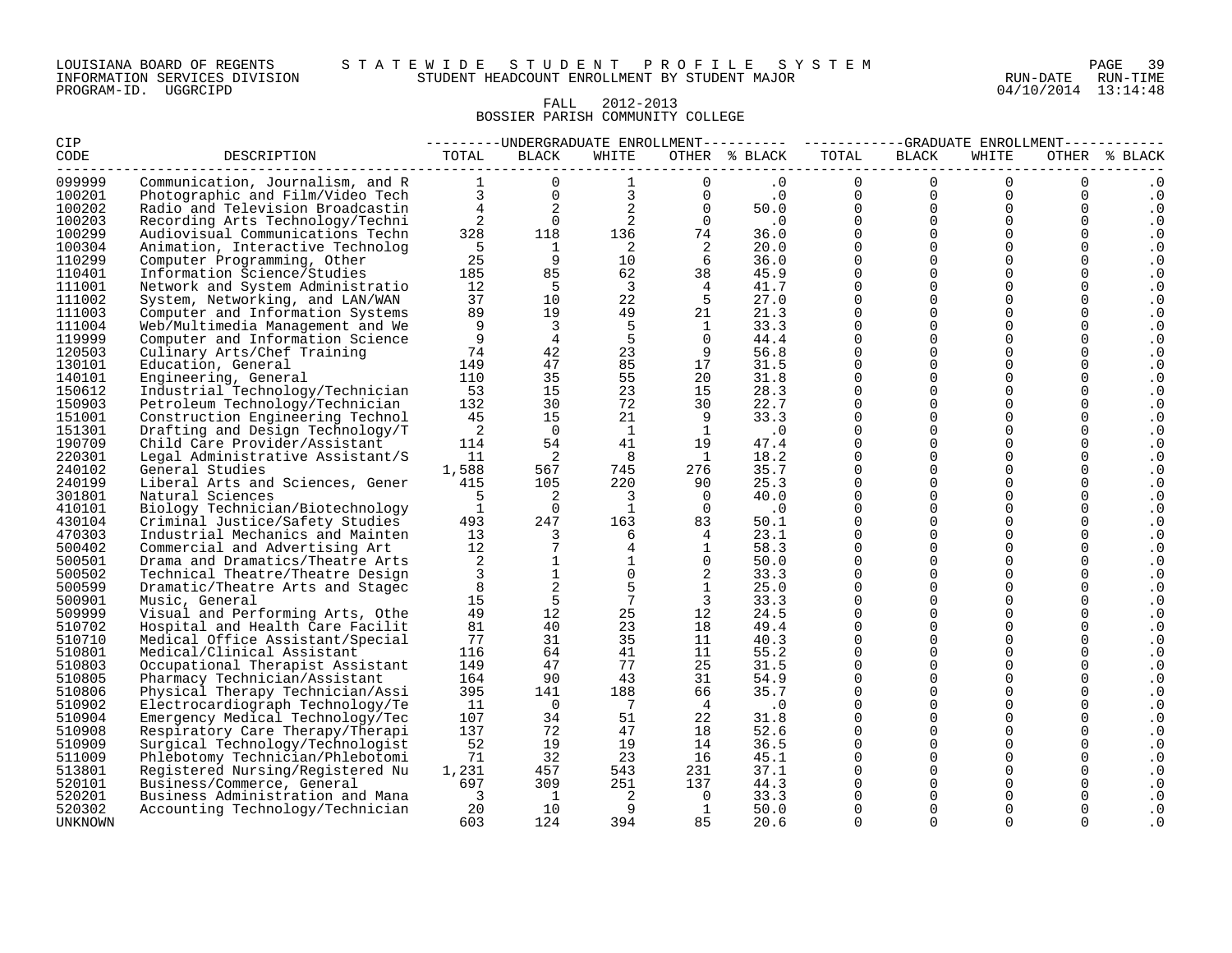| LOUISIANA BOARD OF REGENTS    | STATEWIDE STUDENT PROFILE SYSTEM              |                     | 40<br>PAGE |
|-------------------------------|-----------------------------------------------|---------------------|------------|
| INFORMATION SERVICES DIVISION | STUDENT HEADCOUNT ENROLLMENT BY STUDENT MAJOR | RUN-DATE            | RUN-TIME   |
| PROGRAM-ID. UGGRCIPD          |                                               | 04/10/2014 13:14:48 |            |

# FALL 2012-2013 BOSSIER PARISH COMMUNITY COLLEGE

| CIP    |             |       |       |       |                                | ---------UNDERGRADUATE ENROLLMENT--------- ----------GRADUATE ENROLLMENT----------- |       |                       |  |               |  |  |
|--------|-------------|-------|-------|-------|--------------------------------|-------------------------------------------------------------------------------------|-------|-----------------------|--|---------------|--|--|
| CODE   | DESCRIPTION | TOTAL | BLACK | WHITE | OTHER % BLACK       TOTAL      |                                                                                     | BLACK | WHITE                 |  | OTHER % BLACK |  |  |
|        |             |       |       |       |                                |                                                                                     |       |                       |  |               |  |  |
| TOTALS |             |       |       |       | 7,917 2,919 3,564 1,434 36.9 0 |                                                                                     |       | $\Omega$<br>$\bigcap$ |  |               |  |  |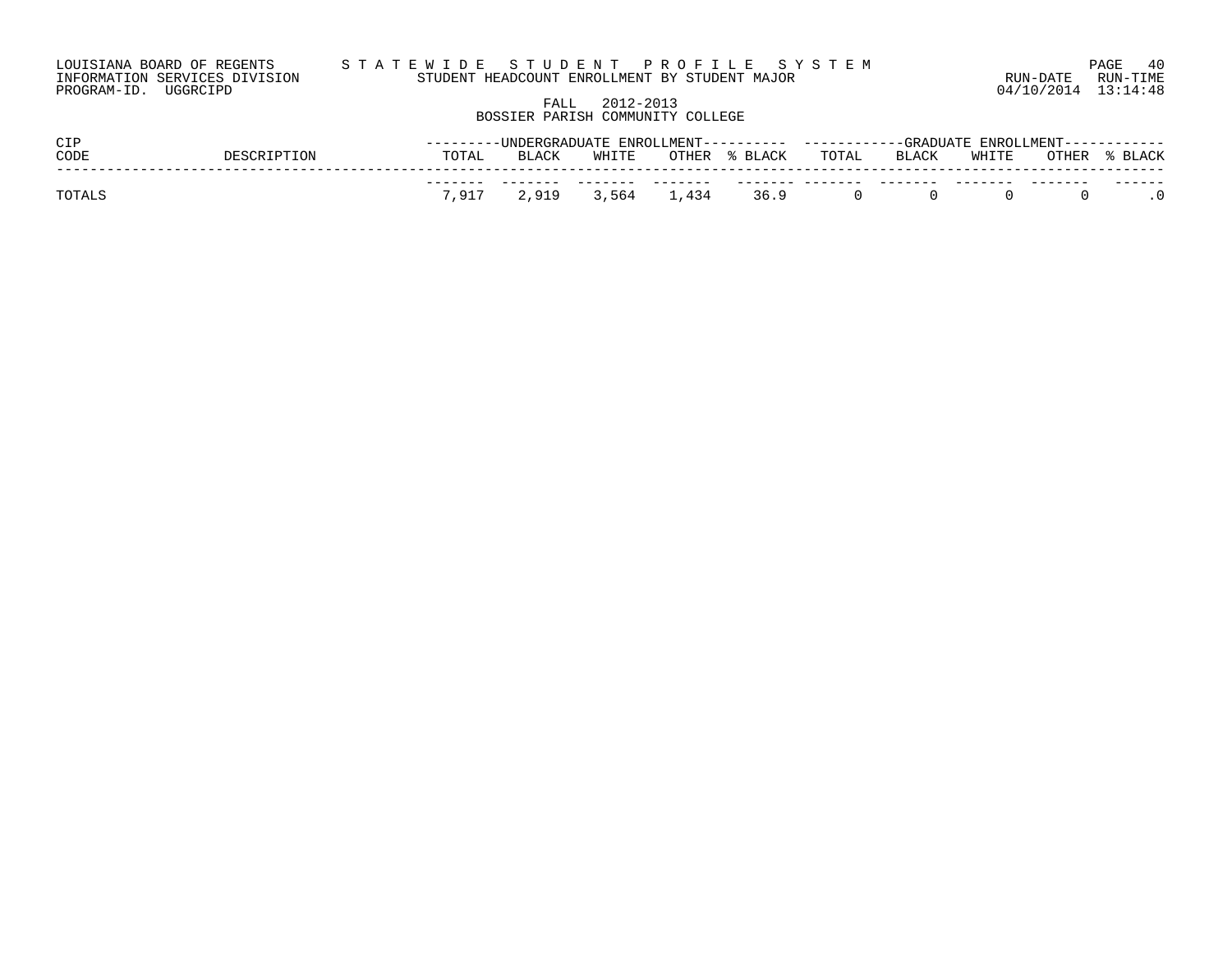#### LOUISIANA BOARD OF REGENTS S T A T E W I D E S T U D E N T P R O F I L E S Y S T E M PAGE 41 INFORMATION SERVICES DIVISION STUDENT HEADCOUNT ENROLLMENT BY STUDENT MAJOR RUN-DATE RUN-TIME

#### FALL 2012-2013 DELGADO COMMUNITY COLLEGE

| <b>CIP</b>       |                                                                      |              |                                              |                 |                            | ---------UNDERGRADUATE ENROLLMENT--------- ----------GRADUATE ENROLLMENT---------- |                         |                         |                      |                            |                  |
|------------------|----------------------------------------------------------------------|--------------|----------------------------------------------|-----------------|----------------------------|------------------------------------------------------------------------------------|-------------------------|-------------------------|----------------------|----------------------------|------------------|
| CODE             | DESCRIPTION                                                          | TOTAL        | <b>BLACK</b>                                 | WHITE           |                            | OTHER % BLACK                                                                      | TOTAL                   | BLACK                   | WHITE                |                            | OTHER % BLACK    |
| 010601           | Applied Horticulture/Horticultur                                     | 51           |                                              | 24              | 20                         | 13.7                                                                               | $\overline{0}$          | $\Omega$                | $\Omega$             | $\mathbf 0$                | . 0              |
| 030103           | Environmental Studies                                                |              | $\begin{matrix} 6 & 0 \\ 0 & 0 \end{matrix}$ | $4\overline{4}$ |                            | $\begin{array}{ccc} 2 & .0 \\ 62 & .53.5 \end{array}$                              | $0 \qquad \qquad$       | $\overline{0}$          | $\overline{0}$       | $\mathbf 0$                | . 0              |
| 099999           | Communication, Journalism, and R                                     | 303          | 162                                          | 79              |                            |                                                                                    | $0 \qquad \qquad$       | $\overline{0}$          | $\Omega$             | $\mathbf 0$                | . 0              |
| 110301           | Data Processing and Data Process                                     | 342          | 145                                          | 124             | 73                         | 42.4                                                                               | $\overline{0}$          | $\overline{0}$          | $\overline{0}$       | $\mathbf 0$                | . 0              |
| 110801           | Web Page, Digital/Multimedia and                                     | 27           | 13                                           | $7\phantom{0}$  | $\overline{7}$             | $\frac{48.1}{48.2}$                                                                | $\overline{0}$          | $\overline{0}$          | $\Omega$             | $\mathbf 0$                | $\cdot$ 0        |
| 110901           | Computer Systems Networking and                                      | 137          | 66                                           | 43              | 28                         | 48.2                                                                               | $\overline{0}$          | $\overline{0}$          | 0                    | 0                          | . 0              |
| 120301           | Funeral Service and Mortuary Sci                                     | 105          | 60                                           | 33              | 12                         | 57.1                                                                               | $\mathbf{0}$            | $\mathbf 0$             | $\Omega$             | $\mathbf 0$                | $\cdot$ 0        |
| 120401           | Cosmetology/Cosmetologist, Gener                                     | 84           | 68                                           | 6               | 10                         | 81.0                                                                               | $\mathbf 0$             | $\Omega$                | $\Omega$             | $\mathbf 0$                | . 0              |
| 120402           | Barbering/Barber                                                     | 25           | 19                                           | $\overline{0}$  | 6                          | 76.0                                                                               | $\Omega$                | $\Omega$                | $\Omega$             | $\Omega$                   | $\cdot$ 0        |
| 120413           | Cosmetology, Barber/Styling, and                                     | 9            | 8                                            | $\overline{0}$  | $\overline{1}$             | 88.9                                                                               | $\Omega$                | $\Omega$                | $\Omega$             | $\Omega$                   | $\cdot$ 0        |
| 120501           | Baking and Pastry Arts/Baker/Pas                                     | 45           | 17                                           | 15              | 13                         | 37.8                                                                               | $\Omega$                | $\Omega$<br>$\Omega$    | $\Omega$             | $\mathbf 0$                | . 0              |
| 120503           | Culinary Arts/Chef Training                                          | 359          | 186                                          | 105             | 68                         | 51.8                                                                               | $\Omega$                |                         | $\Omega$             | $\mathbf 0$                | $\cdot$ 0        |
| 120504<br>130101 | Restaurant, Culinary, and Cateri                                     | $-5$<br>326  | $\overline{4}$<br>119                        | $\overline{1}$  | $\overline{0}$             | 80.0                                                                               | $\mathbf 0$<br>$\Omega$ | $\mathbf 0$<br>$\Omega$ | $\Omega$<br>$\Omega$ | $\mathbf 0$<br>$\Omega$    | . 0              |
|                  | Education, General                                                   |              |                                              | 137             | 70                         | 36.5                                                                               |                         | $\Omega$                |                      |                            | . 0              |
| 150101           | Architectural Engineering Techno                                     | 123<br>88    | 44<br>25                                     | 43<br>36        | 36                         | 35.8                                                                               | $\mathbf 0$<br>$\Omega$ | $\Omega$                | $\Omega$<br>$\Omega$ | $\mathbf 0$<br>$\mathbf 0$ | $\cdot$ 0        |
| 150201<br>150303 | Civil Engineering Technology/Tec                                     | 180          | 69                                           | 60              | 27<br>51                   | 28.4<br>38.3                                                                       | $\mathbf 0$             | $\Omega$                | $\Omega$             | $\mathbf 0$                | . 0              |
| 150401           | Electrical, Electronic and Commu                                     | 53           | 19                                           | 26              |                            | 35.8                                                                               | $\mathsf{O}$            | $\mathbf 0$             | 0                    | 0                          | $\cdot$ 0        |
| 151301           | Biomedical Technology/Technician<br>Drafting and Design Technology/T | 184          | 36                                           | 94              | 8<br>54                    | 19.6                                                                               | $\Omega$                | $\Omega$                | $\Omega$             | $\Omega$                   | . 0<br>$\cdot$ 0 |
| 161603           | Sign Language Interpretation and                                     | 51           | 15                                           | 25              | 11                         | 29.4                                                                               | $\Omega$                | $\Omega$                | $\Omega$             | $\Omega$                   | $\cdot$ 0        |
| 190709           | Child Care Provider/Assistant                                        | 443          | 294                                          | 83              | 66                         | 66.4                                                                               | $\Omega$                | $\Omega$                | $\Omega$             | $\mathbf 0$                | . 0              |
| 220301           | Legal Administrative Assistant/S                                     | 42           | 8                                            | 30              | 4                          | 19.0                                                                               | $\Omega$                | $\Omega$                | $\Omega$             | $\Omega$                   | $\cdot$ 0        |
| 240102           | General Studies                                                      | 1,934        | 639                                          | 829             | 466                        | 33.0                                                                               | $\mathbf 0$             | $\Omega$                | 0                    | $\mathbf 0$                | . 0              |
| 240199           | Liberal Arts and Sciences, Gener                                     | 474          | 143                                          | 196             | 135                        | 30.2                                                                               | $\Omega$                | $\Omega$                | $\Omega$             | $\Omega$                   | . 0              |
| 430107           | Criminal Justice/Police Science                                      | 719          | 375                                          | 211             | 133                        | 52.2                                                                               | $\Omega$                | $\Omega$                | $\Omega$             | $\Omega$                   | . 0              |
| 430201           | Fire Prevention and Safety Techn                                     | 21           | - 5                                          | 12              | $4\overline{4}$            | 23.8                                                                               | $\Omega$                | $\mathbf 0$             | $\Omega$             | $\mathbf 0$                | . 0              |
| 430203           | Fire Science/Fire-fighting                                           | 31           | 8                                            | 21              | $\overline{\phantom{a}}$   | 25.8                                                                               | $\mathbf 0$             | $\Omega$                | $\Omega$             | $\mathbf 0$                | . 0              |
| 460201           | Carpentry/Carpenter                                                  | 22           | 15                                           | - 5             | $\overline{\phantom{0}}^2$ | 68.2                                                                               | $\mathbf 0$             | $\mathbf 0$             | 0                    | 0                          | . 0              |
| 460301           | Electrical and Power Transmissio                                     | $-5$         | $\overline{\phantom{a}}$                     | 1               | $\mathbf{1}$               | 60.0                                                                               | $\Omega$                | $\Omega$                | $\Omega$             | $\mathbf 0$                | $\cdot$ 0        |
| 460302           | Electrician                                                          | 87           | 56                                           | 19              | 12                         | 64.4                                                                               | $\Omega$                | $\Omega$                | $\Omega$             | $\Omega$                   | $\cdot$ 0        |
| 460502           | Pipefitting/Pipefitter and Sprin                                     | $\mathbf{1}$ | $\overline{1}$                               | $\Omega$        | $\overline{0}$             | 100.0                                                                              | $\Omega$                | $\Omega$                | $\Omega$             | $\mathbf 0$                | $\cdot$ 0        |
| 470199           | Electrical/Electronics Maintenan                                     | 50           | 23                                           | 14              | 13                         | 46.0                                                                               | $\Omega$                | $\Omega$                | $\Omega$             | $\mathbf 0$                | $\cdot$ 0        |
| 470201           | Heating, Air Conditioning, Venti                                     | 91           | 48                                           | 28              | 15                         | 52.7                                                                               | $\Omega$                | $\Omega$                | $\Omega$             | $\mathbf 0$                | . 0              |
| 470604           | Automobile/Automotive Mechanics                                      | 267          | 129                                          | 91              | 47                         | 48.3                                                                               | $\mathbf 0$             | $\Omega$                | $\Omega$             | $\Omega$                   | . 0              |
| 470605           | Diesel Mechanics Technology/Tech                                     | 2            | $\mathbf{1}$                                 | <sup>1</sup>    | $\overline{0}$             | 50.0                                                                               | $\Omega$                | $\Omega$                | $\Omega$             | $\mathbf 0$                | . 0              |
| 480501           | Machine Tool Technology/Machinis                                     | 38           | 20                                           | 10              | 8 <sup>8</sup>             | 52.6                                                                               | $\Omega$                | $\Omega$                | $\Omega$             | $\mathbf 0$                | . 0              |
| 480503           | Machine Shop Technology/Assistan                                     | 5            | $\overline{4}$                               | $\mathbf{1}$    | $\overline{0}$             | 80.0                                                                               | $\mathbf 0$             | $\mathbf 0$             | $\Omega$             | $\mathbf 0$                | . 0              |
| 480506           | Sheet Metal Technology/Sheetwork                                     | 1            | $\overline{0}$                               | <sup>1</sup>    | $\overline{0}$             | $\cdot$ 0                                                                          | $\mathbf 0$             | $\Omega$                | $\Omega$             | 0                          | . 0              |
| 480508           | Welding Technology/Welder                                            | 81           | 45                                           | 19              | 17                         | 55.6                                                                               | $\mathbf 0$             | $\mathbf 0$             | $\Omega$             | 0                          | $\cdot$ 0        |
| 500408           | Interior Design                                                      | 86           | 23                                           | 40              | 23                         | 26.7                                                                               | $\mathbf 0$             | $\Omega$                | $\Omega$             | $\mathbf 0$                | . 0              |
| 500409           | Graphic Design                                                       | 223          | 80                                           | 92              | 51                         | 35.9                                                                               | $\Omega$                | $\Omega$                | $\Omega$             | $\Omega$                   | . 0              |
| 500502           | Technical Theatre/Theatre Design                                     | 6            | $\overline{3}$                               | $\overline{3}$  | $\overline{0}$             | 50.0                                                                               | $\mathbf 0$             | $\Omega$                | $\Omega$             | $\mathbf 0$                | $\cdot$ 0        |
| 500702           | Fine/Studio Arts, General                                            | 30           | $7\phantom{.0}\phantom{.0}7$                 | 13              | 10                         | 23.3                                                                               | $\Omega$                | $\Omega$                | $\Omega$             | $\mathbf 0$                | . 0              |
| 500901           | Music, General                                                       | 36           | 17                                           | 13 <sup>°</sup> | 6                          | 47.2                                                                               | $\Omega$                | $\Omega$                | $\Omega$             | $\Omega$                   | . 0              |
| 510707           | Health Information/Medical Recor                                     | 385          | 208                                          | 124             | 53                         | 54.0                                                                               | $\mathbf 0$             | $\mathbf 0$             | $\Omega$             | $\mathbf 0$                | . 0              |
| 510803           | Occupational Therapist Assistant                                     | 187          | 64                                           | 93              | 30                         | 34.2                                                                               | $\Omega$                | $\Omega$                | $\Omega$             | $\Omega$                   | . 0              |
| 510805           | Pharmacy Technician/Assistant                                        | 288          | 178                                          | 55              | 55                         | 61.8                                                                               | $\mathbf{0}$            | $\mathbf 0$             | 0                    | 0                          | $\cdot$ 0        |
| 510806           | Physical Therapy Technician/Assi                                     | 556          | 230                                          | 193             | 133                        | 41.4                                                                               | $\Omega$                | $\Omega$                | 0                    | 0                          | . 0              |
| 510808           | Veterinary/Animal Health Technol                                     | 197          | - 56                                         | 96              | 45                         | 28.4                                                                               | 0                       | $\Omega$                |                      | 0                          | . 0              |
| 510904           | Emergency Medical Technology/Tec                                     | 150          | 60                                           | 62              | 28                         | 40.0                                                                               | 0                       | $\Omega$                | 0                    | 0                          | . 0              |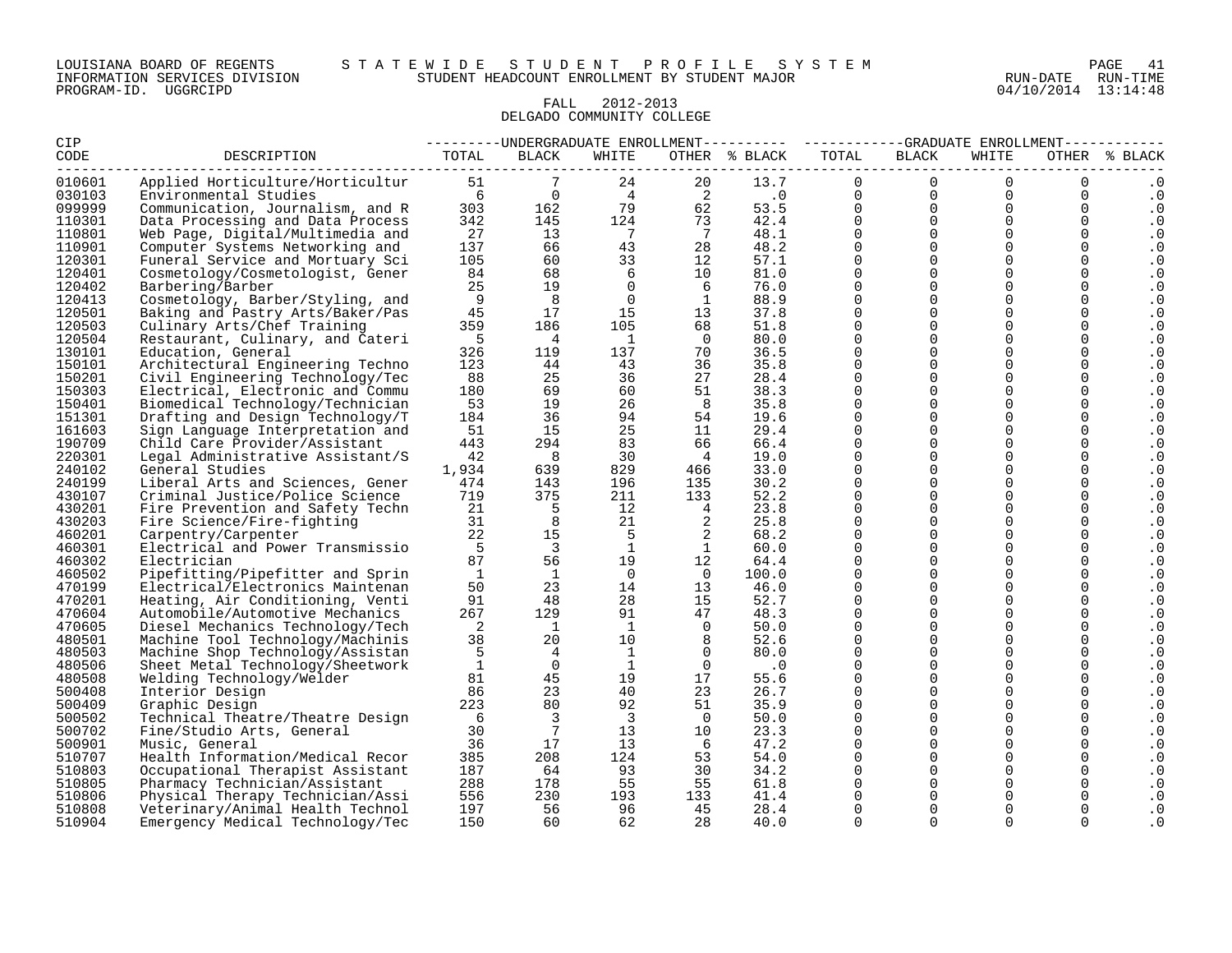#### FALL 2012-2013 DELGADO COMMUNITY COLLEGE

| CIP            |                                  |        |              | UNDERGRADUATE ENROLLMENT |       |         |       | <b>GRADUATE</b> | ENROLLMENT |       |              |
|----------------|----------------------------------|--------|--------------|--------------------------|-------|---------|-------|-----------------|------------|-------|--------------|
| CODE           | DESCRIPTION                      | TOTAL  | <b>BLACK</b> | WHITE                    | OTHER | % BLACK | TOTAL | <b>BLACK</b>    | WHITE      | OTHER | <b>BLACK</b> |
| 510905         | Nuclear Medical Technology/Techn | 30     |              | 15                       |       | 20.0    |       |                 |            |       |              |
| 510907         | Medical Radiologic Technology/Sc | 89     | 31           | 37                       | 21    | 34.8    |       |                 |            |       |              |
| 510908         | Respiratory Care Therapy/Therapi | 210    | 102          | 67                       |       | 48.6    |       |                 |            |       |              |
| 510909         | Surgical Technology/Technologist | 256    | 117          | 112                      | 27    | 45.7    |       |                 |            |       |              |
| 510910         | Diagnostic Medical Sonography/So | 235    | 68           | 105                      | 62    | 28.9    |       |                 |            |       |              |
| 510911         | Radiologic Technology/Science -  | 848    | 272          | 381                      | 195   | 32.1    |       |                 |            |       |              |
| 511004         | Clinical/Medical Laboratory Tech | 150    | 63           | 52                       | 35    | 42.0    |       |                 |            |       |              |
| 511803         | Ophthalmic Technician/Technologi | 21     | 10           |                          |       | 47.6    |       |                 |            |       |              |
| 512601         | Health Aide                      |        |              |                          |       | 100.0   |       |                 |            |       |              |
| 513103         | Dietetic Technician              | 64     | 19           | 30                       | 15    | 29.7    |       |                 |            |       |              |
| 513501         | Massage Therapy/Therapeutic Mass | 58     | 23           | 21                       | 14    | 39.7    |       |                 |            |       |              |
| 513801         | Registered Nursing/Registered Nu | 3,351  | 1,447        | 1,222                    | 682   | 43.2    |       |                 |            |       |              |
| 513901         | Licensed Practical/Vocational Nu | 429    | 278          | 98                       | 53    | 64.8    |       |                 |            |       |              |
| 513902         | Nursing Assistant/Aide and Patie |        |              |                          |       | 66.7    |       |                 |            |       |              |
| 520101         | Business/Commerce, General       | 757    | 321          | 256                      | 180   | 42.4    |       |                 |            |       |              |
| 520201         | Business Administration and Mana | 1,043  | 529          | 331                      | 183   | 50.7    |       |                 |            |       |              |
| 520203         | Logistics, Materials, and Supply |        |              |                          |       | 100.0   |       |                 |            |       |              |
| 520302         | Accounting Technology/Technician | 486    | 213          | 160                      | 113   | 43.8    |       |                 |            |       |              |
| 520401         | Administrative Assistant and Sec | 99     | 62           | 23                       | 14    | 62.6    |       |                 |            |       |              |
| 520701         | Entrepreneurship/Entrepreneurial | 22     | 12           |                          |       | 54.5    |       |                 |            |       |              |
| 520901         | Hospitality Administration/Manaq | 124    | 43           | 54                       | 27    | 34.7    |       |                 |            |       |              |
| 522001         | Construction Management          | 17     |              |                          |       | 29.4    |       |                 |            |       |              |
| <b>UNKNOWN</b> |                                  | 834    | 233          | 190                      | 411   | 27.9    |       |                 |            |       |              |
| <b>TOTALS</b>  |                                  | 18,093 | 7,687        | 6,392                    | 4,014 | 42.5    |       |                 |            |       | . 0          |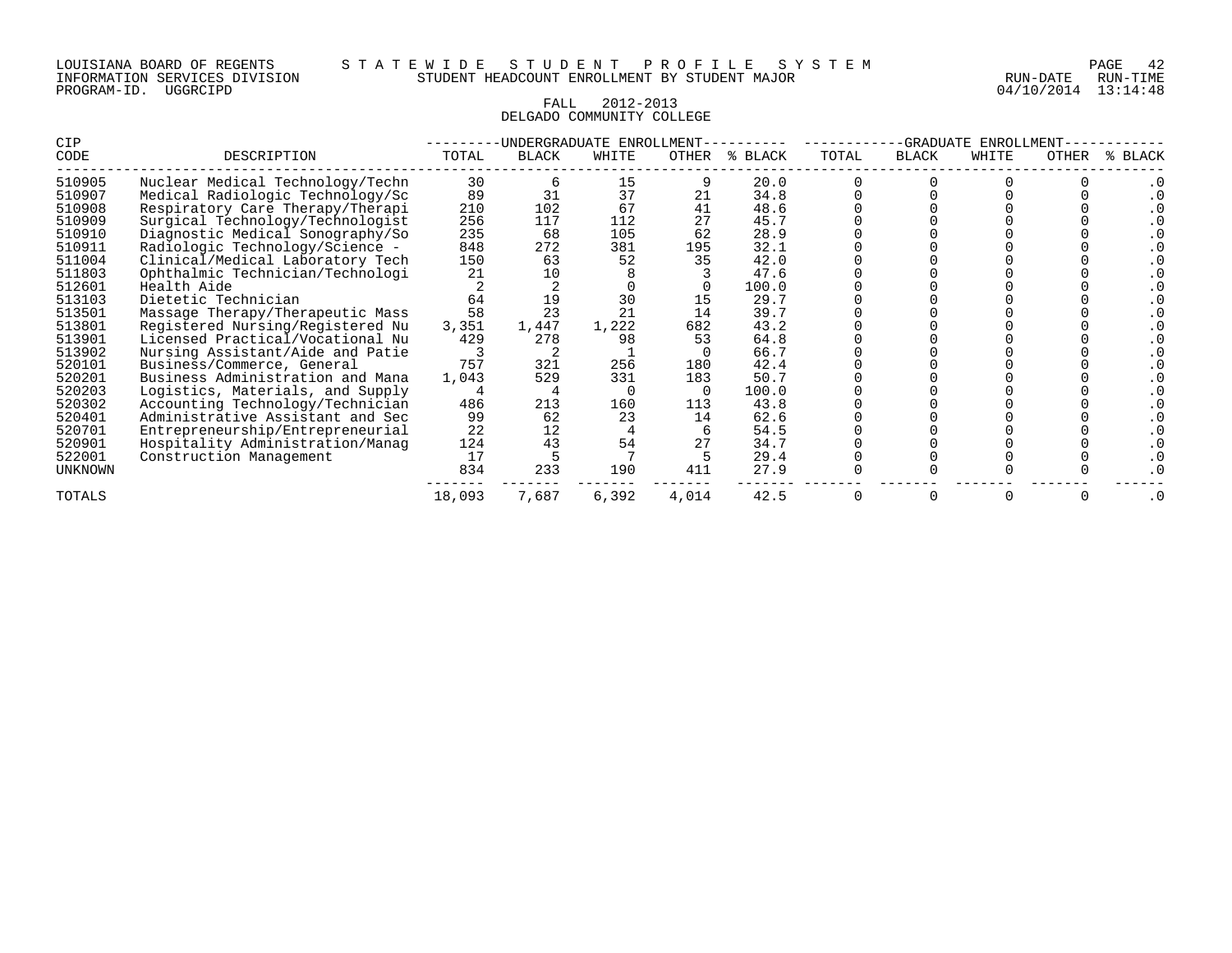#### LOUISIANA BOARD OF REGENTS S T A T E W I D E S T U D E N T P R O F I L E S Y S T E M PAGE 43 INFORMATION SERVICES DIVISION STUDENT HEADCOUNT ENROLLMENT BY STUDENT MAJOR RUN-DATE RUN-TIME

#### FALL 2012-2013 ELAINE P. NUNEZ COMMUN. COLLEGE

| CIP     |                                  |       | UNDERGRADUATE ENROLLMENT- |       |       |         |       | -GRADUATE    | ENROLLMENT |       |       |
|---------|----------------------------------|-------|---------------------------|-------|-------|---------|-------|--------------|------------|-------|-------|
| CODE    | DESCRIPTION                      | TOTAL | <b>BLACK</b>              | WHITE | OTHER | % BLACK | TOTAL | <b>BLACK</b> | WHITE      | OTHER | BLACK |
| 110401  | Information Science/Studies      | 12    |                           |       |       | 33.3    |       |              |            |       |       |
| 120503  | Culinary Arts/Chef Training      | 36    | 20                        | 13    |       | 55.6    |       |              |            |       |       |
| 130101  | Education, General               | 49    | 13                        | 31    |       | 26.5    |       |              |            |       |       |
| 150612  | Industrial Technology/Technician | 232   | 102                       | 104   |       | 44.0    |       |              |            |       |       |
| 190709  | Child Care Provider/Assistant    | 70    | 36                        | 32    |       | 51.4    |       |              |            |       |       |
| 220302  | Legal Assistant/Paralegal        | 50    | 16                        | 29    |       | 32.0    |       |              |            |       |       |
| 240102  | General Studies                  | 188   | 67                        | 98    | 23    | 35.6    |       |              |            |       |       |
| 240199  | Liberal Arts and Sciences, Gener | 191   | 56                        | 97    |       | 29.3    |       |              |            |       |       |
| 460201  | Carpentry/Carpenter              | 16    |                           |       |       | 50.0    |       |              |            |       |       |
| 460302  | Electrician                      |       |                           |       |       | 63.6    |       |              |            |       |       |
| 470201  | Heating, Air Conditioning, Venti | 22    |                           |       |       | 59.1    |       |              |            |       |       |
| 470303  | Industrial Mechanics and Mainten |       |                           |       |       | 25.0    |       |              |            |       |       |
| 510713  | Medical Insurance Coding Special | 50    | 36                        |       |       | 72.0    |       |              |            |       |       |
| 510904  | Emergency Medical Technology/Tec | 59    | 27                        | 24    |       | 45.8    |       |              |            |       |       |
| 513901  | Licensed Practical/Vocational Nu | 350   | 242                       | 75    |       | 69.1    |       |              |            |       |       |
| 513902  | Nursing Assistant/Aide and Patie |       |                           |       |       | . U     |       |              |            |       |       |
| 520101  | Business/Commerce, General       | 177   | 85                        | 78    |       | 48.0    |       |              |            |       |       |
| 520401  | Administrative Assistant and Sec |       |                           |       |       | 25.0    |       |              |            |       |       |
| UNKNOWN |                                  | 742   | 141                       | 488   | 113   | 19.0    |       |              |            |       |       |
| TOTALS  |                                  | 2,269 | 875                       | 1,114 | 280   | 38.6    |       |              |            |       |       |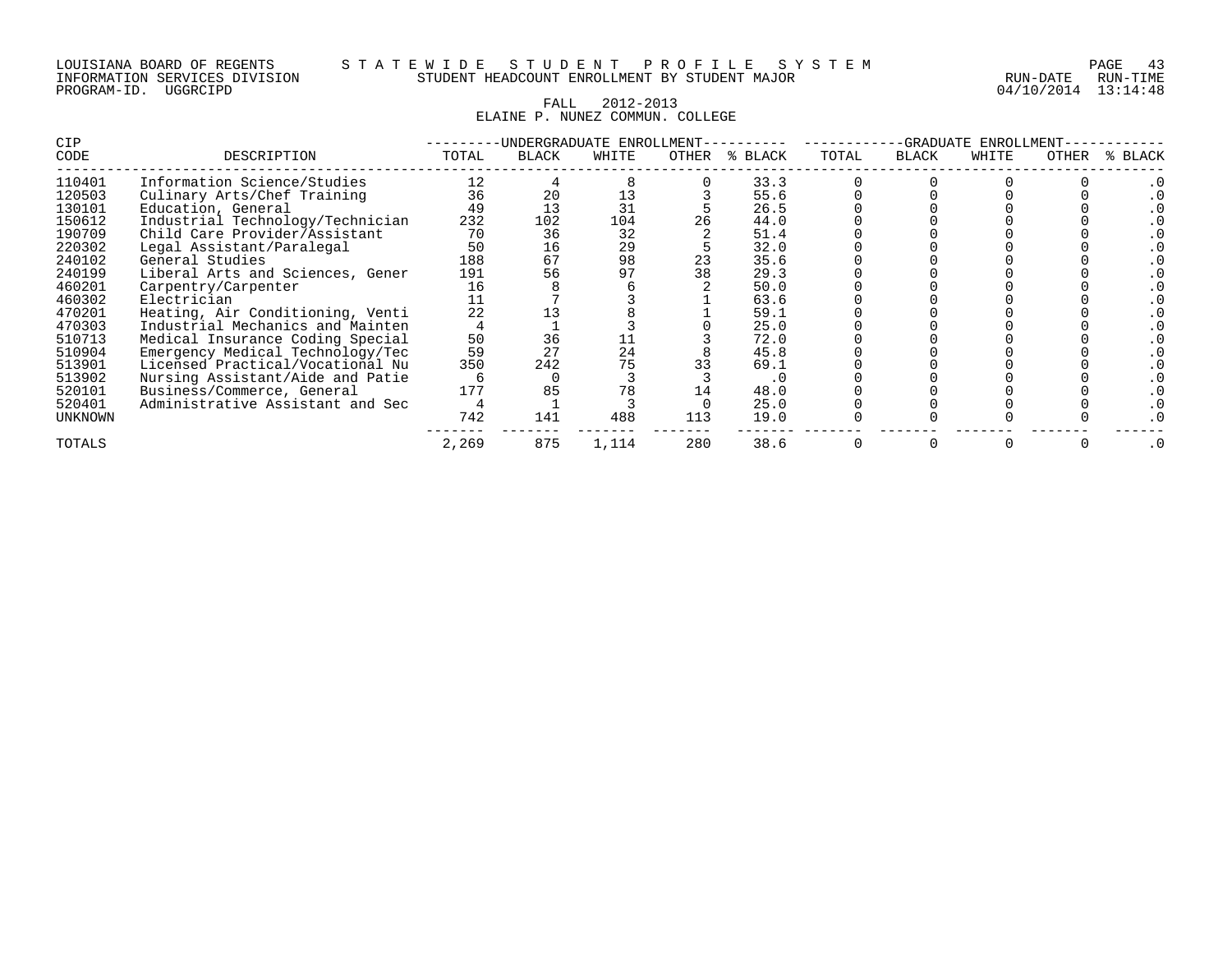| LOUISIANA BOARD OF REGENTS    |          |  |
|-------------------------------|----------|--|
| INFORMATION SERVICES DIVISION |          |  |
| PROGRAM-ID.                   | UGGRCIPD |  |

04/10/2014 13:14:48

# FALL 2012-2013 RIVER PARISHES COMMUNITY COLLEGE

| <b>CIP</b> |                                  |       |              | UNDERGRADUATE ENROLLMENT- |       |         | -GRADUATE<br>ENROLLMENT- |              |       |       |         |
|------------|----------------------------------|-------|--------------|---------------------------|-------|---------|--------------------------|--------------|-------|-------|---------|
| CODE       | DESCRIPTION                      | TOTAL | <b>BLACK</b> | WHITE                     | OTHER | % BLACK | TOTAL                    | <b>BLACK</b> | WHITE | OTHER | % BLACK |
| 130101     | Education, General               | 68    | 26           | 38                        |       | 38.2    |                          |              |       |       |         |
| 150404     | Instrumentation Technology/Techn | 57    |              | 51                        |       | 10.5    |                          |              |       |       |         |
| 150699     | Industrial Production Technologi | 229   | 100          | 118                       |       | 43.7    |                          |              |       |       |         |
| 151301     | Drafting and Design Technology/T | 35    |              | 29                        |       | 11.4    |                          |              |       |       |         |
| 240101     | Liberal Arts and Sciences/Libera |       |              |                           |       | 28.6    |                          |              |       |       |         |
| 240102     | General Studies                  | 1,092 | 406          | 618                       | 68    | 37.2    |                          |              |       |       |         |
| 240199     | Liberal Arts and Sciences, Gener | 143   |              | 74                        | 16    | 37.1    |                          |              |       |       |         |
| 470604     | Automobile/Automotive Mechanics  | 16    |              |                           |       | 31.3    |                          |              |       |       |         |
| 480508     | Welding Technology/Welder        | 31    | 16           | 14                        |       | 51.6    |                          |              |       |       |         |
| 513901     | Licensed Practical/Vocational Nu | 57    |              | 20                        |       | 61.4    |                          |              |       |       |         |
| 513902     | Nursing Assistant/Aide and Patie |       |              |                           |       | 50.0    |                          |              |       |       |         |
| 520401     | Administrative Assistant and Sec | 51    | 24           | 23                        |       | 47.1    |                          |              |       |       |         |
| UNKNOWN    |                                  | 1,774 | 557          | 1,083                     | 134   | 31.4    |                          |              |       |       |         |
| TOTALS     |                                  | 3,566 | 1,237        | 2,084                     | 245   | 34.7    |                          |              |       |       |         |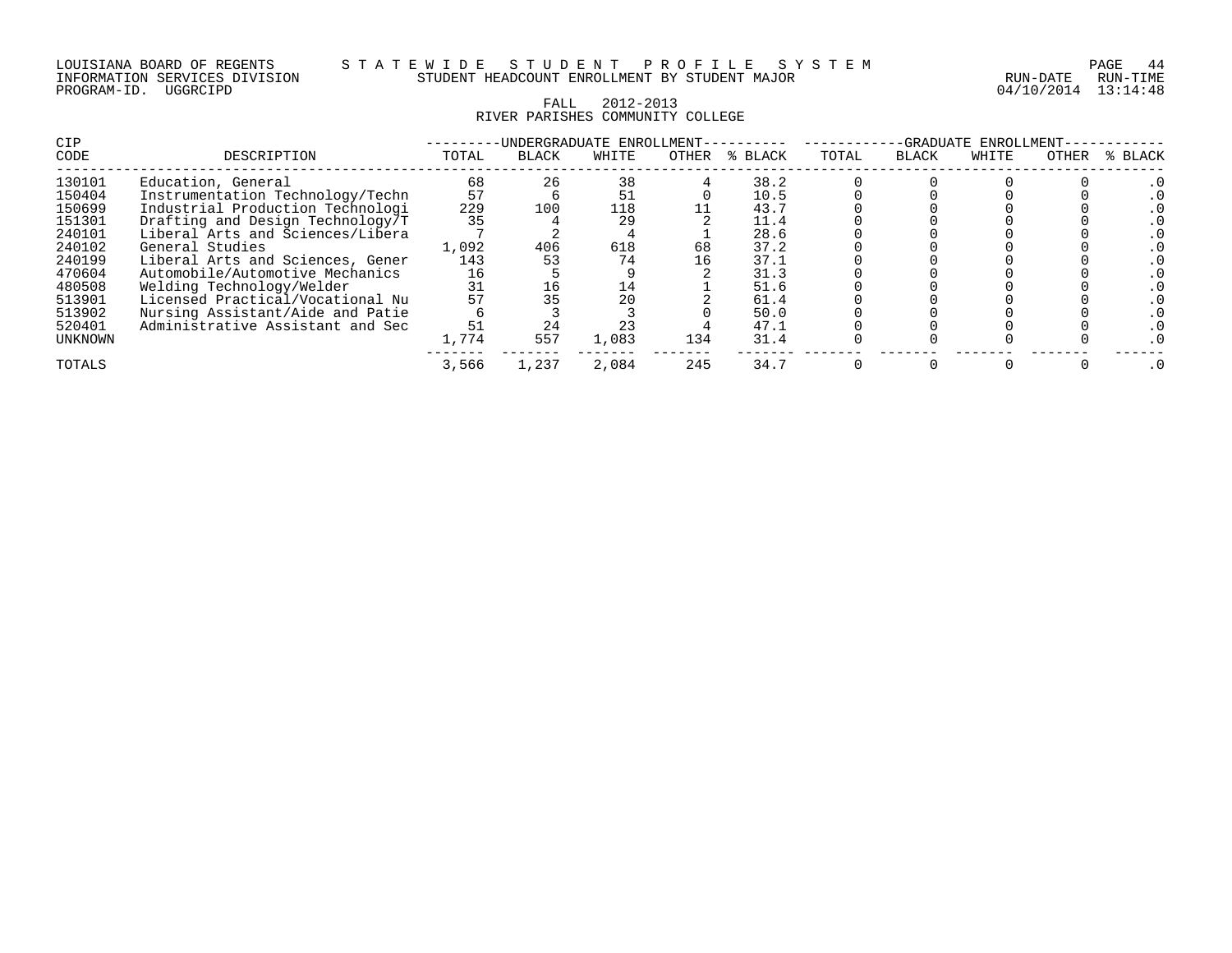### FALL 2012-2013 SOUTH LA. COMMUNITY COLLEGE

| <b>CIP</b>     |                                  |       |                | ---------UNDERGRADUATE ENROLLMENT---------- |                |               | -------  |              | --GRADUATE ENROLLMENT------ |             |               |  |
|----------------|----------------------------------|-------|----------------|---------------------------------------------|----------------|---------------|----------|--------------|-----------------------------|-------------|---------------|--|
| CODE           | DESCRIPTION                      | TOTAL | <b>BLACK</b>   | WHITE                                       |                | OTHER % BLACK | TOTAL    | <b>BLACK</b> | WHITE                       |             | OTHER % BLACK |  |
| 100303         | Prepress/Desktop Publishing and  | 24    |                | 14                                          |                | 33.3          |          | $\Omega$     | $\Omega$                    |             |               |  |
| 110901         | Computer Systems Networking and  | 119   | 33             | 77                                          |                | 27.7          | 0        | 0            | $\mathbf 0$                 | 0           | $\cdot$ 0     |  |
| 111001         | Network and System Administratio | 19    | 1              | 17                                          |                | 5.3           | $\Omega$ | $\Omega$     | $\Omega$                    | $\Omega$    | $\cdot$ 0     |  |
| 120401         | Cosmetology/Cosmetologist, Gener | 40    | 5              | 33                                          | 2              | 12.5          | $\Omega$ | $\mathbf 0$  | $\Omega$                    | $\Omega$    | $\cdot$ 0     |  |
| 120402         | Barbering/Barber                 | 10    | 9              | $\mathbf{1}$                                |                | 90.0          | $\Omega$ | $\Omega$     | $\Omega$                    | $\Omega$    | $\cdot$ 0     |  |
| 120503         | Culinary Arts/Chef Training      | 55    | 30             | 22                                          |                | 54.5          | $\Omega$ | $\Omega$     | $\cap$                      | $\Omega$    | . 0           |  |
| 130101         | Education, General               | 49    | 17             | 28                                          |                | 34.7          | $\Omega$ | $\Omega$     | $\Omega$                    | 0           | $\cdot$ 0     |  |
| 150612         | Industrial Technology/Technician | 189   | 53             | 116                                         | 20             | 28.0          | 0        | $\Omega$     | $\cap$                      | $\Omega$    | . 0           |  |
| 151102         | Surveying Technology/Surveying   | 25    | 8              | 15                                          | 2              | 32.0          | $\Omega$ | $\Omega$     | $\cap$                      | $\Omega$    | $\cdot$ 0     |  |
| 151301         | Drafting and Design Technology/T | 82    | 12             | 58                                          | 12             | 14.6          | U        | $\Omega$     | $\Omega$                    | $\Omega$    | $\cdot$ 0     |  |
| 190709         | Child Care Provider/Assistant    | 108   | 69             | 33                                          | 6              | 63.9          | $\Omega$ | $\mathbf 0$  | $\Omega$                    | 0           | $\cdot$ 0     |  |
| 240101         | Liberal Arts and Sciences/Libera | 22    | 6              | 15                                          | 1              | 27.3          | $\Omega$ | $\mathbf 0$  | $\Omega$                    | $\Omega$    | $\cdot$ 0     |  |
| 240102         | General Studies                  | 1,280 | 421            | 740                                         | 119            | 32.9          | $\Omega$ | $\mathbf 0$  | $\Omega$                    | $\Omega$    | $\cdot 0$     |  |
| 240199         | Liberal Arts and Sciences, Gener | 389   | 159            | 185                                         | 45             | 40.9          | $\Omega$ | $\Omega$     |                             | $\Omega$    | $\cdot$ 0     |  |
| 410204         | Industrial Radiologic Technology | 45    | 15             | 27                                          | -3             | 33.3          | $\Omega$ | $\Omega$     | $\cap$                      | $\Omega$    | . 0           |  |
| 430104         | Criminal Justice/Safety Studies  | 125   | 66             | 48                                          | 11             | 52.8          | $\Omega$ | $\Omega$     | $\Omega$                    | $\Omega$    | $\cdot$ 0     |  |
| 460201         | Carpentry/Carpenter              | 8     | 6              | $\Omega$                                    |                | 75.0          | $\Omega$ | $\Omega$     | $\Omega$                    | $\Omega$    | . 0           |  |
| 460302         | Electrician                      | 84    | 32             | 44                                          | 8              | 38.1          | 0        | $\Omega$     | $\Omega$                    | $\Omega$    | $\cdot$ 0     |  |
| 470104         | Computer Installation and Repair | 19    | 2              | 15                                          |                | 10.5          | U        | $\Omega$     | $\cap$                      | $\Omega$    | $\cdot$ 0     |  |
| 470105         | Industrial Electronics Technolog | 111   | 21             | 85                                          |                | 18.9          | $\Omega$ | $\mathbf 0$  | $\Omega$                    | $\Omega$    | $\cdot$ 0     |  |
| 470201         | Heating, Air Conditioning, Venti | 56    | 20             | 32                                          |                | 35.7          | $\Omega$ | $\Omega$     | $\cap$                      | $\Omega$    | $\cdot$ 0     |  |
| 470303         | Industrial Mechanics and Mainten | 44    | 6              | 32                                          | 6              | 13.6          | $\Omega$ | $\mathbf 0$  | $\Omega$                    | $\Omega$    | $\cdot$ 0     |  |
| 470603         | Autobody/Collision and Repair Te | 10    | 5              | $\overline{4}$                              |                | 50.0          |          | $\Omega$     |                             | $\Omega$    | $\cdot$ 0     |  |
| 470604         | Automobile/Automotive Mechanics  | 52    | 23             | 22                                          |                | 44.2          | $\Omega$ | $\Omega$     | $\Omega$                    | $\Omega$    | $\cdot$ 0     |  |
| 470605         | Diesel Mechanics Technology/Tech | 41    | 13             | 27                                          |                | 31.7          | $\Omega$ | $\Omega$     | $\Omega$                    | $\Omega$    | $\cdot$ 0     |  |
| 470608         | Aircraft Powerplant Technology/T | 46    | $\overline{4}$ | 36                                          | 6              | 8.7           | $\Omega$ | $\Omega$     | $\Omega$                    | $\Omega$    | $\cdot$ 0     |  |
| 480501         | Machine Tool Technology/Machinis | 81    | 19             | 58                                          |                | 23.5          | 0        | $\Omega$     |                             | $\Omega$    | $\cdot$ 0     |  |
| 480508         | Welding Technology/Welder        | 185   | 120            | 51                                          | 14             | 64.9          | 0        | $\Omega$     | $\cap$                      | $\Omega$    | $\cdot$ 0     |  |
| 490202         | Construction/Heavy Equipment/Ear | 7     | $\overline{4}$ | 3                                           | $\Omega$       | 57.1          | 0        | $\Omega$     | $\Omega$                    | $\Omega$    | $\cdot$ 0     |  |
| 490205         | Truck and Bus Driver/Commercial  | 16    | 11             | 5                                           |                | 68.8          | $\Omega$ | $\Omega$     | $\Omega$                    | $\Omega$    | $\cdot$ 0     |  |
| 510801         | Medical/Clinical Assistant       | 80    | 31             | 45                                          |                | 38.8          | 0        | $\mathbf 0$  | $\Omega$                    | 0           | $\cdot$ 0     |  |
| 510802         | Clinical/Medical Laboratory Assi | 21    | 14             | 5                                           |                | 66.7          | 0        | $\Omega$     |                             | 0           | $\cdot 0$     |  |
| 510805         | Pharmacy Technician/Assistant    | 49    | 25             | 21                                          | 3              | 51.0          | $\Omega$ | $\mathbf 0$  | $\Omega$                    | $\Omega$    | $\cdot$ 0     |  |
| 510904         | Emergency Medical Technology/Tec | 340   | 66             | 248                                         | 26             | 19.4          | $\Omega$ | $\Omega$     | $\Omega$                    | $\Omega$    | $\cdot$ 0     |  |
| 510909         | Surgical Technology/Technologist | 42    | 8              | 31                                          | $\overline{3}$ | 19.0          | $\Omega$ | $\Omega$     | $\cap$                      | $\Omega$    | $\cdot$ 0     |  |
| 511004         | Clinical/Medical Laboratory Tech | 66    | 27             | 29                                          | 10             | 40.9          | $\Omega$ | $\Omega$     |                             | $\Omega$    | $\cdot$ 0     |  |
| 512601         | Health Aide                      | 71    | 55             | 12                                          |                | 77.5          | 0        | $\Omega$     | $\cap$                      | $\Omega$    | . 0           |  |
| 513401         | Direct Entry Midwifery           | 16    | 8              | $7\phantom{.0}$                             | 1              | 50.0          | $\Omega$ | $\Omega$     | $\Omega$                    | $\Omega$    | $\cdot$ 0     |  |
| 513901         | Licensed Practical/Vocational Nu | 343   | 165            | 154                                         | 24             | 48.1          | 0        | $\Omega$     | $\Omega$                    | $\Omega$    | $\cdot$ 0     |  |
| 513902         | Nursing Assistant/Aide and Patie | 6     | 2              | 4                                           | $\overline{0}$ | 33.3          | $\Omega$ | $\mathbf 0$  |                             | 0           | $\cdot$ 0     |  |
| 520101         | Business/Commerce, General       | 319   | 103            | 169                                         | 47             | 32.3          | 0        | $\Omega$     |                             | 0           | $\cdot$ 0     |  |
| 520401         | Administrative Assistant and Sec | 507   | 264            | 206                                         | 37             | 52.1          | 0        | $\Omega$     | $\Omega$                    | $\Omega$    | . 0           |  |
| <b>UNKNOWN</b> |                                  | 2,257 | 535            | 1,233                                       | 489            | 23.7          | 0        | $\Omega$     |                             |             |               |  |
| TOTALS         |                                  | 7,458 | 2,501          | 4,007                                       | 950            | 33.5          | 0        | $\mathbf 0$  | $\mathbf 0$                 | $\mathbf 0$ | $\cdot$ 0     |  |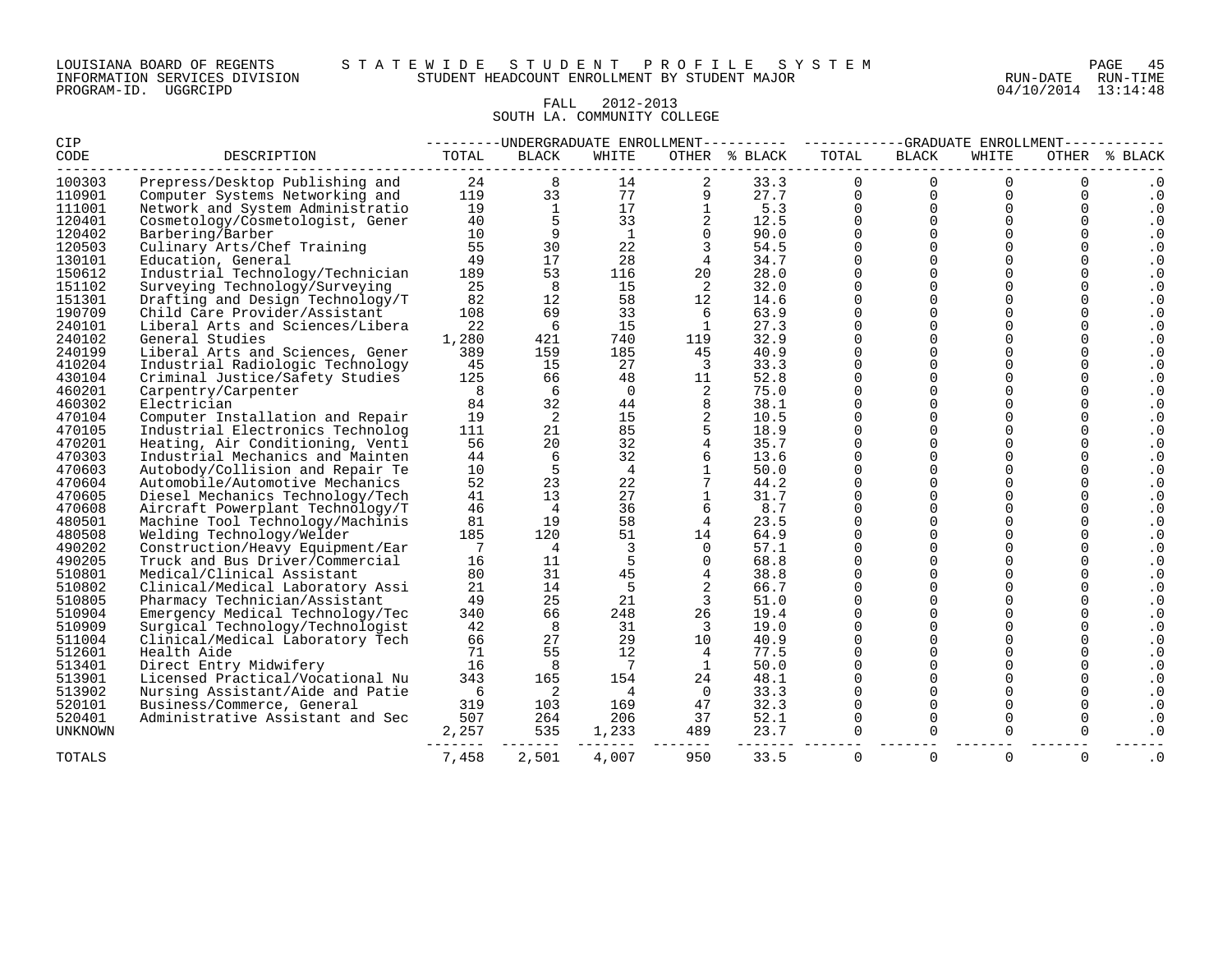#### FALL 2012-2013 LA. DELTA COMMUNITY COLLEGE

| CIP            |                                  |       | UNDERGRADUATE- | ENROLLMEN' |              | -GRADUATE<br>ENROLLMEN. |       |              |       |       |              |
|----------------|----------------------------------|-------|----------------|------------|--------------|-------------------------|-------|--------------|-------|-------|--------------|
| CODE           | DESCRIPTION                      | TOTAL | <b>BLACK</b>   | WHITE      | <b>OTHER</b> | % BLACK                 | TOTAL | <b>BLACK</b> | WHITE | OTHER | <b>BLACK</b> |
| 111001         | Network and System Administratio | 66    | 36             | 28         |              | 54.5                    |       |              |       |       |              |
| 120402         | Barbering/Barber                 | 37    | 19             | 18         |              | 51.4                    |       |              |       |       |              |
| 130101         | Education, General               | 107   | 31             | 60         |              | 29.0                    |       |              |       |       |              |
| 150404         | Instrumentation Technology/Techn | 38    |                | 30         |              | 15.8                    |       |              |       |       |              |
| 150699         | Industrial Production Technologi | 132   | 33             | 83         |              | 25.0                    |       |              |       |       |              |
| 151301         | Drafting and Design Technology/T | 17    |                | 15         |              | . 0                     |       |              |       |       |              |
| 190709         | Child Care Provider/Assistant    | 105   | 60             | 31         | 14           | 57.1                    |       |              |       |       |              |
| 240102         | General Studies                  | 544   | 166            | 261        | 117          | 30.5                    |       |              |       |       |              |
| 240199         | Liberal Arts and Sciences, Gener | 213   | 63             | 111        | 39           | 29.6                    |       |              |       |       |              |
| 460302         | Electrician                      | 24    | 12             | 11         |              | 50.0                    |       |              |       |       |              |
| 470105         | Industrial Electronics Technolog | 25    |                | 15         |              | 36.0                    |       |              |       |       |              |
| 470201         | Heating, Air Conditioning, Venti | 24    |                | 15         |              | 33.3                    |       |              |       |       |              |
| 470303         | Industrial Mechanics and Mainten | 17    |                | 12         |              | 29.4                    |       |              |       |       |              |
| 470604         | Automobile/Automotive Mechanics  | 31    |                | 13         |              | 48.4                    |       |              |       |       |              |
| 470605         | Diesel Mechanics Technology/Tech |       |                |            |              | 25.0                    |       |              |       |       |              |
| 480508         | Welding Technology/Welder        | 164   | 80             | 74         |              | 48.8                    |       |              |       |       |              |
| 480510         | Computer Numerically Controlled  |       |                |            |              | . 0                     |       |              |       |       |              |
| 510904         | Emergency Medical Technology/Tec | 21    |                | 16         |              | 19.0                    |       |              |       |       |              |
| 511009         | Phlebotomy Technician/Phlebotomi | 10    |                |            |              | 80.0                    |       |              |       |       |              |
| 512601         | Health Aide                      | 108   | 66             | 29         |              | 61.1                    |       |              |       |       |              |
| 513801         | Registered Nursing/Registered Nu | 357   | 113            | 204        | 40           | 31.7                    |       |              |       |       |              |
| 513901         | Licensed Practical/Vocational Nu | 289   | 118            | 163        |              | 40.8                    |       |              |       |       |              |
| 513902         | Nursing Assistant/Aide and Patie | 22    | 16             |            |              | 72.7                    |       |              |       |       |              |
| 520101         | Business/Commerce, General       | 334   | 115            | 162        | 57           | 34.4                    |       |              |       |       |              |
| 520401         | Administrative Assistant and Sec | 211   | 121            | 80         | 10           | 57.3                    |       |              |       |       |              |
| <b>UNKNOWN</b> |                                  | 1,219 | 399            | 609        | 211          | 32.7                    |       |              |       |       |              |
| TOTALS         |                                  | 4,123 | 1,504          | 2,049      | 570          | 36.5                    |       |              |       |       | . 0          |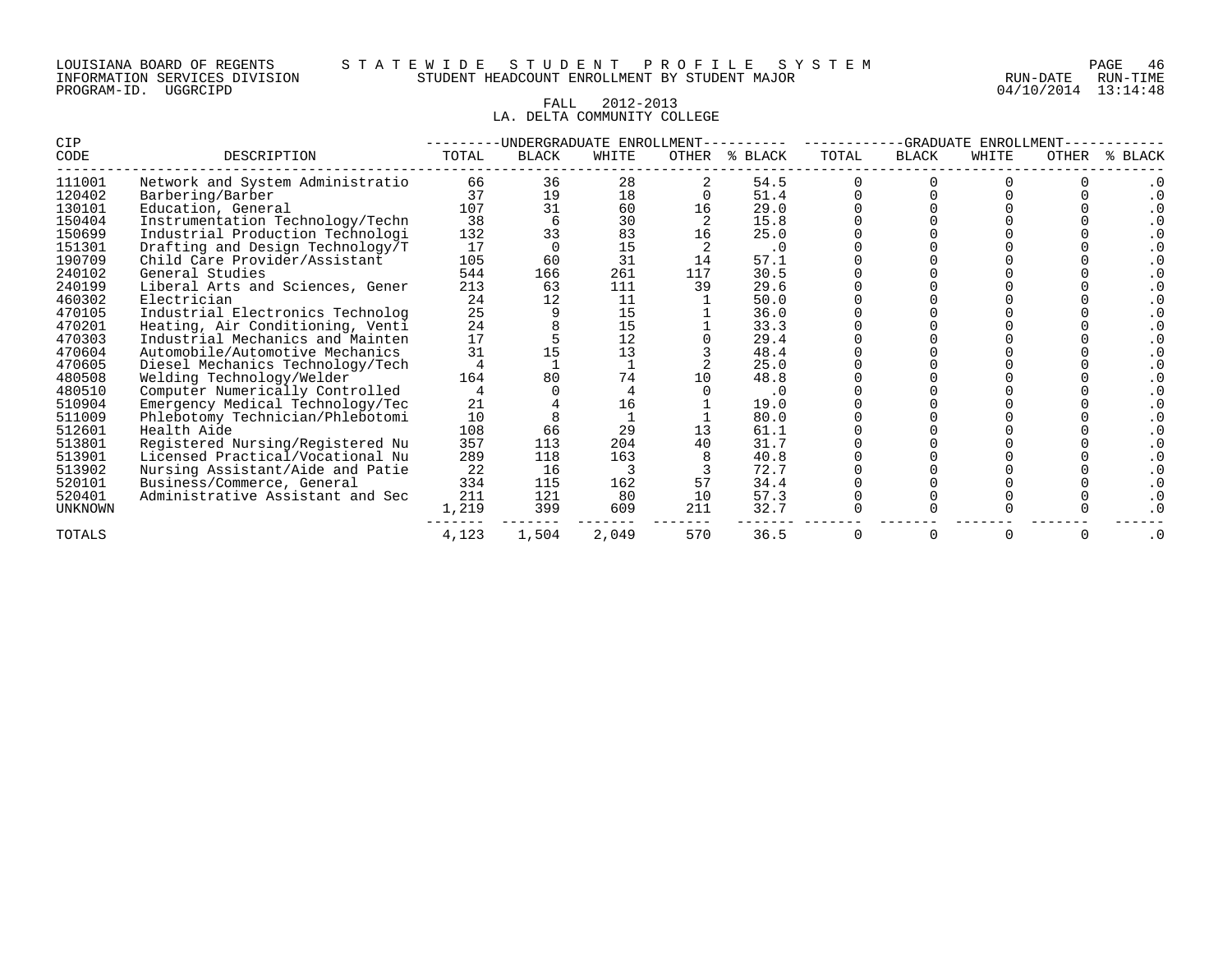#### LOUISIANA BOARD OF REGENTS S T A T E W I D E S T U D E N T P R O F I L E S Y S T E M PAGE 47 INFORMATION SERVICES DIVISION STUDENT HEADCOUNT ENROLLMENT BY STUDENT MAJOR RUN-DATE RUN-TIME

# FALL 2012-2013 L.L. E. FLETCHER

| CIP            |                                  |       |       | -UNDERGRADUATE ENROLLMENT | -GRADUATE<br>ENROLLMENT |         |       |              |       |       |              |
|----------------|----------------------------------|-------|-------|---------------------------|-------------------------|---------|-------|--------------|-------|-------|--------------|
| CODE           | DESCRIPTION                      | TOTAL | BLACK | WHITE                     | OTHER                   | % BLACK | TOTAL | <b>BLACK</b> | WHITE | OTHER | <b>BLACK</b> |
| 150903         | Petroleum Technology/Technician  | 100   | 14    | 78                        |                         | 14.0    |       |              |       |       |              |
| 151301         | Drafting and Design Technology/T | 69    |       | 53                        | 10                      | 8.7     |       |              |       |       |              |
| 240102         | General Studies                  | 365   | 70    | 237                       | 58                      | 19.2    |       |              |       |       |              |
| 240199         | Liberal Arts and Sciences, Gener | 53    | 15    | 29                        |                         | 28.3    |       |              |       |       |              |
| 430107         | Criminal Justice/Police Science  | 107   | 39    | 57                        |                         | 36.4    |       |              |       |       |              |
| 460302         | Electrician                      | 26    |       | 15                        |                         | 34.6    |       |              |       |       |              |
| 470201         | Heating, Air Conditioning, Venti |       |       |                           |                         | 12.5    |       |              |       |       |              |
| 470604         | Automobile/Automotive Mechanics  | 19    |       | 13                        |                         | 26.3    |       |              |       |       |              |
| 470605         | Diesel Mechanics Technology/Tech | 24    |       | 18                        |                         | 16.7    |       |              |       |       |              |
| 479999         | Mechanic and Repair Technologies | 39    |       | 31                        |                         | 10.3    |       |              |       |       |              |
| 480501         | Machine Tool Technology/Machinis | 22    |       | 16                        |                         | 4.5     |       |              |       |       |              |
| 480508         | Welding Technology/Welder        | 14    |       |                           |                         | 50.0    |       |              |       |       |              |
| 490309         | Marine Science/Merchant Marine O | 183   |       | 110                       | 26                      | 25.7    |       |              |       |       |              |
| 510904         | Emergency Medical Technology/Tec |       |       |                           |                         | 100.0   |       |              |       |       |              |
| 510908         | Respiratory Care Therapy/Therapi | 74    |       | 54                        |                         | 13.5    |       |              |       |       |              |
| 511009         | Phlebotomy Technician/Phlebotomi |       |       |                           |                         | . 0     |       |              |       |       |              |
| 513801         | Registered Nursing/Registered Nu | 362   | 124   | 204                       | 34                      | 34.3    |       |              |       |       |              |
| 513901         | Licensed Practical/Vocational Nu | 59    | 19    | 38                        |                         | 32.2    |       |              |       |       |              |
| 513902         | Nursing Assistant/Aide and Patie |       |       |                           |                         | . 0     |       |              |       |       |              |
| 520302         | Accounting Technology/Technician | 125   | 21    | 85                        | 19                      | 16.8    |       |              |       |       |              |
| 520401         | Administrative Assistant and Sec | 81    | 21    | 47                        |                         | 25.9    |       |              |       |       |              |
| TRANSFER       |                                  | 90    | 32    | 50                        |                         | 35.6    |       |              |       |       |              |
| <b>UNKNOWN</b> |                                  | 670   | 209   | 289                       | 172                     | 31.2    |       |              |       |       |              |
| <b>TOTALS</b>  |                                  | 2,502 | 659   | 1,443                     | 400                     | 26.3    |       |              |       |       |              |